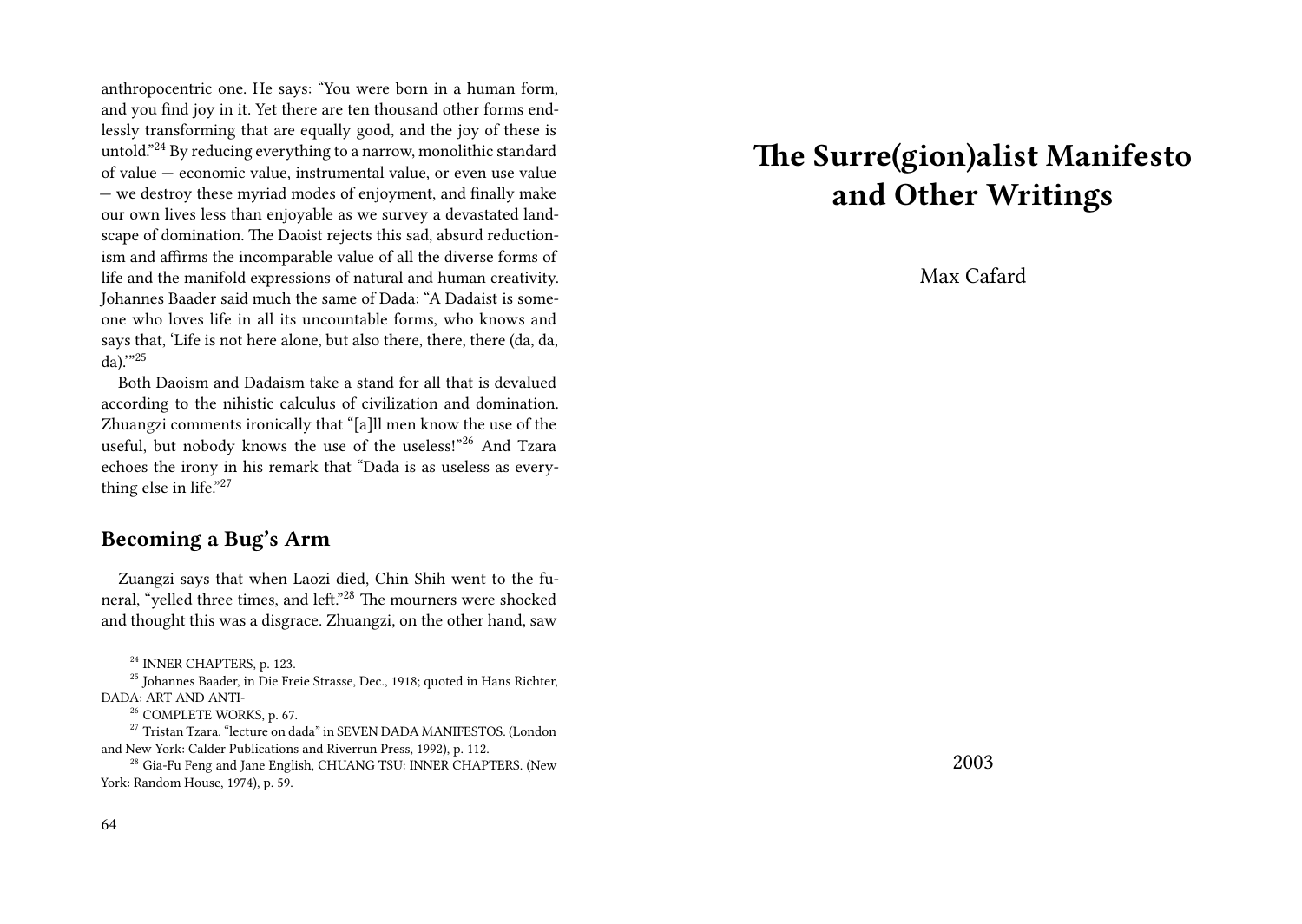themselves in the place of the trainer, but they may be a bit slower than the monkeys they laugh at. I can imagine Zhuangzi telling these dull-witted primates that the monkeys are the best judges of whether they're hungrier in the morning or in the afternoon! And he might point out that the trainer was not necessarily any genius either. He was just smart enough to figure out what the monkeys were rather obviously trying to communicate. And as for the monkeys — they got exactly what they wanted.

Beyond making monkeys out of certain overeducated Third Chimpanzees, Zhuangzi may be saying that we tend to hang on to our precious acorn distribution systems (what Wilhelm Reich called "character armor") for no good reason. We try to control other beings (monkeys, people, the things of the world) in completely irrational ways, not realizing that there's really nothing at stake.

According to this interpretation, Zhuangzi is putting us in the place of the trainer and then showing what a ludicrous figure he is. But on a deeper level Zhuangzi may be also be asking us to put ourselves in the place of the monkeys. In this case, the trainer is the devious ruler who dominates us through the absurdities of politics and economics. We are the kind of monkeys who can't catch on to the fact that the alternatives offered by our masters all come to the same thing. We are just delighted if the powers that be give us 4+3 acorns instead of 3+4 acorns! After all, isn't that what the Free World is all about?

Considering Zhuangzi's radical perspectivism, it wouldn't be surprising if he would challenge us to put ourselves in the place of both the trainer and the monkeys. In fact, maybe we should even look at the situation from the point of view of the acorn. For he might have added that if the world stopped wasting its time on systems of monkey-training, a few more acorns might grow into magnificent oak trees!

Throughout all these tales of many life forms, Zhuangzi develops a certain concept of value: what we would now call a non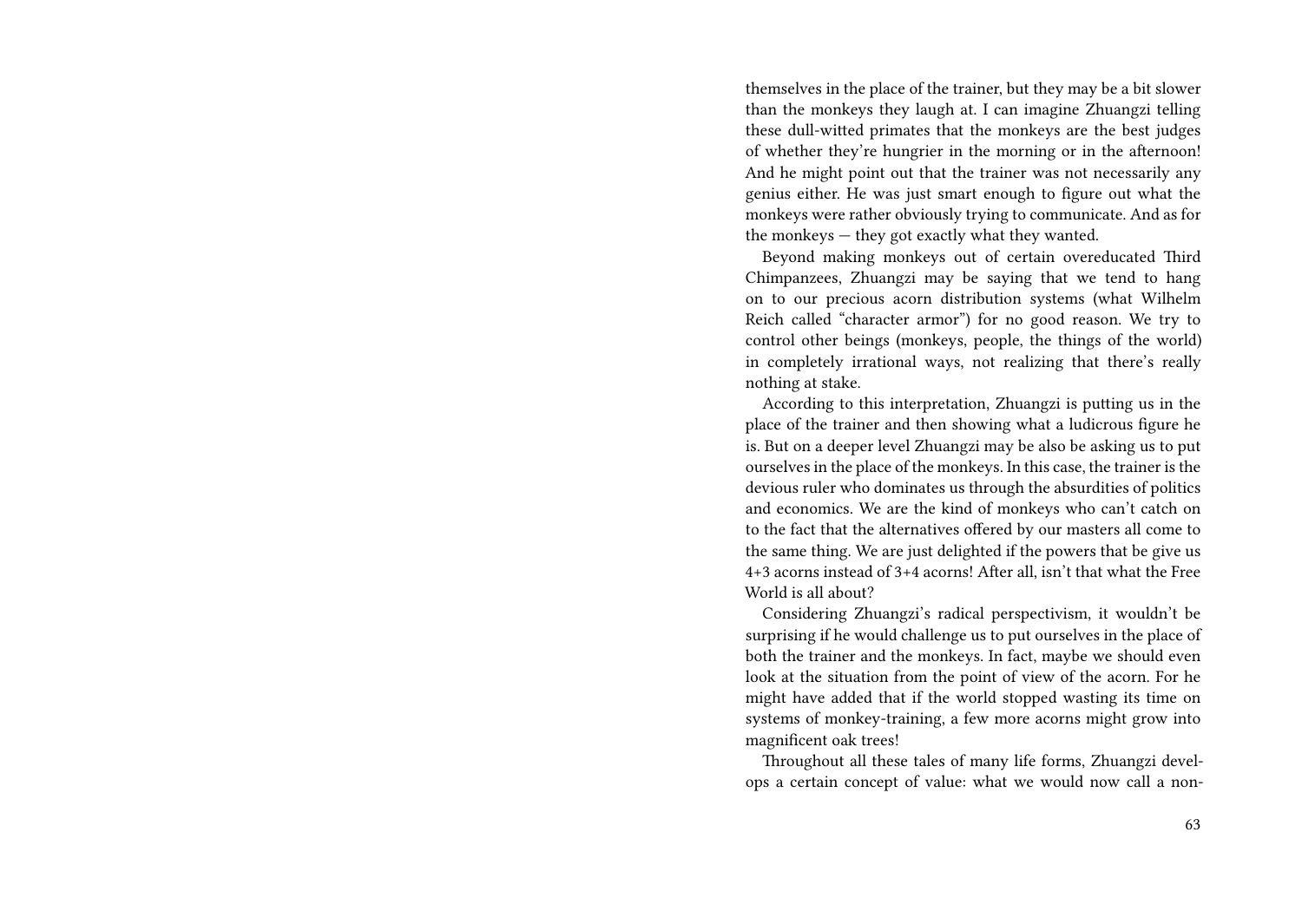way, of other beings. He points out that a human who sleeps in a wet place will get aches and pains, but it's a perfect resting place for an eel. A human who lives up a tall tree will be anxiety-ridden, but a monkey takes it in stride. He mentions two famous women who were thought to be the most beautiful in all of China. Yet fish, on seeing them, dive to the bottom of the water, birds fly away in horror, and deer run away terrified. Who is the true judge of beauty?

In one story, Zhuangzi is crossing a bridge with Huizi, points to the fish swimming around in a steam and remarks on how happy they are. Huizi replies, "You're crazy! How can you know what it's like to be a fish? You're not a fish!" Zhuangzi replies, "How do you know I don't know what it's like to be fish. You're not me!" In this tale, two profound truths hide behind one apparent sophistry. We can fail to recognize the experience of the other, and we can fail to recognize the otherness of the other.

And then there's the story of the huge old tree that is no good for lumber. A carpenter dismisses it as completely useless, since he can't use it. But its very uselessness has been useful to it in keeping it alive until it towers above all the other living things. In the story, the tree says to the carpenter, "You and I are both things. How can one thing judge another thing?"<sup>23</sup> An excellent question! Indeed, how can one being have the gall to impose its concept of value on every other of many billion times billions of beings in the universe?

One of the most famous of Zhuangzi's stories is "Three in the morning." He tells of a monkey trainer who decides to give the monkeys three acorns in the morning and four in the afternoon. The monkeys are infuriated. So the trainer says, "OK, you get four in the morning and three in the afternoon!" And the monkeys are all delighted.

A common reaction to this story is, "What stupid monkeys and what a brilliant trainer!" Those who jump to this conclusion put

## **Contents**

| Foreword                                                          | 7  |
|-------------------------------------------------------------------|----|
| <b>Instead of a Preface</b>                                       | 9  |
| <b>Works of Nietzsche Cited</b>                                   | 13 |
| The Surre(gion)alist Manifesto                                    | 15 |
|                                                                   | 15 |
|                                                                   | 15 |
|                                                                   | 16 |
|                                                                   | 17 |
|                                                                   | 19 |
| Anti-Theses on Regionalism                                        | 22 |
| The Waste Land $\ldots \ldots \ldots \ldots \ldots \ldots \ldots$ | 24 |
| "Is There a Pataphysician in the House?"                          | 25 |
| Green Politics: Militants Vs. Mirlitons                           | 26 |
| Ghosts Along the Mesechabe                                        | 28 |
| The Politics of the Imagination                                   | 29 |
|                                                                   | 29 |
| Does Money Grow on Trees?                                         | 32 |
|                                                                   | 36 |
|                                                                   | 40 |
| The Dao of Capitalism or "Going with the (Cash-) Flow"            | 44 |
| The Dao of Capitalism, or, "Going with the (Cash)-Flow"           | 44 |
| The Means Justifies the End Previous $\ldots \ldots \ldots$       | 48 |
| Zen and the Art of Union-Busting $\ldots \ldots \ldots \ldots$    | 49 |

 $^{23}$  INNER CHAPTERS, p. 82.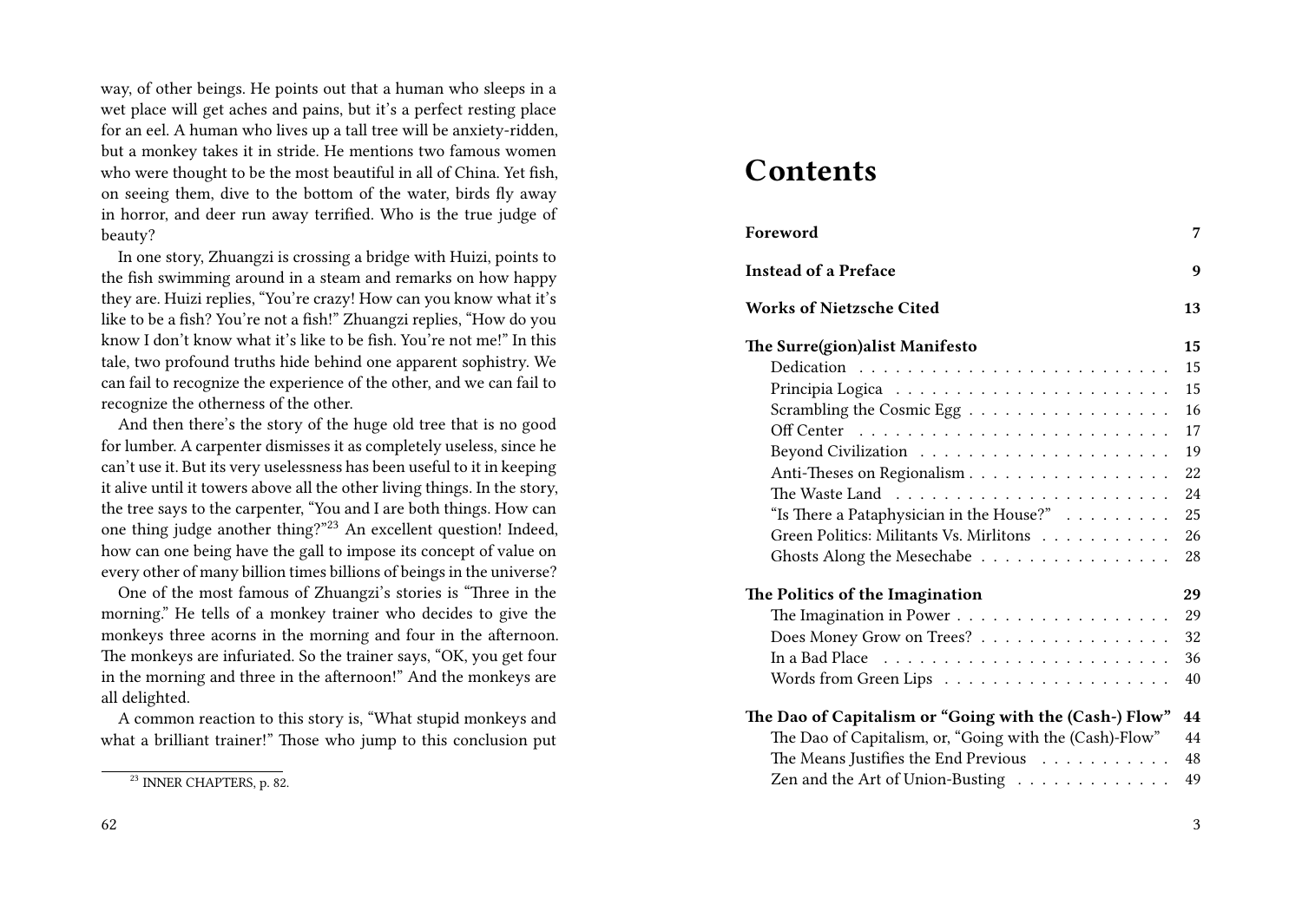| "AnarChapters: Zhuangzi's Crazy Wisdom & Da(o)                         |  |
|------------------------------------------------------------------------|--|
| Da(o) Spirituality"<br>52                                              |  |
| 52                                                                     |  |
| Just Do It - Without Doing It<br>54                                    |  |
| 57                                                                     |  |
| 61                                                                     |  |
| Becoming a Bug's Arm $\ldots \ldots \ldots \ldots \ldots \ldots$<br>64 |  |
| 67                                                                     |  |
| 70                                                                     |  |
| Nietzschean Anarchy and the Post-Mortem Condition<br>74                |  |
| Nietzschean Anarchy & the Post-Mortem Condition.<br>74                 |  |
| On Monsters Hot and Cold<br>84                                         |  |
| Nietzschean Anarchy and the Post-Mortem Condition:                     |  |
| Post-Mortemist Nietzsche<br>90                                         |  |
| Derrida's Secret Name, or What Transpired in the Au-                   |  |
| ditorium of Gaea & Logos<br>107                                        |  |
| Derrida's Secret Name, Or What Transpired in the Audi-                 |  |
| torium of Gaea & Logos<br>107                                          |  |
| Maria Announces His Arrival<br>108                                     |  |
| The Scene of the Reading: Subtropism in the Sub-                       |  |
| 110                                                                    |  |
| Derrida's Secret Name, Or What Transpired in the Audi-                 |  |
| torium of Gaea & Logos<br>111                                          |  |
| Gaea Before Logos Except After Arche<br>115                            |  |
| The Rorty of the Crowd, or Blood and Irony in Recent                   |  |
| <b>American Philosophy</b><br>116                                      |  |
| Rorty on National Identity<br>118                                      |  |
| No Irony here from Mr. Contingency, just pure old                      |  |
| ignorant Solidarity!<br>120                                            |  |
| Rorty on the Book Cover<br>124                                         |  |
|                                                                        |  |
|                                                                        |  |

## **Being Good for Nothing**

Zhuangzi was a radical relativist and perspectivist. Not in the nihilistic Post-Mortemist sense of losing all sense of materiality and rootedness in the real, but rather in the Pre-Ancientist sense of openness to both the radical uniqueness and the natural commonality of all beings. Openness to both their absolute emptiness and their dense physicality. According to Zhuangzi, we miss both the uniqueness of others and our commonality with them because "we cling to our own point of view, as if everything depended on it."20 We can't shift our perspective. We can't see the perspective of the other person, the other tree, the other fish.

Zhuangzi's relativism seems to go to wild extremes. He might seem crazy for saying that "No one has lived longer than a dead child," and that Peng Zu (who lasted a not negligible seven-hundred years) "died young."<sup>21</sup> Yet any of us, like Zhuangzi, can pick up a piece of stone that is a billion years old. What's the usual life span for us  $-$  insects of a day that we are  $-$  compared to that? Should we congratulate each other on every second that we manage to survive? And whatever the length of one's life, it equals precisely one life. Peng Zu "alone is famous today for having lived a long time, and everybody tries to ape him. Isn't it pitiful?"<sup>22</sup> Zhuangzi says that we'd be better off if we weren't so pitiful and self-pitying. A shocking thought! Maybe the length of my life is suited precisely to someone like me.

We aren't very good at "thinking like a mountain," but most of us live as if we think we have the lifespan of a mountain.

Zhuangzi's works are full of stories about the relativity of all things, and the human tendency to ignore the perspective, and the

<sup>&</sup>lt;sup>20</sup> Gia-Fu Feng and Jane English, CHUANG TSU: INNER CHAPTERS. (New York: Random House, 1974), p. 22.

<sup>&</sup>lt;sup>21</sup> Burton Watson, THE COMPLETE WORKS OF CHUANG TZU. (New York: Columbia University Press, 1968), p. 43.

<sup>22</sup> COMPLETE WORKS, p. 30.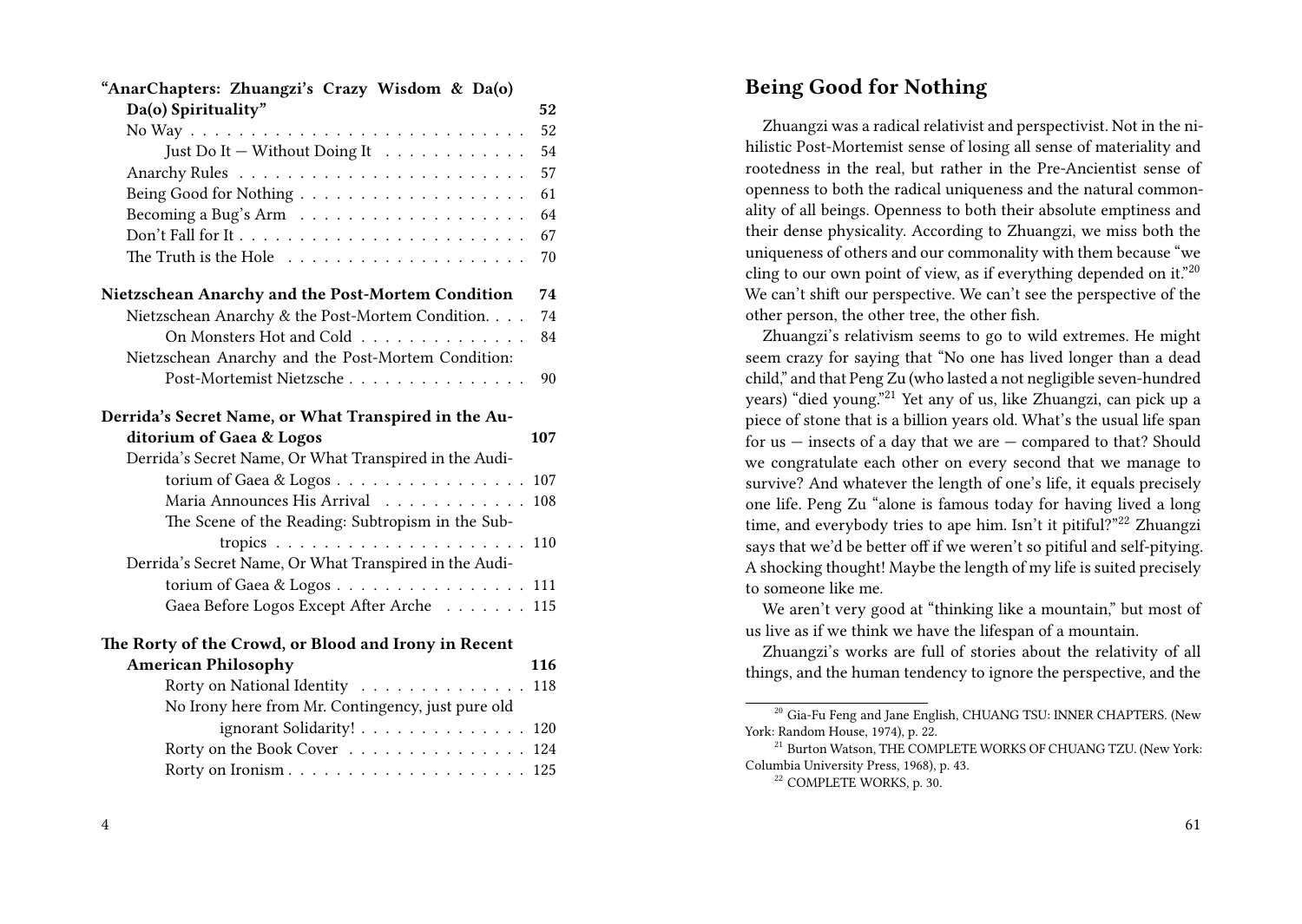traditions and institutions. Fierce loyalty to the truth of experience and of things themselves.

Is this ruler-sage then a good example for others? Zhuangzi says that people tell him that the good ruler does what is right, promotes law and order, and makes sure that people are "never tempted to break the law."<sup>17</sup> Doesn't it sound fantastic? It seems much like some people's idea of anarchy — everybody does what's right not because of coercion, but because they follow the good example of others. But for Zhuangzi this isn't nearly anarchistic enough. The problem is that it "subverts virtue," by which he means that it undermines the creative power of each person to act rightly and skillfully in a given situation. Establishing such a system of rule is like "making a mosquito carry a mountain on its back."<sup>18</sup> Zhuangzi would undoubtedly be nauseated by all the talk of "role models" that we hear in schools and mass media today. His own advice is for all of us to keep our own minds clear, follow our own way, impose it on no one, do what we can, and be satisfied. We should watch out for rulers, including the best of all rulers (maybe especially the best of all rulers), and avoid trying to be a good example.

The problem is the intrusion of the ego. One of Zhuangzi's persistent themes  $-$  the very secret of wise (non-)rule  $-$  is, "Get rid of self-obsession!" Paradoxically, "the perfect man has no self, the holy man has no merit, the sage has no reputation."<sup>19</sup> "No more gurus!" teaches Zhuangzi. And get rid of that inner guru! The more we think of our self, the more everything appears imperfect, unacceptable, and completely inadequate — including our own beloved self. The more we claim credit and recognition, the less we deserve it. And the less reason anyone would have to give it to us. The more we try to become heroic, self-asserting "individuals" the more we become pitiful puppets playing a ridiculous role.

| Rorty on the Real World<br>Rorty (the Secular Humorist) on God<br>Rorty on Philosophers<br>Rorty on the Platform $\ldots \ldots \ldots \ldots \ldots$                                                                                                                           | 126<br>128<br>129<br>132<br>135<br>138<br>139 |
|---------------------------------------------------------------------------------------------------------------------------------------------------------------------------------------------------------------------------------------------------------------------------------|-----------------------------------------------|
| The Dragon of Brno                                                                                                                                                                                                                                                              | 140                                           |
| <b>Apocalypse and/or Metamorphosis</b><br>Apocalypse and/or Metamorphosis: A Surregional View.                                                                                                                                                                                  | 151<br>151                                    |
| Description of a Struggle<br>The Castle<br>The Trial $\ldots \ldots \ldots \ldots \ldots \ldots \ldots \ldots$                                                                                                                                                                  | 158<br>158<br>159<br>160<br>161<br>162        |
| <b>Confession to Comrade Murray Bookchin, Chairman</b><br>and General Secretary of the Social Ecologist Party<br>and Founder of Dialectical Naturalism (DIANAT)<br>by "C"<br>$Confession$<br>.<br>Bookchin and the true Principles of Dialectical Nat-<br>uralism ( $DIANAT$ ). | 163<br>163<br>166                             |
| <b>Bookchin Agonistes</b><br>Crimes Against Humanity 173<br>Ignorance of the Law of Karma Is No Excuse 175<br>Shallow, and Frankly, Rather Anti-Social                                                                                                                          | 171<br>171<br>177                             |

<sup>&</sup>lt;sup>17</sup> INNER CHAPTERS, p. 149.

<sup>&</sup>lt;sup>18</sup> INNER CHAPTERS, p. 149.

<sup>&</sup>lt;sup>19</sup> INNER CHAPTERS, p. 9.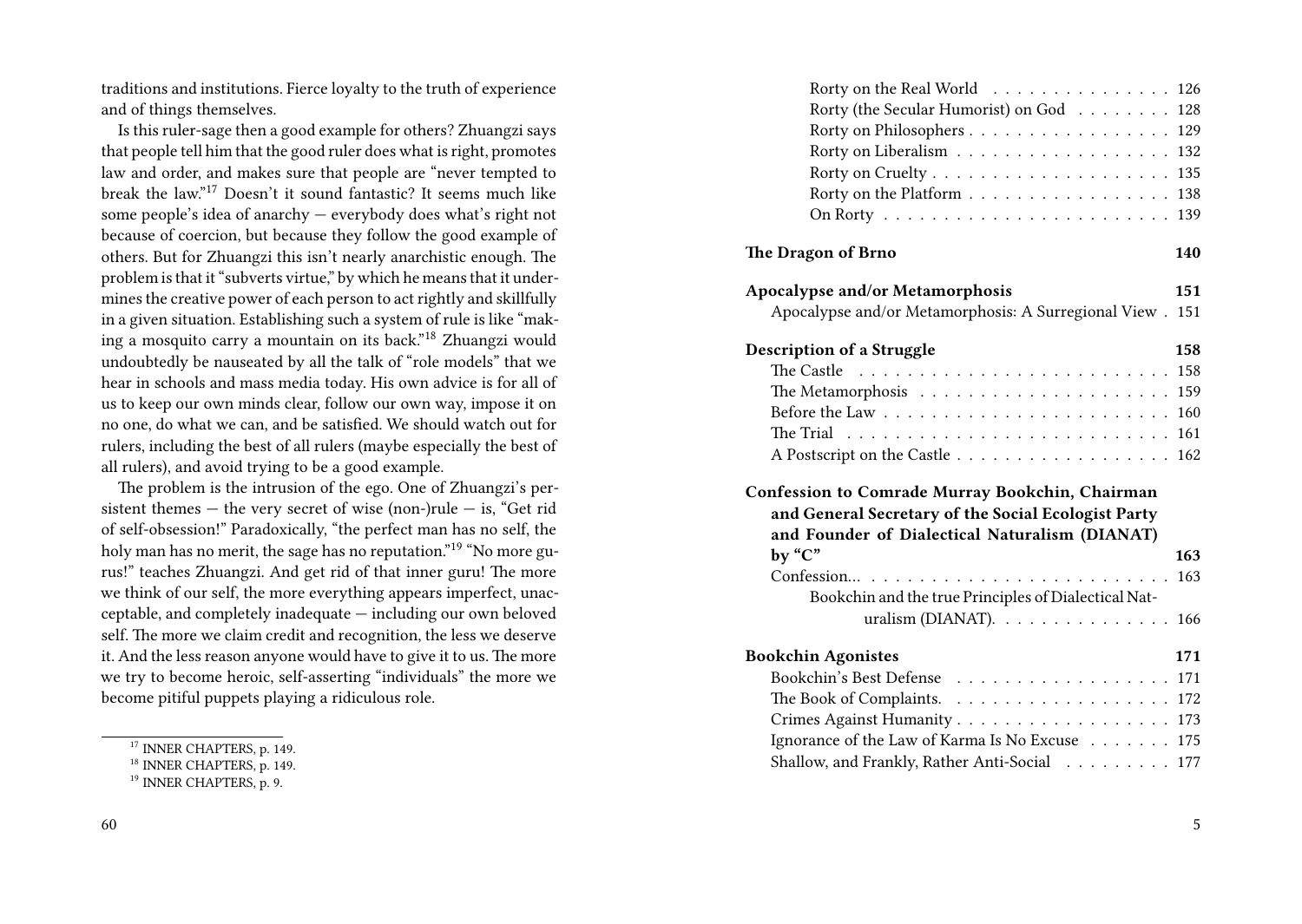| Listen, Bookchin! Listen to reason 183            |
|---------------------------------------------------|
| Bookchin Defies The Laws Of Thought 183           |
| Bookchin Assaults The English Language 187        |
| Bookchin Found Not Guilty of Anthropocentrism 189 |
| Am I Guilty of Residual Bookchinism? 191          |

gized and poeticized as this history has been. Eden and all its variations have actual historical roots in gathering and hunting societies, and in the village communities of the late Neolithic.<sup>16</sup> But more crucially, Zhuangzi is describing a living world that anyone can enter in the present, through a wuweian practice that undoes the psychic mechanisms of domination and allows us to open ourselves up to experience — to the absolute gratuity of all that appears. After all, that's the way reality actually is, beyond the illusions of all reality "principles." When everything is a gift, the only appropriate attitude to life is gratitude and joy at receiving completely undeserved largesse. Everything is lagniappe!

So maybe the only Emperor is the Emperor of Ice Cream (Quick. It's melting!). Zhuangzi says or hints at a great deal about the qualities of this anarchic ruler (that is, just anybody who wanders along the Wayless Way). Scattered through the AnarChapters we find traits such as these: Calmness and equanimity. Intensity and spontaneity of feelings and passions. Skepticism about her own knowledge. Lack of concern for praise or blame. Freedom from guilt. Refusal to conform to the expectations of others. Rejection of all subservience and subordination. Humility. Creativity of thinking. Openness to every point of view. Love of solitude. Compassion for all beings. Absence of meanness, rancor and resentment. Lack of self-importance, egotism and arrogance. Reasonableness and fairness. Self(less)-confidence. Disdain for

<sup>&</sup>lt;sup>16</sup> On this history, see Marshall Sahlins, STONE AGE ECONOMICS. (Chicago: Aldine Publishing Company, 1972), Lewis Mumford, TECHNICS AND HUMAN DEVELOPMENT. (San Diego: Harcourt, Brace, Jovanovich, 1967), Pierre Clastres, SOCIETY AGAINST THE STATE: THE LEADER AS SERVANT AND THE HUMANE USES OF POWER AMONG THE INDIANS OF THE AMERICAS. (New York: Urizen Books, 1977), and Lewis Hyde, THE GIFT: IMAGINATION AND THE EROTIC LIFE OF PROPERTY. (New York: Random House, 1983). On the same topic from the standpoint of the history of consciousness, see Ken Wilber, UP FROM EDEN: A TRANSPERSONAL VIEW OF HUMAN EVOLUTION. (Boulder, CO: Shambala Publications, 1983).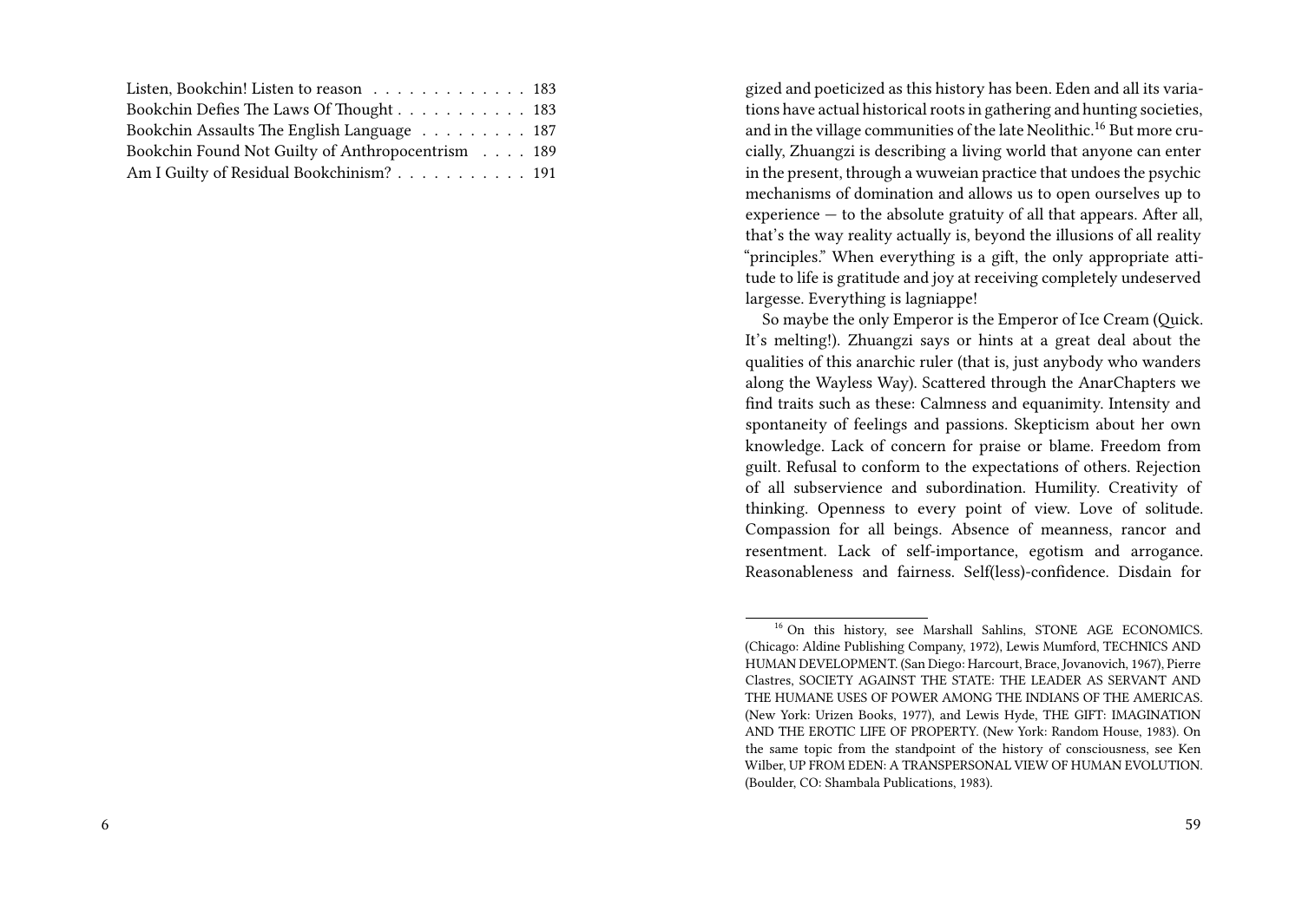strategically from behind the scenes. A Dictatorship that is "without insignia, titles, titles or official rights, and all the stronger for having none of the paraphernalia of power.<sup>"14</sup> Zhuangzi's ruler renounces all kinds of manipulation and even the subtlest forms of domination. Zhuangzi agrees with Laozi that "the Empire is a spiritual thing." And the Spirit of the Empire is the Spirit of Anarchy.

What could such an anarchic ruler be like? For an example, Zhuangzi looks back to the ancient sage (traditionally called "The True Man of Old") who "did not forget his beginning and did not seek his end. He accepted what he was given with delight and, and when it was gone he gave it no more thought.<sup>"15</sup> This sage was in many ways merely the ordinary person of a prior age before the Uncarved Block was chopped up, before the integrity of nature and humanity were shattered by the violence of the State.

In that world, both human society and nature were gift economies. People practiced primal "economics," the nomos of the oikos: "home rule"! This was "economics" in the sense of the extravagant and automatic self-allocation of abundant non-resources. Before the rise of regimented agriculture, scarcity and exploitation, and Imperial Barbarism and social domination, human beings could still experience the rich generosity of nature, the overflowing of being. The Daoist sage preserves this Spirit of the Gift in a world gone insane with acquisitiveness and possessiveness.

If we fall under Zhuangzi's spell (if we're wooed by his way!), are we naively yearning for the permanent reality of a mere Temporary Autochthonous Zone of the imagination? Or are we lapsing into radical nostalgia for a romanticized distant past? As enjoyable as utopian fantasy and radical nostalgia may be, neither is required in this case. Zhuangzi was looking back to real history, as mytholo-

## **Foreword**

Max Cafard became legendary when "The Surre(gion)alist Manifesto" first appeared in Exquisite Corpse in 1990. The question "Who is Max Cafard?" is still being asked with some regularity at our offices. Max Cafard became one of the "surregions" of his own generative imagination when his insurgent writing gave our readers the sudden frisson that they were in the presence of something new. One never forgets that frisson when first encountering Nietzsche, Cioran, Derrida, or Deleuze. Imagine the lucky contemporaries of those thinkers who were first on the scene when that writing appeared! The frisson is renewed by each encounter, but the original feeling of the discovery is unequalled. This was precisely my epiphany on encountering Max Cafard's manifesto: I am in a new place.

What kind of place this is will be debated and delved into with all the voluptuousness attendant on every reader's discovery. What I know is that the best philosophers create an appetite and by the size of their appetite you shall know them. The hunger Max Cafard's writing creates is enormous, a hunger made bigger by a tradition that thrives on appetite and discovery from the Dao onwards. Max Cafard has "roots" in recognizable traditions, anarchism and surrealism among them, but these are floating, walking roots that can show up unexpectedly in the most remote (or familiar) regions. The rhizomatic attention of Cafard's roots is doubled by their insouciance.

Welcome to Cafardia, a region that works both by approfondir (deepening) and by espacialisation (wing-spreading). This is glob-

<sup>&</sup>lt;sup>14</sup> Arthur Lehning, ed. MICHAEL BAKUNIN: SELECTED WRITINGS. (New York: Random House, 1972), p. 180.

<sup>&</sup>lt;sup>15</sup> INNER CHAPTERS, p. 114.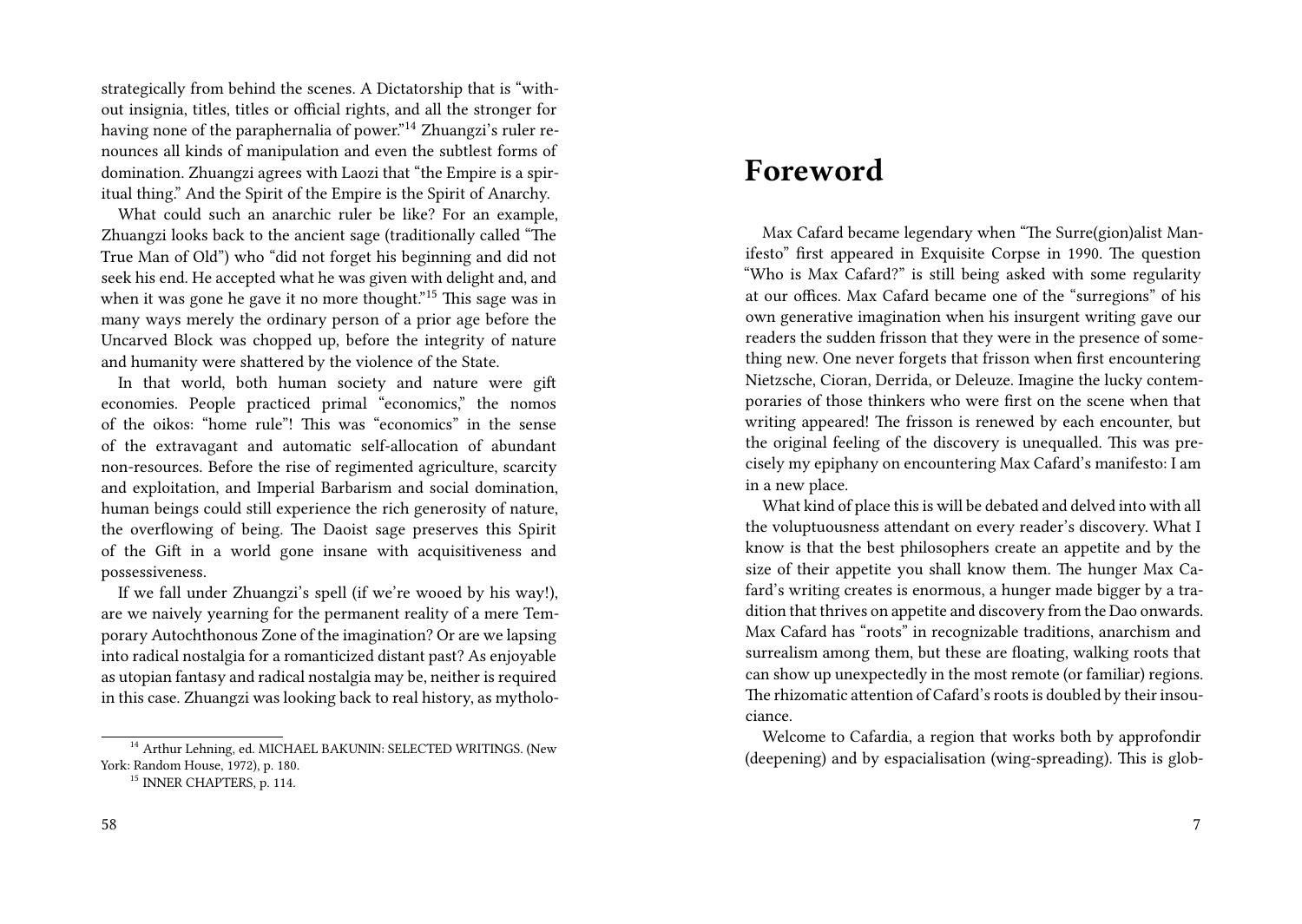alite against globalisation, globulity against globalism, providentialism against provincialism.

Andrei Codrescu

#### **Anarchy Rules**

Zhuangzi, like Laozi, is a Pre-Ancientist Anarchist. He looks back to the non-existent, more than real, yet historically-rooted Dynasty of the Yellow Emperor, the Era of the Uncarved Block. The age prior to the rise of domination — before the ascendancy of the State, Patriarchy, Class and the Megamachine. The establishment of this Many-Headed Monster was a huge historical mistake, a serious but also a laughable one. At once Theater of Cruelty and Comedy of Errors. Napoleon (who laid siege to nations and murdered multitudes in order to become Emperor of a small island) once said, "La Force n'est jamais ridicule." For Zhuangzi, all attempts to dominate reality and to force one's way are not only ridiculous but indeed absurd. Even the long saga of domination is at once both tragedy and farce.

A propos the absurdity of the State, Zhuangzi quotes Xu Yu as saying: "You want to govern the world and the world is already well governed."<sup>12</sup> The history of the State is the history of replacing good rule by evil. For over 99 percent of human history and 99.9998 percent of earth history, the planet was governed quite well. Then came the Many-Headed Monster. Zhuangzi, who lived in the Period of the Warring States (alias "interesting times"), recounts the opening act of this World Historical Tragicomedy, while we're fortunate enough to have front-row seats for the dénouement.

For Zhuangzi, there is an alternative to this Tragicomedy: the Play of Anarchy. Anarchy, the anti-political politics of wuwei. The anarchic ruler rules without ruling. "No one is aware of him, but he brings happiness to every man. He stands on that which is not known and wanders in the land of nowhere."<sup>13</sup> This is nothing like Bakunin's anarchist Invisible Dictatorship that guides the Masses

<sup>&</sup>lt;sup>12</sup> Burton Watson, THE COMPLETE WORKS OF CHUANG TZU. (New York: Columbia University Press, 1968), p. 32.

<sup>&</sup>lt;sup>13</sup> Gia-Fu Feng and Jane English, CHUANG TSU: INNER CHAPTERS. (New York: Random House, 1974), p.153.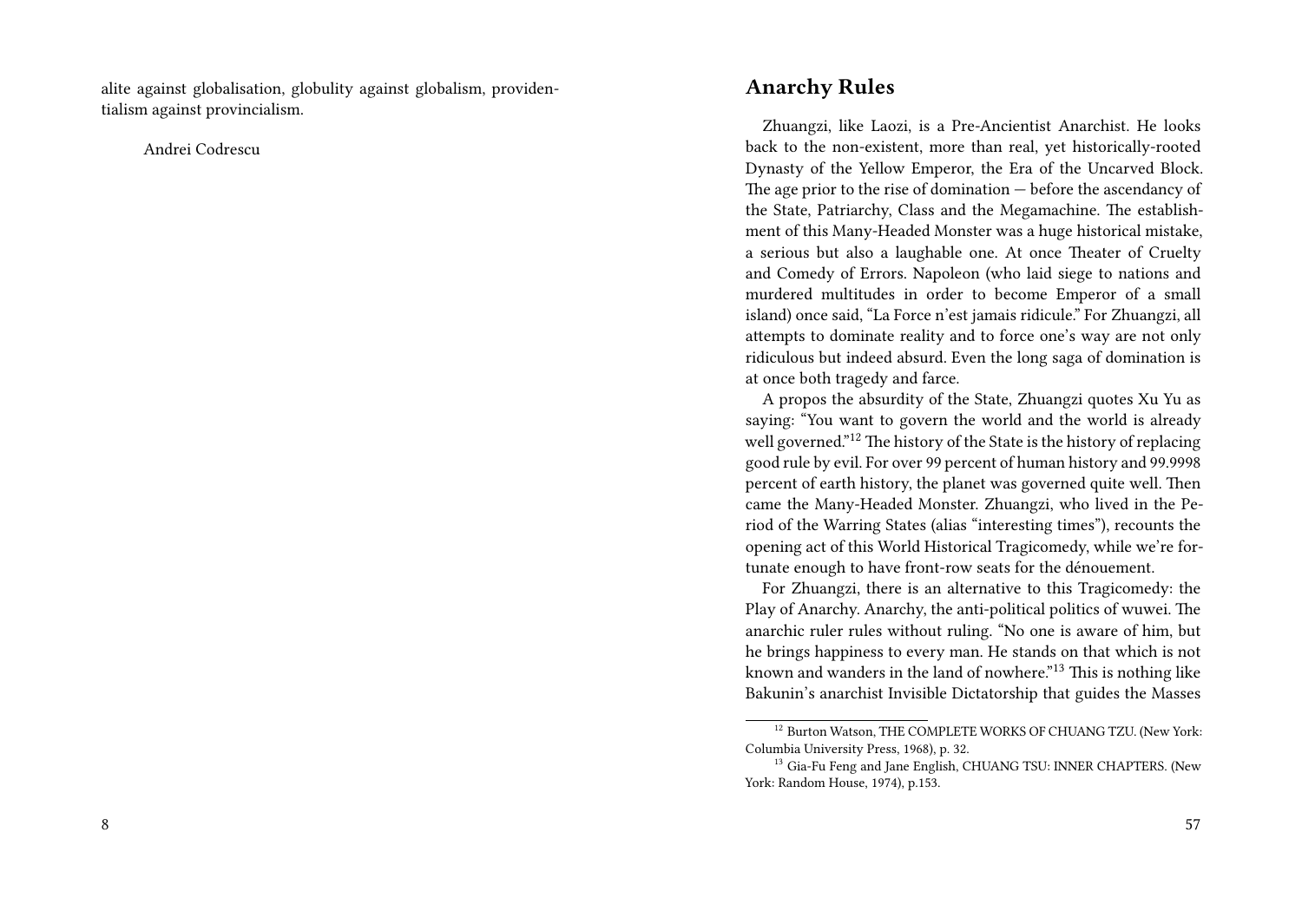through the boundless."<sup>9</sup> Ultimately, we must depend on Nothing at All, or we will soon fall flat.

But Zhuangzi has more to say about that creative wind. He tells us that it blows through everything and makes "the music of heaven." It rushes through each thing, plays each thing like a musical instrument, so that each thing makes its own unique sounds, and sings its own song. He asks us whether we can hear this Music of All Beings, in all its harmonic and discordant multiplicity. What's most astounding is that this Music of Heaven plays all around us and even in and through us! "Joy and anger, sorrow and happiness, hope and fear, indecision and strength, humility and willfulness, enthusiasm and insolence, like music sounding from an empty reed or mushrooms rising from the warm dark earth, continually appear before us day and night. No one knows from whence they come. Don't worry about them. Let them be!"<sup>10</sup> Who ever decides, "Now I'll be angry," or "Now I'll be joyful"? And even if one did, would one ever first decide, "Now I'll decide to be angry," or "Now I'll decide to be joyful"? No, the wind merely blows through our reed and that of others; the music plays through us and all around us. Just as at times some exotic species of mushroom springs up within us.

Zhuangzi helps us discover an anarchistic epistemology and sensibility. He describes a state in which "you are open to everything you see and hear, and allow this to act through you."<sup>11</sup> Part of wuwei, doing without doing, is "knowing without knowing," knowing as being open to the things known, rather than conquering and possessing the objects of knowledge. This means not imposing our prejudices (whether our own personal ones, our culture's, or those built into the human mind) on the Ten Thousand Things.

## **Instead of a Preface**

One looks to a preface to find the "original face" (the pre-face) of a work. The author has presumably read the book to the end, and is seemingly in a fairly good position to fill the reader in on what to expect. The preface thus bears a slightly absurd relationship to the work. It claims to face what is to come, but inevitably looks back to what is already completed. So the book begins in bad faith, shamelessly tricking the reader. And perhaps also the writer. This is one reason why Laozi, the anti-foundationalist founder of Daoism plays such an important role in what "follows." He begins his own little book by saying that the words cannot really be written and the lines cannot be followed. The beginning is at the same time a non-beginning. There is no first word because there is no last word. If you follow the lines, or the lines of argument, they lead you off the page, into the cosmos and chaos that gave birth to these words, these lines, and the followers of this path. So there is no "original face." Or there is, and one cannot find it here.

As Laozi's successor Zhuangzi (who may well have preceded him) stated so succinctly: "Embody to the fullest what has no end and wander where there is no trail. Hold on to all that you have received from Heaven but do not think that you have gotten anything. Be empty, that is all."<sup>1</sup>

If you follow the path of this book (some of which is actually in this book), you'll find that we inhabit many regions, and regions within regions. These regions form the background for our exis-

<sup>9</sup> COMPLETE WORKS, p. 32.

<sup>&</sup>lt;sup>10</sup> INNER CHAPTERS, p. 22.

<sup>&</sup>lt;sup>11</sup> INNER CHAPTERS, p. 68.

<sup>&</sup>lt;sup>1</sup> THE COMPLETE WORKS OF CHUANG-TZU [ZHUANGZI], trans. Burton Watson (New York: Columbia University Press, 1968), p. 97.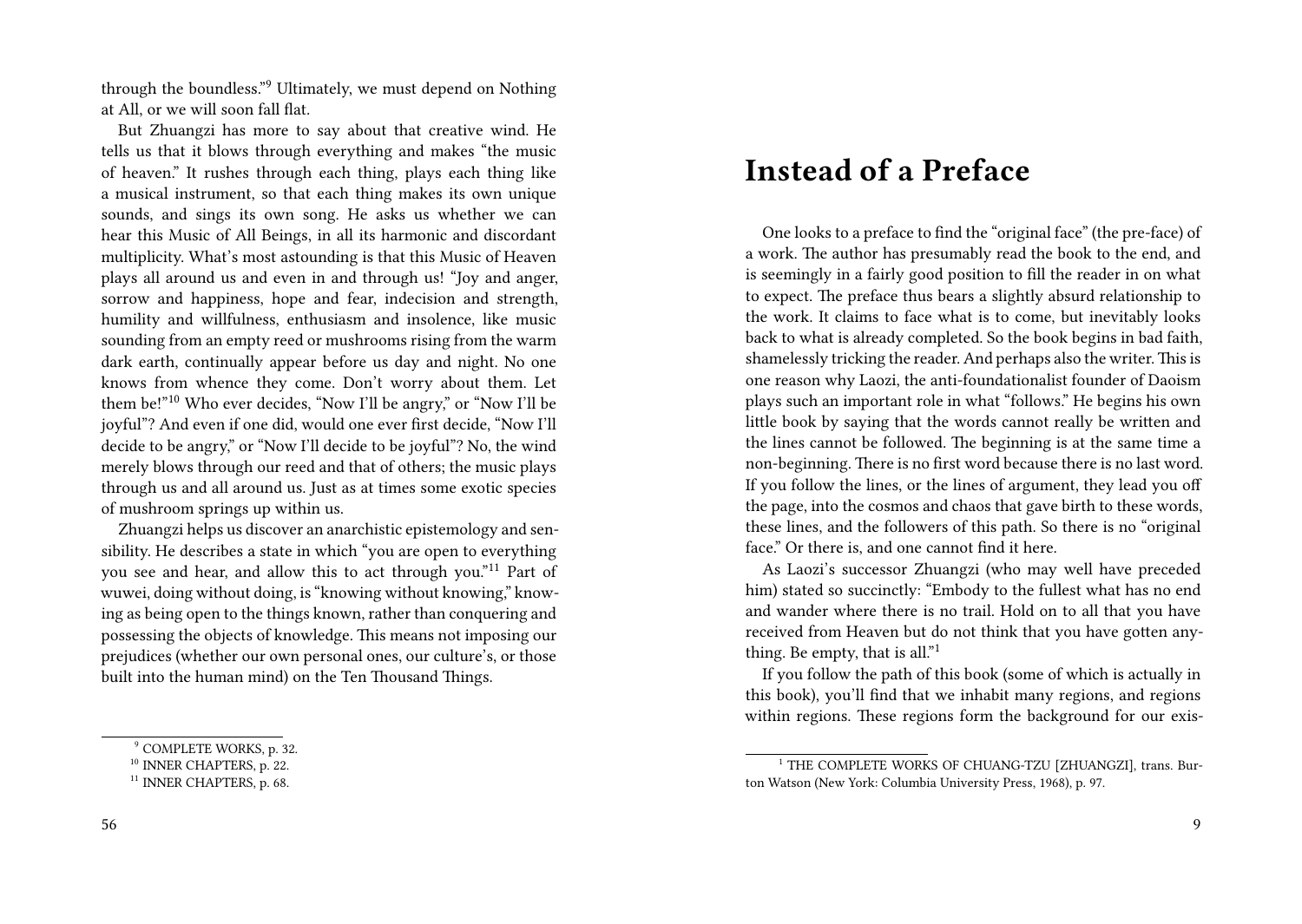tence and also pervade our very being. In a sense, we discover ourselves as strangely self-conscious, strangely empty regionalities.

One background region for this small surre(gion)al undertaking is the Empire, and a certain branch of Empire that I call Vespucciland or the United States of Amnesia. It's the part of the Empire that happens to occupy the bioregion, the region of life, in which I live. Always implicit and sometimes explicit in surre(gion)alism is a critique of region as regime, of region as domination, possession and accumulation, and thus of Empire and its Vespuccian expression. In this, many will notice the ways in which surre(gion)alism carries on certain traditions that have confronted the two faces of Leviathan: the Megamachine and the Spectacle. Yet it carries on with a difference.

A half century ago, the Situationists imagined their most fantastical project of détournement: they would dye the Seine red, steal bodies from the Paris morgue, and float them in a river of blood. What a spectacular anti-spectacular event that would have been! But today the petrochemical industry dyes rivers, lakes and a multitude of other bodies of water red. And not only red, but a entire spectrum of unnatural hues, in addition to covering them with the most eerily theatrical of noxious vapors. Moreover, an everincreasing number of bodies find their way into the waterways. The nightmares of the Situationists become business as usual. One might say that in the areas of both dyeing and dying, post-modern capitalist reality overflows (déborde).

\* \* \*

May I indulge myself in one brief account of Vespuccian reality? From the daily newspaper. Dateline: Hauppauge, N.Y. "Woman who thought she was running down Mickey Mouse gets 5 to 15." The woman in question killed her husband by repeatedly running over him with her car. She explained that she thought, not that he was actually Mickey, but that he had been possessed by the leg-

out grasping) the moment of unity of all things, but also the particularity and "thusness" of every phenomenon. In a sense, it can "cut through" things naturally without hacking them apart.

And finally, notice that the character in the story is a cook, someone who combines ingredients into a synthesis of creative expression, not a mere butcher who slices things into parts. The Daoist cook, rather than "murdering to dissect," dissects to make whole. Cooks are familiar figures in both Daoist and Zen stories, often showing insight that learned monks and renowned scholars embarrassingly lack. Their skill expresses wuwei. Their art requires a sense of spontaneity and creativity. And they work in a realm par excellence in which spirituality and materiality converge: no wonder that the breaking of bread has been the center of both social and spiritual ritual.

"Discard wisdom!" says Laozi. (Don't be a do-nothing know-itall.) "Get cooking!" says Zhuangzi. (Just do it  $-$  without doing it.)

In another of his stories, Zhuangzi writes of Liezi, who was renowned for possessing the skill of riding on the wind. The literal-minded may dismiss this claim as ancient superstition. But Zhuangzi was not referring to a literal feat that can now easily be surpassed by businessmen and tourists on 707's, but rather to an experience that even the most frequent flyers seldom have. This is the Daoist experience of being attuned to the way and knowing the effortlessness and ease of "doing without doing." Tzara also uses the wind as a symbol of Dadaist spontaneity. Dada, he says, "mingles its caprices with the chaotic wind of creation."<sup>8</sup> So Liezi was a Master of this (non-) practice of wuwei. But the merciless dialectician Zhuangzi cannot allow even the great Liezi to get away with anything. True, that sage "escaped the trouble of walking, but he still had to depend on something to get around." Instead he should have "mounted on the truth of Heaven and Earth, ridden on the changes of the six breaths, and thus wandered

<sup>8</sup> lecture on dada," p. 110.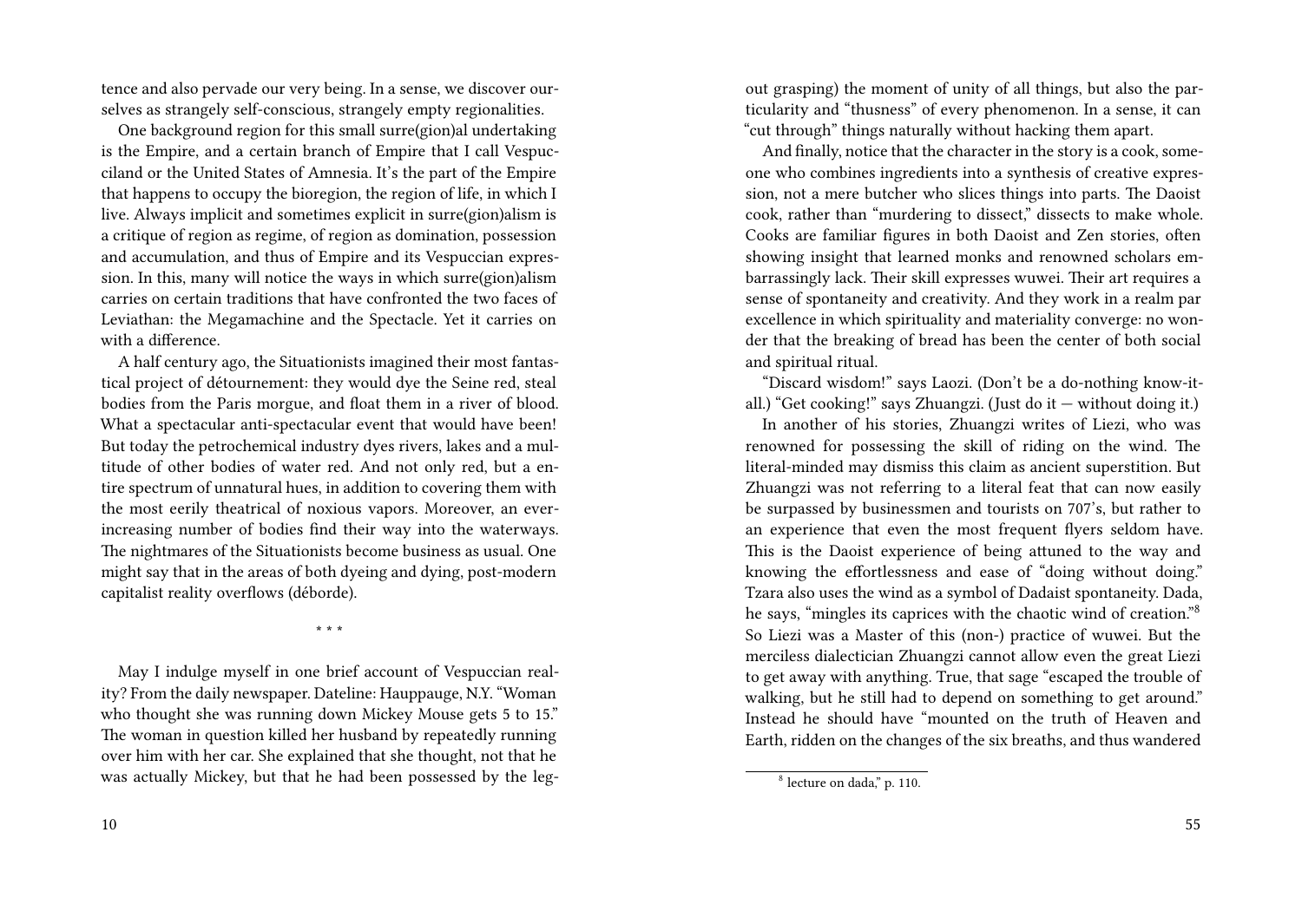Zhuangzi "was as dada as we are."<sup>5</sup> Daoist spirituality is Dada spirituality. Zhuangzi's Daoism, like Dada, breaks down all the barriers, wanders off the path, and crosses all the boundaries. It takes us into wild, uncharted regions of nature, culture, and psyche. It's a surre(gion)al spirituality.

#### **Just Do It — Without Doing It**

The AnarChapters are all about non-domination or anarchy. Daoists call this wuwei, doing without doing, doing without dominating. It's a concept that many know from its influence on Ch'an and Zen Buddhism. What's often called "Zen mind" has deep roots in Daoist wuwei. And so does Dada mind, as Tzara indirectly points out: "Dada isn't at all modern, it's rather a return to a quasi-buddhist religion of indifference."<sup>6</sup> He might have said "it's a return to a Daoist spirituality of wuwei" since that's where we find the Pre-Ancientist origins of the spontaneity, non-egoism, non-duality and non-domination of experience that he has in mind when he says "indifference."

One of Zhuangzi's most intriguing tales is his anecdote of Prince Wen Hui's cook, Ding, who could carve an ox without his knife ever touching a bone. Cook Ding explains that "the blade of the knife has no thickness. That which has no thickness has plenty of space to pass through these spaces. Therefore after nineteen years my blade is as sharp as ever."<sup>7</sup> This story gives a prime example of wuwei. Cook Ding's skillful action is so natural that it is effortless, without striving, without resistance from an alien world that must be dominated or forced into submission.

Cook Ding's knife can also be seen as the sharp blade of ruthless analytical and intuitive consciousness. Daoist mind grasps (withendary Mouse. The case raises important practical and metaphysical questions. One is why the court in its wisdom did not find her innocent by reason of insanity. Perhaps in our Vespuccian Fantasy Land the Spirit of Mickey is so powerful that the idea of someone being possessed by it seems not unreasonable, in fact quite sane.

Another intriguing question is why she would feel compelled to flatten her husband even if he had been possessed by Mickey. While there are news stories almost every day of crazed fundamentalists killing their children for allegedly being possessed by Satan, this case initially seems more perplexing. Nevertheless we may be able to discover a logic of psychosis here. Perhaps this particular demonslayer stumbled on an apt new symbol of ultimate evil in our mediadriven consumer society.

Though she may also have been Hell on Wheels, is she not also the Judge Schreber of post-modernity, the mad messenger of terrifying truths? Did she not during her psychotic death drive run into a profound truth? Mickey, as symbol of the consumptionist universe, is a Demon whose powers of possession, domination and destruction put poor old Satan to shame. It is this Demon that haunts the pages of this book.

\* \* \*

But surre(gion)alism is much more than critique, and is ultimately more about restoring our experience of and rediscovering our rootedness in the regions of being and non-being that lie beyond the bounds of domination and possession. Frida Kahlo once said that she was not a surrealist because she didn't paint her dreams, but rather reality. Whether or not her reality was a surreality, she certainly did venture into surre(gion)ality, for her work explored the interplay of psychoregion, mythoregion, ethnoregion, socioregion, technoregion. In these regionalities "dream," "nightmare" and "reality" lose their fixed boundaries. Kahlo was perhaps indicating that some surrealisms place certain

<sup>&</sup>lt;sup>5</sup> "lecture on dada," p. 110.

<sup>6</sup> "lecture on dada," p. 108.

<sup>7</sup> Gia-Fu Feng and Jane English, CHUANG TSU: INNER CHAPTERS. (New York: Random House, 1974), p. 55.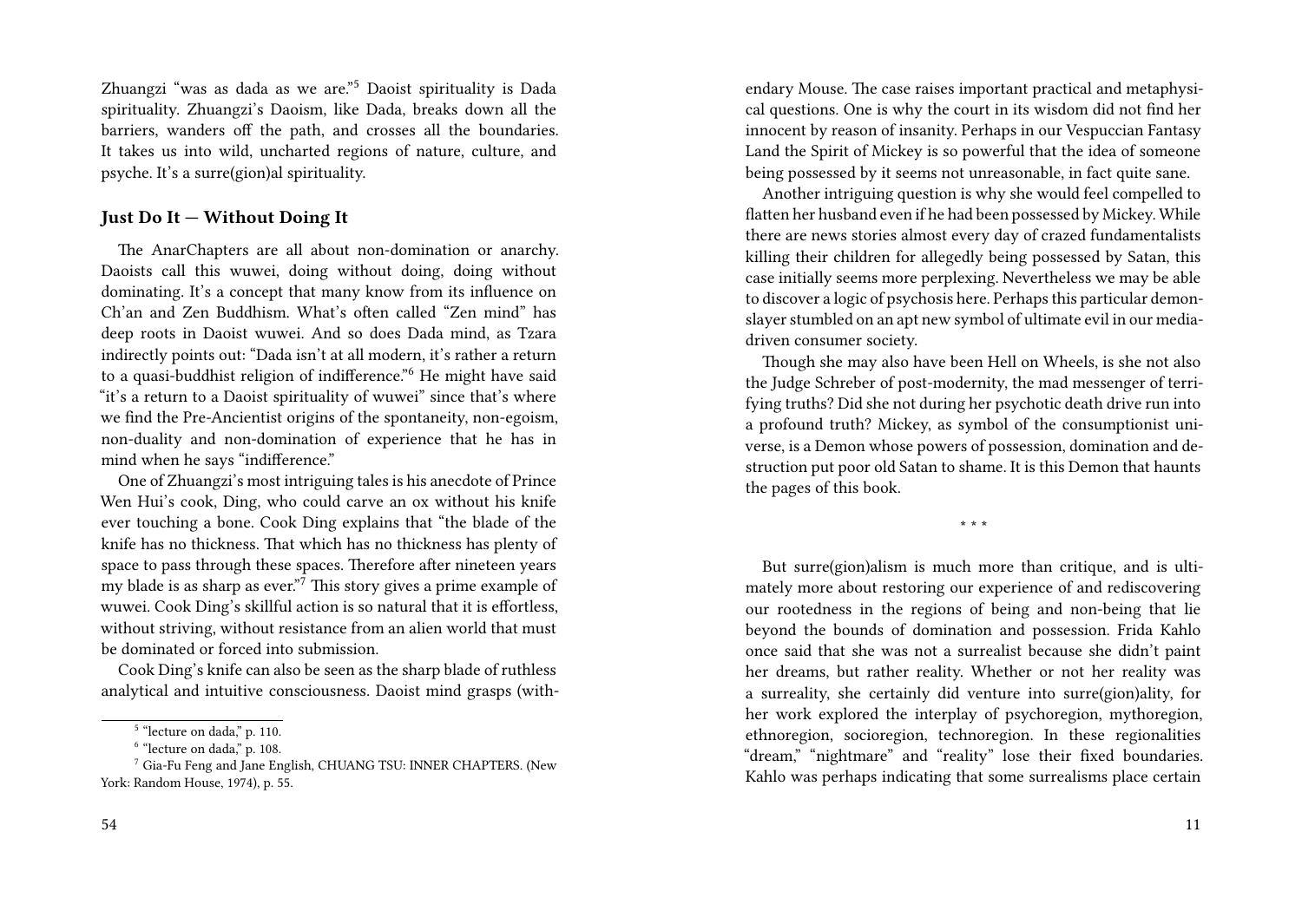limits on the wandering of the imagination. Granted, it takes a considerable quantity of psychic energy to float one's favorite fruit or vegetable in thin air. But even a floating vegetable requires a certain minimum of roots. Surre(gion)alism goes to these roots, and is willing to follow them wherever they lead. The dominant tradition has never escaped from abstractionism, from disembodied reality, from the fallacy of misplaced concreteness (which leads in practice to the fallacy of misplaced concrete). Surre(gion)alism on the other hand is always embodied regionalism, and its body is ultimately the flesh of all being.

A friend suggested to me that this book's dedication is needlessly and perhaps willfully obscure. Mea culpa! Tara is the Buddhist goddess of compassion, and is also an earth goddess. "Tierra y Libertad!" is an anarchist revolutionary slogan meaning "Land or Earth — and Liberty!"

that cannot … it is the wilderness."<sup>4</sup> The Pathless Path of Zhuangzi takes us into that wilderness, exploring the wildness of the world and wildness of the spirit. We find this path in the Inner Chapters, the sections of the ancient "Zhuangzi" writings that are thought to come from Zhuangzi himself (or selves). The Inner Chapters, we will discover, are the AnarChapters. They are chapters on wildness, freedom, spontaneity — in short, on Anarchy.

Those looking for "mysticism" in Zhuangzi may be disappointed — unless they're looking for the mysticism of discovering what's right before their eyes. In Zhuangzi you'll find strange, altered states of consciousness. Clarity of mind. Attentiveness to the things of the world. Vividness of imagination. Zhuangzi's mysticism is less about merging the Self into the Quietude of the One than about scattering selfhood into the Maelstrom of Multiplicity and watching, and taking part in, the Whirl of the Real.

Is this a form of Daoist "spirituality"? The term "spirituality" inevitably has undertones of the vaporous, the vapid, or even the vacuous. But if Zhuangzi has a "spirituality," it's the quality of having a lightness of spirit (as in French, spirituel means "witty"), while at the same time being a fully embodied spirit. What usually passes for "Nature Spirituality" or "Earth Spirituality" (check it out at your local book chains) is vastly more transcendentalist than Zhuangzi could ever be. It's usually fixated on an Idea of the Earth or Nature — almost inevitably a romanticized, sentimentalized, sanitized, or nostalgic Idea. Zhuangzi's spirituality has the smell of the Earth. It reeks of the Real and will no doubt offend those with excessively delicate aesthetic — and ontological — sensibilities. Watch out! You may be getting into deep Dada.

Yes, the radical spontaneity of Daoism links it to Dadaism. Daodao is Dada and vice versa. Tristan Tzara in fact said that

<sup>4</sup> Gary Snyder, THE PRACTICE OF THE WILD. (San Francisco: North Point Press, 1990), p. 151.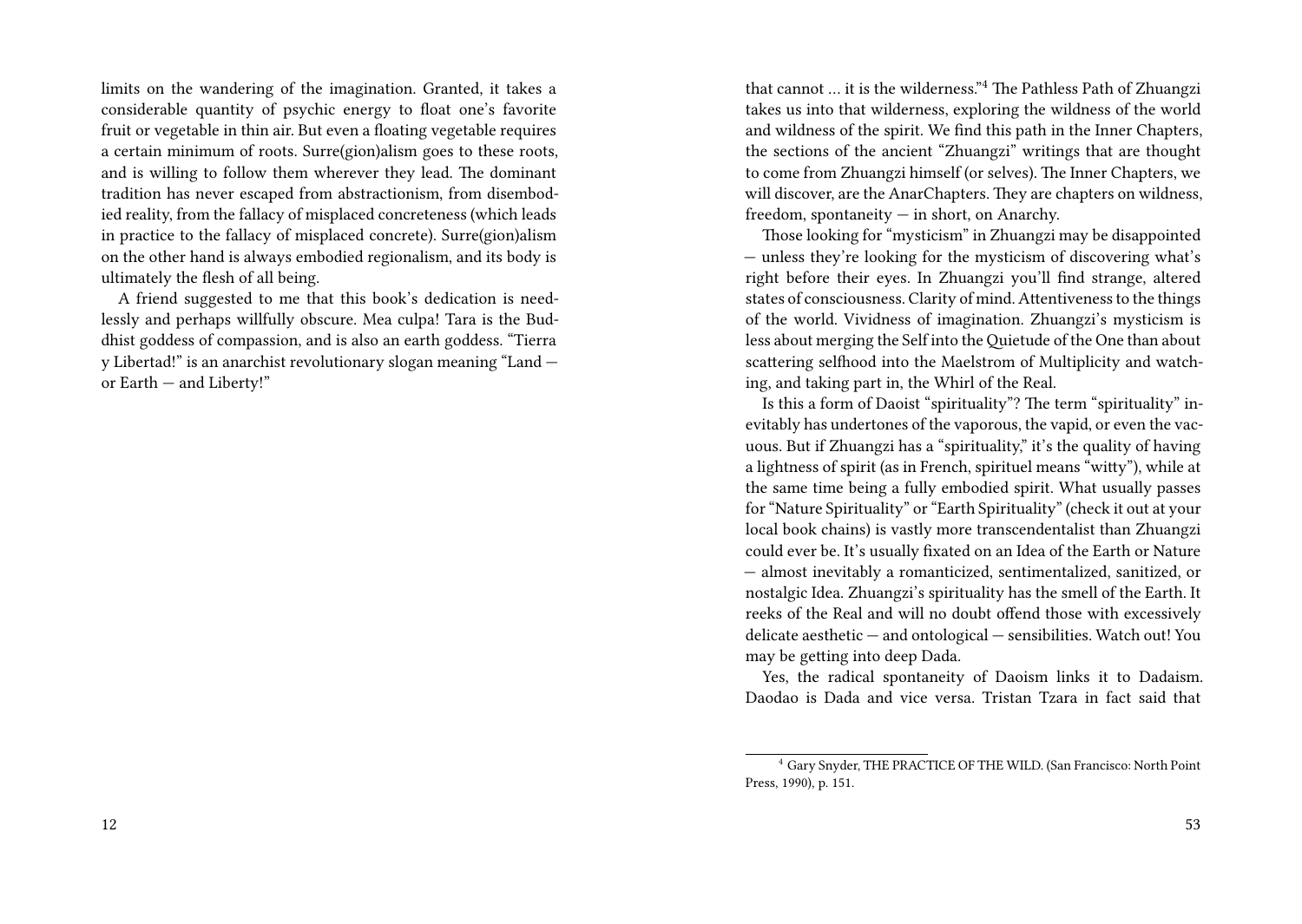# **"AnarChapters: Zhuangzi's Crazy Wisdom & Da(o) Da(o) Spirituality"**

## **No Way**

Wander where there is no trail. Hold on to all that you have received from Heaven, but do not think that you have gotten anything. Be empty, that is all.<sup>1</sup>

— Zhuangzi

Try to be empty and to fill your brain cells haphazardly. Go on destroying what you have in you. Indiscriminately. You could understand a lot of things, then.<sup>2</sup>

— Tristan Tzara

As Zen Master Wu-men takes us through the "Gateless Gate," the Daoist Sages Laozi and Zhuangzi take us along the Wayless Way, the Pathless Path.<sup>3</sup> A contemporary pathless pathfinder tells us that "[t]here are paths that can be followed, and there is a path

## **Works of Nietzsche Cited**

### **A**

Friedrich Nietzsche, The Antichrist in The Portable Nietzsche, trans. Walter Kauffman (New York: Penguin, 1976).

#### **BGE**

Friedrich Nietzsche, Beyond Good and Evil in Basic Writings of Nietzsche, trans. Walter Kaufmann (New York: Modern Library, 1968).

#### **CW**

Friedrich Nietzsche, The Case of Wagner in Basic Writings of Nietzsche, trans. Walter Kaufmann (New York: Modern Library, 1968).

#### **GM**

Friedrich Nietzsche, The Genealogy of Morals in Basic Writings of Nietzsche, trans. Walter Kaufmann (New York: Modern Library, 1968).

#### **GS**

Friedrich Nietzsche, The Gay Science, trans. Walter Kaufmann (New York: Vintage Books, 1974).

<sup>&</sup>lt;sup>1</sup> Burton Watson, THE COMPLETE WORKS OF CHUANG TZU. (New York: Columbia University Press, 1968), p. 97.

<sup>2</sup> Tristan Tzara, "lecture on dada" in SEVEN DADA MANIFESTOS. (London and New York: Calder Publications and Riverrun Press, 1992), p. 108.

<sup>3</sup> On Wu-men, see Zenkei Shibayama, ZEN COMMENTS ON THE MU-MONKAN. (New York: Harper and Row, 1974) and Albert Low, THE WORLD: A GATEWAY — COMMENTARIES ON THE MUMONKAN. (Boston: Charles E. Tuttle Co., 1995).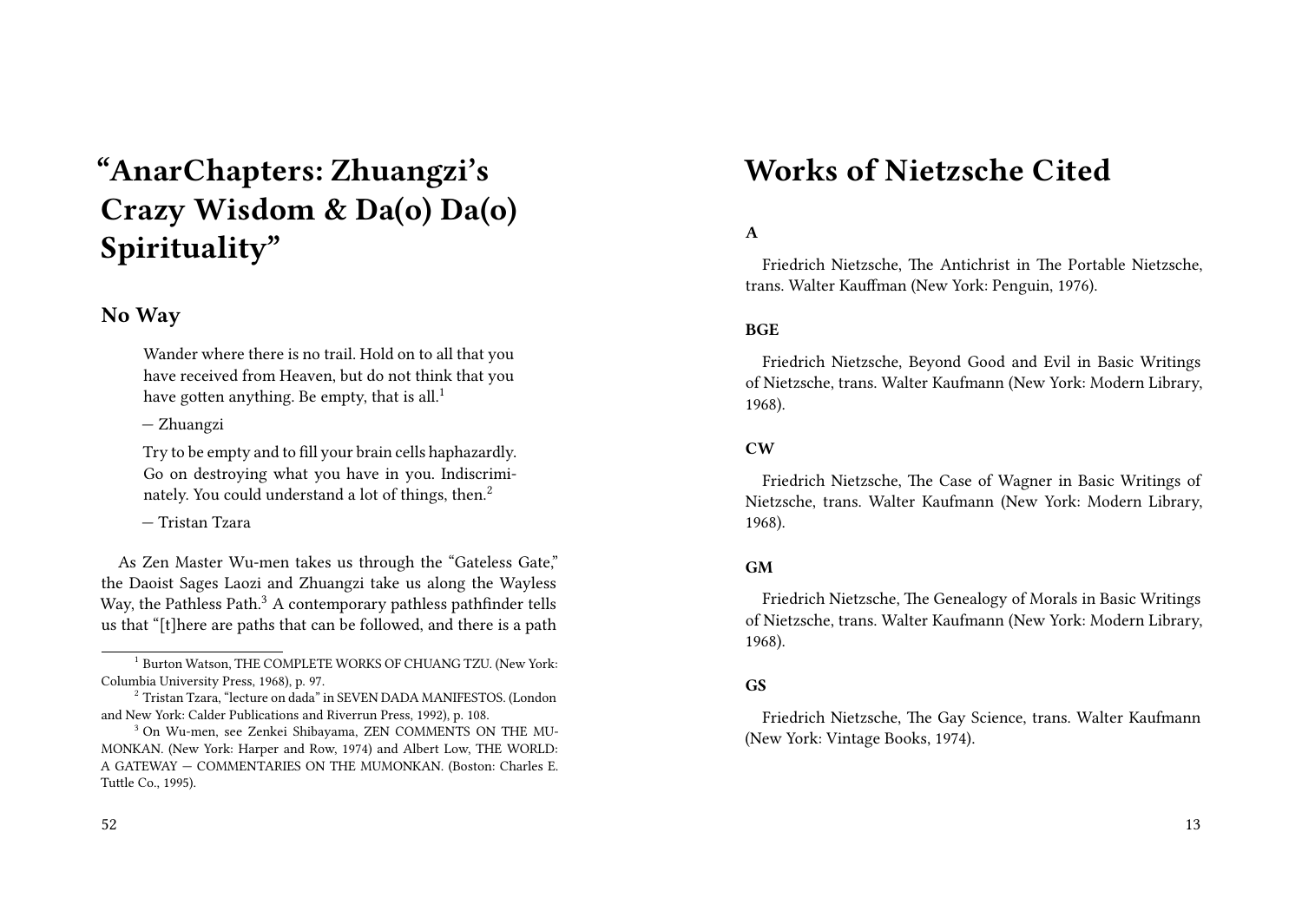#### **TI**

Friedrich Nietzsche, Twilight of the Idols in The Portable Nietzsche, trans. Walter Kauffman (New York: Penguin, 1976).

#### **TL**

Friedrich Nietzsche, "On Truth and Lie in an Extra-Moral Sense," in The Portable Nietzsche, trans. Walter Kauffman (New York: Penguin, 1976).

#### **WP**

Friedrich Nietzsche, The Will to Power, trans. Walter Kauffman (New York: Vintage, 1968).

#### **Z**

Friedrich Nietzsche, Thus Spoke Zarathustra in The Portable Nietzsche, trans. Walter Kauffman (New York: Penguin, 1976).

True, Laozi says that "the Dao is vague." But that doesn't mean that it's no more than putty in one's ideological hands.

The deeply revolutionary message of the DAODEJING is perhaps best expressed in the "three treasures" that Laozi advises us to "guard and keep": compassion, simplicity and humility.<sup>16</sup> The Old Sage would never recommend that these treasures be tacked on to a job description and ignored in the larger picture of our lives, society, and nature. He would be appalled at the idea of managing in an amiable, frugal, and self-effacing way an irresponsible, destructive enterprise that promotes material accumulation, waste and pollution, social inequality, and status-seeking.

Laozi remarks in a crucial passage that "the Way of Heaven reduces whatever is excessive and supplements whatever is insufficient. The way of man is different. It reduces the insufficient to offer to the excessive."<sup>17</sup> This early diagnosis of civilization is an apt assessment of the social and ecological consequences of the contemporary globalized market economy.

Elsewhere, Laozi states the related harsh truth that "Heaven and earth are not humane. They regard all things as straw dogs."<sup>18</sup> Straw dogs were insignificant objects thrown into the fire in ritual celebrations. Laozi warns us that in the case of reality, we can't "have it our way" (the metaphysical Fallacy of the Whopper), though we certainly should try to find our way. If we continue to follow the distorted, destructive "way of man" (and "economic man" in particular), we will suffer the inevitable fate of those who live a life out of balance. We'll find out what it's like to be a straw dog that thinks it's top dog.

To put it another way, global capitalism looks increasingly like a very big fish spewing poisonous filth in its small and delicate pond. Alas, you would-be Managers of Dao. Your fish is cooked!

 $16$  DAODEIING, Ch. 67.

<sup>17</sup> Ibid, Ch. 77.

 $18$  Ibid, Ch. 5.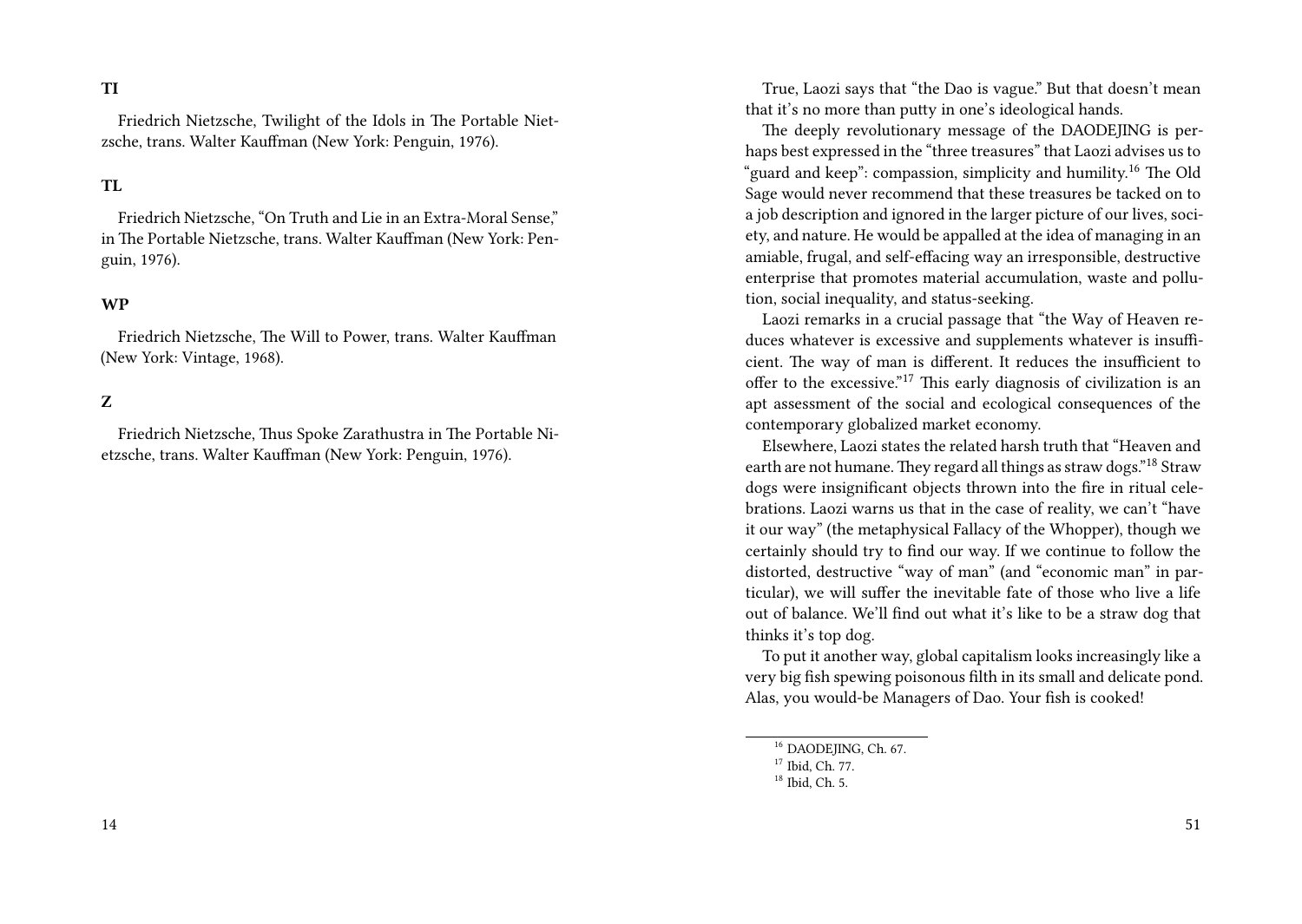ployees feel denigrated."<sup>13</sup> It's an old story: "Workers of the world unite! You have nothing to lose but your wounded pride!" He suggests that horrifying disasters such as unionization can be avoided if employees such as "mail sorters" are not given the outrageously mistaken impression they are mere "little people" in the corporation, since this would "distort [sic] organizational hierarchy into a social class system within companies."<sup>14</sup> Since class for Autry is all in the mind, the idea that a hierarchy of power, status and wealth within an organization might actually be a social class system is entirely incomprehensible to him.

Autry criticizes such dismal corporate tendencies as "downsizing" and "outsourcing," and optimistically concludes that they are not really in the company's long-term interest. He fails to consider the not-obviously-impossible case in which a company manages to benefit economically from doing both, or the even more troubling instance in which a company shuts down a plant completely and moves to a location with cheaper labor, no annoying unions, and a conveniently authoritarian state. His most relevant bit of advice to managers for such an occasion is to express the enormous, heartfelt respect that the corporation has for the laid-off employees (perhaps a perverse variation on the ancient tribal custom of expressing gratitude to an animal before killing and eating it).

For Autry, the role of the "wise leader" is to assure that the employees "understand how their individual jobs connect with the greater purpose of the business."<sup>15</sup> But what such a noble leader must systematically ignore is how that purpose connects to, or fails to connect to, the "greater purposes" of the Dao: how it might trample on the way of each person, devastate the way of the community, and lay waste to the way of nature. Will The Real Laozi Please Stand Up?

## **The Surre(gion)alist Manifesto**

## **Dedication**

Here we cast anchor in rich earth.

— Tristan Tzara, Dada Manifesto (1918)

"Just as the turtle cannot separate itself from its shell, neither can we separate ourselves from what we do to the earth." Ted Andrews

For our Mother the Earth, we set sail on Celestial Ships. Anchored in Erda, we ride the wind. For Gaia, we take flight, spreading terrifying Cafardic wings. No longer trembling at the emasculating, defeminizing sound: the Name of the Father. We re-member Mama. Papa dismembered Mama. We now re-call the suppressed Names of the Mother. Anamnesis for anonymous Inanna. A surre(gion)al celebration, a Manifestival for Mama Earth. This is dedicated to the One we love. For the One Big Mother, in her thousand forms, here it is: the Mama Manifesto (1989).

## **Principia Logica**

Breton said "we are still living under the reign of logic."

Today this is true more than ever. Indeed, we are now living under the Acid Rain of Logic.

There are Logics and there are Logics. Eco-Logics, Geo-Logics, Psycho-Logics, Mytho-Logics, Ethno-Logics, Socio-Logics, Astro-Logics, Cosmo-Logics, Onto-Logics, Physio-Logics, Bio-Logics, Zoö-Logics, et cetera.

 $\overline{^{13}}$  Ibid, p. 34.

 $14$  Ibid, p. 33.

 $15$  Ibid, p. 4.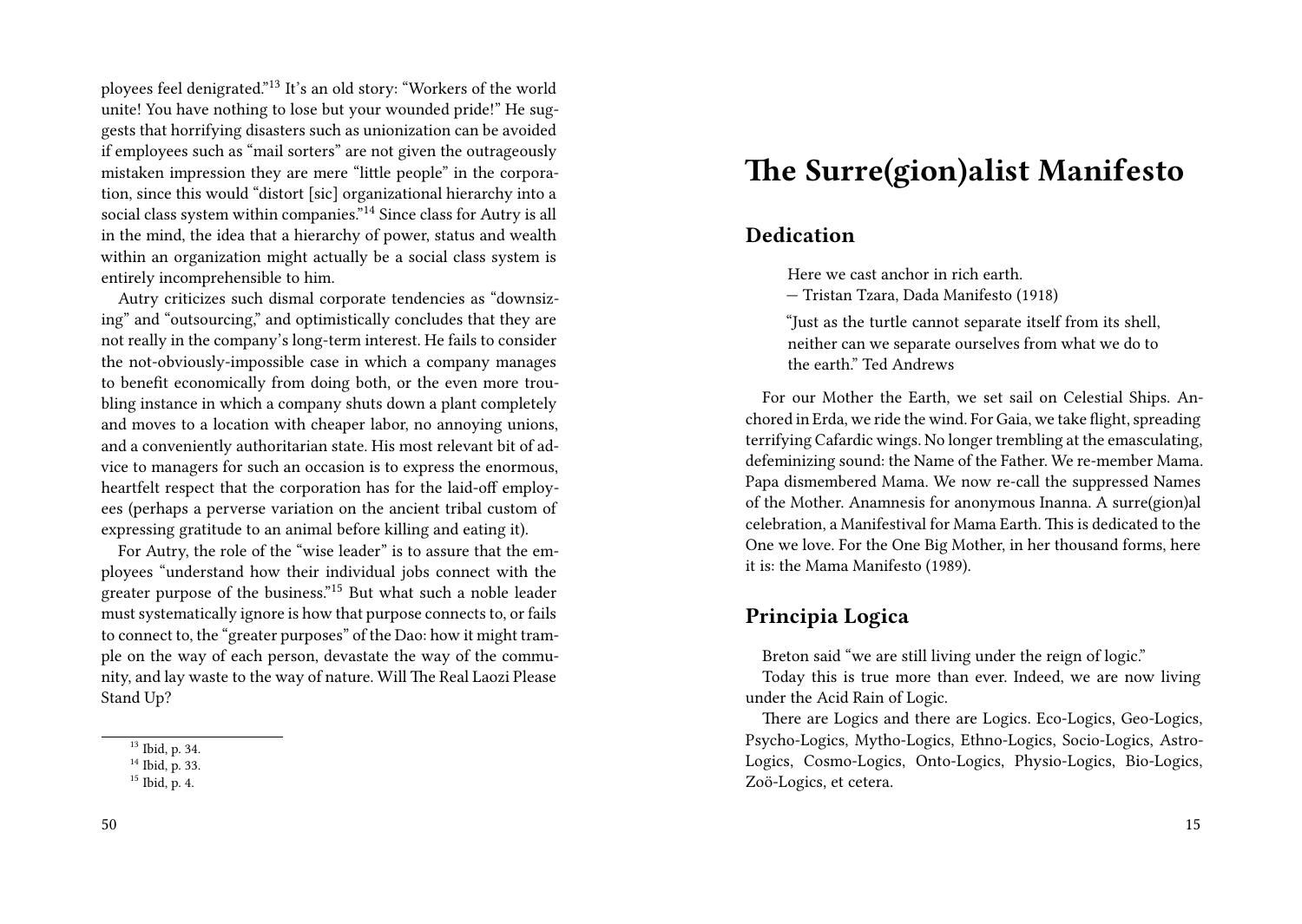Yet all of these are transformed into subsets of the one universal Techno-Logic. Techno- Logic, the death of Truth. Techno-Logic, the enshrinement of Truth. The burying of Truth under a crushing burden — under a Wealth of Knowledge.

Authentic knowing requires the "search for Truth," the pursuit of Truth, the chasing after Truth, the hunger and thirst for Truth, the following of Truth along all her devious paths of Logic, through her labyrinths of the Logics. It means climbing logical mountains, plunging to logical ocean bottoms, traversing an infinitude of unparalleled planes. The search for Truth means always allowing her escape.

## **Scrambling the Cosmic Egg**

"The Region regions" said Heidegger the Egg-Hider, hiding his eggs. Edelweiss und Eselscheisse! Scion of a Scheisse-ridden race! Shyster Lawyer of Being! The "Region" does not "region." It's exactly the reverse. (For the Time Being).

Where is the Region, anyway? For every Logic there is a Region. To mention some of particular importance to us, the Surre(gion)alists: Ecoregions, Georegions, Psychoregions, Mythoregions, Ethnoregions, Socioregions, and Bioregions.

This is no joke! We are Bioregionalists only if we are Regionalists. And once we begin to think Regions, we discover a vast multiplicity. Of Regionalisms and Regions, of Regions within Regions, and Regionalisms within Regionalisms. Thus, Surre(gion)alism.

Regions are inclusive. They have no borders, no boundaries, no frontiers, no State Lines. Though Regionalists are marginal, Regions have no margins. Regions are traversed by a multitude of lines, folds, ridges, seams, pleats. But all lines are included, none exclude. Regions are bodies. Interpenetrating bodies. Interpenetrating bodies in semi-simultaneous spaces. (Like Strangers in the Night).

perennial optimist would soon be assuring him or herself that, as Autry puts it, getting fired may sometimes be "one of the greatest gifts" one can receive.<sup>12</sup>

So let's face it. Autrey's managers will control — by controlling. But ironically, there is a grain of truth in his idea of the manager who is "not in control." Enlightened managers should indeed consider themselves to lack such control, but not primarily because it discourages obnoxious managerial styles and evokes better compliance, as Autry says between the lines. It is rather because something else really is in ultimate control. In the typical business enterprise what ultimately controls are the structural constraints of operating in a competitive, corporate-dominated market economy, and the imperious necessity to maximize profit and economic efficiency.

This points out the biggest problem with market Daoism: its complete failure to confront the issue of means and ends. It is pervaded by bad faith and self-deception. Unless we want to lapse into some sort of ideological dream world, we must ask a question that Autrey and the market Daoists scrupulously avoid: what ends are served by the "real power" of managers? Let's be realistic about this. The goal is to offer to consumers precisely those objects of desire that captivate their imaginations and win their hearts, to produce those very "rare treasures" that underlie the social hierarchy, economic status and prestige that Laozi condemns so scathingly.

This is what the Dao of the Bottom Line demands.

#### **Zen and the Art of Union-Busting**

We eagerly await Autry's forthcoming work on this topic, but he has already given us some pointers. He optimistically informs his New Age managerial readers that "[u]nions form not primarily to increase pay and benefits; they arise in situations where em-

 $12$  Ibid, p. 109.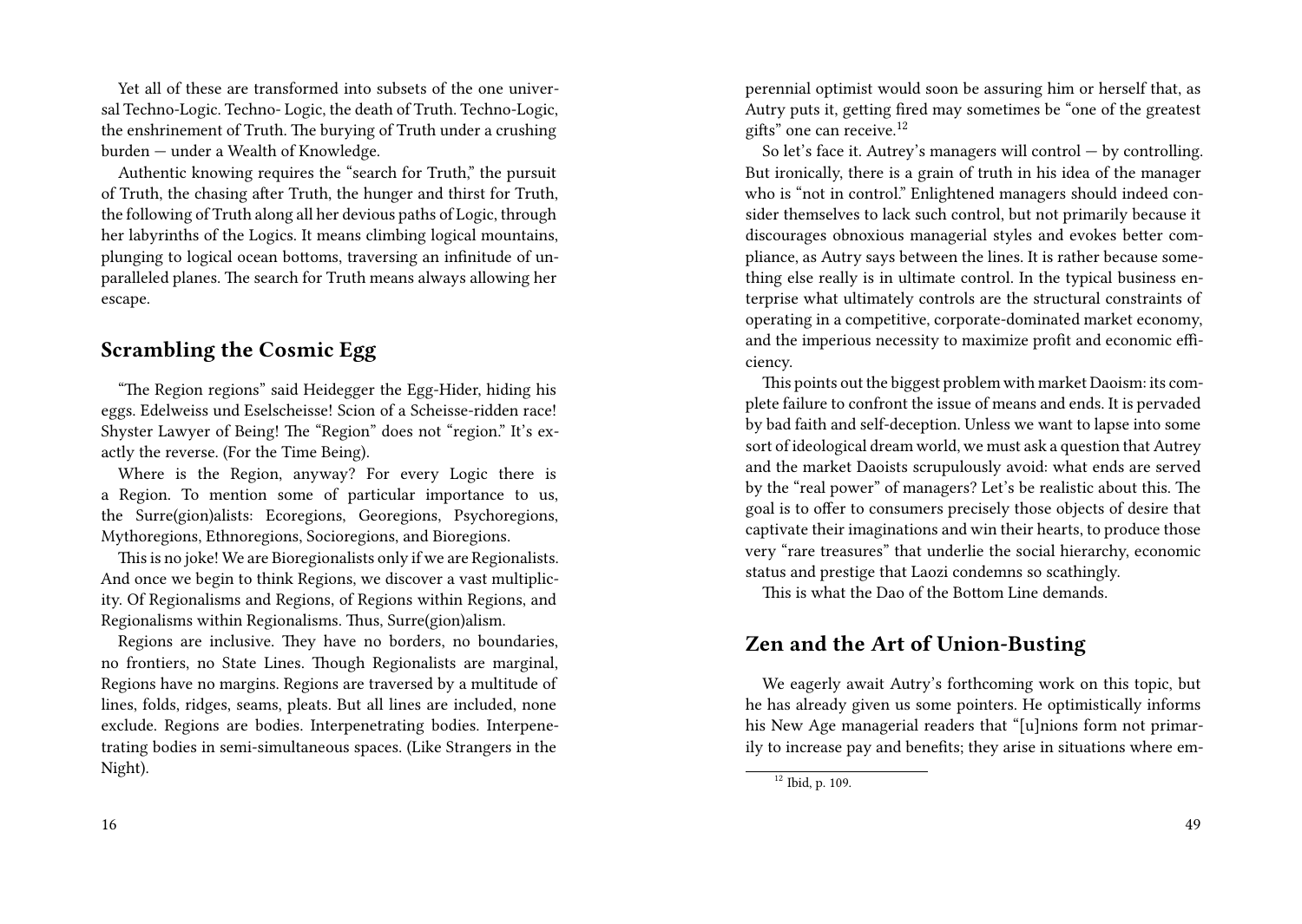ous managers have the goal of arousing in the consumer just such disturbing, destructive impulses.

### **The Means Justifies the End Previous**

For Autry's manager, "the acceptance of non-control is the only way to manage things."<sup>9</sup> "Non-control" (a variation on wuwei) is a concept dear to Laozi, the enemy of all conventional ideas of ruling. His anarchic "ruling-without-ruling" means that we should influence the world through our way of living and our personal example, rather than through hierarchical authority and coercion.

But such "non-control" is the antithesis of the role of today's corporate manager, who is obviously an authority-figure in the corporate power structure, and whose job it is to make decisions for others. Laozi's sage-ruler is one "whose existence is (merely) known by the people — or perhaps even "not known by the people" (depending on which ancient manuscript we follow).<sup>10</sup> You can be sure that in any corporation the employees will know precisely who the bosses are and where they rank in the corporate hierarchy. And most will be intelligent enough to be very careful around any manager who claims to practice "non-control"!

Whereas Laozi teaches that each must find his or her own way, Autry's mellow, New Age manager (a bit like Plato's Old Age Philosopher-King) arranges things to "assure that all employees are assigned [my emphasis] to do what they do best, in the interest of all."<sup>11</sup> Is it possible that the bottom line might dictate that some are assigned to do things they don't do best? Is it possible that the company needs their help in producing something that isn't "in the interest of all"? If Autry's Daoist manager actually tried to "assure" anything other than what serves corporate goals, that

Region is origin. It is our place of origin. Where all continues to originate. Origination is perpetual motion. Reinhabitation means reorigination. We return to our roots for nourishment. Without that return, we wither and die. We follow our roots and find them to extend ever deeper, and ever outward. They form an infinite web, so all-encompassing that uprooting becomes impossible and unthinkable, deracination irrational.

Regions are multiple and arbitrary. Techno-regionalism says, in a Techno-Rational rage for definition, that when less than 90% of the species of one defined area are present in another defined area, then each is a separate Bioregion. How Techno-Logical! How Scientific! Or so it sounds. For such a definition is entirely self-annihilating, and absurd in its very technicality. This is, of course, its beauty. It is entirely valid, if taken as part of the Science and Logic of the Absurd. An infinite number of Regions can be defined by such criteria. Occasionally the Region will run after a stray organism (calculator in hand). This is a hallucinogenic Logic. (Though it is seldom taken in this  $way - even$  in small doses).

The Region always suffers the danger of capture by Techno-Logic. But Science can also be captured by the Aesthetic. Thales, the first metaphysician and scientist, said "All is Water," and thus became the first humorist, also. And Technics can also be captured by Erotics. Fourier proposed a "New Amorous Order" in his Phalansteries, based on tactics of Utopian Technique

### **Off Center**

The Region is the end of Centrism.

Centrism is an obsession. Perhaps there's nothing wrong with obsessions, as long as we know that we're obsessed. Take, for example, Mr. Alan Fairweather, whose entire life revolves around his obsession with, study of, and consumption of potatoes. In Mr. Fairweather's words: "I suppose you could say I have a potato-centric

<sup>&</sup>lt;sup>9</sup> REAL POWER, p. xiii.

 $10$  DAODEIING, Ch. 17.

 $11$  REAL POWER, p. 44.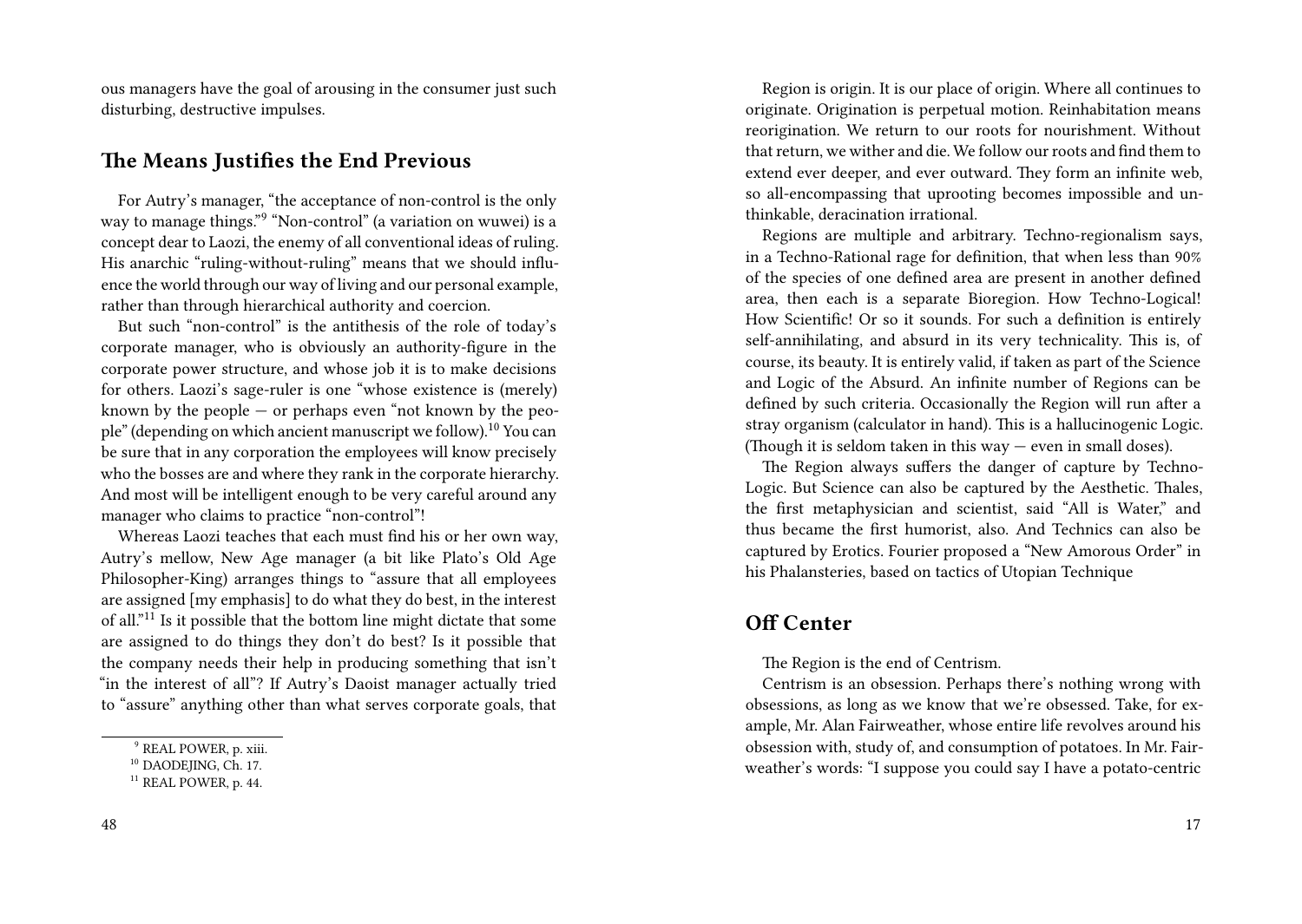view of the world." (Newsweek, 5/30/88.) But centrists are seldom so healthy.

Anthropo-centrism has been our world-champion Centrism. It's come close to K.O.ing the Earth (a T.K.O. — a Technical Knock-Out). But it's long been on the ropes. Astro-Logic knocked Anthropos off Cosmic center. Bio-Logic knocked him off Planetary center.

Psycho-Logic even knocked him off Ego center. And Techno-Logic itself melts him into air. We hardly need any poststructuralist Post-Logic to "de-center" the vapor that remains.

But do we need a new Centrism to replace the moribund one? Some suggest "Biocentrism." This one will surely win if beetles and algae are given the vote. In a Bio-centric world, the undisputed center of "North America" is somewhere in the Achafalaya Basin. Probably in Grosse Tête (day gone gat a beeg had don dare, yeah!). A magnificent idea, and absolutely true in its own unique way. Strangely, Bio-centrism is the ecological counter-image of capitalist rationality. Quantity and accumulation are what count. But Biomass instead of Bucks.

Ecocentrism, which may be the the ultimate Centrism, has strange, surre(gion)al implications of its own. On being asked the meaning of the term, a prominent ecocentrist replied that it means that "everything is central." The final truth of Centrism: all is central and thus nothing is central. The ecocentrist definitely has surre(gion)alist potential!

Decentering is inevitable today. But there are many species of decentering, some regionalist, others profoundly anti-regionalist. Some creative, others nihilistic and conservative (preserving the civilized path of Progress: annihilation, dissolution, evisceration, evacuation).

Capitalism abolishes Centrism. A European travels to some anticenter of Late Capitalism — perhaps Houston or Los Angeles. Accustomed to town squares, cathedrals, remnants of city walls, historical sites, signs indicating the geomythical center (Centre Ville, Centro Ciudad, etc.), this voyager asks, "Which way is the center?"

tion spot. But don't get hung up on whether you have this stuff or not, and never lament what you don't have."<sup>4</sup> Sounds very tempting, doesn't it? "Go ahead, trade that BMW in for that Jaguar you've been looking at. It won't really mean anything to you anyway. Hey, you're a really spiritual kind of guy." The question is: who's talking, Laozi or Mephistopheles?

The Old Sage himself sees the accumulation and concentration of wealth as being, far from any cause for "celebration," a fatal snare to be avoided at all costs. He warns that "to have little is to possess" while "to have plenty is to be perplexed."<sup>5</sup> And he is positively scathing in his judgment of the social consequences of luxury and economic inequality: "Elegant clothes are worn, sharp weapons are carried, foods and drinks are enjoyed beyond limit, and wealth and treasures are accumulated in excess. This is robbery and extravagance, this is indeed not Dao."<sup>6</sup> Elsewhere he advises: "Abandon skill and discard profit; then will there be no thieves or robbers" and suggests that we should "have few desires,"7 a dictum in absolute contradiction to the society of consumption, which is hell-bent on inflaming infinite desires for the unattainable. Autry wisely decides not to touch this chapter at all!

In fact, one of the most pervasive themes of the DAODEJING is the danger of certain desires — and particularly the desire for material accumulation — out of control. Autry quotes an entire chapter of the DAODEJING with the notable exception of this embarrassing passage: "Do not value rare treasures, so that the people will not steal. Do not display objects of desire, so that the people's hearts shall not be disturbed."<sup>8</sup> The market Daoists ignore the fact that the enterprises managed by their presumably incorruptible and virtu-

<sup>4</sup> James A. Autry and Stephen Mitchell, REAL POWER: BUSINESS LESSONS FROM THE TAO TE CHING. (New York: Riverhead Books, 1998),

 $5$  DAODEIING, Ch. 22.

<sup>6</sup> Ibid, Ch. 53.

<sup>7</sup> Ibid, Ch. 19.

<sup>8</sup> Ibid, Ch. 3.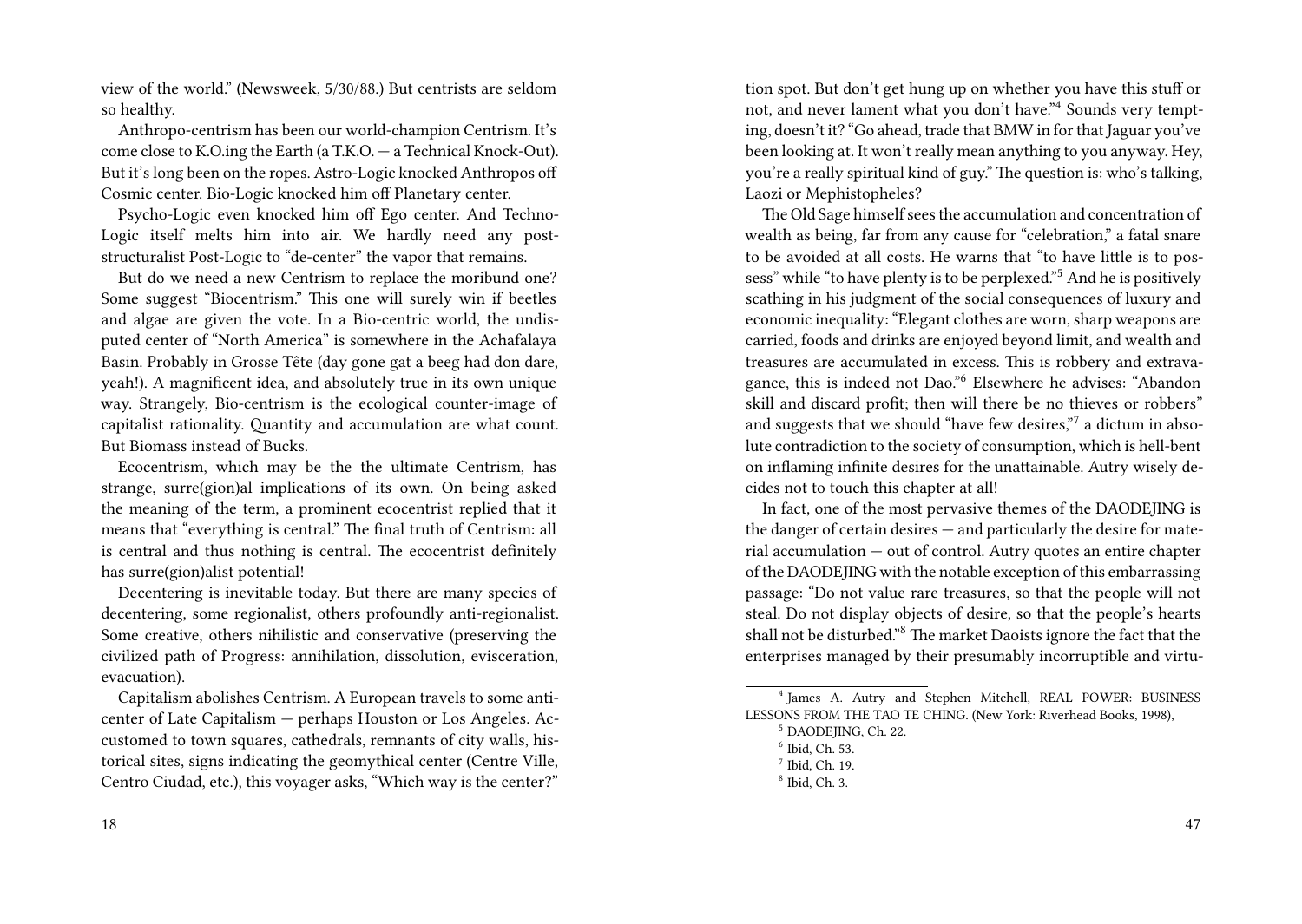James A. Dorn, Vice President of the right-wing Cato Institute, outdid Reagan, discoursing with a straight face on topics such as "the Dao of Adam Smith," and injecting the poor corpse of Laozi with a strong dose of the entrepreneurial spirit. In a speech entitled "China's Future: Market Socialism or Market Daoism," he exhorted the wise leaders of China to go back to their own Daoist roots and "rediscover the principle of spontaneous order — the central principle of a true market system."<sup>3</sup>

Of course, anyone vaguely familiar with the rulers of China — a gang of corrupt and amoral bureaucrats capable of brutal repression and even massive genocide — would think it highly unlikely that they would become converts to Laozi's anarchic path of "spontaneous order." However, they just might be open to the idea that capitalism could offer them (just like the bureaucratsturned-capitalists of Eastern Europe) a new means of plundering their country. And with a good dose of Daoism thrown in, it would all be so spiritual and happen so spontaneously!

A more ambitious attempt to marry Daoism and the marketplace is presented in the book REAL POWER: BUSINESS LESSONS FROM THE DAODEJING, in which quotations from Stephen Mitchell's feel-good, New Agey paraphrase of Laozi are coupled with commentary by business writer and consultant James A. Autry. Autry cites the DAODEJING extensively but very selectively (often cutting off a citation just before Laozi gets to an embarrassingly anarchistic point).

In fact, he cooks up his "Daoism" much the way Ronald Reagan would cook a small fish — and the result is fishy indeed. The Way of the Jaguar

To begin with, Autry completely ignores Laozi's harsh condemnation of the materialistic society. Autry advises his manager to "go ahead and celebrate the abundance, all the perceived symbols of success, everything from a luxury car to a condo in some vacaWhat answer is possible? The hapless explorer is offered a myriad of decentered centers — every mall and shopping center in the vast urban sprawl. The Megalopolis is the economistic triumph of decentering. Its reality flows — not like a river, but like Capital. It seeks, monster-like, hydra-like, only to grow, and never to return to its source. To grow and to consume, endlessly.

Regionalist anti-centrism is of a different quality. We surre(gion)alists proclaim an end to Centrism, but we seek to create and recreate a multitude of centers. Because there is no one Center (the Patriarchal God, the Authoritarian State, the Ineluctable Bottom Line), imaginative centers can proliferate. The human spirit has always found the center of the universe in places of significance. Indeed, any place can be the center. Such centers are centers of spiritual intensity, foci for the convergence of realities: The Altar. The Hearth. The Communal fire. The Town Square. The Sacred Mountain. The Clock at Holmes. (Note for extra-Mesechabeans: On the Clock, see J. K. Toole, A CONFEDERACY OF DUNCES).

Only someone really desperate, or, perhaps, inordinately hurried, would suggest as the center of the universe la Gare de Perpignan. Or was there a hidden, anti-subversive Grand Central Station in the Dalian mind?

### **Beyond Civilization**

For the Region, there is no State and there are no State lines. The State is a parasitical growth on the Region, something exterior, hostile, threatening. It has no life of its own, but drains vitality from the living Community. It has rightly been called the "cold monster" that steals even our words, and claims to speak for us. The State is inherently genocidal. It murders all that it cannot assimilate. What is left after this Pyric and Vampiric act is only a State apparatus, the State Machine. (Even the old "political machine" had to die —

<sup>&</sup>lt;sup>3</sup> The Cato Journal, Vol. 18, No. 1.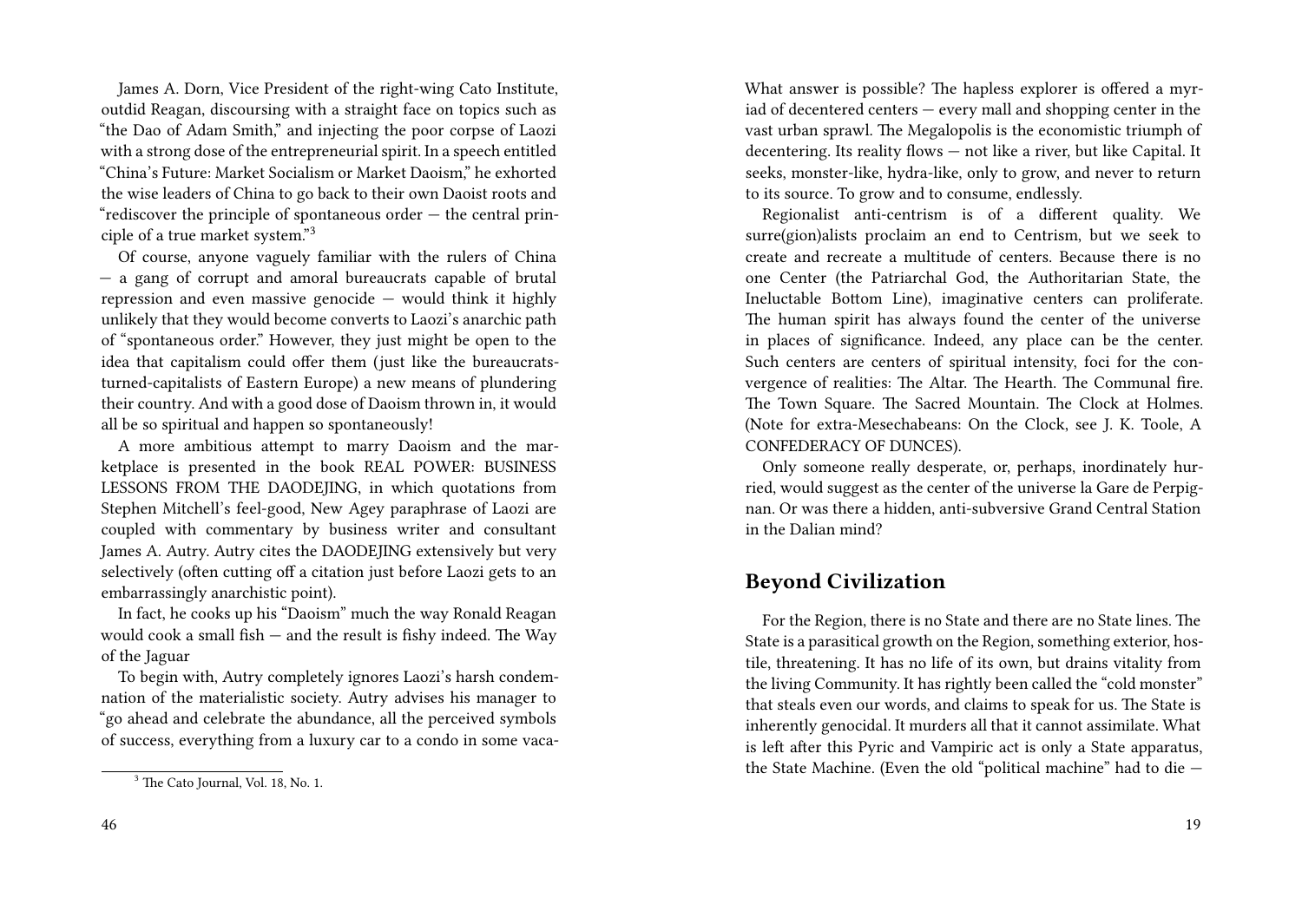for not being mechanical enough, and perhaps for being too political, too Regional, for the age of "total administration.") The State is the March of the God of Power on Earth, its History, the Cunning of Instrumental Reason. Regional politics do not take place in Washington, Moscow and other "seats of power." Regional power does not "sit"; it flows everywhere. Through watersheds and bloodstreams. Through nervous systems and food chains. The Regions are everywhere & nowhere. We are all illegals. We are natives and we are restless. We have no country; we live in the country. We are off the Inter-State. The Region is against the Regime — any Regime. Regions are anarchic.

For the Region, there is no Church. There is no upper-case R Religion, because there are as many religions as there are Regions. Heresy is the norm. There is no monopoly on the holy. There is no spiritual capital or spiritual Capitol. All Regions are spiritual, and for regionalism all realms are sacred. Regionalism abolishes both Theism and Atheism. Theism: the Idea that there is only one God — the God of Power, and that all must believe in Him. Atheism: the equal and opposite absurdity that this same God is the only One truly worthy of disbelief. Civilization's imaginary has been bound to monotheisms, and substitutes for monotheisms. Regionalism breaks the bonds and erases the line between the sacred and the profane. All busses go to Grace Land. Nothing is beyond the pale. Regions are of the land: pagan, paysan. The Regions give birth to a multitude of rites and rituals, a sacral of sites and cycles. The spirit of the Region is inspired, enlightened. By feu follet, Will o' the Wisp. By inner lights and outer. The spirit of the Region is the Free Spirit. To be in touch with the Spirits of the Place, the local Gods, is to have Tongues of Fire, to regain the stolen power of speech.

result, we miss the interconnection of things, the bigger picture and the deeper truths.

As Laozi puts it, we overlook the dynamic balance of yin and yang, the opposites that are really complements, the world's underlying unity in difference. He also teaches the importance of fu, return or recurrence, a concept that challenges civilization's naive ideas of linear progress, of conquest and domination, of infinite accumulation. And he speaks of wuwei, "doing without doing," which includes "ruling without ruling," or anarchic ruling. This means acting through ziran or spontaneity, thus not forcing the world to fit our expectations; in fact not even forcing ourselves to conform to our preconceptions of what we ought to be. Laozi shocked his own patriarchal, authoritarian society by taking as his models for the anarchic sage-ruler the child, who experiences life as play and who acts spontaneously, and the female, "the ravine of the world," who nurtures and cares without dominating or taking possession.

In short, Laozi's Dao is the absolute antithesis of all forms of domination — including concentrated economic power, the centralized state, patriarchy and the exploitation of nature. So it came as a bit of a shock to me when I began to find the world's first philosophical anarchist invoked in defense of right-wing ideology and capitalist economics. Right Wing Yin Yang

Ronald Reagan seems to have started this trend in his 1988 State of the Union Address. Reagan lumped together such "great ideas" as individual initiative, free-market economics, and Laozi's advice to "govern a great nation as you would cook a small fish; do not overdo it." While Laozi didn't explain precisely how one should cook a small fish, Reagan had no difficulty concluding that the Old Sage must obviously have been advocating laissez-faire capitalism.<sup>2</sup>

For the Region, there is no Race. Miscegenation is the rule. The Ten Thousand Races were born from the Ten Thousand Places, and they have multiplied to ten thousand times ten thousand. Those of us raised in a racial caste system were taught as children how

 $2$  New York Times,  $1/26/88$ . Another amateur scholar of Eastern thought who shares this view of Laozi is Murray Bookchin. In view of their collective wisdom we might call it the Reagan-Bookchin interpretation.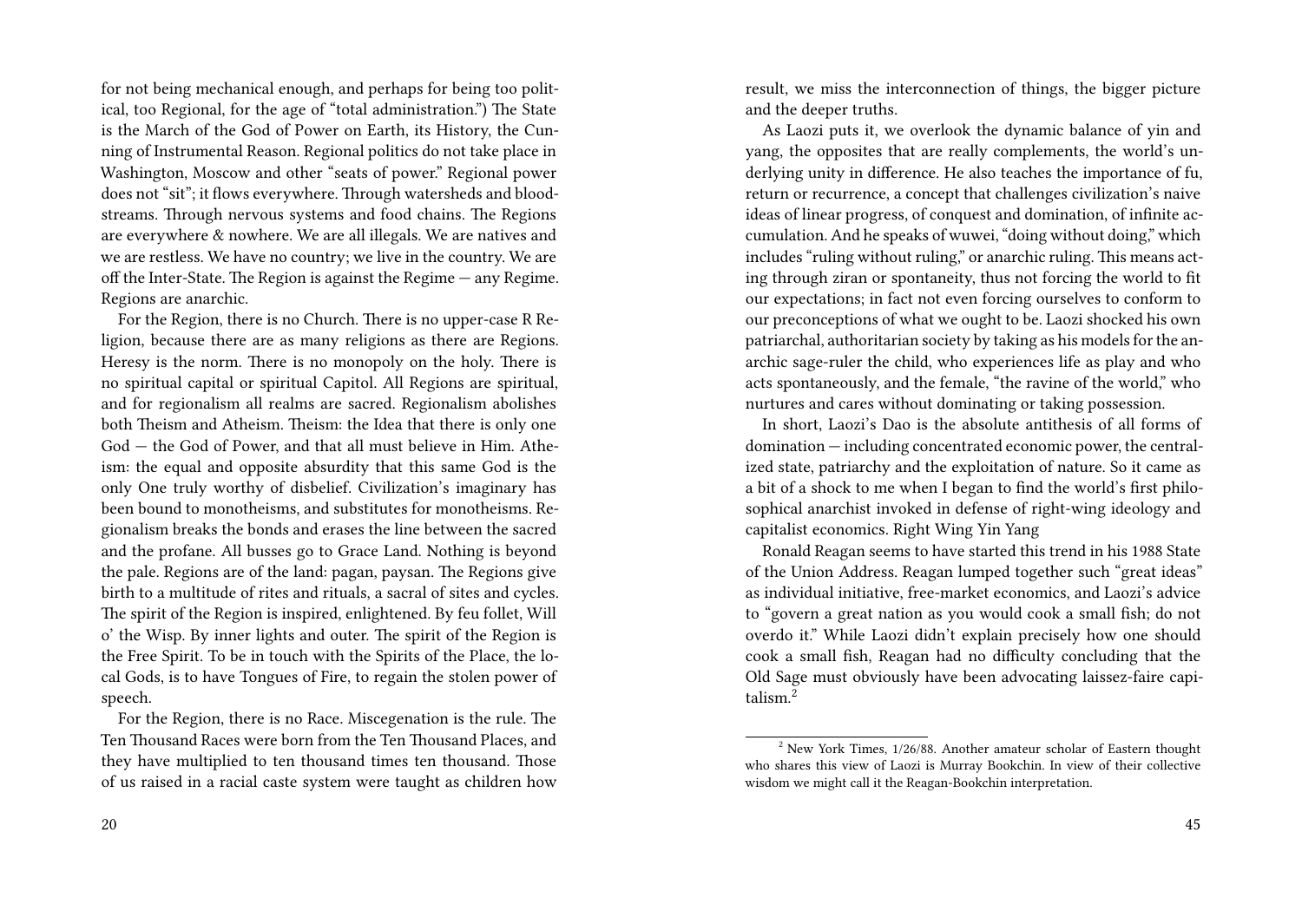# **The Dao of Capitalism or "Going with the (Cash-) Flow"**

## **The Dao of Capitalism, or, "Going with the (Cash)-Flow"**

Laozi was the mythic "Old Sage" of ancient China. We're not sure whether he actually existed but we do know that he founded Daoist philosophy. His legendary DAODEJING, the "Classic of the Way and its Power," is a subtle treatise that radically challenges our views of everything — including ourselves, nature and the world around us. I like to call it "The Anarchist Prince," for just as Machiavelli's Prince is a manual for rulers who wish to master the art of ruling, Laozi's classic is written for rulers who want to learn precisely how not to rule.

The Dao means literally the "way" or "path." It is at once the origin of all things and the way  $-$  the "natural path"  $-$  of the entire universe. It is also the unique way of each being, including the human kind of being. So it's something that each of us must discover personally, in our own lives. For Laozi, the way is not clearly marked, and finding it must be part of the journey. "The Dao that can be told of is not the eternal Dao."<sup>1</sup> We foolish human beings usually assume we know the way ahead of time. We follow society's blind prejudices and our own rigid, self-centered ideas. As a

to treat people of "the opposite race." But now the die is cast; the castes have died. Now we know there are no opposite sexes, much less opposite races. Nature just passes and repasses. It's all Mardi Gras. Under the mask, a mask. Ethnicity, like ethos, thrives on the play of difference. Enjoy the play! For the ideology of race, the play's a dismal tragedy. All is reduced to dull sameness and demonic otherness. True, paranoia has its own peculiar excitements, but misses the stimulation of subtle variation, texture, multiplicity, quality. Ethnoregionality. The topography of culture. The Carnival of Culture.

For the Region, there is no Patriarchy. The Region is certainly feminine. And at the same time, androgynous. The One gave birth to the Two, and the Two to the Ten Thousand Things. The Mother is both Mother and Father. As GENESIS explains, quite clearly, our Primal Ancestor was an androgynous being, who was later divided into male and female. For the Region, there remain no clear lines: paternity is not established. The family is extended, the tribe allinclusive. The Region, like the Dao, is vague. Mountains and valleys flow into one another. Streams and rivers flow into one another. The maternal blood flows through the Region. But sometimes the blood boils. As modern "Man" is beginning to learn: it's not nice to rape Mother Nature! The kindly Maiden Aunt Nature of the Audubon Society, the jelly-breasted, nonjudgmental Momma Nature of the New Age, transforms herself into the Badass Goddess, the Angry Warrior Woman Nature, Vagina Dentata, the electrifying Shakti. Just when you think you've had her, Man — she gets you where it hurts!

For the Region, there is no Capital. There is no bottom line. All is recycled. Everything returns to the top, recirculates, and the bottom falls out. Life is uneconomical, inefficient. All economic rationality is ecological irrationality. The nature of nature is to waste, to spend foolishly, to squander. Capital requires scarce resources, but the Region is superabundance and has no resources. Only sources and the return to sources. Regions bankrupt the economic, they

<sup>&</sup>lt;sup>1</sup> TAO TE CHING [DAODEIING] in Wing-Tsit Chan, A SOURCEBOOK IN CHINESE PHILOSOPHY. (Princeton: Princeton University Press, 1963), Ch. 1.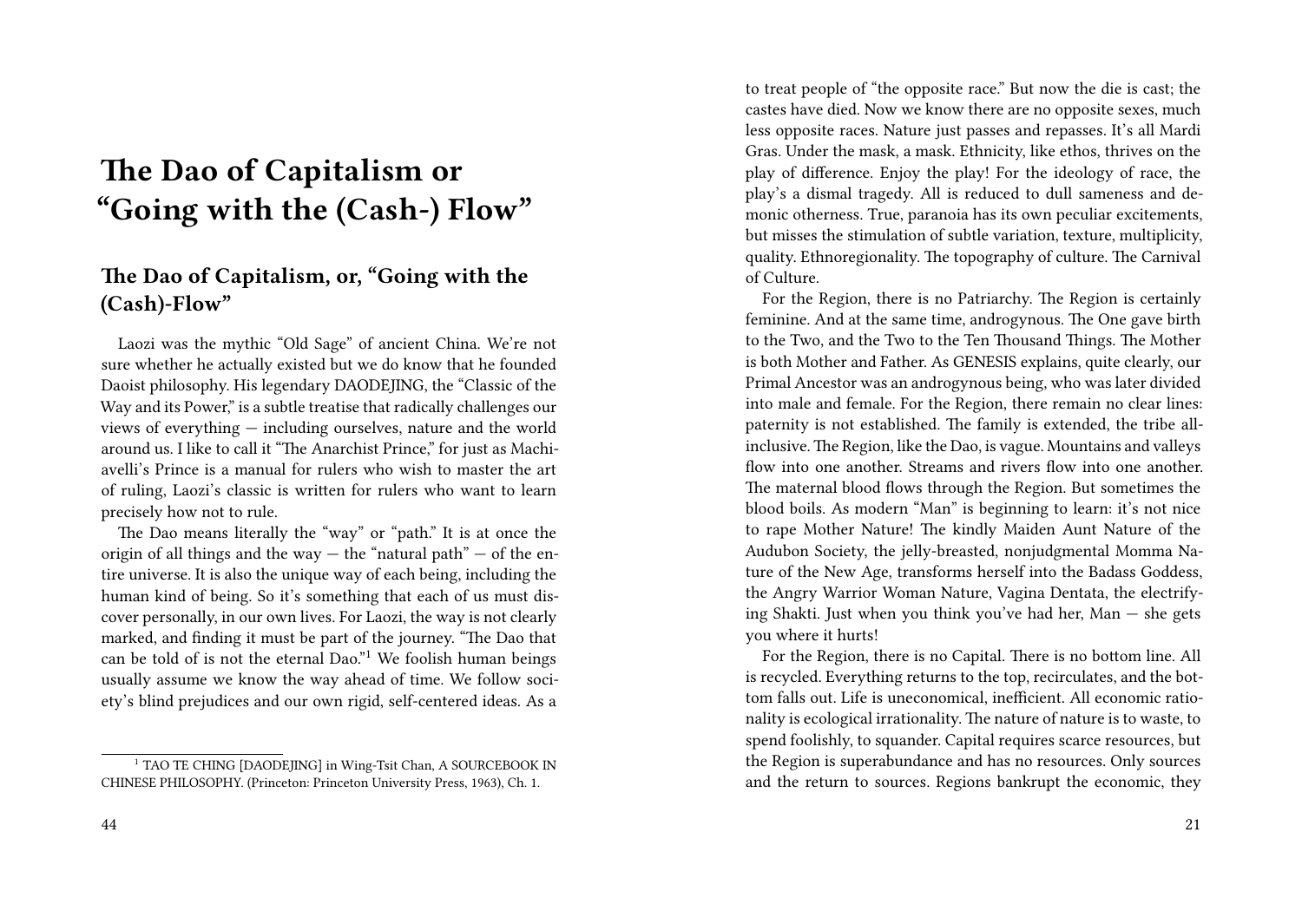rupture, they break the bank, they overflow their banks. Regions are in balance, and need no balance sheets. Capital has already rendered its judgment on the Earth: the rich abundance of Life-the Bio-Logical, Ethno-Logical, and Psycho-Logical Wealth that is the legacy of eons of evolution-is not cost effective.

For the Earth to live, Capital must die.

### **Anti-Theses on Regionalism**

Regions are wild. For State and Capital, wilderness means wasteland. They look upon the wild with a cruel and rapacious eye. They hunger to rape and plunder the wild. They yearn to subdue, control, exploit and kill all that lives freely. The antithesis of the wild is the domesticated — controlled for the ends of power. The same forces that seek to destroy wild nature, destroy wild mind. (See Gary Snyder's "Good, Wild, Sacred"). Out of ancient forests and ancient communities, they produce tree farms & suburbia (tree farms, the suburbia of trees; suburbia, the tree farm of humanity).

"The antithesis of the wild is the domesticated — controlled for the ends of power."

The Region, like the Dao, is vague. The "obscure object of desire." The object of desire is always obscure. Buñuel's famed object may be obscure in a special sense, but all objects of desire are vague, ambiguous, obscure. The system of domination attempts to make them more definite, more definable. By identifying objects of domination. By subordinating desire to an authoritarian code. By seeking to capture desire and then to direct and channel it in accordance with the demands of Power. Our challenge: to get beyond our bondage to this Desire Project. To reach the Elysian Fields of the liberated imagination. Where there are (contrary to rumor) no Poles, but only a meeting of the Antipodes.

Regionalists inhabit Regions. They are, in fact, creatures of habit, unpredictable though their habits may be. They are what they do, with revolutionary politics. I also mention him and the Commune because it allows me to close with an excerpt from a poem about that Commune. A poem that brings us back to our topic of "Green" and the politics of the imagination. I quote from Vermersch's "Les Incendiaires" (1871):

Today, in Paris, on the cobblestones They trample our dead underfoot; The fathers machine-gunned, the mothers disappeared, In their blood-stained cradles, The orphans, reaching out their hands, Plead for mercy From the triumphant assassins! What threat for the future is held In the hands of those little children; What words will some day be spoken through the green lips Of those bloodied corpses …<sup>15</sup>

This is our question. In this noisy world, how will they speak, the green lips of these bloodied corpses?

<sup>&</sup>lt;sup>15</sup> Vermersch, "Les Incendiaires" in Les Temps Nouveaux, No. 39 (1910)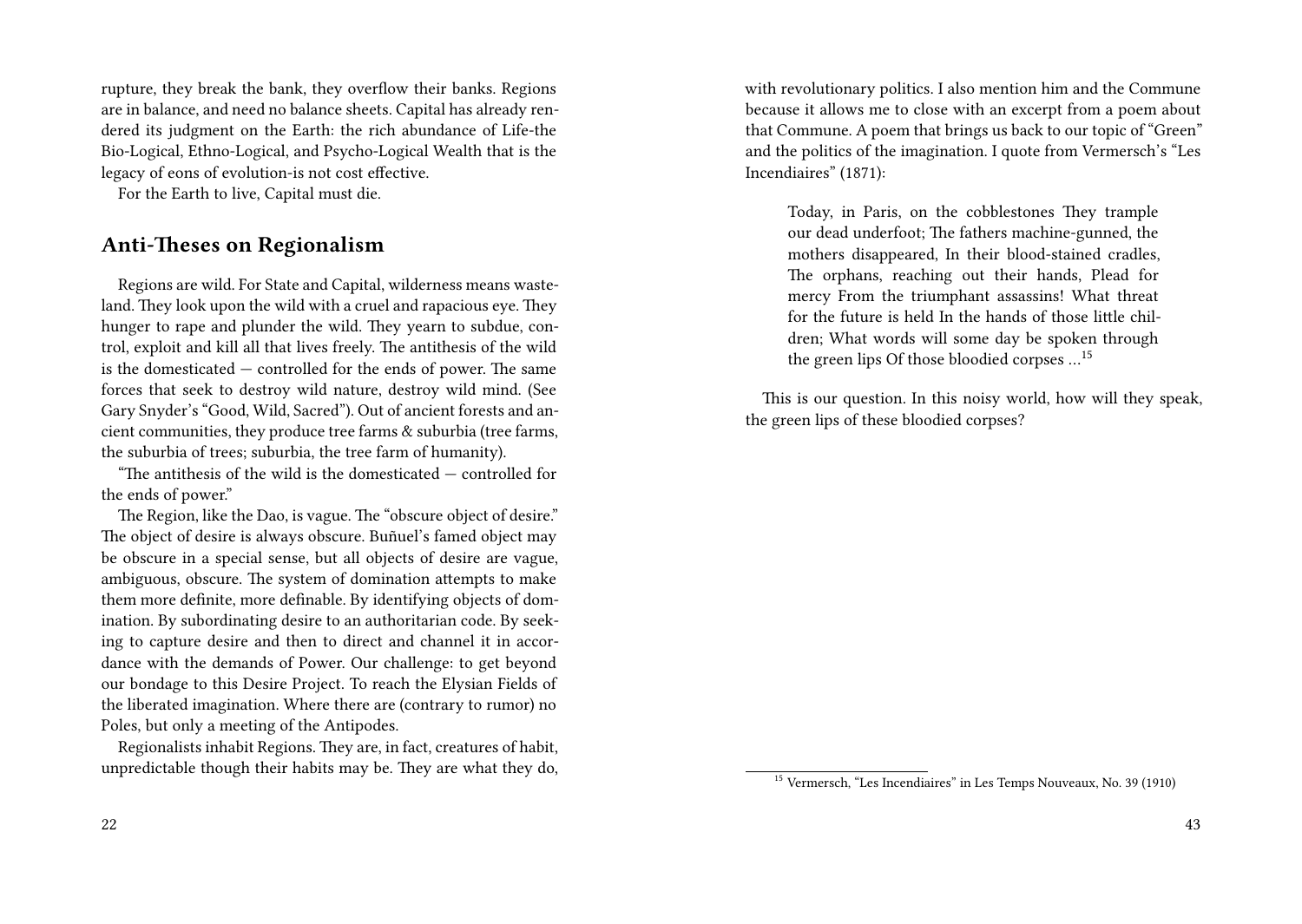For sale-Priceless bodies, beyond race or world or sex or lineage! Riches in ubiquitous flood! Unrestricted sale of diamonds!

For sale — Anarchy for the masses; Wild satisfaction for knowing amateurs; Atrocious death for the faithful and for lovers!

For sale —

Homesteads and migrations, sports, Enchantment and perfect comfort, and the noise, the movement and the future they entail.<sup>14</sup>

Forgive me for the prosaic translation, but he's saying that Coke is not the Real Thing, and what is you won't get with money. Echoes of Rimbaud can be heard in the words of all the movements of the revolutionary utopian imagination over the past century. In the surrealists, the situationists, and even in the most radical of the post-structuralists today. Whom or what will we echo? (Or are we capable only of videotaping and xeroxing?) Rimbaud is reported to have written a revolutionary constitution inspired by the Commune, proposing a system of direct self-rule, reminiscent of the Athenian polis, in which free and equal citizens would gather to deliberate and determine democratically the fate of the community. He thus wished to recreate the public space of the Polis, but to populate it not with rational Greek citizens but with mad Parisian anarchists.

I mention Rimbaud, this "great anarchist," as he was called by Walter Benjamin, for his fusing of the revolutionary imagination

and they do it in that familiar, indefinable place: their Region. Regionalists almost dwell in Regions, and in fact, once did completely, until dwelling became so heavily laden with layers of mystique that their dwellings sank out of sight. (Especially true of swampy regions like the Mesechabe Delta). Regions are not systems. Systems are dead, mechanistic, and manipulable. Systems thinking is only the most advanced, and most mystified variety of instrumental rationality. Regions are incomprehensible and priceless. They are not systematic. They are not systemic. They are living and imaginary, and therefore surpass all system. Some Regions have systems, as persons have systems, but they cannot be reduced to one or more of those systems.

Regions are not World Class. The Political Insect (apologies to all authentic insects) can think of no greater compliment to the community than to call it World Class. It becomes World Class when it is filled with World Class Attractions: when all its living local and regional realities are murdered and replaced by World Class plastic imitations, to attract swarms of World Class Economic Insects who occasionally venture out from their sterile World Class Hotels and Convention Centers and dispense World Class Dollars to the embalmed natives. Regions are not World Class. The Bomb is World Class.

McDonald's is World Class. Henry Kissinger is World Class. Global Warming is World Class. Auschwitz is World Class. The Capitalist Class is World Class. Regions are not World Class.

Regions follow Geo-Logic, and move in Geo-Logical time. Regions are served on plates. They are flowing, floating islands upon islands. (Follow my Drift?) Occasionally the Earth reminds us that from its point of view Geology is Destiny. That mountains and valleys are like waves on the sea. The restoration of Geo-Logic relativizes the pseudo-politics and pseudoeconomics of all systems of Power. True Eco-Logic and Eco-Nomics cannot be upset by even the most powerful earthquake. But the myth that nature can be dominated lives on. Still the Army Corps of Engineers battles to

<sup>14</sup> Arthur Rimbaud, ARTHUR RIMBAUD: COMPLETE WORKS. (New York: Harper & Row, 1976), p. 238.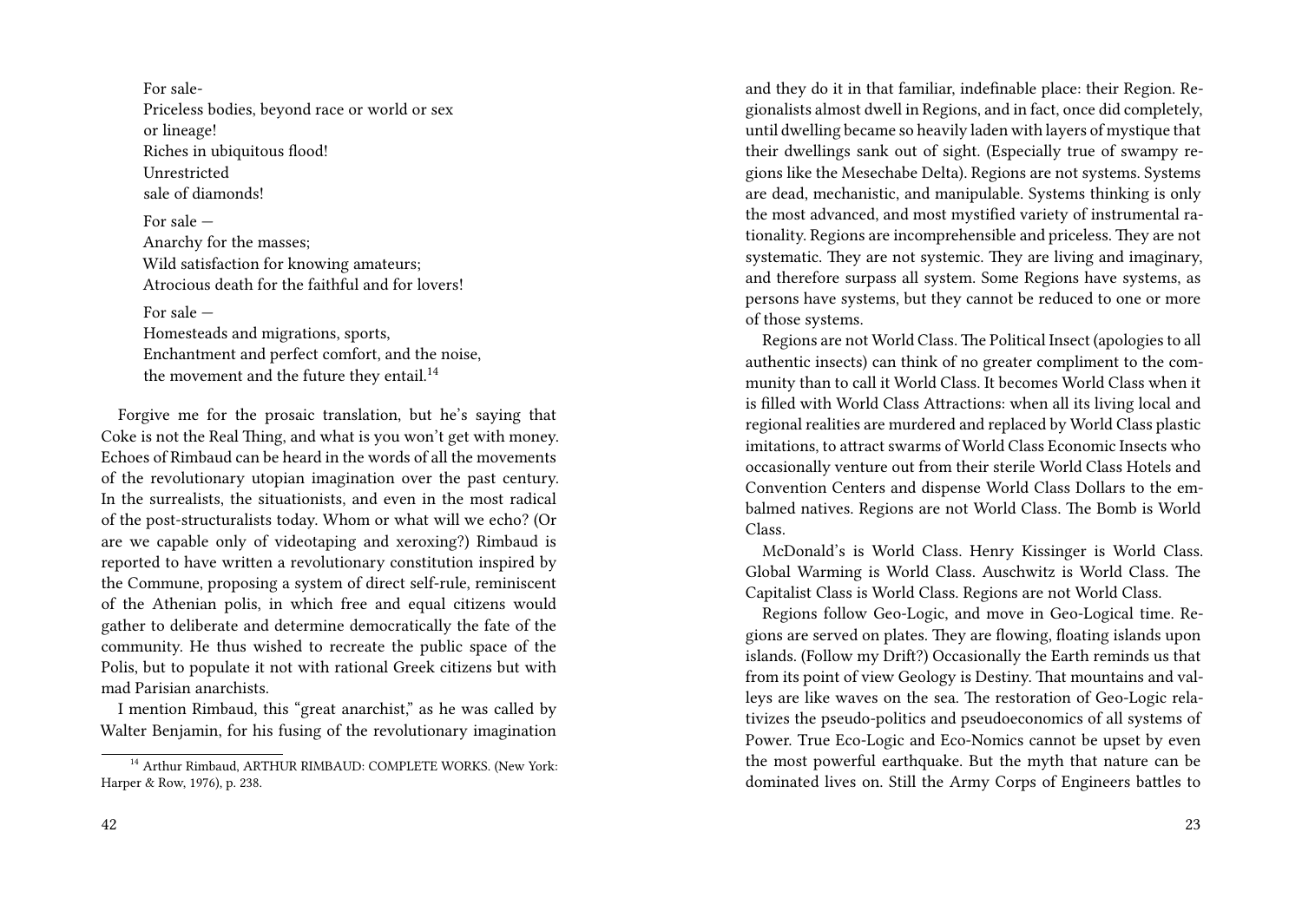control the course of the Mesechabe. But in a few years the Great River will have its way — with a vengeance. Still the power companies build their nuclear plants along the River. They forget that a century ago the earth shook violently, the Mesechabe flowed North, and that a small Mesechabean Atlantis still lies beneath the waters.

### **The Waste Land**

What hath civilization wrought? Vespucciland has already made the Mighty Mesechabe its sewer (Capitalist Sewer-regionalism), it has sent us garbage barges, and now it sends its wastes to the Delta in trains! Post-modern politics becomes auto-critique. Never before has there been a political cause célèbre like the "Poo-Poo Choo-Choo" presently incensing Mesechabean citizens. Indeed, the Mesechabeans would like to cast some aspersions on our 6 bene-factors (doers of their noble duty), who seek to transform our Mesechabe Delta, the Ravine of the World, into a veritable Sierra Merdre.

Outside the Region, all is excrement, all is waste, all is garbage. Capital and State are outside the cycles, outside the self-renewing Whole. Their Logic is accumulation, the Eternal Non-Return, the non-returnable bottleneck of being. They have accumulated much, and alas, it's all Poo Poo.

Where is Reality today? When the corporate polluters spew poison into rivers and streams, direct actionists seal the pipes. The reality police are called out: the poisoners are protected; the protectors imprisoned. "This is not poison … This is not a pipe … " When reality is the Waste Land, we must just say no to Reality. Surre(gion)al surreality is elsewhere.

was brutally crushed by the forces of reaction, it lives on in the radical imagination.

I can hardly mention the Commune without remarking that as I was first writing these words Chinese students were in the process of carrying on the tradition of the radical imagination, fashioning images of a Goddess of Democracy, and creating what Premier Li Peng called "an anarchic state." My reaction at the time was to remark as follows: "The American news media harp on the fact that the students are demanding 'democracy.' Unfortunately, in the context of American ideological discourse, 'demand for democracy' is immediately translated into 'Big Mac Attack.' Though the media have shown students demonstrating for democracy, they have never, so far as I know, identified the song that these democratic students sing endlessly. It's called the 'Internationale' — and it is not about Big Macs. Actually, its more likely that their nasty leaders, rather than the students, will usher in the invasion of Big Macs — though they'll probably rename them something like Deng-Burgers. (Hold the Mao.)"

Their singing of the "Internationale" now takes on a greater significance. That great anthem, written in the week following the crushing of the Commune, commemorates its triumph and tragedy. Thus the students sang of their ideals of freedom and justice, and at the same time foreshadowed their own fate. Their rulers saw the need for a military invasion to protect the long-term economistic one on which their power depends.

The Commune lives on in many senses.

One of the most remarkable figures associated with the Commune was a young poet named Arthur Rimbaud, whose work (all of which he completed between the ages of 16 and 19) was a truly astounding expression of the revolutionary imagination. In one of his most delirious poems he ironically juxtaposes the banal rhetoric of advertising, the yearnings of desire, and the ekstasis of utopian imagination: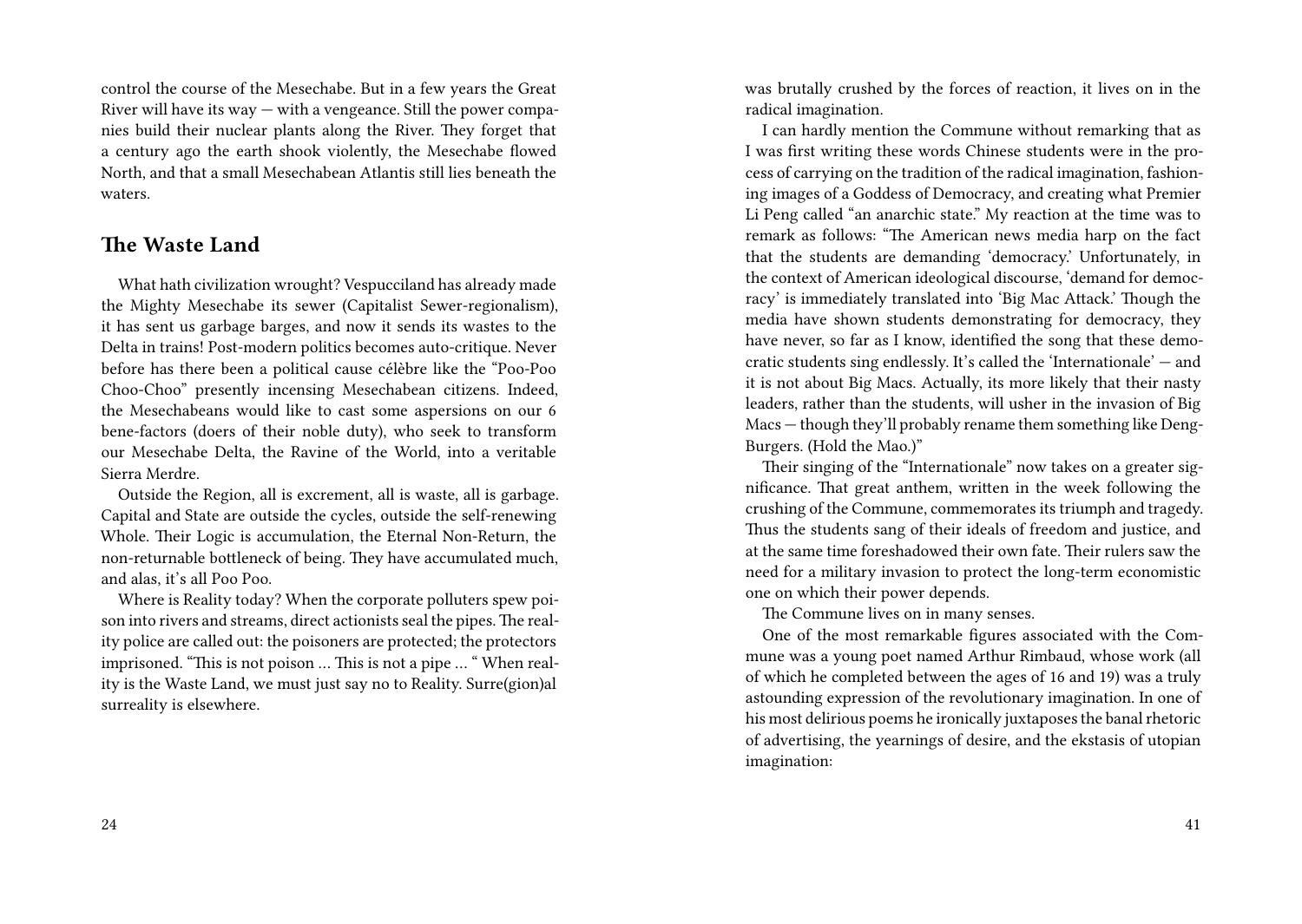of utopianisms is also the most practical. It demands Heaven on Earth. It demands Paradise, not hereafter, but Now. Utopianism affirms the presence of the eternal, the sublime, the marvelous — in the present. As Erazim Kohak has phrased it, "Perhaps real success is not that time is transformed in its flux but that, in each moment, value ingresses in it, that each moment humans glimpse the glory of the true, the good, the beautiful, the holy …"<sup>13</sup>

Utopianism finds these ultimates, not in some higher realm or some indefinite future, but in the depths of our being and the heights of our experience. Indeed, it finds them even in the false, the evil, the ugly, and the profane. Utopia is present in the all the creative play of energies, in spiritual and material voyages of discovery, and, of course, in everything touched by the transformative imagination. Utopia is already present or it is a fraud.

At it's deepest surre(gion)al level, utopianism is merely a fully awakened topianism.

## **Words from Green Lips**

We sometimes look to the past for hints of what this awakening might mean. For example, we discover that in 1871 the people of Paris awoke to a rather radically utopian idea. They decided to abolish capitalism and the state. They undertook the creation of a free municipality, which they called the Paris Commune. The Commune is one of the most numinous episodes in the history of revolution, and in the history of the imagination. In its few short weeks of existence, it opened up possibilities that remain an inspiration well over a century later: possibilities of freedom, of justice, of popular participation, of social creation. While this experiment

### **"Is There a Pataphysician in the House?"**

Regionalists are Pataphysicians. Jarry, the founder of the Sublime Science of Pataphysics, made an inestimable contribution to regionalist thinking in his invention/discovery of Pataphysics.

Pataphysics, he says "will be, above all, the science of the particular, despite the common opinion that the only science is that of the general. Pataphysics will examine the laws governing exceptions, and will explain the universe supplementary to this one; or, less ambitiously, will describe a universe which can be  $-$  and perhaps should be — envisaged in the place of the traditional one, since the laws that are supposed to have been discovered in the traditional universe are also correlations of exceptions, albeit more frequent ones, but in any case accidental data which, reduced to the status of unexceptional exceptions, possess no longer even the virtue of originality." (SELECTED WORKS OF ALFRED JARRY, ed. Roger Shattuck and Simon Watson Taylor. (New York: Grove Press, 1965), pp. 192–193.)

Pataphysics helps us recollect the oft-forgotten Truth that the Universe is itself the Great Exception  $-$  to the everyday ordinary course of Non-Being. Regions are, of course, entirely exceptional exceptions even to themselves. Regionalists are exceptional people and should therefore, like Regions, be treated entirely differently. Heraclitus discovered 2500 years ago that Reality is always what it is not, and that it is always strange. As he put it, "if one does not expect the unexpected, one will not find it out, since it is not to be searched out, and difficult to compass." (FRAGMENT 18) Regions are where the unexpected always takes place. However mightily one struggles not to think some troubling thought, it is impossible to keep it out of consciousness — out of one's Psychoregion. Thoughts such as: "The Marquise was out for the Count"; or "He rode off into the sunset on his pet pony, Trotsky."

<sup>&</sup>lt;sup>13</sup> "Erazim Kohak, THE EMBERS AND THE STARS. (Chicago: University of Chicago Press, 1984), p. 217. 14Arthur Rimbaud, ARTHUR RIMBAUD: COM-PLETE WORKS. (New York: Harper & Row, 1976), p. 238.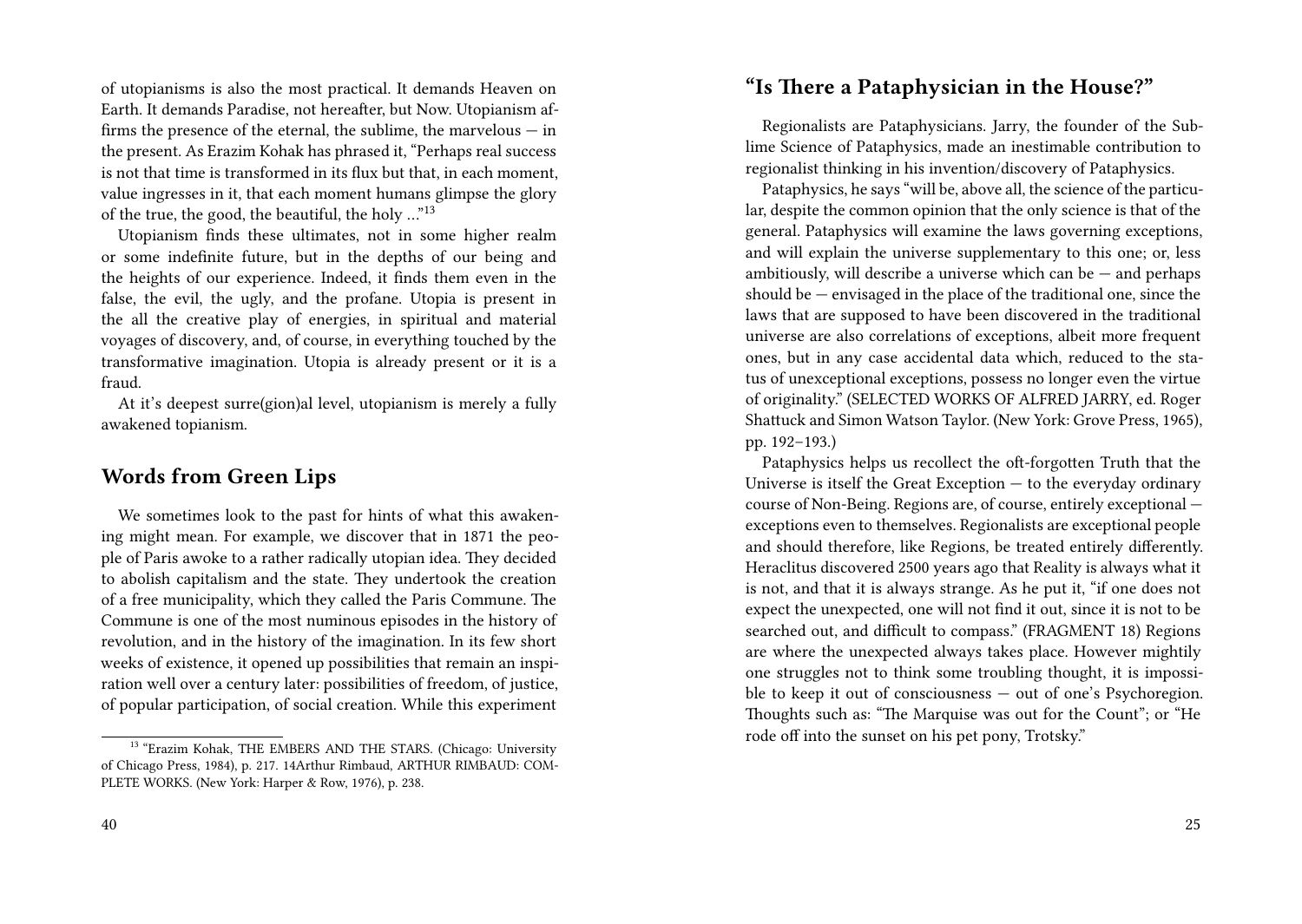### **Green Politics: Militants Vs. Mirlitons**

We need a Green Politics that is a Politics of the Regions, and thus, a Politics of the Imagination. The old politics is dead — the politics of the State, of bureaucracy, of economism, of technocracy. It is overwhelmingly powerful, but it is dead. Burying it is another matter. It buries us. Poor old Krushchev said to the Capitalists: we will bury you. They are burying him and everyone else instead — in garbage. The old politics is a politics of plastic on asphalt. The politics of the inorganic, of disorientation, of placelessness, of necrophilia.

The Wobblies, the most radical of American labor movements (the only labor movement to appeal to hobos and surrealists) said it was "creating the new world within the shell of the old." Today, the old one is an even more dried-out shell than ever. It's time to begin growing a new world! This is the meaning of "Green Politics." But sometimes it seems that what passes for "Green Politics" follows the slogan: "creating the new world by boring from within." True, the old world must die, but we certainly cannot bore it to death.

Green Politics must become the Politics of the Regions — all the Regions, from the celestial to the subterranean. Let the next Gathering of the Greens conduct all its business in poetry. This will foreshadow the day when America will be Green. Even better, the day when for a small fee we do an international name exchange and America becomes a large frozen island, while Green Land extends from sea to shining sea. The day when Green Politics rules. The day when the President pantomimes the Inaugural Address and sings the State of the Union in falsetto. The day when the Supreme Court sits naked in powdered wigs and hands down rulings in Pig Latin. The day when the Congress throws a multi-party and dances all the Laws out of existence.

Our symbol  $-$  one of the thousand symbols of our polysymbolica — is the Sacred Mirliton. The Chayote. Chayotli. Sechium edule. The Mirliton (regional pronunciation: "Mellatawn"): in harmony can be seen in other branches of movement; but all are united in the mechanics of passions. This is an immense orchestra arranged for five billion instruments or characters which will inhabit our planet not counting the animals, vegetables, aromas, and minerals all of which enter into the framework of harmony of passions, the harmony with which everything is coordinated. This will be difficult to believe, but it will be demonstrated that God knew how to apply his theory of the harmony of passions the means through which each one of the five billion individuals will be useful for the happiness of all the others.<sup>11</sup>

For the radical utopian tradition, society has always been seen as "a work of art." Nietzsche knew it was music, though for him (like anarchist utopian Godwin) the music is primarily played solo. Fourier imagined it as an ecstatic communal symphony. Creole utopians in the Delta of Dionysius know that it's jazz.

While Berneri discusses a variety of libertarian utopian conceptions in literature, Ronald Creagh, in his study LABORATOIRES DE L'UTOPIE, has given abundant evidence that the quest for such utopian community has a rich history in the multitude of experiments in libertarian communalism carried out across the North American continent, from the Owenite and Fourierist experiments of the early 19<sup>th</sup> century to libertarian countercultural communes of the  $1960's$ <sup>12</sup>

So it would be a disastrous error to look to utopian thinking only for visions of the future  $-$  no matter how libertarian, just, peaceful, ecological, or virtuous in any other way that future may be. For utopianism is above all about the present. The most utopian

<sup>&</sup>lt;sup>11</sup> Translated from OEUVRES, VOL. X, p. 346, in Nicholas Riasanovsky, THE TEACHING OF CHARLES FOURIER. (Berkeley: Univ. of California, 1969), p. 32.

<sup>&</sup>lt;sup>12</sup> Ronald Creagh, LABORATOIRES DE L'UTOPIE: LES COMMUNAUTfS LIBERTAIRES AUX ETATS-UNIS. (Paris: Payot, 1983).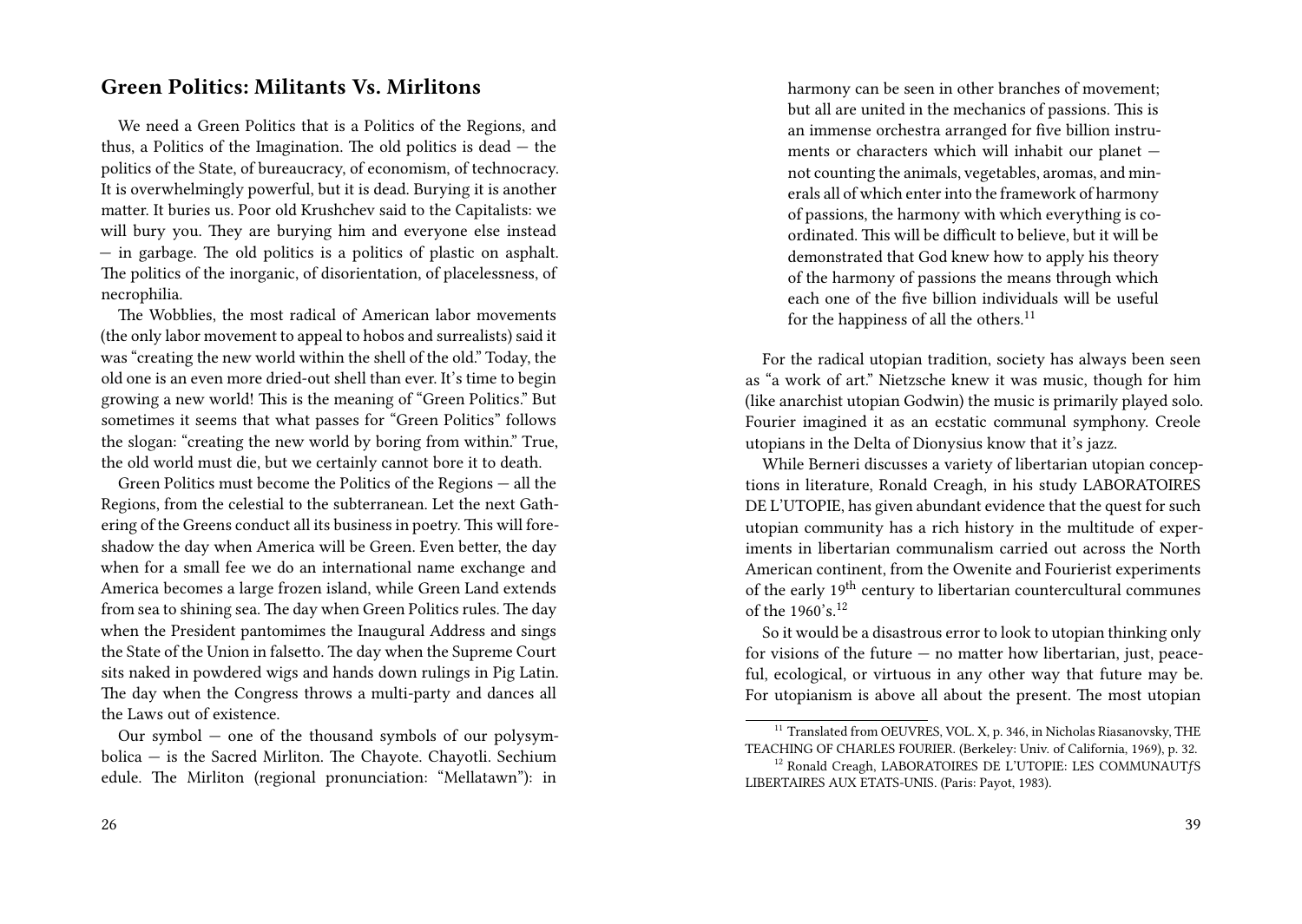In this sense, utopia is neurosis, a defense mechanism, a convulsive reaction against self and world. It is the imaginary domination of reality, rather than the imaginative transformation of reality. It is thought's revenge against a recalcitrant reality.

Seize the Daydream!

In opposition to the utopianism of domination and escape is a utopianism which is a critique of domination and a vision of a reality beyond it. Ricoeur has said that the "deinstitutionalization of the main human relationships is … the kernel of all utopias," and that though it "may be an escape, … it is also the arm of critique." He has also noted that "utopia has two alternatives: to be ruled by good rulers — either ascetic or ethical — or to be ruled by no rulers."<sup>9</sup>

The latter possibility is what Marie Louise Berneiri calls, in JOURNEY THROUGH UTOPIA, the libertarian utopia. The libertarian utopians "oppose to the conception of the centralized state, that of a federation of free communities, where the individual can express his [or her] personality without being submitted to the censure of an artificial code, where freedom is not an abstract word, but manifests itself concretely … "<sup>10</sup> Indeed, as in the utopias of Fourier and Morris, the division between work and play dissolves.

For Fourier, the new society is to be founded on a harmony of the passions, which, rather than being repressed, will be expressed in socially complementary ways. This, he says, is not only his own theory, but that of God, the Cosmic Utopian himself:

Passions so much downgraded by philosophers, are the most sublime work of God, the one to which He applied the most profound calculus. Only one kind of

the subtropics, the regionalist plant par excellence. Spreading everywhere, covering all, trespassing all boundaries, respecting no lines of property. Greening promiscuously, abundantly, indiscriminantly. Equally green on either side of the fence. Offering its fruit to all, in limitless profusion. Green Politics, the Politics of the Mirliton. The Mirliton against the militant, the mechanical person. The Mirliton against the military-industrial complex, the mechanical State. Green vs. Machine. (No accident that the word "Mirliton" also refers to that most populistic and anarchic of all musical instruments, the Kazoo.)

Green Politics is the Politics of Lagniappe. "Lagniappe" for us Mesechabeans signifies something extra, neither bought nor sold, freely given, weighed only on the human scale, a symbolic exchange, a tangible expression of the intangible, of the non-instrumental, of the nonfungible, of the communal, of the common wealth. A vague memory of the Gift. A token of the backwardness, the peripherality, the atavism of certain strange and remote ethnoregions — such as the Mesechabe Delta. Green Politics is the Politics of Lagniappe: it "decrees the End of Money." It looks to the day when we are no longer held symbolic hostages by the Signs of the Dollar. To the day when All is Lagniappe. And to the Night also!

It is of the nature of the Louisianian to create Order through Anarchy:

This is the lesson of Gumbo; this is the lesson of Jazz.

— Lafcadio Bocage, CAHIERS DU MOUVEMENT AN-ARCHISTE CREOLE (trans., M. Cafard)

What is true in our mysterious Delta region can, in its own way, be true anywhere. Let us never forget the words of the wise Mesechabean!

<sup>9</sup> Paul Ricoeur, LECTURES ON IDEOLOGY AND UTOPIA. (New York: Columbia University Press, 1986), p. 299.

<sup>&</sup>lt;sup>10</sup> Marie Louise Berneri, JOURNEY THROUGH UTOPIA. (New York: Schocken Books, 1971), p. 8.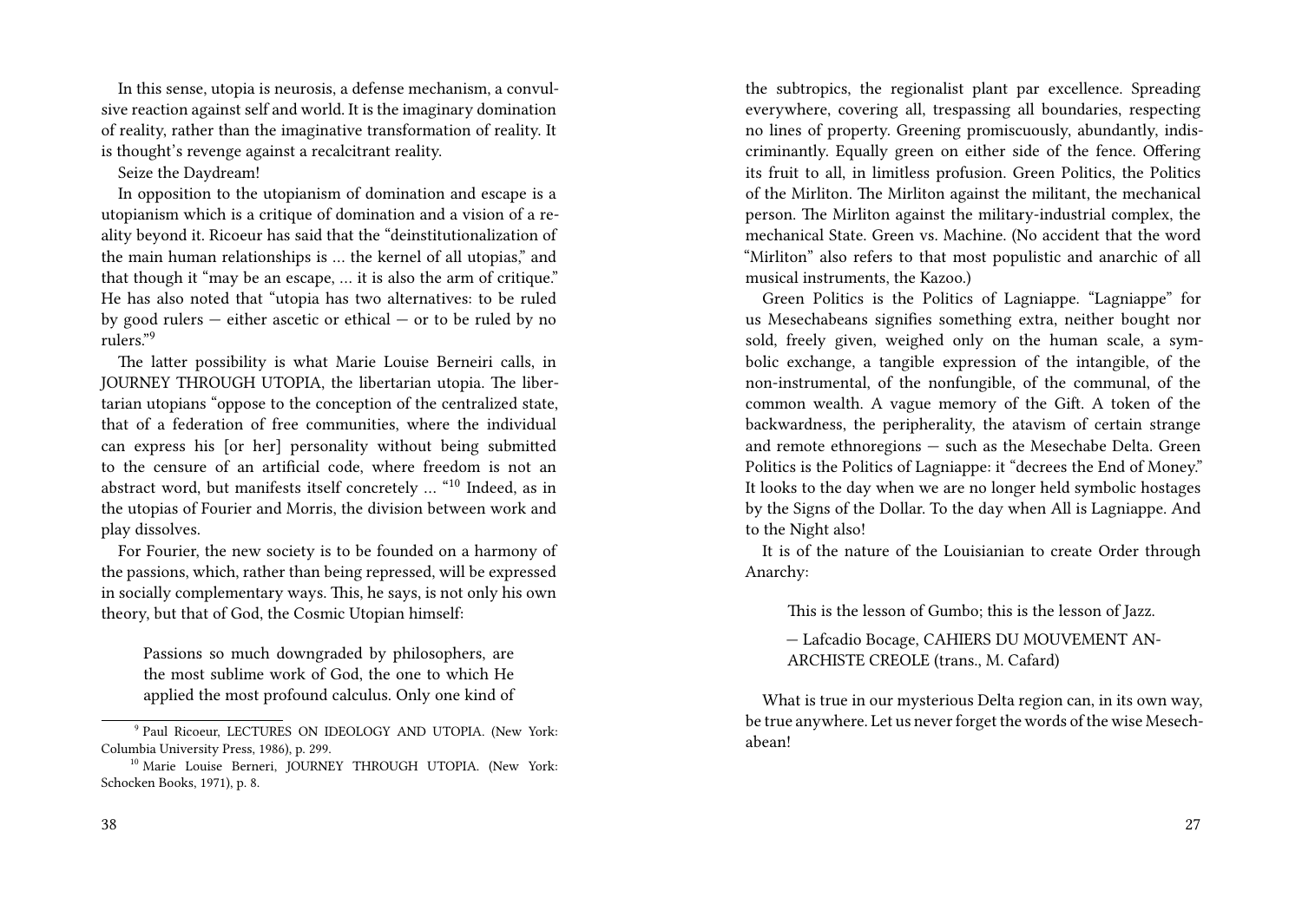#### **Ghosts Along the Mesechabe**

A phantom is haunting Europa. Breton stated it well, with all the power of inadvertency: "The earth, draped in its verdant cloak, makes as little impression upon me as a ghost." What Breton consciously missed but unconsciously betrayed was the greatness of this impression. For what makes more impression on us than does a ghost — and is so resolutely evaded, except in our dreams?

We are like ghosts, Ghosts along the Mesechabe. Haunted by the Earth. When we are nowhere, existence is elsewhere.

The Region is the elsewhere of civilization.

a Czech, he cannot but think, of course, of the progression from the productivist utopia of Marxism-Leninism to the Gulag of Stalinism.

But Havel is perceptive enough to see that the utopianism of the corporate capitalist West leads in a similar historical direction.

A rationally ordered common good

"Soviet totalitarianism was only an extreme manifestation … of a deep-seated problem that also finds expression in advanced Western society" in which there is also "a trend towards impersonal power and rule by mega-machines or Colossi that escape human control." It is the "juggernauts of impersonal power," whether these be "large-scale enterprises or faceless governments," that "represent the greatest threat to our present-day world."<sup>8</sup>

This Utopia of domination is utopia as escapism. This danger is especially real for those utopians who have been frustrated in their efforts to realize their dreams, or who do not even reach the level of praxis. Utopia as escapism remains in the vacuous realm of what Hegel called the Beautiful Soul, of those Dreamers of Moral Perfection who are unable to cope with the ugliness and ambiguity of the world, and therefore cling to a bloodless Ideal.

The utopia of escape has its satisfactions. We believe because belief fulfills needs and satisfies desires. Utopia can be an escape from the imperfections of the world and their reflection within our own selves. It can be an escape from the exigencies of the real, from history and its unavoidable tragedies. It can be an escape from the minutiae of the everyday. It can offer an imaginary compensation for being denied real power or having real efficacy. If we can't escape from the Bowels of the Beast, we can lose ourselves in the Bowels of the Movement.

<sup>8</sup> Quoted in Robert Conquest, REFLECTIONS ON A RAVAGED CENTURY. (New York: Norton, 2000), p. 212. This grasp of the horrors of concentrated power led Havel to a rather radical decentralism that dissolved into little more than nostalgia for a less centralized era as he himself drew closer to the centers of power.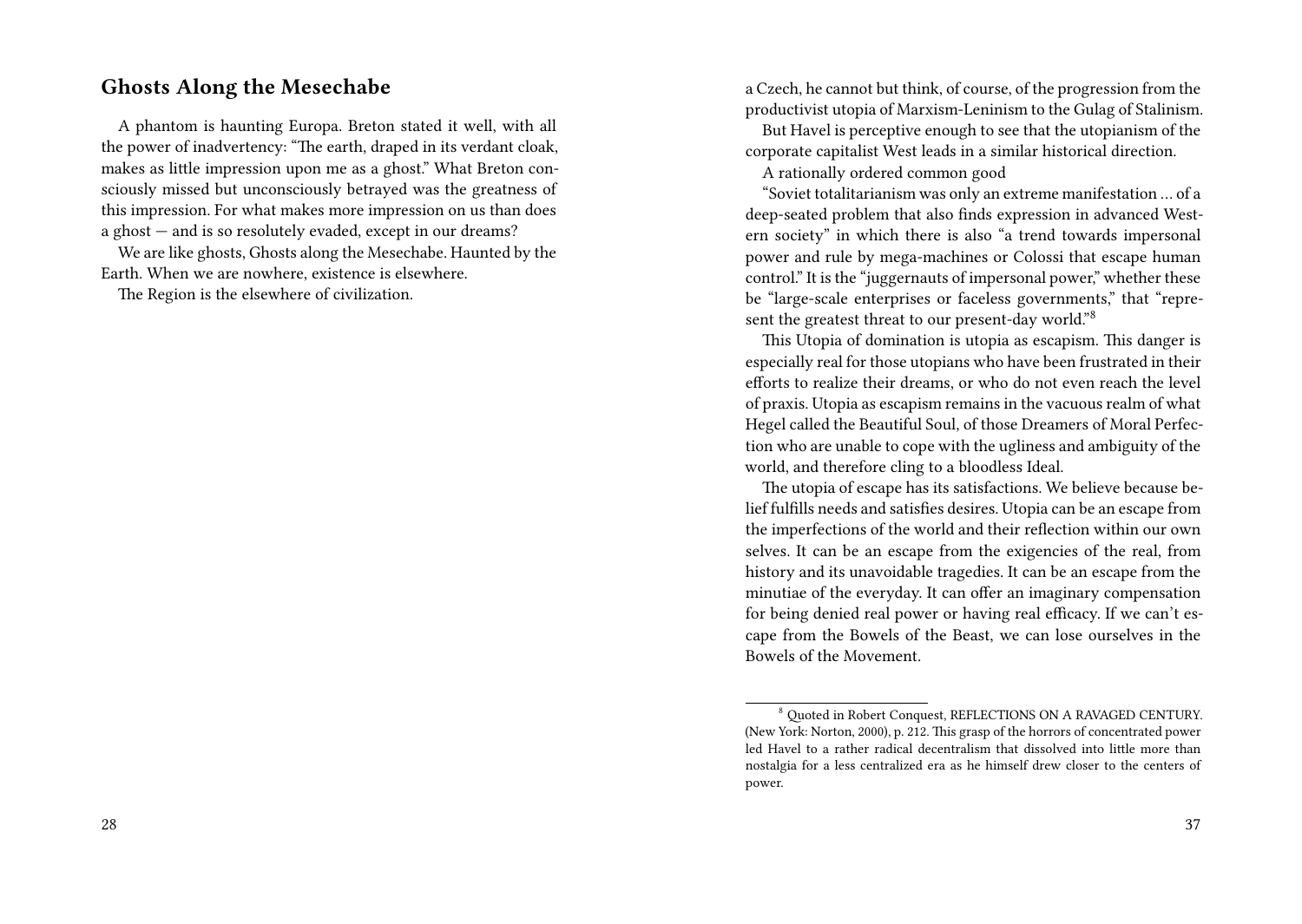### **In a Bad Place**

The highest aspirations of the imagination are called utopia. But utopia is just as much the enemy of the imagination, and is our own Nemesis. We live in the shadow of a terrifying utopia. And we must search the shadows for those other utopias that have been eclipsed.

Civilization has its feet firmly planted in the reality of domination, and its head firmly planted in the utopian imaginary. We must pull up both by their roots. The dominant utopia is the utopia of Progress, of the conquest of nature, of the rationalization of society. It is a utopia of infinite powers of production and infinite desires for consumption. It has taken on a multitude of forms, and inspires both of the systems of Super Power that threaten to destroy the earth: it is essential both to the Socialism of the Rich in the West and the Capitalism of the State in the East. Infinite desires for consumption.

The Mind of the Megamachine thinks Utopia.

Utopia in this sense is an abstract idea, a closed system, a weapon to use against the unenlightened or evil forces of resistance. Vaclav Havel wrote eloquently about such authoritarian utopianism, which (in rather uncharacteristically anarchistic phrasing) he describes as a reaction against "life's outrageous chaos and mysterious fecundity." Those who are "tragically oppressed by the terror of nothingness and fear of their own being" are led "compulsively to construct and impose various projects directed toward a rationally ordered common good," thereby "putting an end to all the infuriating uncertainty of history."<sup>7</sup> The result is what he calls, borrowing a term from Beloradsky, the "eschatology of the impersonal," in which a monstrous automatic machine develops that is beyond the control even of its creators. In his view, there is a direct path from the utopia of denial to totalitarianism and concentration camps. As

<sup>7</sup> Vaclav Havel, OPEN LETTERS: SELECTED PROSE,  $1965 - 1990$ . (New York: Knopf, 1991), p. 301

#### 36

## **The Politics of the Imagination**

#### **The Imagination in Power**

The General Strike of May 1968 in Paris was a landmark in radical history. It is known in large part for the fact that it diverged from the expected. It is also known for its inspiring slogans: "Take your desires for realities": "It is forbidden to forbid": "Be realistic, demand the impossible." Most of these slogans seem little more than radical nostalgia a generation later. But I would argue that one of these slogans has been realized-totally and absolutely-in the decades since the revolt.

The one successful aspiration of May '68: "L'imagination au pouvoir!" — "Power to the imagination!"

For the imagination is indeed in power today. Though, sad to say, it is not the one that the visionaries of '68 hoped for. Instead, it is the consumptionist imaginary that dominates contemporary culture. Our world is far from the one in which imaginative radicals inspire demassified masses to revolt against the dictates of dour reactionaries. Rather, we inhabit a world in which the most exciting sources of inspiration for the vast majority are the elements of the consumptionist system. A world in which we take their desires for our realities. In which "Coke is It" (Id). A world in which it is not only permitted to permit, but in which demanding the impossible is a way of life  $-$  and is great for the GNP!

It is the consumptionist imaginary that dominates contemporary culture.

The old world of hard work and production is not dead. The machine grinds on, and any serious threats to it are dealt with in a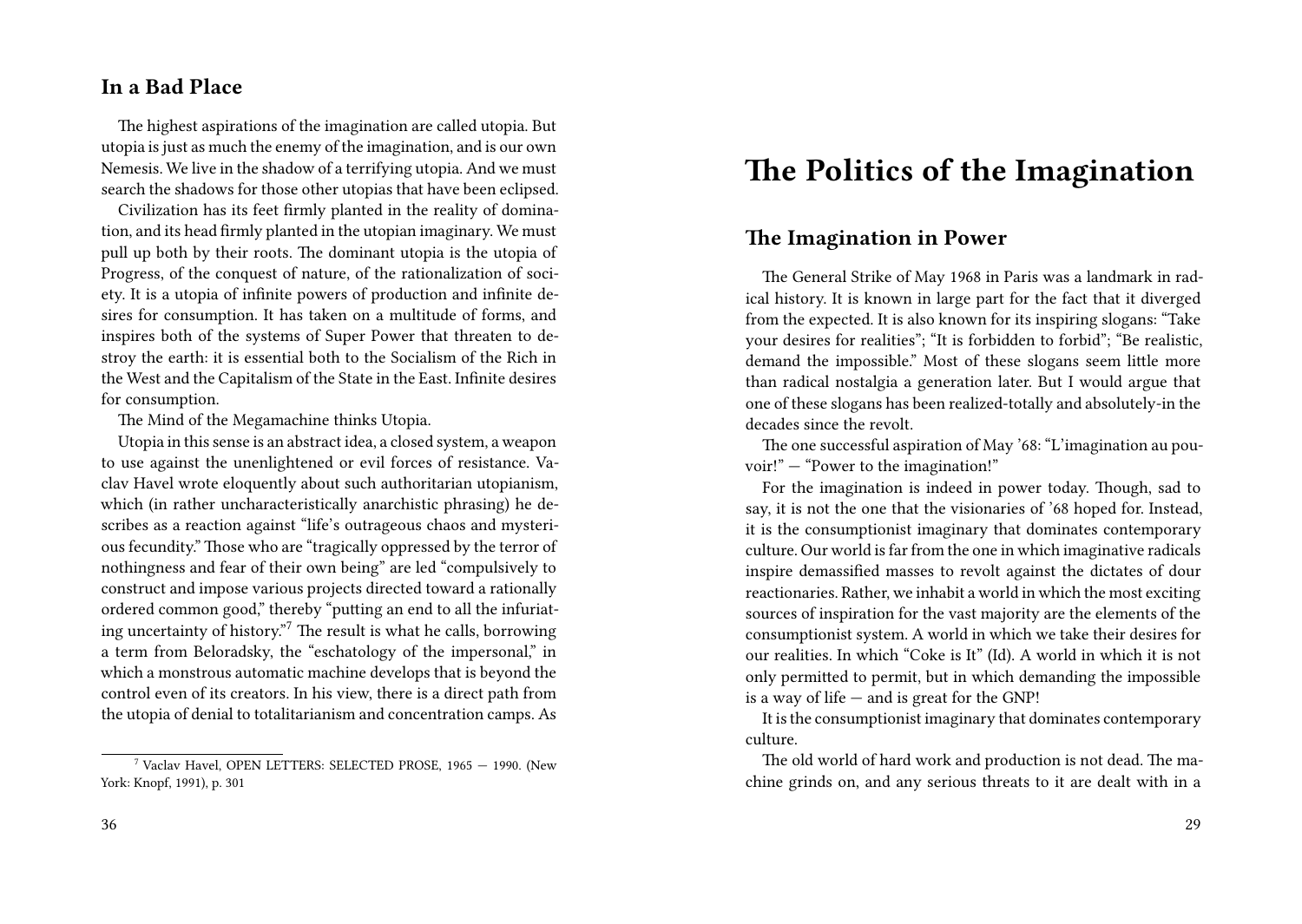suitably productivist manner. Even as maddening echos of "Don't worry! Be happy!" torment our brains, we find that three-quarters of a million inhabitants of the Land of the Free are in prison, while the State proposes to double this carceral capacity. George Bush recently presented some ominous proposals concerning crime. He said he was going to reduce the crime rate and build more prisons. I have nighmares about all those big, empty prisons. Political dissidents beware!<sup>1</sup>

But the consumptionist/productionist system maintains its power not primarily through guns and repression, but rather through ideological control. If we are interested in critical practice and social transformation, it is important that we understand the consumptionist imaginary and its central place in the system of power. Ironically, this centrality consists precisely in its decenteredness — its dispersion throughout the culture. What is our relation to the dominant system — the system of consumptionism/ productivism? Some members of the Green movement seem to suggest that our function is to make that system less ecologically destructive, more humane, more democratic, less violent, etc. We might call this project "toward a more sustainable system of domination." Or, inspired by the image of Bush and Thatcher as "environmentalists," we might call it "be realistic, demand the inevitable. What's Left?

Some Greens have proposed that we adopt the slogan "neither left nor right, but in front." This would be equivalent to adopting the slogan, "neither left nor right, but totally confused." Throughout the modern period, enemies of the established system of domination have always been called "the left," while its defenders have constituted "the right." It is no secret that factions from "the left" have often gained power and then reinstituted systems of domina-

**Moralities** To destroy Imagination, the Divine Body, by Martyrdoms  $&$  Wars<sup>5</sup>

This revolutionary defense of the imagination has continued. In 1968 the French and Czech surrealist groups stated in the "Platform of Prague" that: "The repressive system monopolizes language, to return it to the people only after it has been reduced to its utilitarian function or turned towards ends of mere distraction. Thus, people are deprived of the real power of their own thoughts; they are forced … to rely on cultural agents who provide them with patterns of thinking which naturally conform to the good and efficient functioning of the system … With such a vacuous language, people cannot formulate the ardent images that make the satisfaction of their real desires absolutely imperative … "<sup>6</sup>

Long before, the Surrealists had read Freud. Not to find out that they should adapt to what Freud took for "reality" — capitalism, the state, patriarchy — but to find out that reality is "elsewhere." Freud, despite himself, showed that the deadening world of commerce, of bureaucracy, of the endless repetition of the same, is not the world of the highest, or deepest, reality. The reason that Freud inspired the surrealists was that his analysis of dreams revealed that all of us — the clerk, the machine operator, the sign painter, even the political activist or the academic drudge — are poets, creators, masters of the image, the symbol, and language. We are all dreamers and all revolutionaries. A phantom haunts civilization, and it is not the working class. It is the imagination at play. The Phantom of Liberty.

 $1$  Over the fifteen or so years since this was written, the state has managed not only to reach its goal, but even to increase the prison population to over two million. Ironically, the "Sweet Land of Liberty" may soon have a prison population as great as the entire population of the Republic at its founding.

<sup>5</sup> From "Jerusalem", Chapter 3 in WILLIAM BLAKE: THE COMPLETE PO-EMS. (London: Penguin Books, 1977), p. 793.

<sup>6</sup> THE FORECAST IS HOT! TRACTS & OTHER COLLECTIVE DECLARA-TIONS OF THE SURREALIST MOVEMENT IN THE UNITED STATES, 1966–1976, edited with introductions by Franklin Rosemont, Penelope Rosemont, and Paul Garon. (Chicago: Black Swan Press, 1997), p. 247.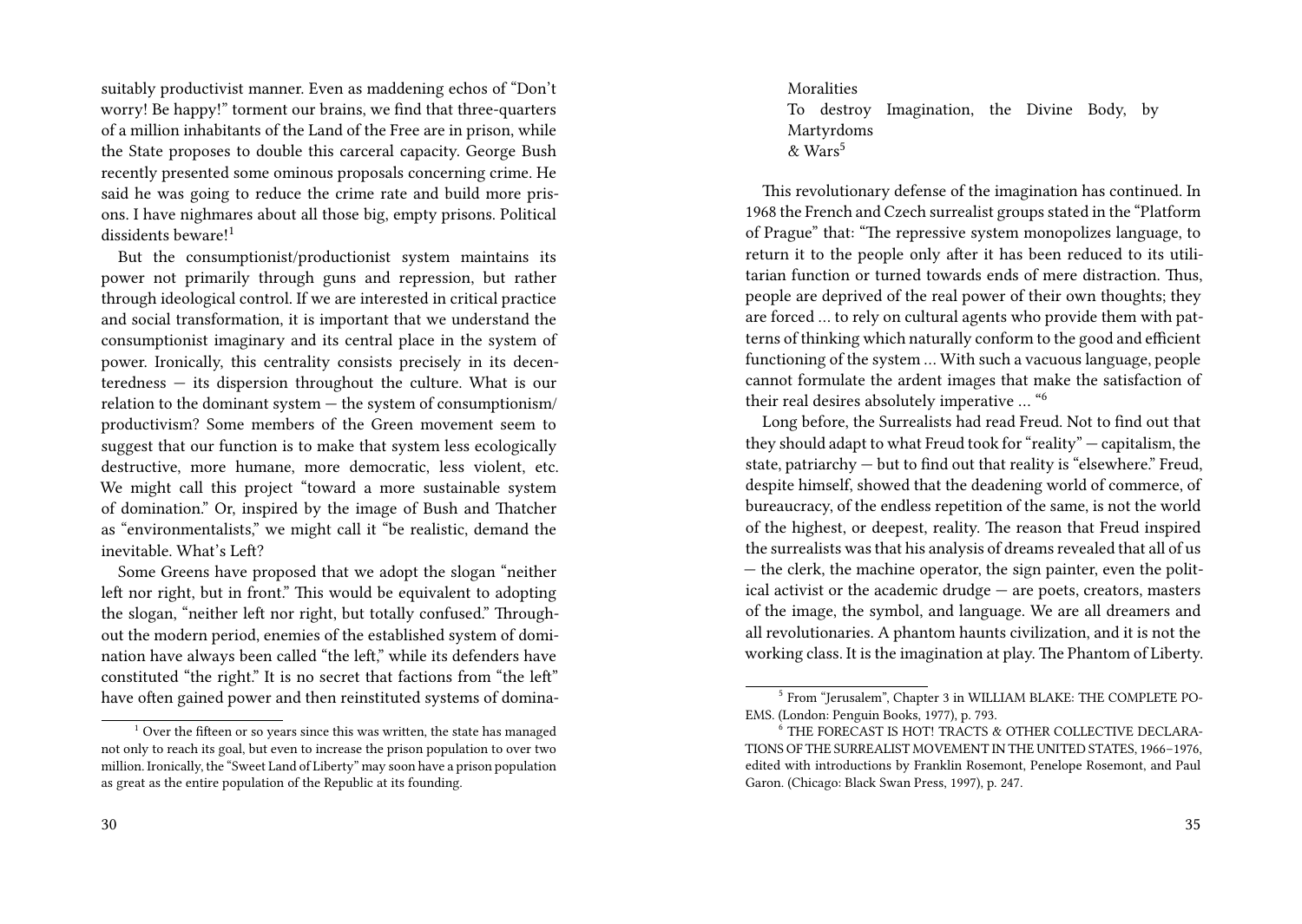familiar to it." Sounds rather appealing — but Hume's point is to recommend the ordinary over the extraordinary, to counsel walking in preference to running, and to propose a strategy of thought control, ironically consigning the objects of imagination, if not to the flames, "to the embellishments of poets and orators, or to the arts of priests and politicians."<sup>3</sup>

Even Rousseau, the Father of Romanticism and a bit of a dissident in relation to the tradition, gives stern warnings concerning the dangers of imagination. "The real world has its limits: the imaginary world is infinite. Unable to enlarge the one, let us restrict the other, for it is from the difference between the two alone that are born the pains which make us truly unhappy."<sup>4</sup> Granted, there is some wisdom in this approach, particularly if we apply it to the grotesque consumptionist imaginary of late capitalist society. But for Rousseau, the danger was in the imagination per se. If he did not share fully in the general enthusiasm for light of the thinkers of the Siècle des Lumières, he exceeded his rivals in his extraordinary fear of the Dark, that mysterious source of troubling images.

But from the beginning, the imagination has had its defenders. Perhaps the most radical critic of the splitting off of imagination from the self was Blake, who perceived, at a relatively early date, the importance of the control of imagination to the system of repression and domination:

The Spectre is the Reasoning Power in Man, & when separated

From Imagination and closing itself as in steel in a Ratio

Of the Things of Memory, It thence frames Law &

tion. But those who have then opposed these regimes in the name of freedom and justice have in turn become "the left," or even the "ultra-left," in relation to the new systems of oppression.

Why this fear of identification with the left  $-$  a fear almost unique to American Greens? The lame excuse is that it might puzzle the poor ignorant masses who will confuse the Greens with authoritarian Leninists. In other words, that the Greens should help perpetuate the lie that the left consists only of Godless, atheistic Communists who are agents of a foreign power. Submitting to this kind of thought control is equivalent to tolerating the related lies of the system of domination: that Blacks are lazy and unintelligent, that feminists are frustrated man-haters, that gays are child-molesters, and so forth. But we can accept none of these outrageous lies, so why accept an equally ludicrous one?

A slight digression on the ideology of language: Have you ever looked up the term "public enemy" (listed under "ENEMY") in RO-GET'S THESAURUS OF THE ENGLISH LANGUAGE? If you check it, you'll find the following:

public enemy, enemy to society; anarchist, Red or red, terrorist, revolutionary, revolutionist; seditionist, traitor, traitress (fem.).

A veritable reactionary stream of consciousness! No wonder that there is a fear of being branded as "left" in a society that speaks such a terrifying and terrified language. Who wants to be thought a "traitor"? Or, even worse, a "traitress"? The difficult truth is that acceptance of the label "left" means acceptance of our oppositional relationship to the dominant culture. But face the facts, fellow dissidents: calling for a "new paradigm" means having a leftist relationship to the "old paradigm"!

So much for "neither left nor right." And when the world's going to Hell, who wants to be in front?

I propose to organize a new politico-spiritual tendency within the Greens! I am issuing a "call" on behalf of the "Left Daoist Net-

<sup>&</sup>lt;sup>3</sup> David Hume, AN ENOUIRY CONCERNING HUMAN UNDERSTANDING. (Indianapolis: Hackett Publishing Company, 1977), p. 112.

<sup>4</sup> Jean-Jacques Rousseau, EMILE OR ON EDUCATION. (New York: Basic Books, 1979), p. 81.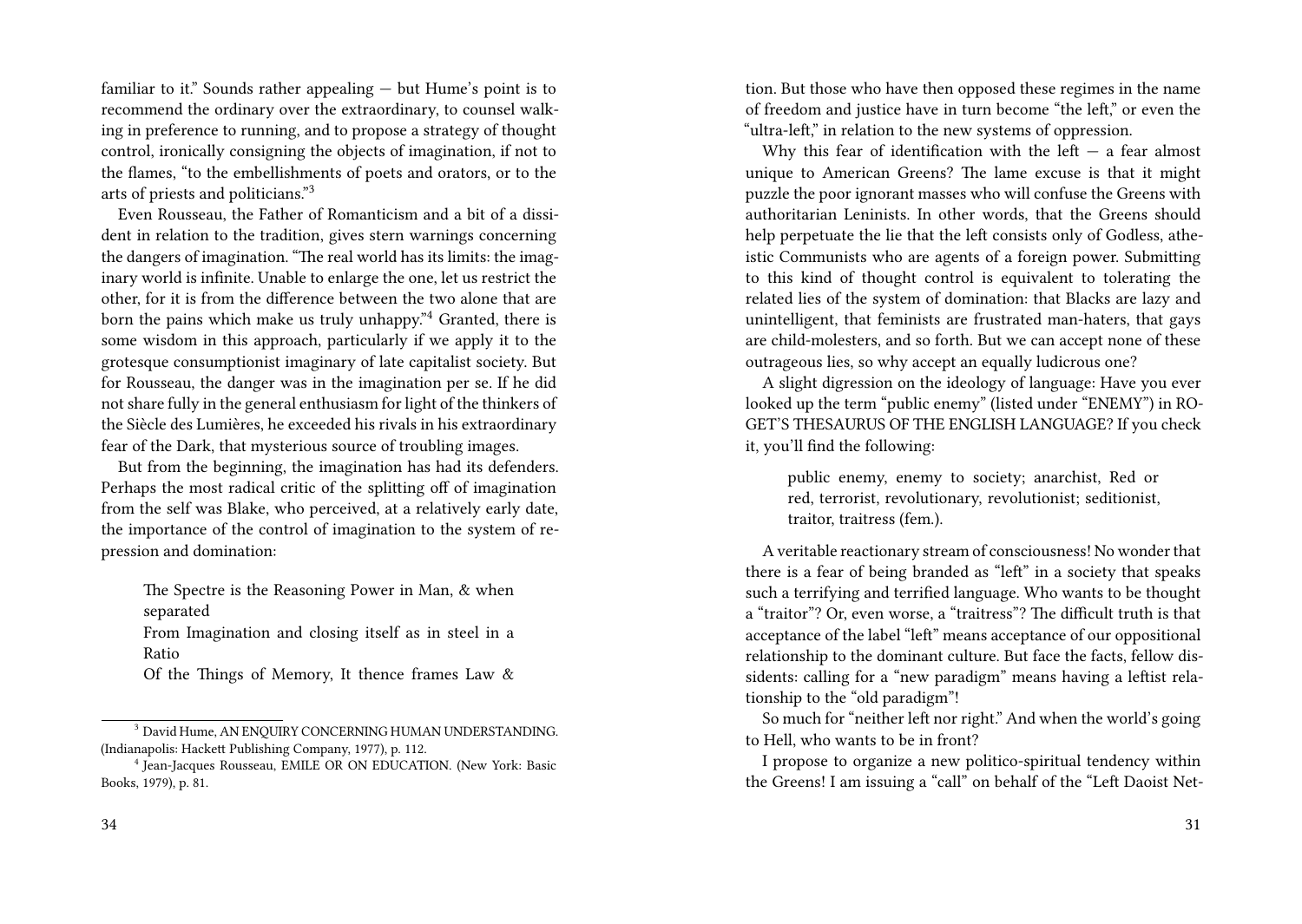work." We Left Daoists have lacked nothing but a slogan, and this sad state of affairs is about to end. We considered calling ourselves "The Left Wing of the Right Brain." But this will not do, since we Daoists, believing in the Yin and Yang of all things, cannot choose one brain over another, or even one piece of a brain over another piece. Thus, the slogan of the Left Daoists: "Neither Left Brain nor Right Brain, but A Head!"

### **Does Money Grow on Trees?**

At the last National Greens Conference, a delegate told me that he couldn't understand all this talk about being against capitalism. "How could anyone be against capitalism?" he asked. "You have to make a living somehow!" The delegate, an intelligent person and a graduate of a major university (no necessary connection implied), had never encountered the idea that capitalism could perhaps be a historical phenomenon, or that any other mode of economic organization might be possible.

Another delegate, perhaps trying to absolve us from any lingering guilt-feelings about, as they say, "buying-in" to the prevailing system, assured us that "Money is Green." "Novus Ordo Seclorum" Motto on the Dollar Bill: "New Order of the Ages"

"Money is Green"! A revolutionary slogan for our times!

There are, of course, other views. One prominent political philosopher, paraphrasing another prominent playright, called money "the visible divinity — the transformation of all human and natural properties into their contraries, the universal confounding and overturning of things, it makes brothers of impossibilities. It is the common whore, the common pimp of peoples and nations."

But today, "Money is Green." Consider the implications. Money is green. Like skin is white. Like flags are red, white, and blue. Money is green and everybody drives a car.

We are badly in need of the radical imagination. We are sorely in need of utopian thinking. When a system of power has taken hold of the imagination, it is a totalitarian power. It can only be fought on its own ground — imaginary ground. The Politics of the Imagination

The modern project of domination has been based on both the repression of imagination and the "harnessing" of the imagination. Ideologically, the first stage of this project was a general war against imagination. (An undertaking which was itself a great feat of the imagination!) In fact, the true goal was the restriction and restructuring of imagination, and its channeling on behalf of the emerging systems of power: the modern nation-state, the developing system of capital, and individualized patriarchy.

The stridency and severity of the early modern attack on imagination is striking. For example, Descartes, the patriarch of modern rationalism, while exalting "pure intellection," remarks that "this power of imagination … is in no wise a necessary element in my nature, or in my essence, that is to say, in the essence of my mind, for although I did not possess it I should doubtless ever remain the same as I now am ...<sup>2</sup> "2 The true fear, of course, is that with the imagination "in his nature," he would ever remain different. That is, the unity of the imperious Cartesian intellect/ego would be shattered, and its transcendental purity irreversibly defiled.

Hume, the towering figure of empiricism, the other major branch of modern Western philosophy, showed no less hostility to the imagination. He urges "the limitation of our enquiries to such subjects as are best adapted to the narrow capacity of human understanding." He notes that the "imagination of man is naturally sublime, delighted with whatever is remote and extraordinary, and running, without control, into the most distant parts of space and time in order to avoid the objects, which custom has rendered too

<sup>2</sup> René Descartes, DISCOURSE ON METHOD AND MEDITATIONS. (Indianapolis: Bobbs-Merrill, 1960), pp. 127–28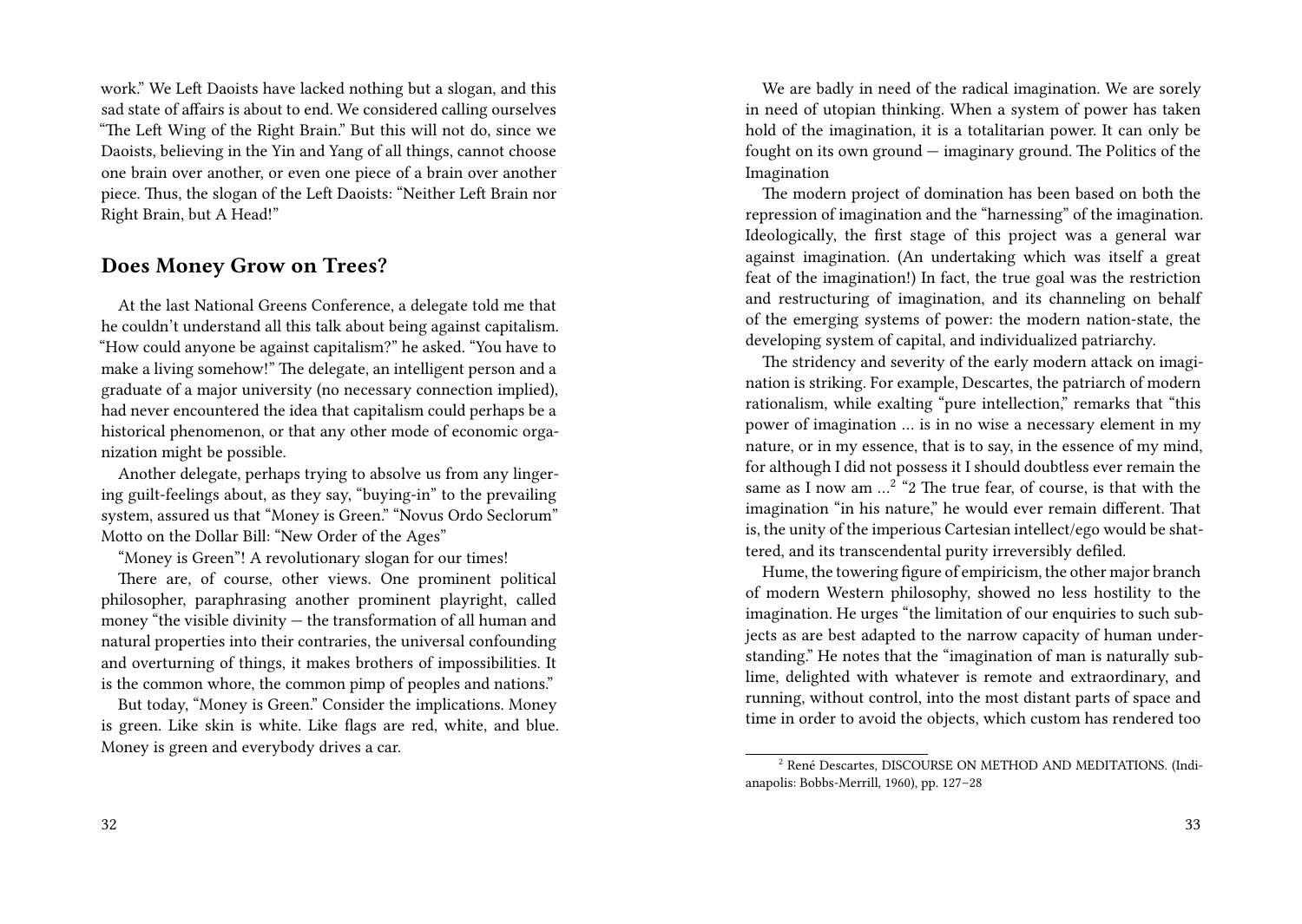Voltaire is. You might begin to suspect that Mr. Irony is a bit on the oblivious side in the area of popular culture.

Not so fast! He is well aware of the fact that "the novel, the movie, and the TV program have gradually but steadily, replaced the sermon and the treatise as the primary vehicles of moral change and progress."

(p. xvi) And he wants his "liberal utopia" to give this change its well-deserved recognition — through a turn away from theory and toward narrative. Irony attack! This momentous statement is followed not by a story or a TV program, but by a theoretical treatise. We still have to wait for CONTINGENCY, IRONY, AND SOLIDAR-ITY: THE MOVIE.

Ever in touch with contemporary society, Rorty notes that "in our increasingly ironist culture, two figures are often cited … " (p. 98) Guess who? Proust and Nietzsche! Yes, they're often mentioned on the talk shows. Oprah is very big on Proust while Geraldo digs Nietzsche. "Our culture" is, of course, for our liberal ironist the minute subculture of a subculture that reads his favorite books.

#### **Rorty (the Secular Humorist) on God**

Nietzsche's Zarathustra says that the old gods all laughed themselves to death. In Rorty's future liberal utopia, the gods will also have disappeared, but one suspects that they will have been bored to death. They will certainly have little to do in Rorty's secular society.

According to Rorty, "in its ideal form, the culture of liberalism would be one which was enlightened, secular, through and through. It would be one in which no trace of divinity remained, either in the form of a divinized world or a divinized self. Such a culture would have no room for the notion that there are nonhuman forces to which human beings should be responsible." It would also reject "not only the idea of holiness but those of 'devotion to truth' and of 'fulfillment of the deepest needs of the spirit.'" (p. 45) In other it as a quite reasonable response. Maybe Chin Shih was giving three cheers for old Laozi. Or maybe he was just getting his mourning over with quickly. Either way it makes perfect sense. The alternative is to hang on to what can't be caught. "The Master came because it was time. He left because he followed the natural flow."<sup>29</sup> Zhuangzi was a rebel against all that is stupid, unimaginative, cruel, and oppressive, but he never saw the point in rebelling against our own nature and the nature of nature. For Zhuangzi, following the Dao means achieving "freedom from bondage,"<sup>30</sup> exactly as Spinoza said almost two millennia later in his ETHICS. Zhuangzi concludes his funeral story in the spirit of his great pre-Ancientist predecessor Heraclitus: "The wood is consumed but the fire burns on."<sup>31</sup> We shouldn't be surprised that when we try to hold on to the wood we end up with a handful of ashes. And what kind of buffoon would to try to hold on to fire?

Zhuangzi's spirituality of death is a refusal to fall into the death neuroses of civilization. His approach to death seems weird, shocking, and abnormal because it is neither safely tragic nor safely romantic. It seems unnatural because of its stark naturalism. He is actually willing to approach the unapproachable. He befriends the corpse. Old, dependable Death. "Brother Death, please mind the store." He also avoids death psychosis, civilization's poisoned legacy from ancient barbarism. The delusion that death is neither tragic nor romantic because its just not there. He announces loudly that the grinning corpse cannot be evaded. Grin back! Zhuangzi recounts the words of Master Li to the dying Master Lai: "How marvelous the Creator is!

<sup>29</sup> INNER CHAPTERS, p. 59.

<sup>&</sup>lt;sup>30</sup> INNER CHAPTERS, p. 59.

<sup>&</sup>lt;sup>31</sup> INNER CHAPTERS, p. 59.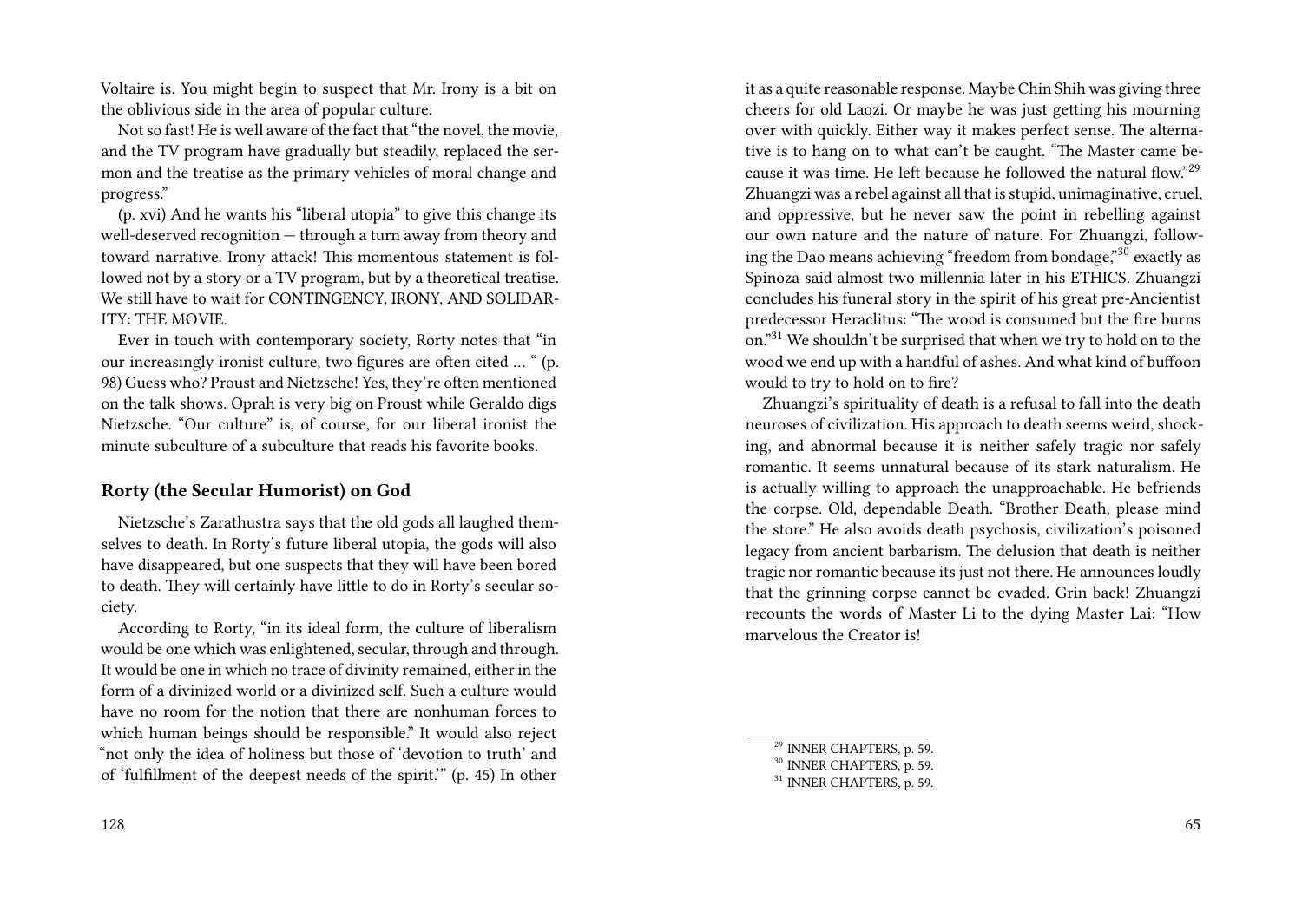What is he going to make of you next? Where is he going to send you? Will he make you into a rat's liver? Will he make you into a bug's arm?"<sup>32</sup>

In confronting the reality of death, Zhuangzi confronts the reality of life. To him, the idea that everything just changes form, so there is really no death, is a fraud. "One may say, 'There is no death.' What good does that do? When the body decays, so does the mind. Is this not a great sorrow? Is life really this absurd? Am I the only one who sees the absurdity?"<sup>33</sup> Apparently there was some New Age ideology floating around in the Ancient World, and Zhuangzi didn't buy it. Death is real, so life is irreducibly absurd. But we have no good reason to flee from this absurdity. Rather we need to embrace it  $-$  as part of life. The question is whether we are capable of embracing life itself, rather than clinging to our own ghostly phantasms of life.

Zhuangzi's affirmation of the laughable, sometimes outrageous, sometimes grotesque absurdity of real life runs throughout his stories and aphorisms. In this he was a precursor of the Carnivalesque. Bakhtin explains that the laughter of Carnival is an affirmation of our place in the Cosmos and Chaos of Nature. It "does not permit seriousness to atrophy and to be torn away from the one being, ever incomplete. It restores this ambivalent wholeness."<sup>34</sup> Carnival is "the true feast of time, the feast of becoming, change and renewal" and is "hostile to all that was immortalized and complete."35 In Carnival, people participate in "the wholeness of the world," and affirm the fact that "they too are incomplete, they also die and are revived and renewed."<sup>36</sup>

<sup>34</sup> Mikhail Bakhtin, RABELAIS AND HIS WORLD (Bloomington, IN: Indiana University Press, 1984), p. 123.

is hard to imagine a diminution of cruelty in countries like South Africa, Paraguay, and Albania without violent revolution." (p. 63) What is so striking about his statement is that he does not describe such a change as "unlikely" but rather as "hard to imagine." At that late date, our patriotic intellectual should have had some strong hints about change that might have spurred his imagination on a bit. Ironically, at the same moment that Rorty was expressing these views, African National Congress leaders were explicitly rejecting the necessity for violent revolution, and advocating "neither too much violence, nor too little violence, but the precise level of violence called for by the existing conditions."<sup>8</sup>

Rorty's obliviousness to the changes occuring in Communist regimes is an even more flagrant example of his lack of contact with history. Summarizing the sad state of the world, he observes that "the capitalists remain as greedy and shortsighted, and the Communist oligarchs as cynical and corrupt (unless Gorbachev surprises us), as Orwell said they were." (p. 175) Poor Orwell can hardly be blamed for the fact that the actual Soviet Union of 1989 did not correspond precisely to his fictional society based in part on the Soviet Union of 1948. But we may assume that Rorty was still alive enough in the late 80's to check the news.

Rorty is also a bit weak on what's been happening in his own beloved nation-state. According to the universe's most interesting philosopher, "most non-intellectuals" out there in O.J. Land — in Beavis and Butthead Land — in Michael Jackson Land — in Super Bowl Land — in Elvis is Still Alive Land — most of those nonintellectuals "are still committed either to some form of religious faith or to some form of Enlightenment rationalism." (p. xv) Isn't that interesting? He believes that half of the general public thinks that Jesus is coming again soon, and the other half thinks that

<sup>&</sup>lt;sup>32</sup> Burton Watson, THE COMPLETE WORKS OF CHUANG TZU. (New York: Columbia University Press, 1968), p. 85.

<sup>33</sup> INNER CHAPTERS, p. 25.

<sup>35</sup> Bakhtin, p. 10.

<sup>36</sup> Bakhtin, p. 12.

<sup>&</sup>lt;sup>8</sup> This position had in fact been adopted long before Rorty published his comments on the subject. The formulation quoted is from Dr. Neo Mnumzana, the official U.S. representative of the African National Congress, in a speech entitled "South Africa: Still at the Crossroads," presented on Oct. 12, 1988 in New Orleans.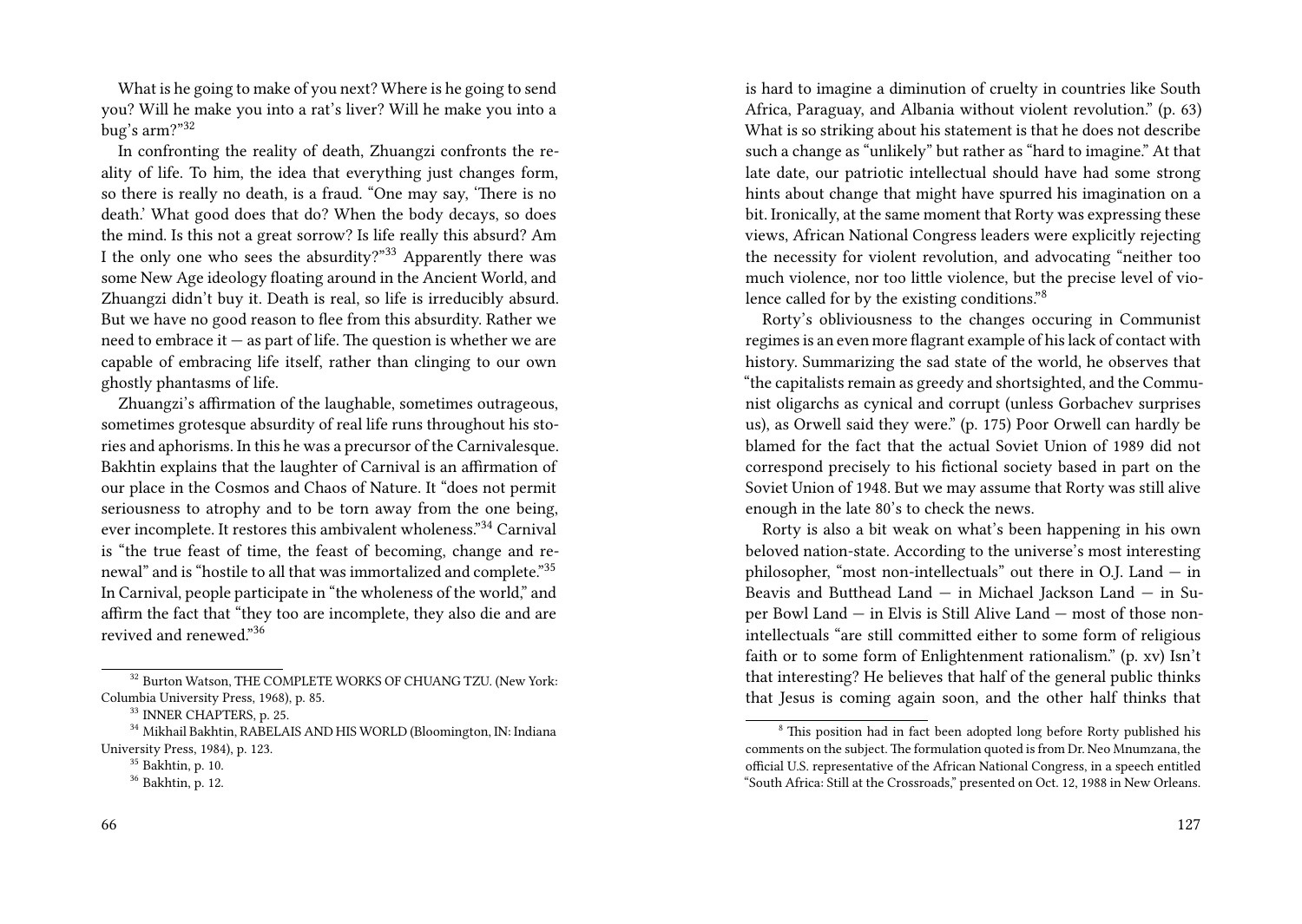filled his twenty-minute quota of verbiage without stumbling into some feeble attempt at illustration. A truly Rortian achievement! A humorism that rivals Rorty's ironism! Needless to say, Rorty finds Nietzsche absolutely hilarious. He refers to "Nietzsche's boundless sense of humor." (p. 108) Of course, he gives no examples.

Yet there are examples of funny philosophers.Marx, for one, had an absolutely boundless sense of humor. As he once said (more or less), "One morning when I was on safari in Virginia, I shot a liberal ironist in my pajamas. What he was doing in my pajamas I don't know! Maybe he was practicing the Sleep of Reason."

Rorty's approach to sexist language is a bit ironic also. Instead of using literally egalitarian forms like "he or she" and "she or he," Rorty alternates the "she's" and the "he's." But rather than doing it randomly, he bestows on "her" and "him" different roles. For example, while "he" usually talks obsolete metaphysics, "she" spouts Rortian ironism. And when the "ironist" is specifically defined (p. 73) it is "she" who is endowed with all three of its essential qualities.

Perhaps we should take this as some kind of feminist gesture or an act of post-modern chivalry. But the effect is that wretched "she" ends up taking the rap for Rorty's intellectual ineptitude. The liberal ironist comes across as somebody who doesn't have the ovaries to own up to what she really thinks. And why does she wear that white sports jacket?

Rorty optimistically claims that the ironist "weaves candidates for belief." (p. 84) The sad truth is that she only crochets nominees for disbelief.

#### **Rorty on the Real World**

It is de rigeur for a State Philosopher to make pronouncements on such topics as contemporary history and popular culture. Accordingly, Rorty does so  $-$  and once again stumbles into the abyss of irony. Writing in the momentous year 1989, he opines that "it

Zhuangzi is a Pre-Ancientist rather than a Post-Mortemist precisely because he faces both life and death.

### **Don't Fall for It**

For Zhuangzi, like Laozi, the Dao declined when everything was given a name, and when people began to make distinctions between right and wrong. "Then came men who distinguished between things … Later they labeled them … When right and wrong appeared, Dao declined. With the fall of Dao, desire arose."<sup>37</sup> Nature and society were ruthlessly torn apart, dismembered into bits and pieces that could be labeled, judged, measured, dominated, controlled, and possessed. We are fallen along with everything we have dragged down with us.

Neo-Daoist Dadaism similarly attacks both the reduction of living realities to lifeless names, and the dualistic division of right and wrong. Tzara says that "a sensitivity cannot be built on the basis of a word; every sort of construction converges into a boring sort of perfection, a stagnant idea of a golden swamp, a relative human product."<sup>38</sup> Has this ever been expressed more powerfully? The Golden Swamp, sublimely beautiful, teeming with vitality, is transformed by the objectifying, annihilating mind into a stagnant idea! The Psychic Swamp becomes the Psychic Apparatus. And regarding dualism, Tzara says that "the beginnings of Dada" are to be found in a "disgust with people who separate good from evil, beauty from ugliness."<sup>39</sup>

Zhuangzi's Fall of Dao sounds a bit like Original Sin, but with a big difference. When Zhuangzi laments the Fall, he remains radi-

<sup>&</sup>lt;sup>37</sup> Gia-Fu Feng and Jane English, CHUANG TSU: INNER CHAPTERS. (New York: Random House, 1974), p. p. 34.

<sup>38</sup> Dada Manifesto 1918" in Tristan Tzara, "Lecture on dada" in SEVEN DADA MANIFESTOS. (London and New York: Calder Publications and Riverrun Press, 1992), p. 4.

<sup>&</sup>lt;sup>39</sup> lecture on dada," p. 112.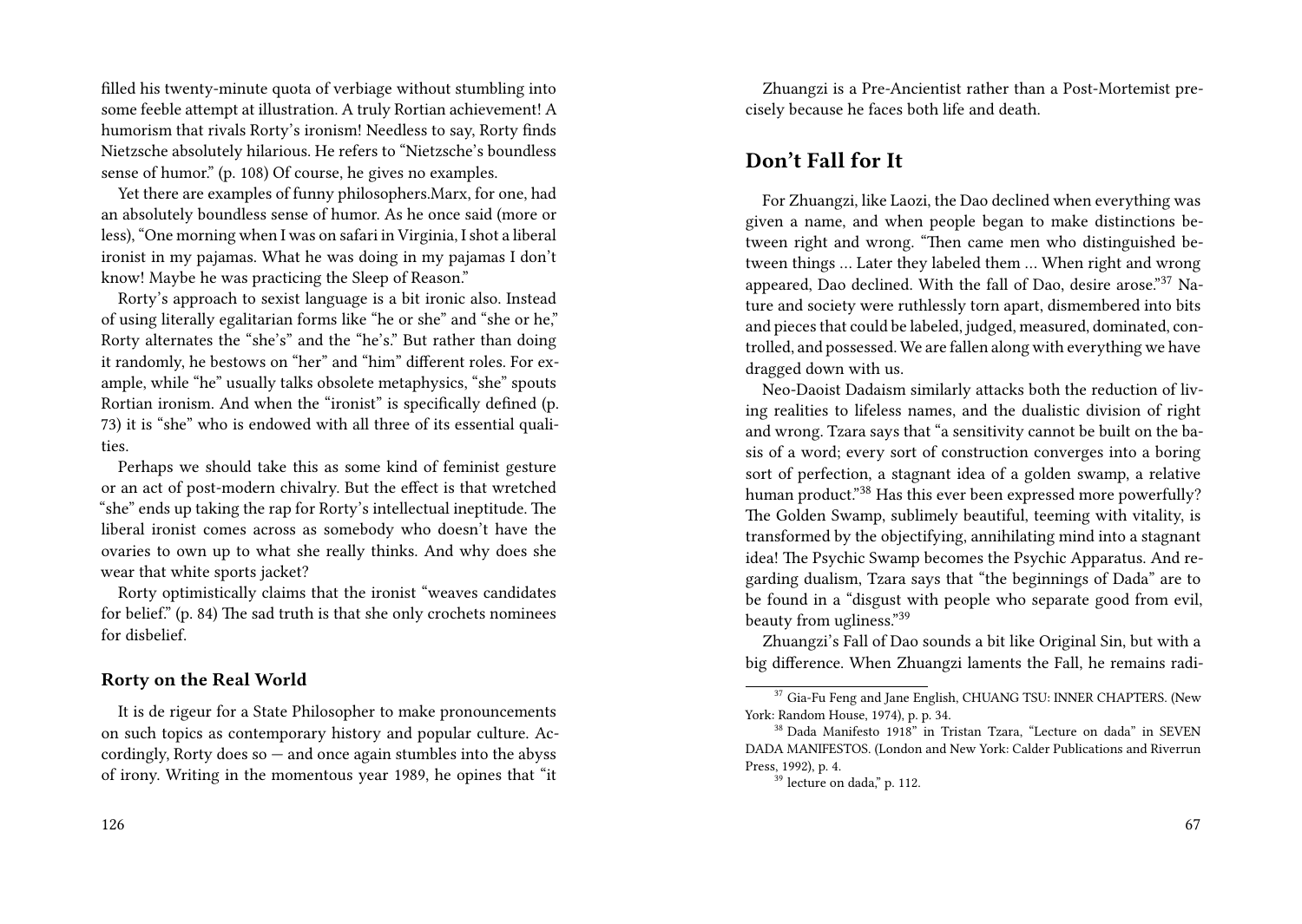cally dialectical and ironic, adding that this fall is a fall that is not a fall. A conventional fall is one-directional, but to the Daoist dialectician the path down and up are still the same path, the same Dao. There remains the underlying Equality of All Things. So he adds, after discussing the rise and fall of things, "Is there really rise and fall?"<sup>40</sup> This lack of metaphysical seriousness is reminiscent of the Rg Veda, in which the author of the "Hymn of Creation" asks who can know the source of all creation. The reply is that only "He who surveys it in the highest heaven, He only knows," but it is immediately added, "On the other hand, maybe He doesn't!"<sup>41</sup> So much for that Eternal Question.

And speaking of creation, is there a Creator according to Zhuangzi? Well, there's certainly Creativity, and it moves within all things. "There must be some primal force, but we cannot discover any proof. I believe it acts, but I cannot see it. I can see it but it has no form."<sup>42</sup> Zhuangzi rejects the dogmatism of theism and atheism. He's like Heraclitus, who says that wisdom is both willing and unwilling to call itself Zeus. God may or may not choose to exist, but is certainly not dogmatic about it. Zhuangzi would probably agree with Tzara's Dadaist quasi-theology: Dada is "the absolute and indisputable belief in every god that is an immediate product of spontaneity.<sup>"43</sup>

This is a long way from the sado-masochistic metaphysics of monotheism. The theistic imaginary, caught between egoistic self-aggrandizement and egoistic self-deprecation, must either subserviently worship or desperately curse the Patriarchal Despot. "Why me, Lord?" complains the wormlike creature. "Why not you? You pathetic schmuck!" replies the Monster Divine. In return for submission and repression, the True Believer gets to

Consider his image as we see him on the cover of CONTIN-GENCY, IRONY, AND SOLIDARITY. He smiles, more or less. True, he does look a bit pained, as if forcing himself to make a face for the camera.But the intended image is obviously one of contentment. So let's take our philosopher at his image. He is the well-dressed philosopher, in his Oxford shirt (open at the collar), and sport-coat. He is a neat, conservative liberal. Relaxed. A bit of the country gentleman. We can almost hear him intone, "Ask not what your country can do for you; rather, ask what you can do for your country club!"

But there are deeper levels of meaning in this image. The symbolism betrays Rorty's aspirations to be the State Philosopher. In his Times article, Rorty merely waves the flag. On the cover, Rorty becomes the flag. The dominating image consists of Rorty's ruddy face, his white hair and jacket, and his blue shirt. Mr. Red, White and Blue. And just as the State creeps in subliminally, so does the Church. Behind our human flag rises a tree trunk, apparently intersected by a horizontal tree limb. The objects are not clear, but the image is. Behind Mr. Flag looms a large cross.

#### **Rorty on Ironism**

It's ironic how little irony there is in this ironist. Neither is there much humor. Ironically, the first words of his book are a quote from Kundera in which "those who do not laugh" are identified with "the non-thought of received ideas." Rorty is not a very funny guy, so we should not be surprised that he ends up as a nationalist.

Rorty brings to mind the philosopher mentioned earlier who staunchly defended the proposition that Nietzsche is funny. He offered as evidence for his thesis the fact that he only laughs out loud when reading Nietzsche. He even had to suppress a little giggle at the thought of Nietzsche's funniness. What I found rather ironic and perhaps even slightly funny was that no example of Nietzsche's humor was ever given. I'm still amazed at the fact that he

<sup>40</sup> INNER CHAPTERS, p. 32.

<sup>41</sup> Sarvepalli Radhakhrishnan and Charles E. Moore, eds. A SOURCEBOOK OF INDIAN PHILOSOPHY. (Princeton: Princeton University Press, 1957), p. 24.

<sup>42</sup> INNER CHAPTERS, p. 25.

<sup>43</sup> "Dada Manifesto," p. 13.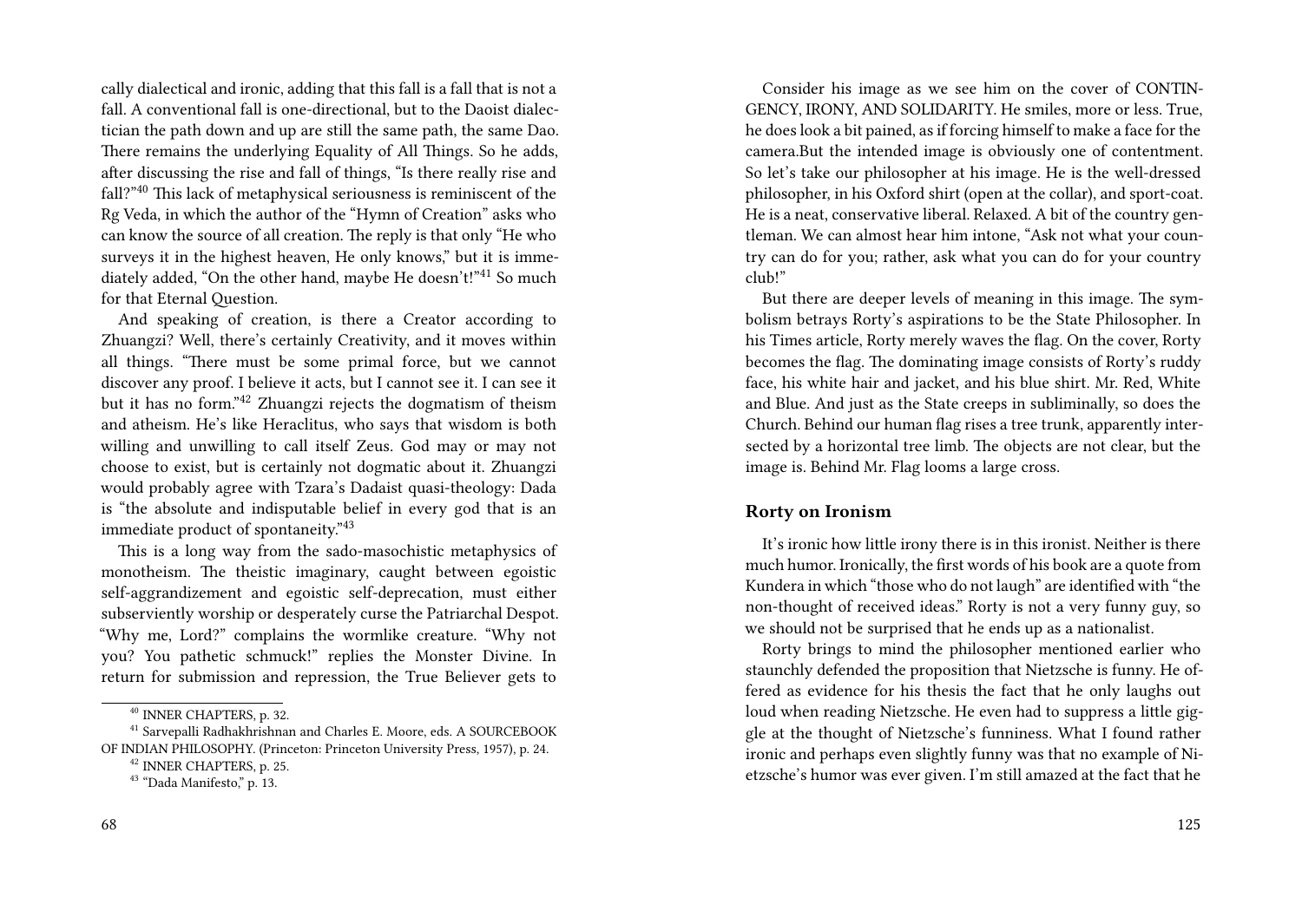dad Obrera before he dares to write another book with "solidarity" in the title.

While it is clear that Rorty knows little about unpatriotic lefts of the past, how he purports to know that unpatriotic lefts in the future will "have no impact" is a mystery. If the nation-state is entering a period of crisis, it will probably be subject to various assaults from right and left, from super-patriot and anti-patriots alike, but a Richard Rorty is unlikely to shed much light on this subject.

Where he is, however, precisely on target, is in his recognition that a left that courageously attacks the bloody mythology of patriotism will, of course, be an object of contempt. Here Rorty's judgment is atypically accurate. The prejudiced are always contemptuous of, and indeed, enraged against those who call their biases into question.

But the left does not have to wait until it becomes courageous to elicit contempt. The left is already an object of contempt, in large part because the popular mind associates it with the kind of anemic, hypocritical liberalism that Rorty dispenses. A left that is enlightened enough to question popular prejudices, but duplicitous enough to pander to these same prejudices when it courts a public that it thinks too stupid to catch on.

### **Rorty on the Book Cover**

In his patriotic appeal, Rorty tells us that the academic left suffers from a "need to stay as angry as possible." Why this is necessarily a disadvantage is not clear. As Nietzsche long ago pointed out, the dominant mood of modern society is ressentiment. They're mad as hell, they don't know why, and the whole idea of politics is to give them a good reason! If the academic leftists could harness the power of anger and resentment like a Rush Limbaugh, they might be as influential as he is — instead of merely being as annoying. But Rorty's liberals are not angry, and neither does he appear to be.

participate vicariously in hierarchical power and domination. Such ideological debris of ancient barbarism still figures powerfully in the deadly dialectic between Capital, State and Cult and may yet allow Civilization to actualize fully all its magnificent omnicidal potentialities.

Zhaungzi's anarchic spirituality is at the opposite psychic pole from all this brutal barbaric seriousness. His outlook is much more in the spirit of the Vedic poet who said that Brahman created the universe in a spirit of lila, or play. Just foolin' around! Similarly, the myriad expressions of Daoist Creativity are greeted with wonder, amazement, surprise, humor, irony, amusement, gratitude, and a healthy dose of absurdism. This is nothing like Tertullian's credo quod absurdum — "I believe because it is absurd" — which has nothing to do with any actual grasp of the absurd, the cosmic joke.<sup>44</sup> The fanatic's absurd beliefs are dry abstractions, logical contradictions and factual unlikelihoods transformed into weapons for spiritual self-mutilation and the pacification of hostile otherness. Zhuangzi's sense of the absurd is the acute perception of the ironic relationship between all abstractions and the world we experience. The Ten Thousand Things can never be forced into the Twelve Categories of the Understanding any more than the subtle Art of Living can be reduced to Ten Convenient Commandments.

One problem: What about the indictment of "desire" as implicated in the fall from Dao? Does this mean that we should give up all of our desires, passions, and powerful feelings? It's easy to get the impression that ancient Daoism and Buddhism are extremely ascetic, life-denying outlooks. "Self-negating" in the worst sense of the term. Zhuangzi clears up this misunderstanding. When he says that someone has no desire, he means that "he does not disturb his inner well-being with likes and dislikes."<sup>45</sup> The fall of Dao meant

<sup>&</sup>lt;sup>44</sup> Though let's face it, "grasping" the absurd is itself a rather absurd idea. <sup>45</sup> INNER CHAPTERS, 108.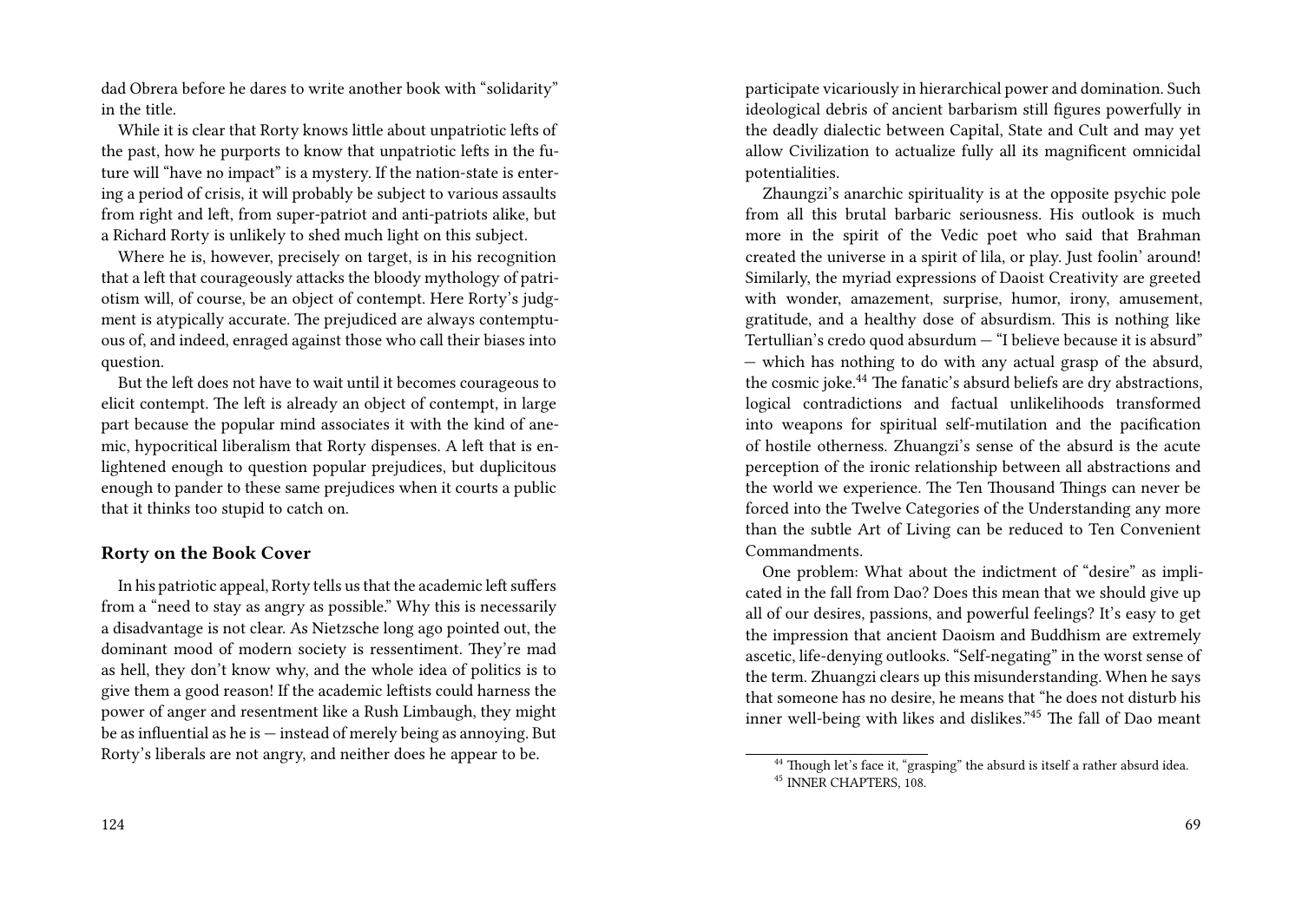the rise of desire in the sense of a destructive, insatiable craving for things that we can't in fact really possess and that consequently come to control and possess us. Desire that the past should not have happened. Desire that we have some self that is not us. Desire that we should be above nature rather than a part of it. Desire that we should have infinite power and live forever.

## **The Truth is the Hole**

Most of what has passed for dialectic in the West has quickly subverted all dialectical subversion by falling into dogmatism and harnessing an anarchic procedure on behalf of an imperious ego and the forces of domination. As Tzara put it, dogmatists use this pseudo-dialectic for "looking hurriedly at things from the opposite point of view, so as to impose their opinions indirectly," so it turns into a game of "heads I win, tales you lose, dressed up to look scholarly … an amusing machine that leads us (in banal fashion) to the opinions we would have held in any case.<sup>46</sup>

Daoist dialectic, on the other hand, resists closure and cooptation, leaping the abyss between theory and practice, between spirit and sensibility, between being and nothingness. It remains suspended above the abyss while at the same time firmly grounded in nature. From this powerfully precarious position it affirms the logic of the absurd and the absurdity of all logics, the metaphysics of physicality and the physicality of all metaphysics. It inhabits at once the utopian nowhere of meaning and the topian density of earth. It is this intoxicating air and this rich and fertile soil that nourish Zhuangzi's ironic spirit of affirmation.

Zhuangzi is a dialectical thinker, not merely as a vague precursor of the real thing, but in the most radical sense. In his world, all things are making each other what they are. Minds are creatself, or anyone "inhabits"? Does anyone actually inhabit that horrendous hybrid of monster and abstraction, the nation-state? Rorty proclaims that we should "take pride in being citizens of a selfinvented, self-reforming, enduring constitutional democracy."But does he really "take pride" in this? Does his contingent little self really swell up with pride that the genetic material that created its preconditions happened to configure itself appropriately in the good ole U.S. of A.? Beyond being horrendously bad philosophy, isn't this the most transparent bad faith?

As Rorty muses about the fate of the left, he is bold enough to make both an empirical claim and a prediction. The empirical, historical claim is that "an unpatriotic left has never achieved anything." The prediction is that such a left will in the future "have no impact" and become "an object of contempt."

The empirical claim is demonstrably false. Actually his own liberal tradition, before it became impotent and senile, was a hotbed for unpatriotic leftists. Some were traitors and revolutionaries. Early unpatriotic liberalism — loyal to principles, treasonous toward regimes — changed the course of history by overthrowing established orders in various countries, including Rorty's own. Perhaps when he thinks of his own revolutionary forebears, he becomes so choked up with nationalistic pride that he succumbs to appropriate nationalist amnesia and forgets that they were unpatriotic.

Of course, Rorty's liberal forebears were not the best example of a creatively unpatriotic left. The Spanish anarchists were the most unpatriotic left imaginable and created the most thoroughgoing social revolution in modern history — before they were slaughtered by nationalist patriots.<sup>7</sup> Rorty might acquaint himself with Solidari-

<sup>46</sup> "Dada Manifesto 1918" in SEVEN DADA MANIFESTOS, (London and New York: Calder Publications and Riverrun Press, 1992), pp. 8–9.

 $\frac{7}{1}$  Conveniently forgotten by mainstream historians and liberal historians in particular, as Chomsky pointed out decades ago in "Objectivity and Liberal Scholarship." See AMERICAN POWER AND THE NEW MANDERINS. (Harmondsworth: Penguin Books, 1969), pp. 23–129.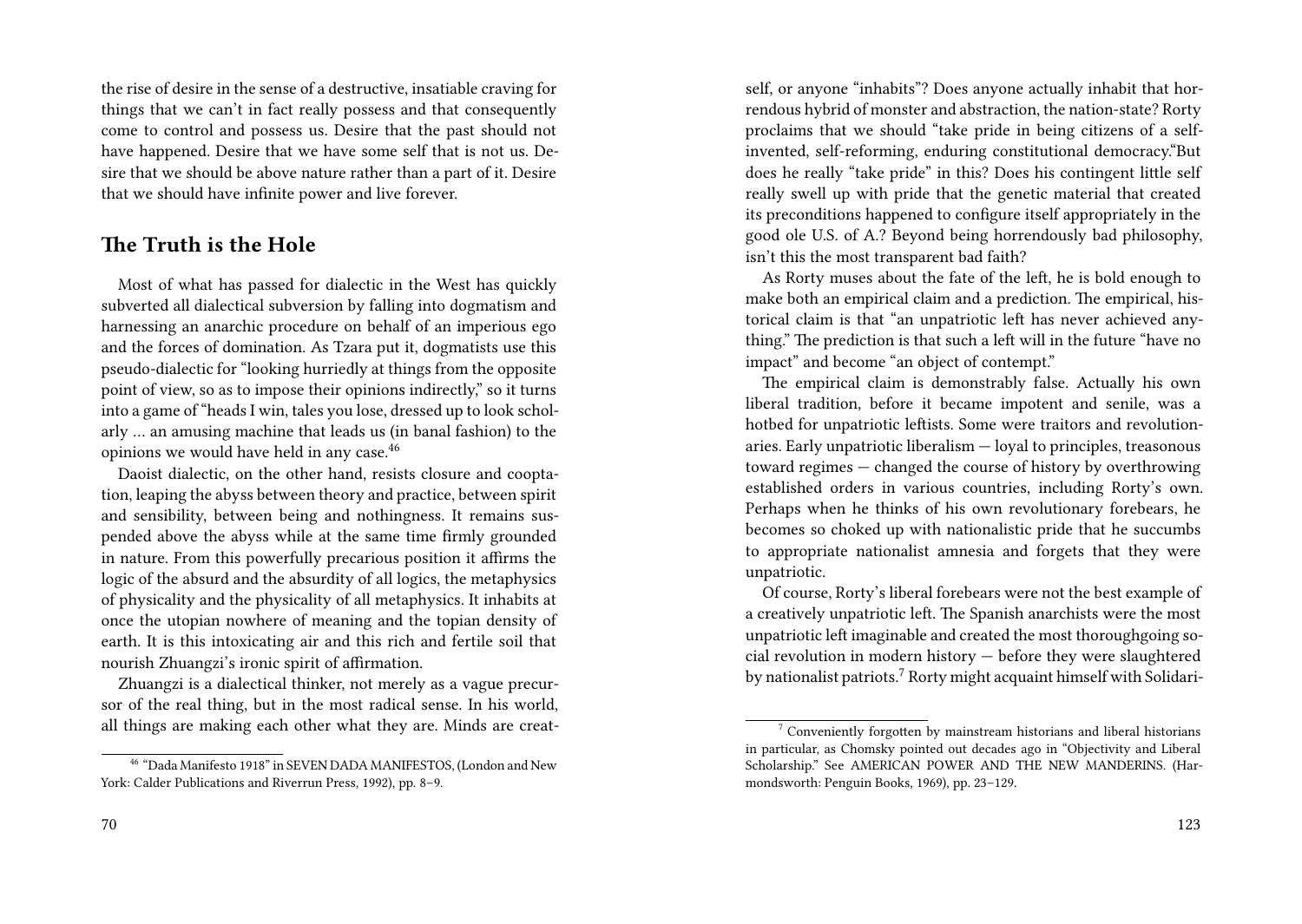Tellingly, Rorty invokes Emerson six times in his brief nationalistic editorial but, ironically, mentions him not even once in his lengthy discussions of social theory. It is an outrage that our budding State Philosopher seeks to implicate Emerson in his conspiracy to give thought a national pedigree. The same Emerson who in his essay on "Politics" proclaimed that "the wise man makes the State unnecessary."

He might have added that the foolish one glorifies it. Rorty on the Left

What Rorty ops in his op-ed article is the left that advocates the "politics of difference." Not surprising, since the line he promotes is a politics of sameness, founded (quel horreur postmoderne!) on a metaphysics of sameness. But as they say, the more things differ, the more they stay the same. Some people, including both nationalists like Rorty and also the partisans of difference he attacks, want to have it one way or the other. Is Rorty in any position to attack his political mirror images (who at least have the virtue of consistency between their politics and their anti-metaphysics)? Certainly not. Since those obsessed with difference [differance? difference? differ@nce?] tend to lapse into total incoherence, there is at least the logical possibility that they may be trying to say something quite extraordinary and wonderful. Rorty, on the other hand, writes rather clearly, so that there is no doubt that what he says is ordinary, mediocre, and self-contradictory.

In his various pronouncements on society, Rorty somehow manages to overlook such rather conspicuous phenomena as the State, Capital, and the technological megamachine. He attacks a silly left that babbles on about "difference." Yet he fails to notice any left that is concerned with these ineluctable social and political realities, which are far more significant to lefts everywhere — with the possible exception of those that reside in certain Departments of English.

Rorty complains that the left he attacks "refuses to rejoice in the country it inhabits." But what country is it that this left, Rorty him-

ing realities and realities are transforming minds. Everything is in a process of incessant transformation. A thing always is what it is not, and is not what it is. As he explains, "'That' comes out of 'this' and 'this' depends on 'that' — which is to say that 'this' and 'that' give birth to each other. But where there is birth there must be death; where there is death there must be birth. Where there is acceptability there must be unacceptability; where there is unacceptability there must be acceptability. Where there is recognition of right there must be recognition of wrong; where there is recognition of wrong there must be recognition of right."<sup>47</sup>

The self itself is entirely immersed in this delirious dialectic of relativities. In what may be his most famous story, Zhuangzi says that he dreamed he was a butterfly. On awakening, he wondered whether he had really dreamed he was a butterfly or whether the butterfly was now dreaming it was Zhuangzi! This is usually taken as an instance of Zhuangzi's light-hearted skepticism, or an example of goodnatured and perhaps slightly sophistic philosophical playfulness. And it may very well be both of these. But it's also an early expression of the injunction to "take your dreams for realities." Not because you can then heroically will them to become real, but because they are already absolutely real. Zhuangzi's butterflydream-mind is as much a reality as his human-being-in-the-worldmind. Mind, says Zhuangzi, surpasses the boundaries created by our illusion of the unified ego. Reality is surre(gion)al.

The Inner/AnarChapters end with a story about boundaries. It is the story of Hun Tun, or Primal Chaos. According to this tale, Light and Darkness decided to do Chaos the favor of giving him the seven openings by which the world can be perceived. So they drilled one hole in him each day for seven days. On the seventh day, he died. Dualism imposes on Chaos a differentiation that ultimately destroys it. Our access to the indeterminate, pre-categorical reality,

<sup>47</sup> THE COMPLETE WORKS OF CHUANG TZU. (New York: Columbia University Press, 1968), pp. 39–40.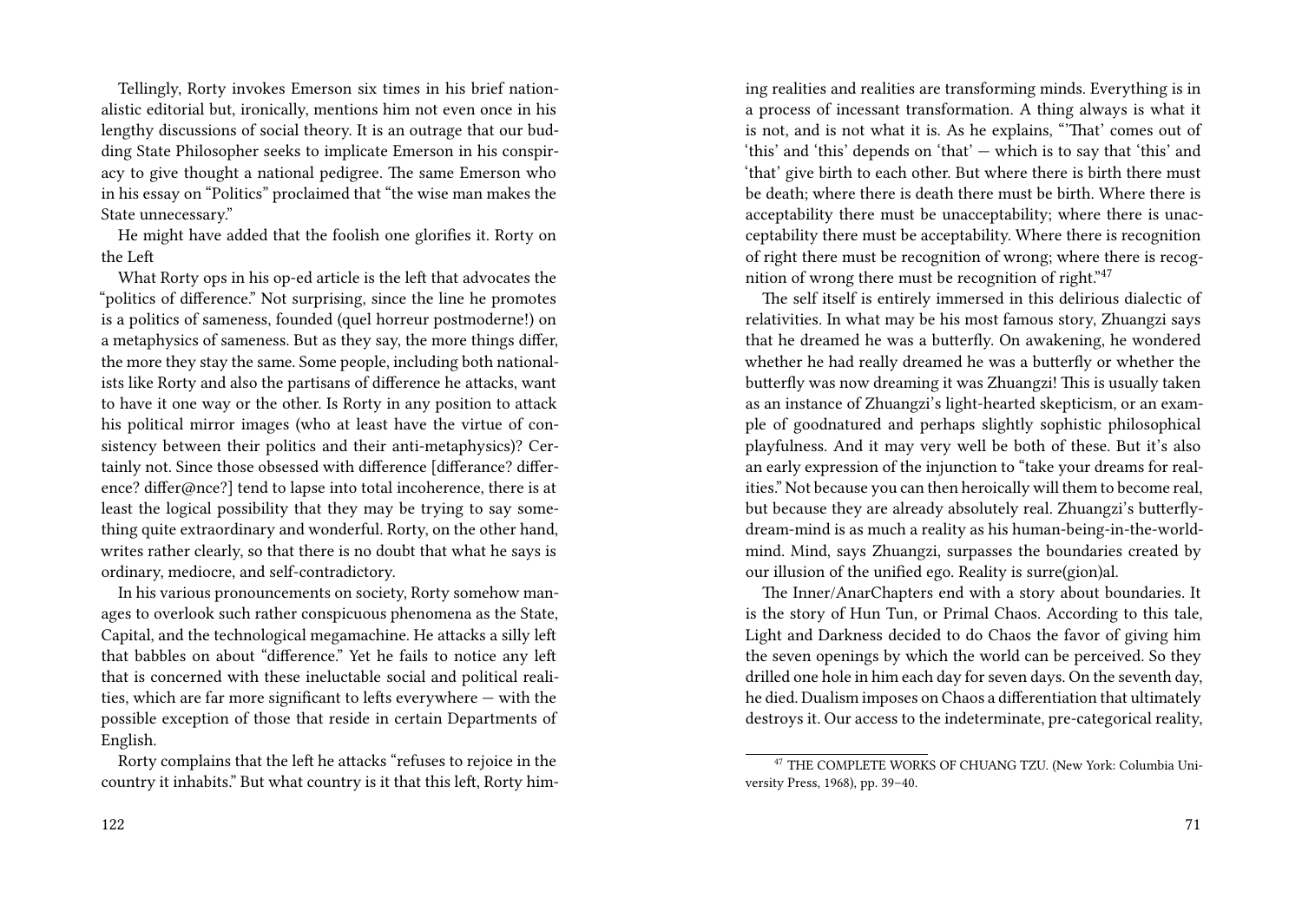the flesh of being, the primal source, is lost. Yet we have a way back to that source, since we are also that chaos. As Tzara expresses it, "How can anyone hope to order the chaos that constitutes that infinite, formless variation: man?"<sup>48</sup>

Zhuangzi's dialectic accepts unity only if it's pervaded by diversity, difference and multiplicity, and harmony only if it exists through opposition and discord. His holism is not pacification. "That which kills life does not die; that which gives life to life does not live. This is the kind of thing it is: there's nothing it doesn't send off, nothing it doesn't welcome, nothing it doesn't destroy, nothing it doesn't complete. It's name is Peace-in-Strife. After the strife it attains completion.<sup>49</sup> As Proudhon said, "Freedom is the Mother, not the Daughter, of Order." Mother Chaos died giving birth to the Cosmos.

In speaking up for Hun Tun, Zhuangzi was a True Surre(gion)alist Of Old. He realizes that all regions overlap and interpenetrate. He knows that "the Way has never known boundaries."<sup>50</sup> It is only because of our imposition of our own conceptual categories, our creation of a "this," and consequently of a "that," that boundaries arise. This is what Laozi means when he says that "the way that can be wayed is not the eternal way," the path that can be followed is not the true path, and what Zhuangzi implies when he says that we should "wander where there is no trail." This pathless path is the way of experience, the way of awakened mind, rather than the dualistic way of already knowing, of preconceived ideas, of dominating and thus destroying a living, moving reality. Hun Tun died and did not die.

The moral of Zhuangzi's story of Hun Tun is left unsaid. One might imagine that it's something like this: "Hun Tun is dead. But is to be "reckoned in the gross."<sup>4</sup> Emerson's ideal "nation" will come into being not because it embodies Rortian "national pride" but because of its freedom and universality. It will exist because "each believes himself inspired [not by a impressive list of authors who have not been read carefully by those who cite them] but by "the Divine Soul which also inspires all men."<sup>5</sup> It is based, in Emerson's perhaps sexist but certainly not nationalist formulation, on something that vastly transcends the nation-state!

It is indeed puzzling that Prof. Rorty could make a hero out of the author of these words, while proposing a quite anti-Emersonian culture in which a large dose of national pride, but "no trace of divinity remain[s]."<sup>6</sup> It's puzzling until we realize that Rorty doesn't give a flying philosophical fuck what nonsense Emerson might have spouted. He's a famous guy, he's an American, so we might as well be proud of him!

But what exactly does Rorty mean when in his apology for patriotism he exhorts "American leftists" to "be proud of being the heirs of Emerson"? Should they experience some special feelings when they hear the word "Emerson" — certain warm sensations, shivers, euphoric states, dizziness, orgasmic impulses, or what? Somehow I can't manage to get a better feeling of any kind when I hear "Emerson," as compared to, say, "Rabelais," "Laozi," or "Hieronymus Bosch" — as undeniably un-American as all of these may be! No offense meant to the noble Waldo, that uncompromising New England individualist whom nationalists would do better to read than to betray by perverting him into a national hero.

 $^{48}$  "Dada Manifesto," p. 5.

<sup>49</sup> "COMPLETE WORKS, p. 83.

<sup>50</sup> COMPLETE WORKS, p. 43.

<sup>4</sup> Emerson, "The American Scholar" in THE SELECTED WORKS OF RALPH WALDO EMERSON. (New York: Modern Library, 1950), p. 63.

<sup>5</sup> Ibid.

 $6$  It is indeed puzzling that X does Y" is contemporary Anglo-American philosophical jargon for "X is a complete asshole." The quote is from CONTIN-GENCY, IRONY, AND SOLIDARITY, p. 45, with emphasis added. All future references to this book will appear in the text after the passage cited.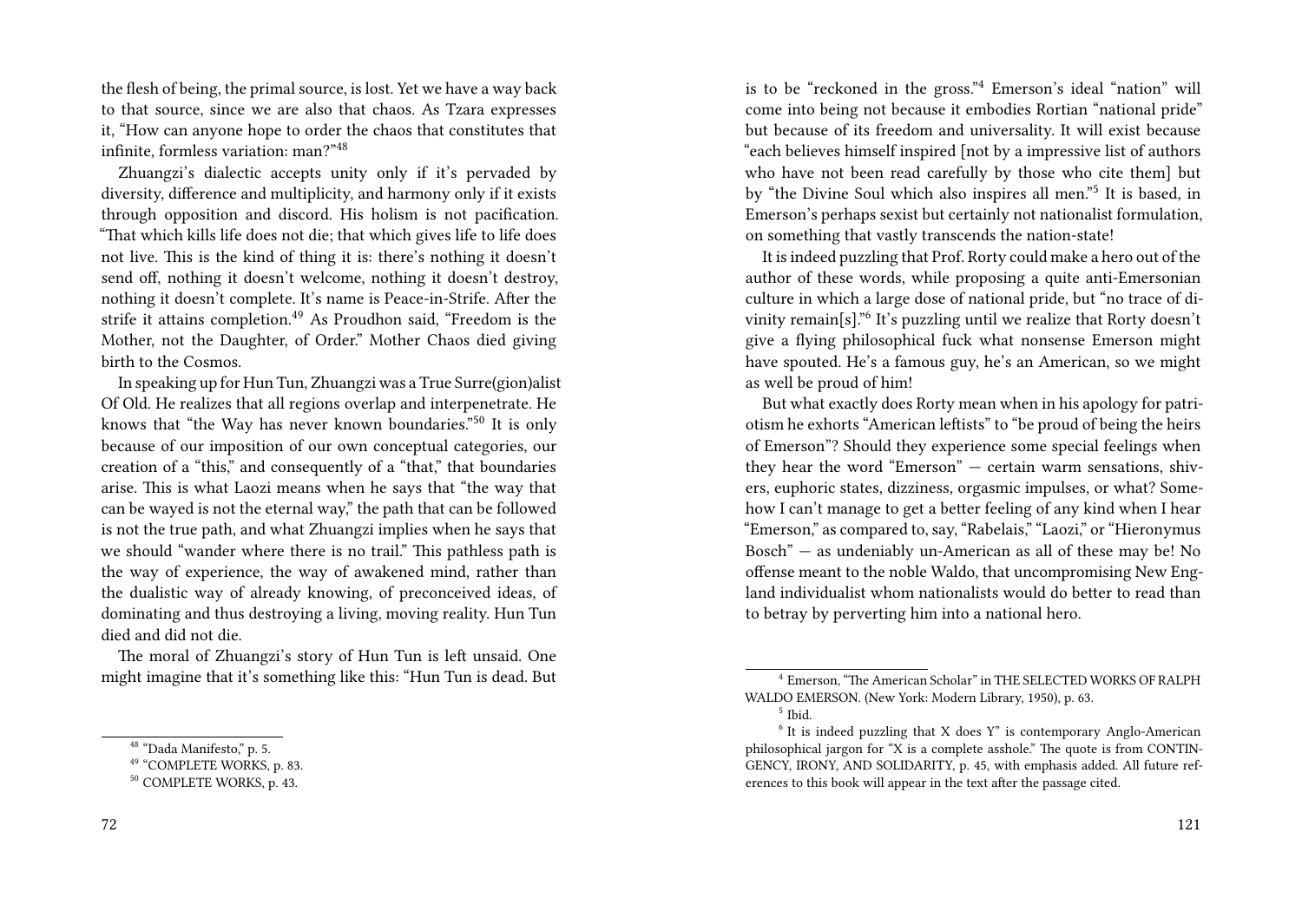if we were to prefer any other ideals (say, the Native American ideals that existed here for 95% of human history) we would have some kind of yearning deficiency. For Rorty, if we fail to identify with the nation-state, "we fail in national hope," and "if we fail in national hope, we shall no longer even try to change our ways."

## **No Irony here from Mr. Contingency, just pure old ignorant Solidarity!**

Despite the chain of if-then statements, Rorty's encounter with post-modernism seems to have rendered this formerly analytical philosopher logically brain dead. What he should have said is that if nationalists fail to identify with the nation-state, then they will no longer have national hope, and will no longer change, stay the same, or do anything else in a national way. For the rest of us localists, regionalists, surre(gion)alists, anarchists, Earthlings and non-nationalists of every sort  $-$  we can find other identifications, other ideals, other kinds of hope and other reasons to change. Rorty on the Enemy of Conformism

It is particularly ironic that Rorty invokes Ralph Waldo Emerson and, specifically, that writer's essay on "The American Scholar" in defense of his nationalist fundamentalism. According to Rorty, unless we are "proud of being the heirs" of various American heroes, we will not be capable of Emersonian "joyous self-confidence." Such mindless appropriation of Emerson betrays our philosopher's intellectual and moral flaws. Mr. Irony might have noticed a trace of his favorite quality in the fact that Emerson could entitle his essay "The American Scholar," without intruding into it the slightest trace of American nationalism. His point was, as he states near the end of the essay, that the scholar "must take up into himself all the ability of the time, all the contributions of the past, all the hopes of the future." The "chief disgrace," he adds, don't mourn, disorganize!" Seek the unity beyond the dualities. Seek to resurrect Chaos.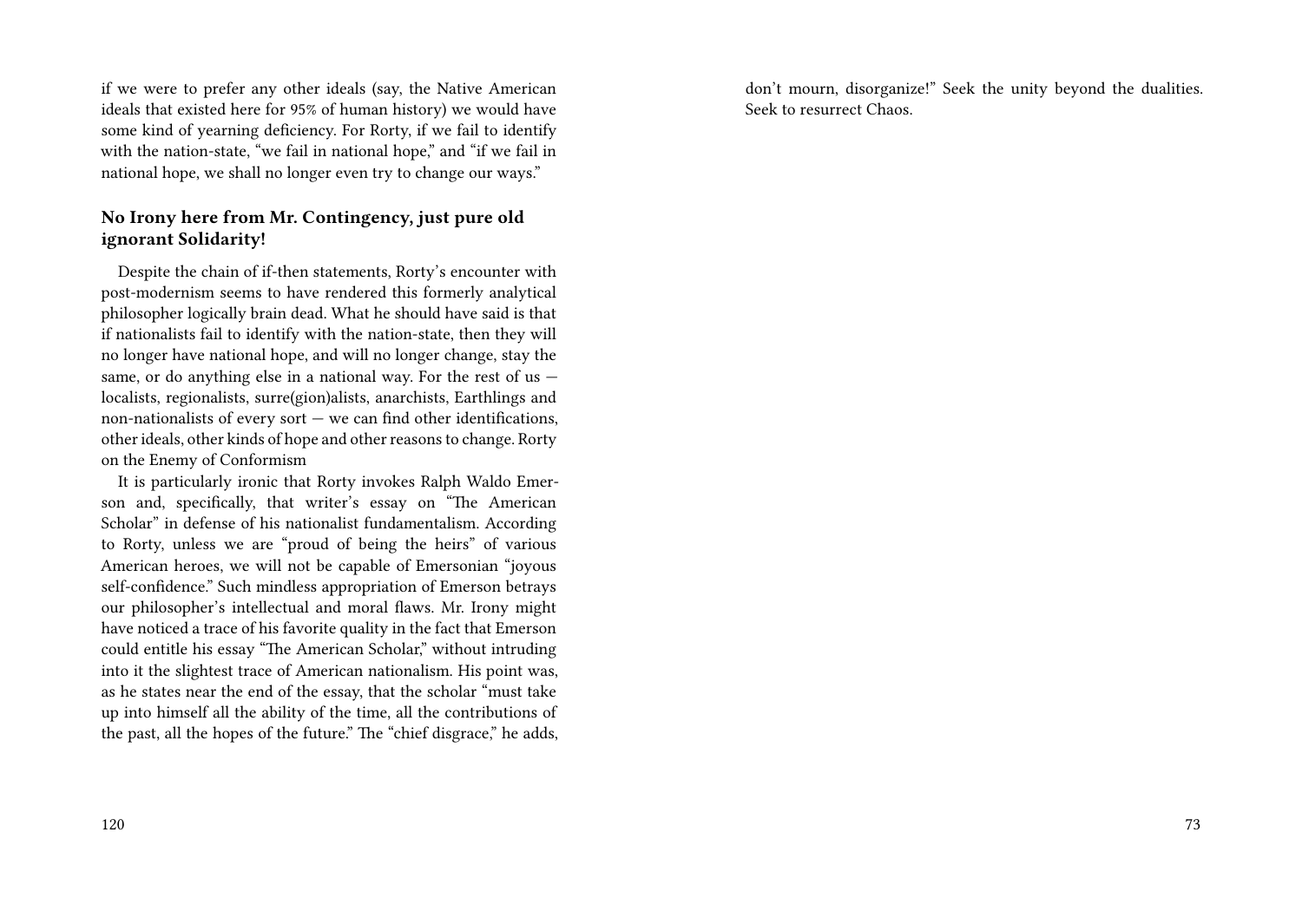# **Nietzschean Anarchy and the Post-Mortem Condition**

# **Nietzschean Anarchy & the Post-Mortem Condition.**

In a friend one should have one's best enemy" says Zarathustra [Z168]<sup>1</sup>, and Nietzsche certainly proves himself to be the best friend and the best enemy of anarchism.<sup>2</sup>

Even a cursory survey of Nietzsche's works reveals that the term "anarchist" is for him invariably a term of abuse. He sees anarchism as one of the most baneful expressions of that psychic malaise called ressentiment, and a symptom of modern society's grave and perhaps terminal illness — destructive nihilism. What better friend could anarchists possibly wish for than this brilliant and uncompromising enemy?

Yet there is beyond, and indeed beneath, Nietzsche's anarchophobia a Nietzschean Anarchy that is infinitely more anarchistic than the anarchism he assails.

It is nothing like the Nietzschean Anarchy that some recent observers have discovered. We will call these observers "Post-Mortemists" and their view from the crypt "Post-Mortemism." We will call these Post-Mortemists the "Waking Dead," because of their peculiar celebration of death. They find themselves to be "in

Americans. Should we be proud of Chinua Achebe, since he now lives in New York, or do we have to wait until he applies for citizenship? And why is "pride" the appropriate response to the message of someone like Dr. King, anyway? Turning prophetic figures into national heroes has always been a convenient method of burying their troubling questions and forgetting their scathing indictments. O, ye generation of vipers! Visit the Martin Luther King Theme Park! Rorty sings the praises of the nation and "its professed ideals."

But nations come and go, and so do their ideals. The land stays there, more or less. My native land is the Mississippi Delta (the Spiritual Center of the Universe). Its ideals for thousands of years were tribal ones. The French, my ancestors, brought new ideals here a mere three centuries ago. The most exalted of these were to toil less, to make more money, and not to die of yellow fever. A strutting little macho Corsican despot sold us to Rorty's Great Nation, so his vaunted ideals could become ours also. Still, we fought against it to preserve our own hallowed ideals and their latest incarnation in King Cotton, States Rights and slavery. Since we lost, we got the Enlightenment by default (though as in the case of the end of the War of 1812, the news has yet to reach us). If we had won, we'd still be here in our swamp, but Rorty would care about our ideals as much as he does about those of Jamaica.

So what's the message of this brief lesson in history? In a word: Contingency, Contingency, Contingency!

Yet for Rorty, despite all his talk of contingency, the last-minute arrival of certain ideals  $-$  courtesy of the State  $-$  is crucial. For some undivulged reason, we must "yearn to live up to the nation's professed ideals." We shouldn't choose, for example, the highest and best ideals imaginable — maybe we don't want to wear out our imaginations. We shouldn't choose the ideals of our neighborhood. Those ideals are too small. We shouldn't choose the ideals of the whole world. Those ideals are too big. We should choose "the nation's professed ideals." Those ideals are just right! Presumably,

 $1$  References to Nietzsche's works will be indicated in brackets by the abbreviated title and page number. See the bibliography of Nietzsche's works below for titles and abbreviations.

 $2$  This text first appeared in Exquisite Corpse #62 (2000)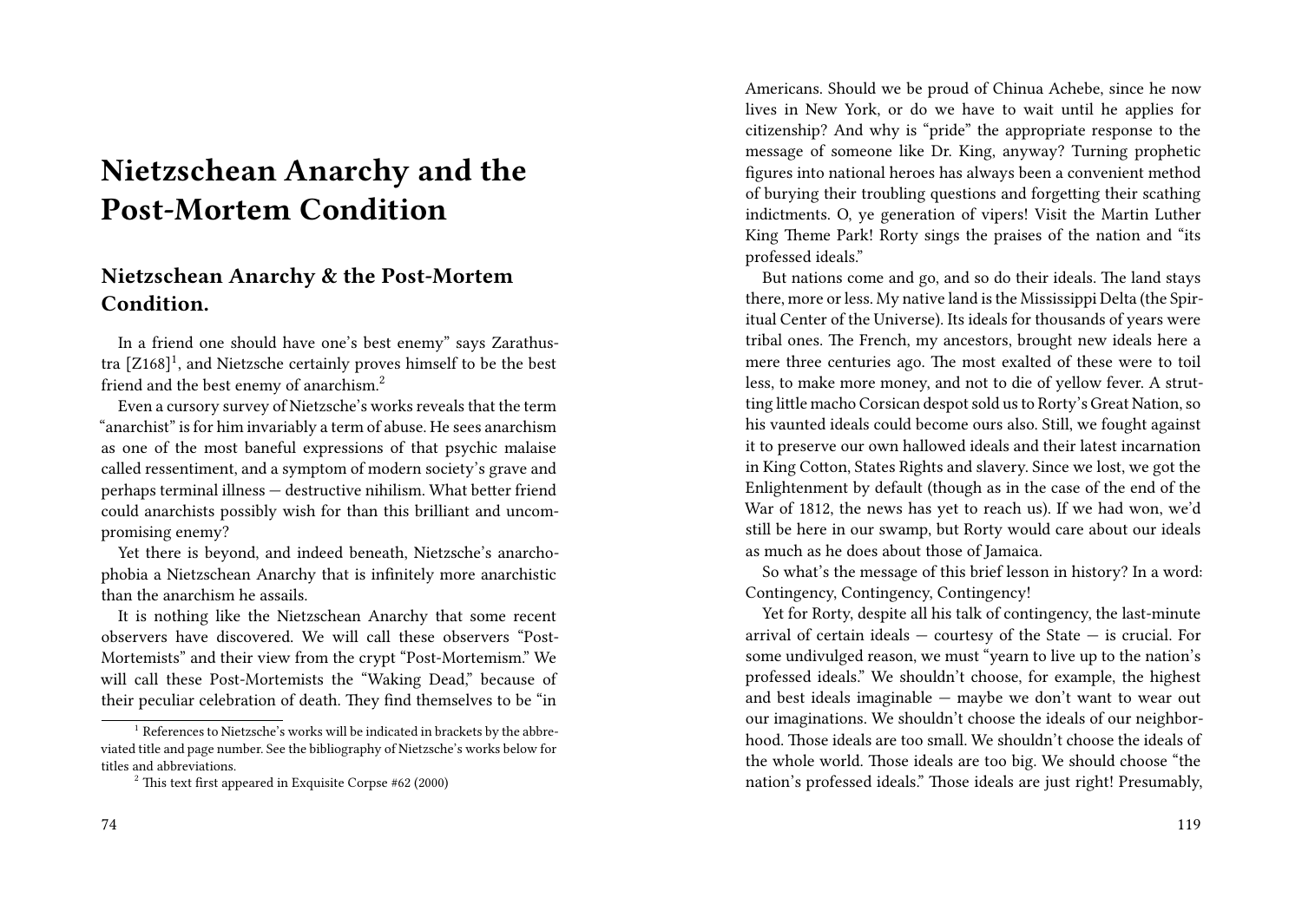### **Rorty on National Identity**

While Rorty the post-modern ironist (that iconoclastic guy who believes that "nothing has an intrinsic nature") demolishes the basis for any idea of an enduring personal or collective identity, Rorty the State Philosopher ironically discovers his faith in "national identity." While Rorty the ironist rejects almost everything that is most fundamental to the masses, including all their most deeply held religious, moral, and social values, Rorty the State Philosopher makes an argumentum ad (this very same) populum for judging the legitimacy of political movements. Like every contemporary philosopher who is even vaguely au courant, Rorty duly and abundantly recognizes the importance of imagination. Yet Rorty the State Philosopher remains oblivious to the imaginary quality of nationalism, and, indeed, of the nation-state itself. Moreover, when he broaches the topic of the nation-state, he falls into the ultimate post-modern sin, "essentialism." Whereas postmodern Rorty could proclaim that "nothing has a real essence," retro-modernist Rorty finds essences everywhere, in "national identity," in national traditions, even in national heroes.

His call for nationalist hero-worship is particular nonsensical. For example, he advises white Americans to "take pride in Martin Luther King," since the latter is, of course, a certified Great American. The fact that most white Americans are far from sharing the passion for justice that Dr. King lived and died for should not stop them from feeling such pride: it's enough that they just happen to come from the same nation-state. Chinese Canadians, on the other hand, presumably should not feel this pride, though Alaskan Eskimos should, thanks to the poor financial judgment of a long-dead Czar and his advisors. Gotcha, Richard, I'll put MLK on my pride list, under the "Afro-American" heading. And if I meet any Alaskan Eskimos I'll know what to tell them. That's clear enough.

Yet Prof. Rorty's Philosophy of Pride raises some perplexing questions for those of us who are struggling to be good, patriotic

the wake" of death. They consider their morbid celebration to be "a wake" for the dead. I say none of this in accusation: I only recount what they repeat endlessly about themselves. Ces revenants.

Endlessly. For the spirit of Post-Mortemism is pervaded by a certain kind of repetition compulsion, a fixation on certain images, certain figures of speech, even certain catch phrases (though in fact they catch little). For Nietzsche, "the scholar is the herd animal in the realm of knowledge," one who speaks and thinks as he does "because others have done so before him." [WP 226] The Post-Mortemists, these sheep in wolves' clothing, are just such herd animals, despite their ferocious exterior, despite their howling, wild enough to wake the dead.

Nietzschean Anarchy is not the Anarchy of Post-Mortem wakes, but rather the Anarchy of the Awakened Mind (a pre-Ancientist idea). The Post-Mortemist wake is the Party of Death. The Nietzschean Anarchist Party is the Party of Life.

We will call the Post-Mortemists the "Anarcho-Cynicalists." Cynicism is the disease of preference of our age, and Nietzsche has the distinction of being one of the first to diagnose its onset. Post-Mortemism is one of the most exotic growths to blossom in the decaying social body. It attacks the reigning cynicism on behalf of a more radical cynicism. The uncharitable Nietzsche would reserve a special contempt for those Post-Mortemists "who lost their high hope" and then "slandered all high hopes" [PN 156] using a borrowed tongue — often, ironically, a tongue borrowed from Nietzsche himself.

For many, Nietzsche is a Post-Mortemist anarchist who inspires the somber celebration of the Death of God. But for us — Pre-Ancientists and Surre(gion)alists — Nietzsche is a Pre-Ancientist anarchist who celebrates the eternal Rebirth of the Gods.

"For us," I say. But what right do we have to claim "Nietzsche" as our own? None at all, and we will not raise a hand if you attempt to carry off this rotten corpse to put it in some museum or reliquary.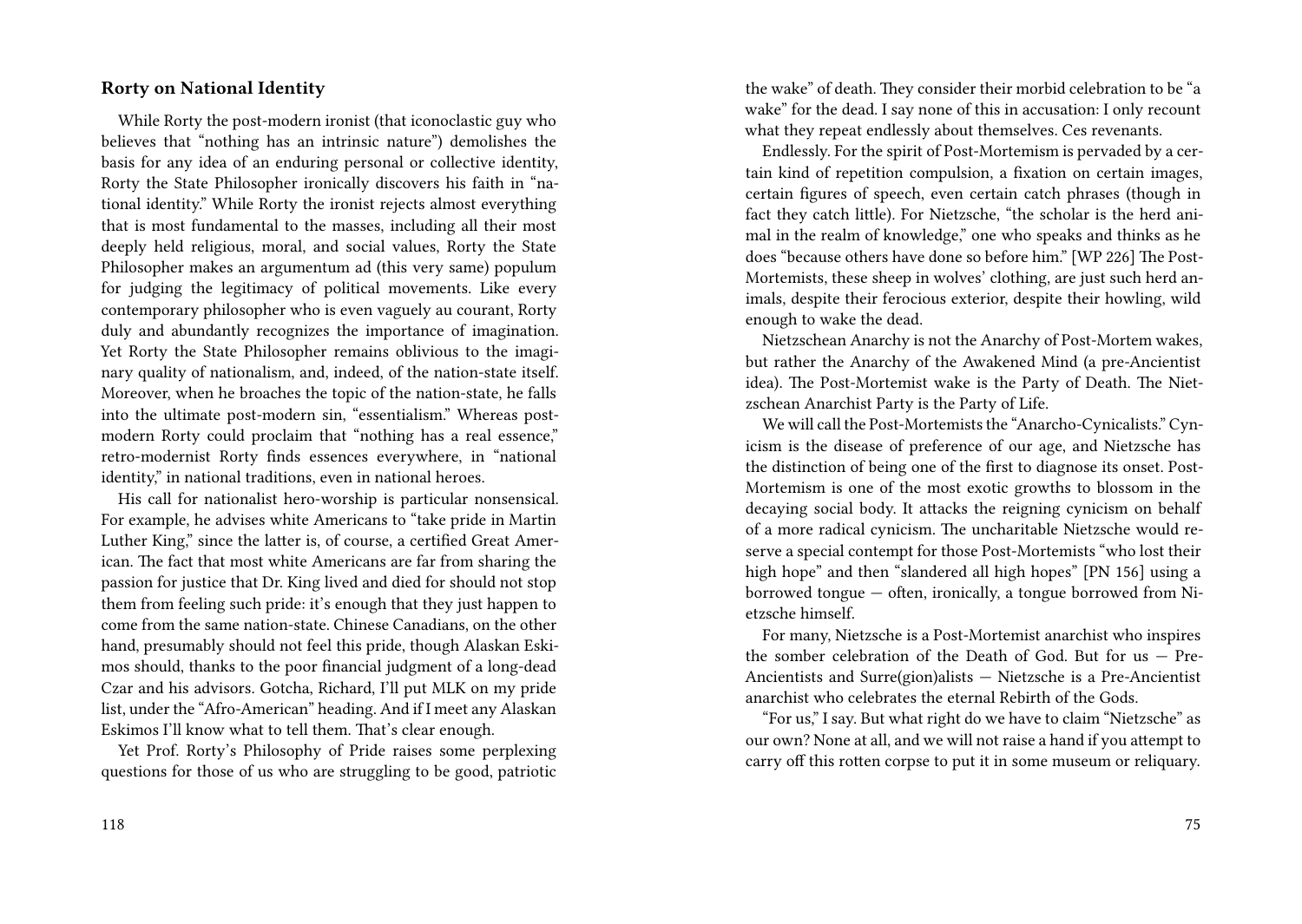Yet we will claim him anyway, justifying this outrage by our full recognition of the multiplicity of Nietzsches. Of course, it is a comonplace that there are as many Nietzsches as there are readers of Nietzsche. But beyond this, there are many Nietzsches within Nietzsche, and within the many Nietzsches. As the philosopher himself comments, there is a chaos within the creative self. And as the phiosophical joker Chuang Tzu told in his Pre-ancient story, brutal interference, however well intended, causes the Body of Chaos (Hun-Tun) to die. We recognize then that we must refrain from violence against the chaotic body — the Body of Nature, the Social Body, the Spiritual Body. We recognize that we can have no knowledge of "self," except as we explore the regions of self, regions that have no clear boundaries of selfhood, which extend deeply beneath the surface of selfhood, and outward beyond the borders of selfhood.

So our present surre(gion)al journey will explore — not "Nietzsche" — but certain Nietzschean regions. Regions that we might call, collectively, Anarchica. You are invited along on this voyage: "Travel to Anarchica and stalk the Cold Monster!"

In our exploration we will be guided by the strict science of Psychogeography. The earliest Psychogeographers discovered that not only does one never step into the same river twice, but that one never arrives at a single source. Whether this be the Source of the Nile, or the Source of Nihilism.

For this reason nothing would be more more pointless than to seek some true Nietzsche who "is" or "is not" an anarchist. A Prof. Basinski (under the influence of Martin "Dr. Death" Heidegger)<sup>3</sup>, assures us that Nietzsche never believed in the Will to Power, Eternal Recurrence, and the Übermensch. These were, we are told, no more than metaphysical illusions he created to hide his own nihilism.<sup>4</sup>

was probably not written with conscious irony. But it undoubtedly shows solidarity.

Whether or not Rorty is the most interesting philosopher in the whole wide world, he is certainly the best-known contemporary American philosopher. That few Americans have ever heard of him says more about American philosophy and American culture than it does about Rorty. American philosophers have gone to extreme lengths to remain academic, insular and boring. American culture, on the other hand, continues to be anti-intellectual, popular and interesting — without even trying. What can the two possibly have to do with one another?

Rorty has decided to take a stab at bringing philosophy a bit more into the cultural mainstream. He has recreated himself as an American version of the philosophe engagé. Of course, political engagement is not a certain path to public recognition in the American intellectual world. Chomsky's devastating critique of American foreign policy has only assured him of relative oblivion in this country, despite the fact that he is the most famous linguist in the world. Rorty has chosen a more promising approach. In CONTIN-GENCY, IRONY, AND SOLIDARITY, he defends a completely innocuous form of political liberalism that places him well within the bounds of political respectability. And as the fortunes of even his mild version of liberalism decline, he has discovered an even safer cause: patriotism. In "The Unpatriotic Academy" he takes a giant step toward most wholesome conformism. He courageously defends nationalism against the onslaught of unpatriotic academicians, and in the process undertakes to make a name for himself as the new State Philosopher.

Whether or not he and American philosophy will ever emerge from their obscurity remains in serious doubt. What is quite clear is the complete absurdity of the post-modern nationalism that he now espouses.

<sup>3</sup> God(is-Dead)Father of Post-Mortemism.

<sup>4</sup> Journal of Value Inquiry 42:271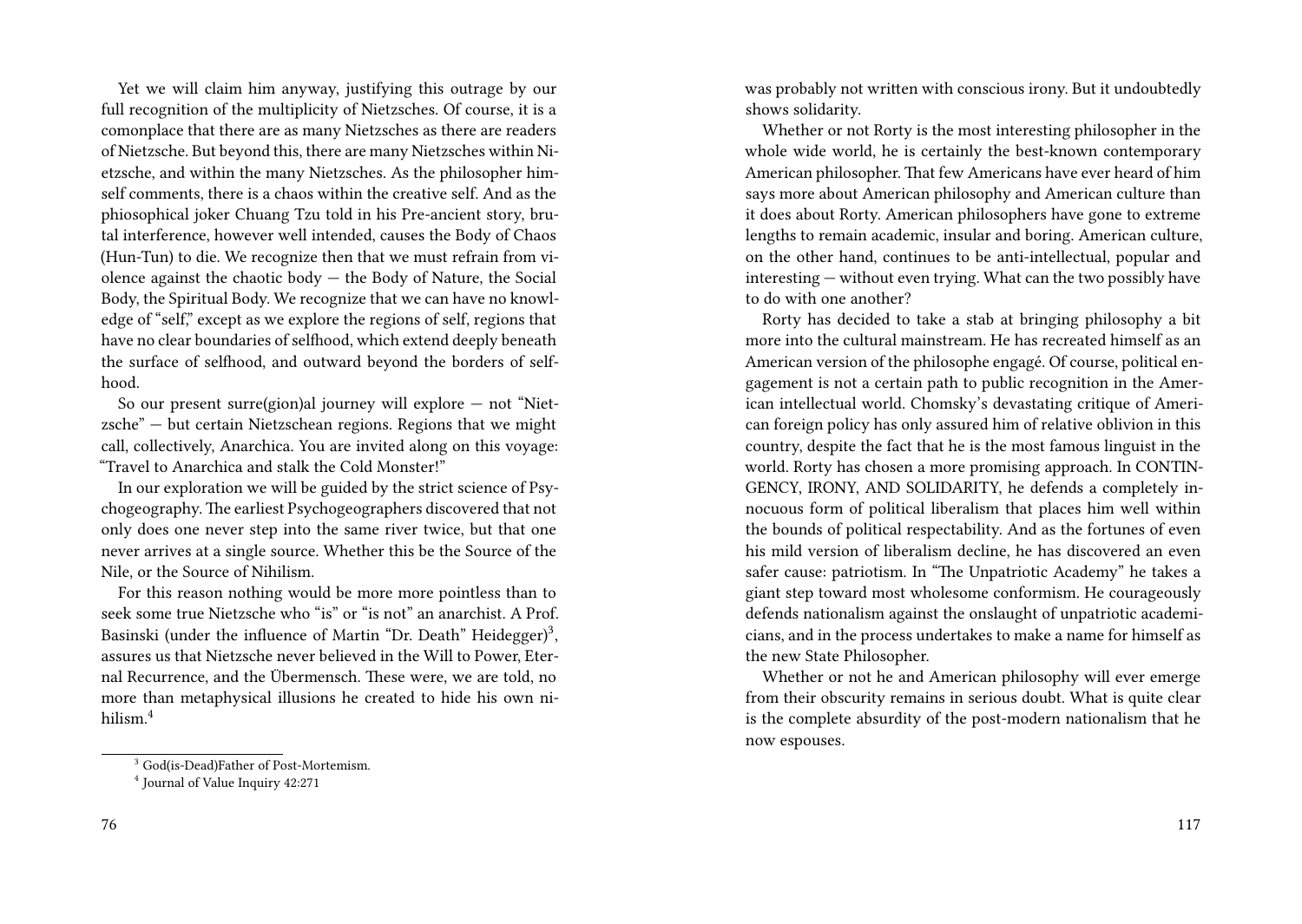# **The Rorty of the Crowd, or Blood and Irony in Recent American Philosophy**

The metaphysician … does not question the platitudes which encapsulate the use of a given vocabulary, and in particular the platitude which says there is a single permanent reality to be found behind the many temporary appearances … The ironist, by contrast … thinks that nothing has an intrinsic nature, a real essence.

— Richard Rorty, CONTINGENCY, IRONY, AND SOL-IDARITY<sup>1</sup>

… it is important to insist that a sense of shared national identity is not an evil. It is an absolutely essential component of citizenship …

— Richard Rorty, THE UNPATRIOTIC ACADEMY<sup>2</sup>

Richard Rorty is … "the most interesting philosopher in the world today."

— Harold Bloom, on the cover of CONTINGENCY, IRONY, AND SOLIDARITY<sup>3</sup>

What can one make of Harold Bloom's bizarre statement about his friend Rorty? It has nothing obvious to do with contingency. It

Of course Nietzsche didn't believe in any of it! And the good Prof. Basinski cannot possibily believe any of these silly rumors he's speading about Nietzsche.

So we forsake the quest for the Promised Land of Nietzsche. There is no compass that could direct us to such a destination. Here as everywhere, Nagarjuna's radical Awakened-Mind dialectic must be our guide. As we cross the non-existent borders of the Nietzschean regions, we find that we might explore the Nietzsche who is an anarchist, the Nietzsche who is not an anarchist, the Nietzsche who both is and is not an anarchist, and the Nietzsche who neither is nor is not an anarchist. Or more accurately, we might explore the ways in which the many Nietzsches are and are not all of these.

In what follows, we will hear from some of these Nietzsches.<sup>5</sup> The Antichrist Versus The Anarchist

Bakunin said, "the urge to destroy is a creative urge also." But as Nietzsche pointed out, sometimes the urge to destroy is  $-$  let's face it  $-$  an Urge to Destroy.

Of course, Nietzsche is well aware of the truth in Bakunin's insight. In fact he expressed the same idea much more eloquently than did Bakunin: "The desire for destruction, change and becom-

 $1$  Cambridge: Cambridge University Press, 1989, p. 74. Emphasis by Cafard.  $2$  Op-ed article in The New York Times, (Feb. 13, 1994), p. E15. Emphasis by

Cafard.

<sup>&</sup>lt;sup>3</sup> Lack of emphasis by Cafard

<sup>&</sup>lt;sup>5</sup> The many Nietzsches are often brilliant, witty, satirical, ironic, incisive, analytical, subtle, intelligent, and profound, but not infrequently also superficial, pretentious, heavy-handed, pathetic, petty, fatuous, buffoonish. It would be tempting to turn our surre(gion)al travelogue into "A Tale of Two Nietzsches." However, we will limit our visit for the most part to "The Best of Nietzsches." There is, however, "The Worst of Nietzsches," and this worst can be indeed abysmal. The abysmal Nietzsche emerges for example in a statement, quite appropriately, on the topic of "depth." A man, he says, "who has depth, in his spirit as well as in his desires … must always think about women as Orientals do; he must conceive of woman as a possession, as property that can be locked, as something predestined for service and achieving her perfection in that." [BGE 357] And savor the exquisite odor of this statement: "We would no more choose the 'first Christians' to associate with than Polish Jews — not that one even required any objection to them: they both do not smell good." [A 625] On Nietzsche as a pretentious buffoon, see Friedrich Nietzsche, Ecce Homo, part two, "Why I am So Clever," and part five, "Why I am Such an Asshole."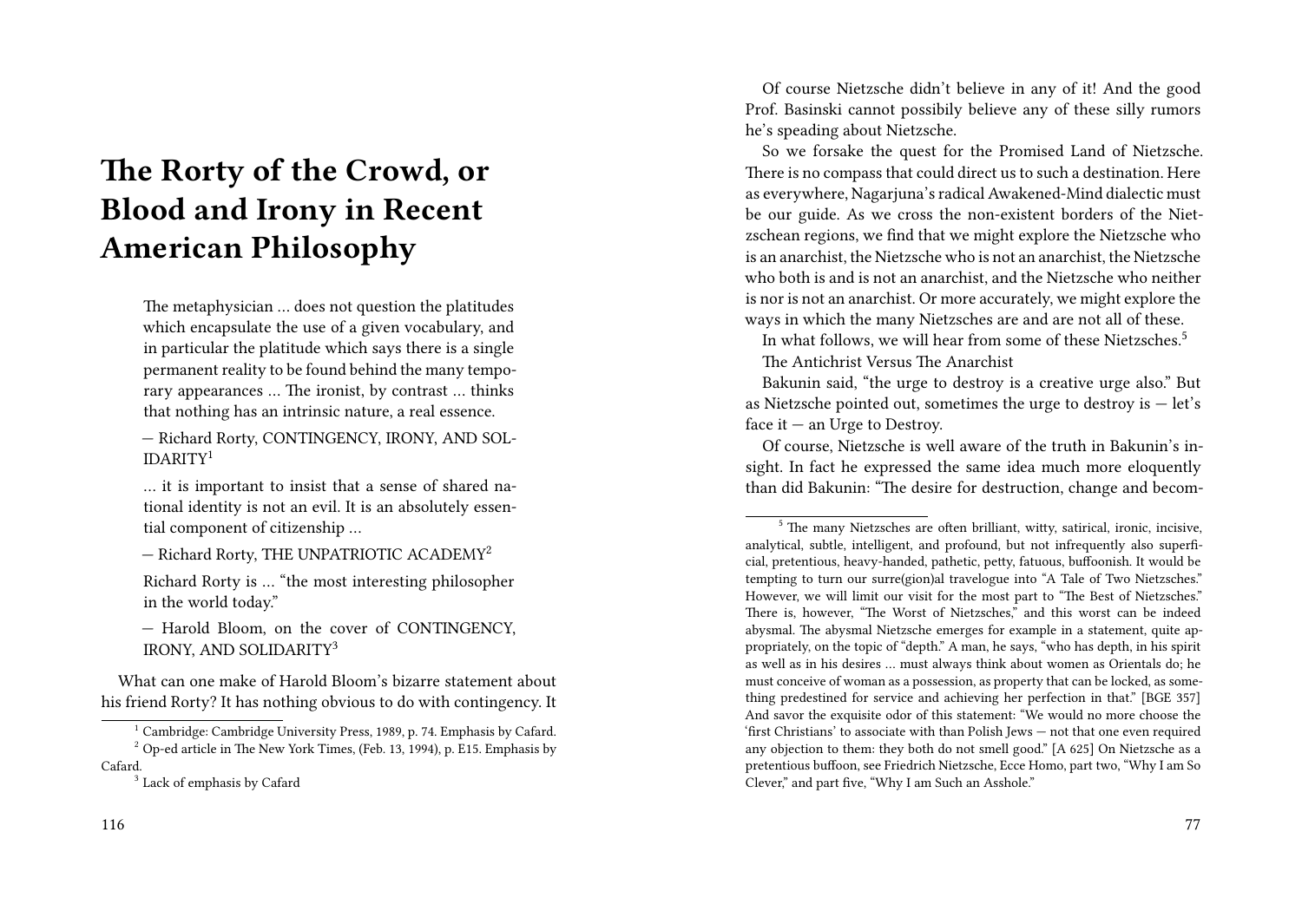ing can be an expression of an overflowing energy that is pregnant with future …" [GS 329] So, yes, it can be creative.

"But," he adds, "it can also be the hatred of the ill-constituted, disinherited, and underprivileged, who destroy, must destroy, because what exists, indeed all existence, all being, outrages and provokes them. To understand this feeling, consider our anarchists closely." [GS 329] This is almost touching: "our anarchists." How many philosophers have been willing to claim as their own these oft-scorned stepchildren of politics? Nietzsche does, and even seeks to understand their feelings! What he discovers is that "our anarchists," poor souls that they are, are in the grips of a nihilistic rage against reality.

When he speaks of "our anarchists," Nietzsche has in mind a certain kind of anarchist. His model is not the anarchist who is a fanatic for freedom, but rather the one who is obsessed with injustice. For him, this anarchist is just the extreme type of a certain kind of revolutionary, one who expresses vicerally the revolt of the masses, of the downtrodden, of the "underprivileged." The anarchist is thus the purest and most spiritually contaminated expression of a certain kind of reactivity, the perfect embodiment of reactive revolt. Nietzsche's stinging charge against such an anarchism is that it is, at its deepest level, reactionary. Reaction is not the exclusive preserve of the right, in Nietzsche's perceptive analysis.

Though Nietzsche doesn't hestitate to cast aspersions on the "underprivileged" and their self-ordained champions, his critique is no simplistic defense of "privilege." He can as well as anyone attack and demolish the smug pretensions of the privileged. After all, it is those very "privileged" who overturned the old order of privilege to create the mass society and herd morality that Nietzsche detests so fervently. He sides neither with the established order nor with those who struggle to topple it. For Nietzsche, to paraphrase Bierce, conservatives are those who heroically defend the old absurdities, while "our anarchists" are those who strive mightily to replace them with new ones. His critique is thus a diagnosis of a

### **Gaea Before Logos Except After Arche**

But an important question remains for us. Why was Derrida called to the Geology Auditorium — the Auditorium of Gaea and Logos? The Place of Gaea before Logos? Perhaps another mnemonic device was at work. That is, a device that undoes the vice of forgetfulness (a professional vice of philosophers). An urgent message from Gaea, by way of Mnemosyne, daughter and granddaughter of Gaea. Why was he called to the Auditorium of Gaea and Logos? For "the philosopher" to bring his Logos to his Auditors, but, perhaps more importantly, to give "the philosopher" the opportunity to listen to the voice of Gaea, who comes before Logos. Perhaps because "the philosopher" in his quest for Logos — even a Logos that purports to subvert the dominant Logos — tends to overlook the Earth. It escapes his notice. Perhaps if the Earth "had taken on the figure of a very rare and tremendously large green BIRD, with a red beak, sitting in a tree on the mound, and perhaps even whistling in an unheard of manner," Derrida would have noticed it! Or perhaps that of a tremendously large green Word!

The fate that brought Derrida to the Auditorium, the place of hearing, destined us to hear his Logos and for him to hear Gaea. As "the philosopher" droned on, Gaea took her revenge. The heat of her anger pervaded the atmosphere. Could he hear the groaning of Gaea, the flowing of her salty waters? The Word is indeed Flesh. The Soul is indeed something about the Body. About the Terrestrial Body also.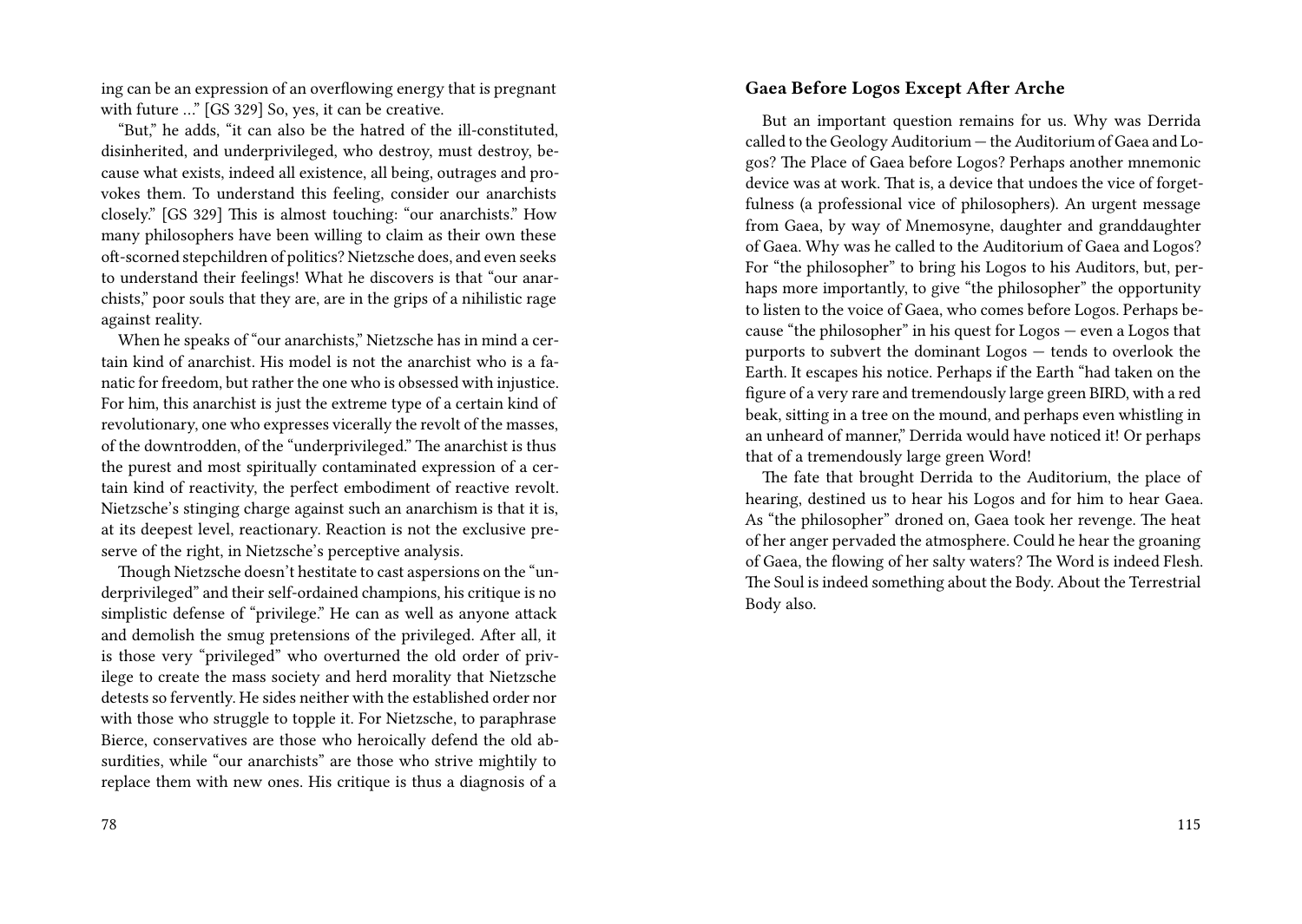a copious sacrifice of stains: black and blue, red. Jacques! Jacques! A paltry pair of bises and then this!

Later Derrida turns the tables on MG: "J'ai un service à vous demander," he declares. It concerns his son. As MG puts it, "He has spent three hours talking about a father sacrificing his son, and he cannot help from thinking of his own." Perhaps the three-hour lecture was Derrida's mnemonic device for reminding himself that he had to send a letter to his son. "He needs to have a letter Fed-Exed to his younger son, with a photocopy of the genitor's National Identity Card, for an official purpose which needs [sic] not be disclosed." MG is a good friend, and is happy to accommodate "the genitor." A more calculating would-be interviewer might take advantage of the situation and tell "the genitor": I'll mail your letter under two conditions: 1) You disclose what the hell the official purpose is; and 2) You tell me whether you ever took LSD. But MG blows it, settling for the chance to see "the genitor's" I.D.

In fact, this turns out to be even more revealing [put that under erasure: "more revelatory"] than even the LSD question. As she informs the reader, she discovers something that finally gets us to the Dominant Absence of her article, and qualifies it for inclusion in the Museum of Absences. "I discover his secret name." She is getting to the climax of her story. The dénouement of the Not. Derrida, we now know, is "the genitor," the Father. And we are now in the realm of the famous Name of the Father. Le Nom du P. (Père, Phallus, Philosophe). She does not reveal to us that Name, needless to say.

Little did MG know that Derrida had played his old postal trick. He's been doing it ever since he wrote LA CARTE POSTALE, the most brilliant philosophical joke of the century. At every appearance he earnestly asks someone to send a fake I.D. to his nonexistent son ("Isaac," I believe). They talk about it for months afterward in the literature departments. MG fell for it. Derrida is a master at "Faking It." "Faking Id." "Faking I.D."

sensibility rooted in reactivity, ressentiment, and one-sided negativity. Those of "our anarchists" who fall prey to such an insidious sensibility become obsessed with the injustices of the existing world and with their own powerlessness in the face of such evil. They are in effect, the mirror image of those slavish souls who are entranced and corrupted by the awe-inspiring spectacle of power, wealth and privilege. But in the case of our rebellious little anarchists, the spirit is poisoned by an impotent, reactive rage.

It is Nietzsche the Antichrist who savagely attacks the Anarchist, since anarchism for him is a kind of Christianity. He does not, by the way, mean by "Christianity" the spiritually and socially inflamatory teachings of Jesus, which he shows to be ironically negated by the entire history of the Church. He means, rather, the reactive institutional Christianity that retreats into pessimism and nihilism in its utter dissatisfation with the world. Nietzsche's indictment of Christianity and anarchism ressembles Hegel's dissection of the "Beautiful Soul." For Hegel, the moral idealist creates a dream world with little connection to ethical reality, the embodiment of good in the actual world. But Nietzsche is much more scathing in his assault on such idealism. The "Beautiful Soul" is for him a quite "Ugly Soul," corrupted by its narrowness and alienation from the truths of experience and the virtues of the world.

If the higher person, the Übermensch, is like a vast sea in which immense evil is diluted and dissolved, the moral purist is a small stagnant puddle, in which the most exalted goodness putrifies. "The Christian and the anarchist: both decadents, both incapable of having any effect other than disintegrating, poisoning, withering, bloodsucking; both the instinct of mortal hatred against everything that stands, that stands in greatness, that has duration, that promises life a future." [A 648] The tragic flaw in both these character-structures results from an identification of the self with an ungrounded, ahistorical ideal. The result is a rage against the the real, in which the most authentic achievements evoke the most intense reactive hostility, since they threaten the necessity of the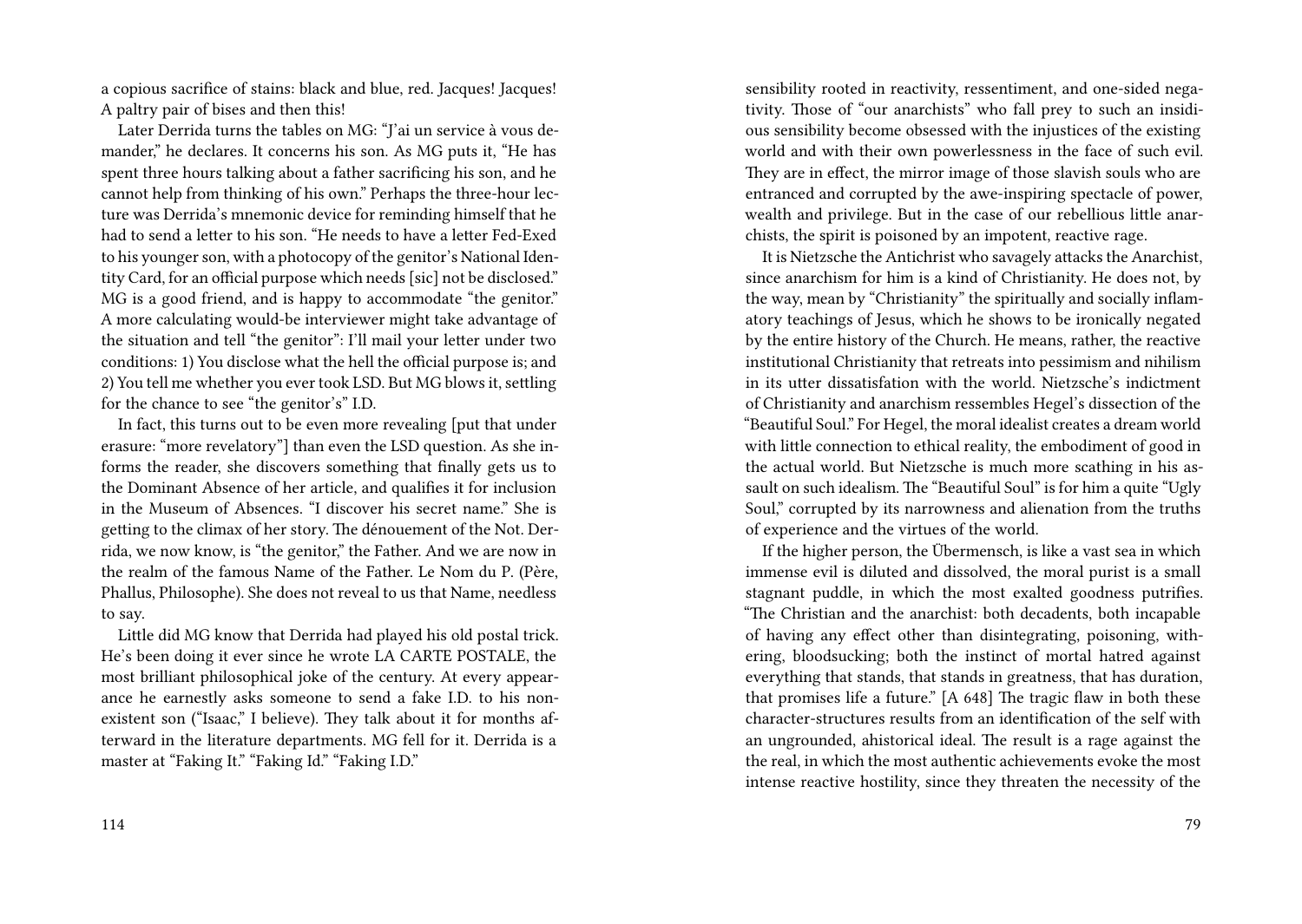absolute break with what exists, l'ecart absolu, that has become a psychological necessity.

Nietzsche's image of the anarchist is inspired by the classical anarchist revolutionary who was the reactive response to the industrializing, accumulative capitalism and the centralizing, bureaucratically expanding nation-state of the 19<sup>th</sup> century. Yet much of what he says also characterizes — perhaps even better — various strands of Western anarchism that emerged in the 1960's and which linger on in certain subcultures. Such an anarchism defines itself practically by what it is against. It fumes and fulminates against "all forms of domination," by which it means every one of this fallen world's institutions and social practices, none of which has any liberatory potential.

This is the anarchism of permanent protest. The anarchism of militant marginality. The anarchism of sectarian theoretical purity. The anarchism of grand gestures that become increasingly petty and indeed meaningless as they are dissolved in the vast Post-Mortem Ocean of Signifiers. As sophisticated surrealism becomes the stuff of advertising and music videos, and the entire culture lapses into brutal cynicism tinged with irony, all homely gestures of resistance, all sighs on behalf of the oppressed, all "critiques of all forms of domination," all this becomes low-level noise, lost in a din of background noise (The High Deci-bel Epoque). Though if any of it happens to be mildly interesting, it can be recycled as bits and pieces of style.

Nietzsche once pointed out that the interesting question for Kantian ethics is not what actions are necessary according to the Categorical Imperative, but why belief in a Categorical Imperative was so goddam necessary for Kant. Similarly, we might ask why for certain classical anarchists cataclysmic revolution was an absolute necessity, and for certain contemporary anarchists sectarian dogmatism and the politics of permanent protest are a psychological necessity. Why does their spirit (and perhaps their nervous system) crave it so intensely? It has been asserted by some anarchists with Derrida," "the philosopher," and more than philosopher, the One with the Secret Name. It was a logocentric Presence. It was a theological Presence. It was a phallic Presence. MG writes of "monolinguisme" but she does not write of monotheism or monolingamism.

Who is this "Maria" and whose Name does she announce by its absence? She remarks that his words  $-$  his Logos  $-$  "take me to familiar places where Derrida has been before — don, crypte, secret." What gift does he give? Into what secret places does he go? Does he leave stains? Or does he give immaculately? Will he come again?

Strangely, MG finds it worth noting that colloquium-participant Gayatri Spivak's "voice is not Derrida's but her own," and that "her garment … fits her perfectly." (She does not note that Spivak had dyed her hair purple). Of Derrida's garment we hear nothing, except perhaps a faint echo of "if I may but touch his garment … "

It should be clear now that the Presence of the One with the Secret Name was a service. The audience's reception of "the philosopher" was also a service. But we hear much more about services.

MG proposes politely to Derrida: "Je voudrais vous demander un service." The favor is the interview, and perhaps a chance to pose the Corpse's killer question. But no! Derrida declines, because "he's tired" and "he fears interviews"! Un-huh, let's not scare Derrida. Apparently, "the philosopher" has not entirely lost his sense of humor. Taking his latter comment seriously, MG suggests foregoing the interview and "instead producing a summary of the lecture." Why MG thinks that readers of Exquisite Corpse would be interested in her notes on a text certain to be published in full is not clear. In any case, she gives up on the interview. "Je ne voudrais rein faire pour incommoder un ami de longue date," she remarks, generously. But despite an amitié de longue conservation, Derrida doesn't mind imposing considerable inconvenience on poor MG. In lieu of an interview he demands of her three pens (blue, black, and red) worth of incommodité! MG says, later, "I only condone those [sacrifices] that are symbolic and leave no red stains." But here it is,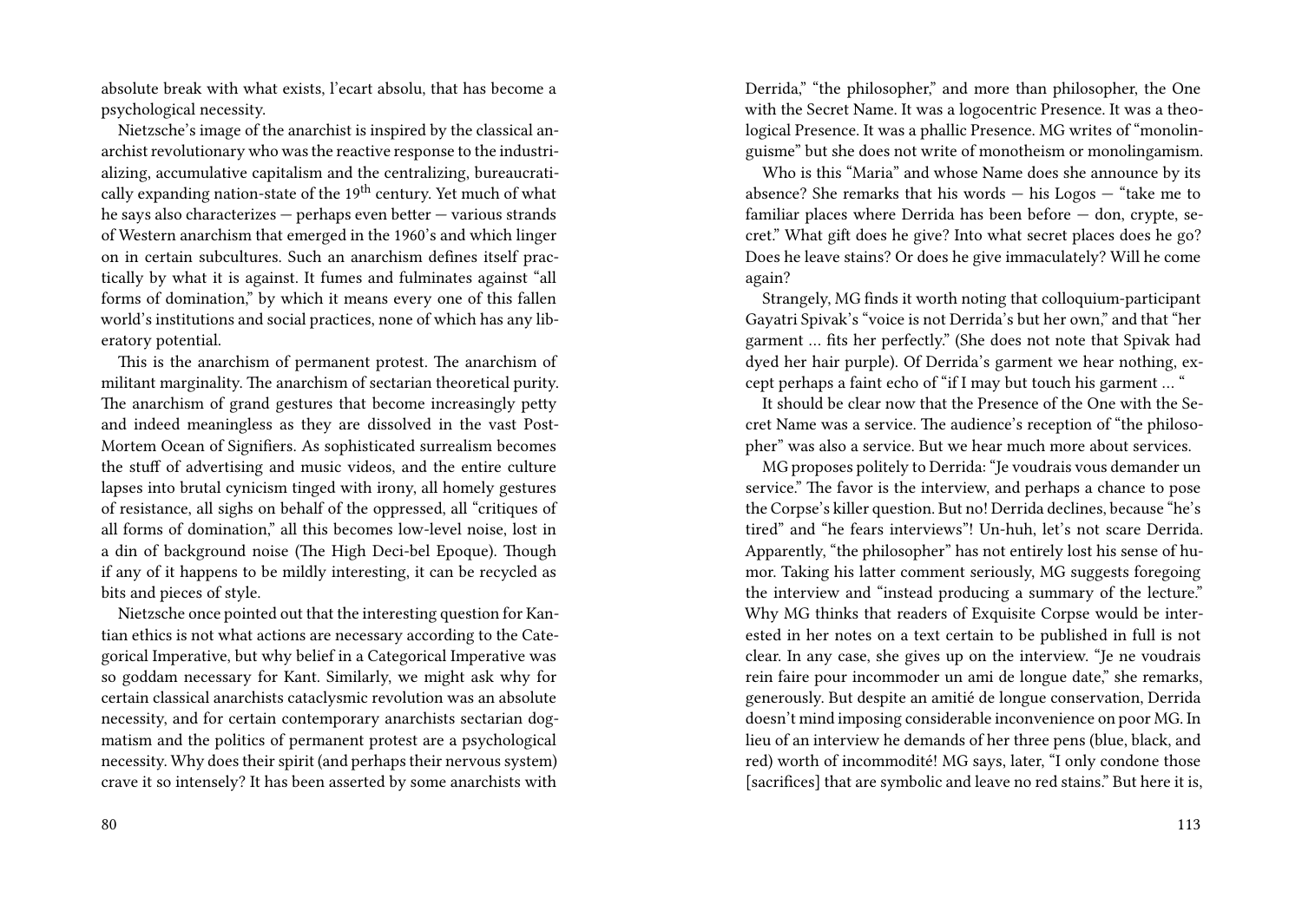the Father, the realm of the Teleological Suspension of the Ethical. So the audience had no right to complain. What may not be entirely clear is the nature of the Telos for which Derrida so harshly suspended the ethical. There could be only one possible justification: that the entire event, the Presence of the philosopher, was a brilliant joke. Derrida's experiment: to see how long an audience could remain passive, could suffer, could offer itself sacrificially, hoping to be magically impregnated by the logoi spermatikoi, the seeds of his Logos, the phallic wisdom of the philosopher. Derrida would, through his ironic persistence in such a travesty, reveal the absurdity of his own power.

Unfortunately, this is only wishful thinking.The Spirit of Gravity prevailed. As Kierkegaard pointed out, the ethical is not suspended for the sake of the aesthetic. MB got her categories right. She reports that the reading was about the "mysterium tremendum." But it is clear that for her the true mysterium tremendum is Derrida himself. She exhibits a truly religious awe. It is for that reason that there are questions that "cannot" be asked of him. She calls him "the philosopher," unquestionable comparing Derrida to the Aristotle of scholasticism, the ultimate authority-figure among thinkers. But this reference, though not without validity, is deceptive. Is not the definition of a "philosopher" one to whom one poses questions — any and all questions? It is obvious that Derrida is seen as more than a mere "philosopher." As we shall discover, he is the One with the Secret Name, the Name that she cannot utter.

After several hours of reading, "the philosopher" stops, and the event is over. No questions are allowed, from the audience any more than from MG. The tired, damp throng files out. They may go forth into the world and report that they experienced the Presence of Derrida.

Whose Presence was this? It was not that of Jacques Dérider, everybody's favorite pen-pal, the Jacques who cracked us up, and himself, in LA CARTE POSTALE. Not that of the deconstructor of onto-logo-theo-phallo-centrism. It was the Presence of "Jacques

evident satisfaction (and many more think it, whether with pride or guilt) that "everything our enemies say about us is true." According to their Manichean worldview, everything these enemies think to be so horrifying is in reality quite wonderful, and to be accused of it should be a source of boundless pride. Such anarchists thus recreate themselves in the reactive image of the reactive image that reactionaries have of them. Rather than negating the negation, they affirm the negation, achieving the bliss of some rather incoherent sort of pure negativity.

The particular anarchists that Nietzsche targets are only one variety of a nihilistic species that includes all kinds of "slanderers, underminers, doubters, destroyers." [WP 26] It is for this reason that he places "anarchism" in a seemingly bizarre list that includes such other symptoms as "celibacy," "sterility," "hystericism," and "alcoholism." [WP  $26$ ]<sup>6</sup> Such an anarchism sees nothing but the negative in what is, yearns for revolutionary destruction, and finds hope (or perhaps merely a "principle of hope") only in a post-revolutionary Utopia bearing little connection to anything that actually exists. Such an anarchism is a kind of Left Platonism, taking refuge not in Plato's Realm of Eternal Forms, but in an equally ghostly and disembodied Realm of Eternal Forms of Freedom.

The critique of anarchism is merely a minor variation on Nietzsche's major theme of the destuctive nature of all varieties of ressentiment. "This plant," he tells us, "blooms best today among anarchists and anti-Semites," who seek "to sanctify revenge under the name of justice  $-$  as if justice were at bottom merely a further development of the feeling of being aggrieved — and to rehabilitate not only revenge but all the reactive affects in general." [BGE 509–510] The wisest old anarchist I ever met once said to me (summing up his philosophy of life): "We deserve the best!" His entire

<sup>6</sup> Bizarre, though to be honest, has there ever been a careful study of anarchist groups to see what proportion of their members are hysterical celibates or sterile alcoholics? Perhaps there is grant money somewhere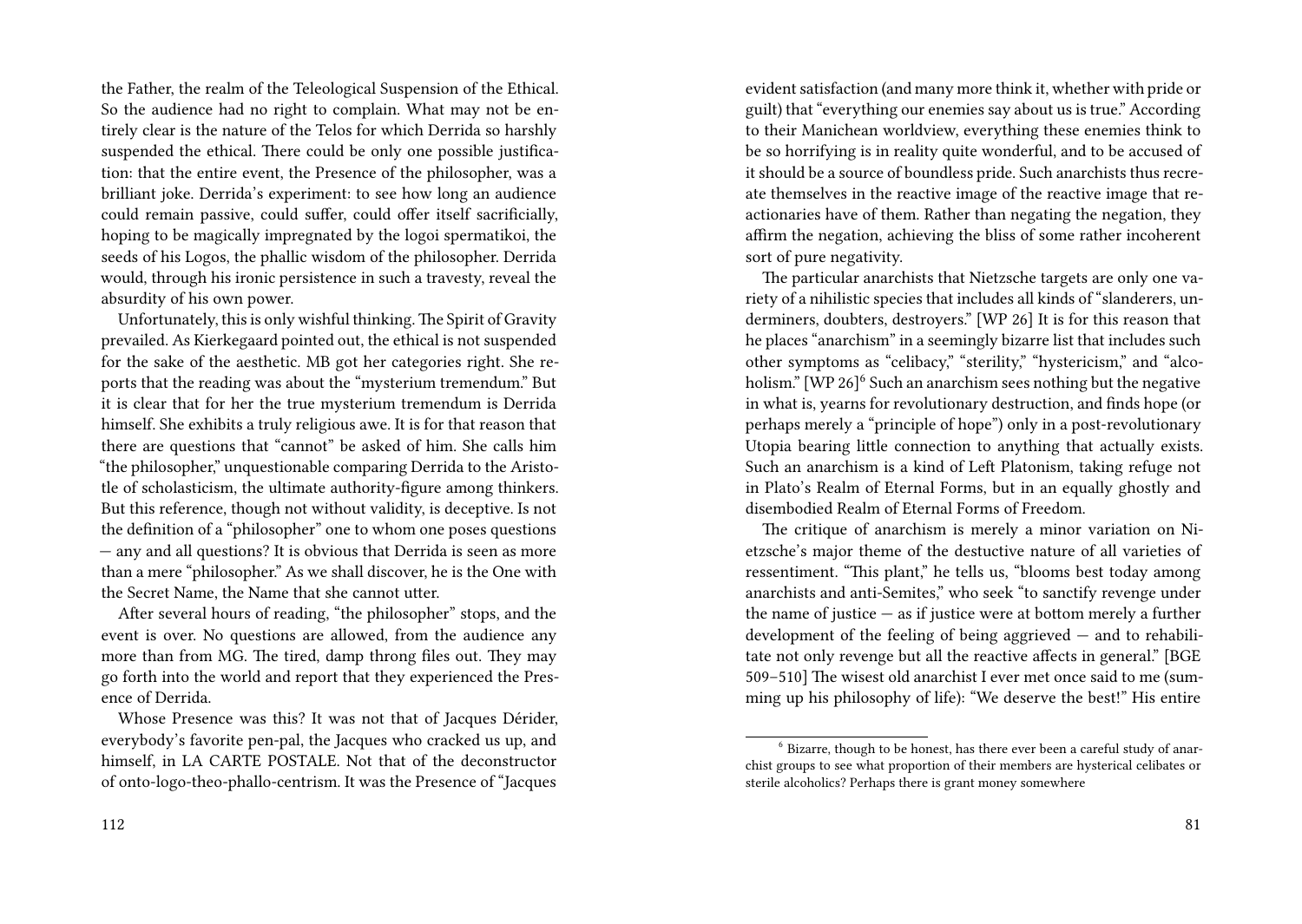life has been a celebration of as much of this best as we (all of us — no one is excluded from his Anarchist Party) have experienced and created. Yet for every anarchist with such a spirit, I have found many whose whole being proclaims the question, "Why have they done this to me?" Such an anarchist is a walking complaint.

In the 19<sup>th</sup> century this ressentiment of revolt was embodied above all in Nechaev's fanatical and murderous nihilism. But it also found expression in the side of Bakunin's character that drew him so powerfully to Nechaev, the lumpenproletariat, and the brigands, and led him to fantasize vast revolutionary potential in every poorly-organized insurrection. In recent anarchist sectarianism ressentiment reemerges ("with a vengeance," needless to say) in Bookchin's anarcho-negativism, in which political theory and practice deteriorates into the politics of spleen.<sup>7</sup> The cult of negativity finds its déraison d'etre in ressentiment — not only against "all forms of domination" but against every existing reality. Every practical attempt to transform the conditions of life is condemned as irrelevant, simpleminded, or else some sort of devious reactionary plot. And the more insidious it is, the more seriously it threatens to accomplish some good deemed unattainable according to the dictates of abstract dogmatism.

Post-Mortemists have depicted Nietzsche as the enemy of dialectical thinking. They presume that merely because he demolishes the sophistries and self-delusions of dialecticians that he is somehow anti-dialectical. Yet no one has ever but more teeth into a biting dialectical logic. "Whoever fights monsters should see to it that in the process he does not become a monster. And when you look long into an abyss, the abyss also looks into you." [BGE 279] How many anarchists in their struggle against the state have reproduced a little state within themselves? How many leftists in their crusades against domination have turned themselves into domineering, powerseeking dogmatists? The monster signifies violence, famakes a feeble attempt to sound like an intellectual on LSD, but no one is convinced. The presenter concludes his remarks by presenting Derrida, who is then fully Present. "The philosopher" begins to speak, or rather, to read. This is "lecture" in the sens littéral. He spends several hours reading the long text, one that is obviously written for publication — not for oral delivery, in English translation, to this particular group of auditors in this particular Geology Auditorium, in, as MG would have it, this "City of Flayed Skins." As MG notes of Derrida at one point, "I have listened to him intently for years." The audience knew the feeling very well that night. Even MG shows some awareness of the conditions of Derrida's Presence. At one point she herself rises to the level of irony: "I am painfully aware of sacrifices. We have been sitting for two hours." But, in general, MG is overwhelmed by what merely bathes others in sweat. She takes copious notes. As she exclaims at one point: "I am on my third pen — blue, black, red."

## **Derrida's Secret Name, Or What Transpired in the Auditorium of Gaea & Logos**

The title of Derrida's text is "Gift of Death — the Secrets of European Responsibility." The Gift of Death! — no doubt after several hours many in the audience began to pray for that gift. As the temperature soared and the oxygen-supply plummeted, some may have indeed come close to the ultimate sacrifice. We auditors became, collectively, Isaac, the child. We followed obediently, like little lambs. Our Father, Derri-DaDa finally spared us. He finally stepped back from the Altar of Sacrifice (a table conveniently and tellingly placed before him).

What do we make of the reference to "European Responsibility"? It would not be difficult to conclude that Derrida, in subjecting the audience to such torture, was one irresponsible European. But this would be a merely ethical judgment. We had entered the realm of

<sup>&</sup>lt;sup>7</sup> Social ecology becomes anti-social egology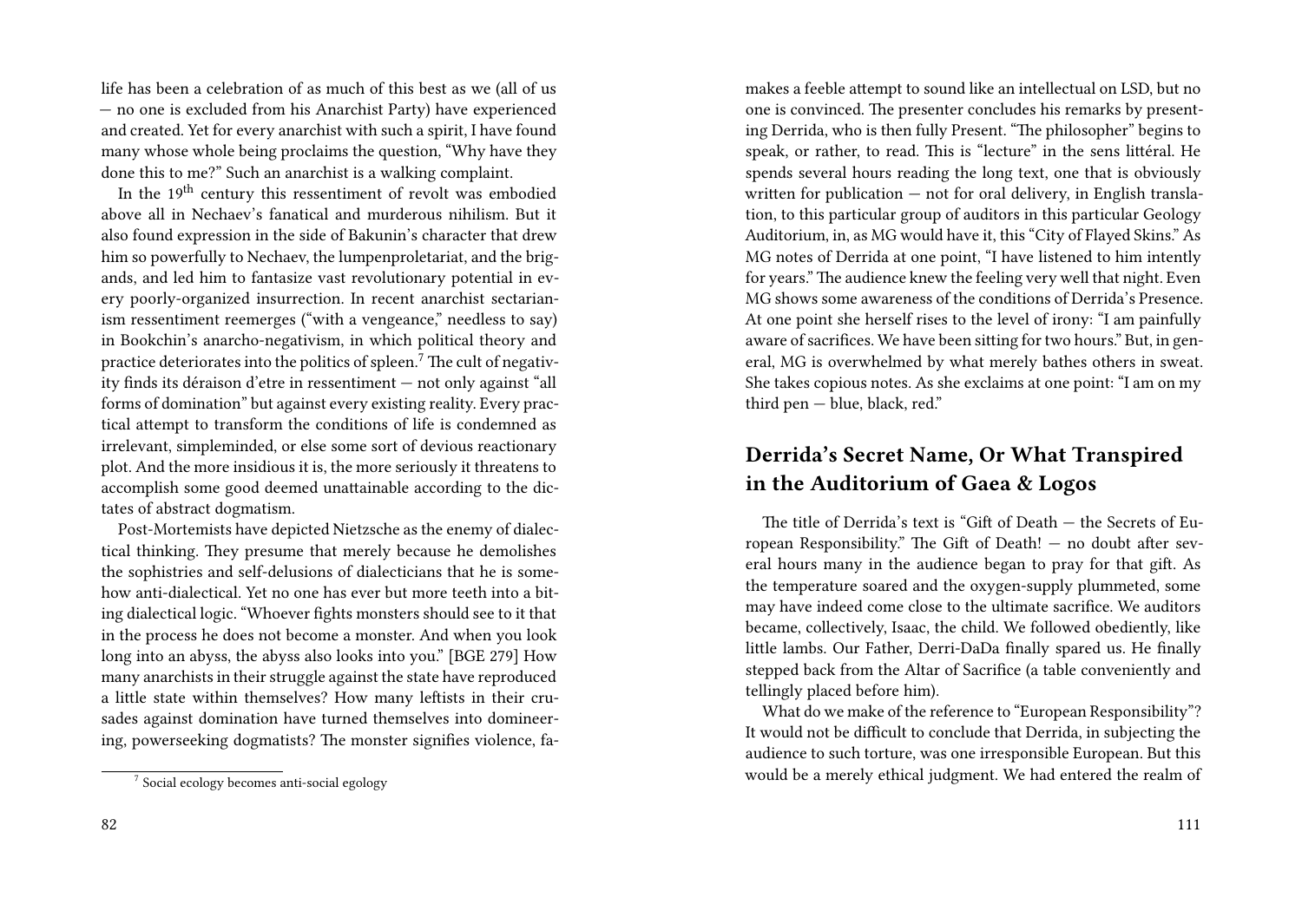### **The Scene of the Reading: Subtropism in the Subtropics**

"The room for the lecture, an antiquated amphitheater in the geology building, is packed." Note that MG employs the tense of Presence. But she is interested only in a certain Presence. She fails to note the nature (the physis, the physicality) of Presence, the nature of the Being-Present, for the audience. The physicality of four hundred people packed into a room without ventilation. The physicality of the dismal surroundings. The physicality of the intense, penetrating heat (an intensity that does not intend like language, a penetration that does not penetrate like Logos). A physicality that amplifies itself before a word has been spoken, during the long delay as the assembled multitude awaits what they have come for: the Presence of "the philosopher." From a certain point of view, this is merely a delayed gratification, and therefore no cause for complaint. From another point of view, it is not a delay at all. "We are late because we have all been at a reception, the speaker, the colloquium organizers." Some have already received the Presence, while others wait for their reception.

"The philosopher" enters. His Presence is applauded. MG informs us that she always prepares for Derrida's lectures by reading what Derrida plans to speak (or read) about. She is the auditor made in Heaven! Knowing that it is to be his topic, she has read Kierkegaard's FEAR AND TREMBLING (on the story of Abraham's willingness to sacrifice his son Isaac). She has discovered that Kierkegaard's pseudonymous author Johannes DE SILENTIO "is ironic." She has discovered that Kierkegaard himself is ironic. She does not mention that Kierkegaard once called himself, not entirely ironically, "the master of irony" (he wrote a masters' thesis on the concept of irony).

"The philosopher" does not begin at once. The auditors are required to sit through a very long, adulatory introduction, by a certain David Wills, whom MG calls the "presenter." The presenter naticism in ideas, rigidity of character, contempt for persons — all of which have been reproduced in abundance, even in more extreme forms, in the monster-slayers themselves. The warriors of being fall into the abyss of nihilism. "We are nothing but we shall be all." But out of nothing comes nothing!

Such an affirmation of nothingness (a Bad Infinity, to be distinguished from the Nothingness of Affirmation of Gautame, Böhme, etc.) arises from the propensity to define oneself in relation to that which one is not; in this case the system of power and domination. By defining oneself as powerless, or merely subject to power, one overlooks the marvellous powers that are slumbering within one's own creative spirit. Just as "power corrupts and absolute power corrupts absolutely," powerlessness corrupts and absolute powerlessness corrupts absolutely. In the case of the oppressed, or, rather those who allow themselves to be defined by the conditions of their oppression, their souls are poisoned by their reactive will to power. Their oppositional perspective comes to absorb their entire being. They are occasionally dangerous but always tiresome lions. The spirit of the child has been entirely extinguished in them. Their creativity, spontaneity, playfulness, and vitality are destroyed.

Nietzsche's message concerning such anarchist sectarians is the same as his message about all dogmatists, all who wield their truth like a weapon. "Avoid all such unconditional people! They are a poor sick sort, a sort of mob: they look sourly at this life, they have the evil eye for this earth. Avoid all such unconditional people! They have heavy feet and sultry hearts: they do no know how to dance. How should the earth be light for them?" [Z 405–406] In effect, Nietzsche says "If I can't dance, I don't want your anarchism!" Such "unconditional" anarchists, despite all their ideological purity, despite their incessant talk of "humanity" and "ecology," cannot love others, and cannot love the earth.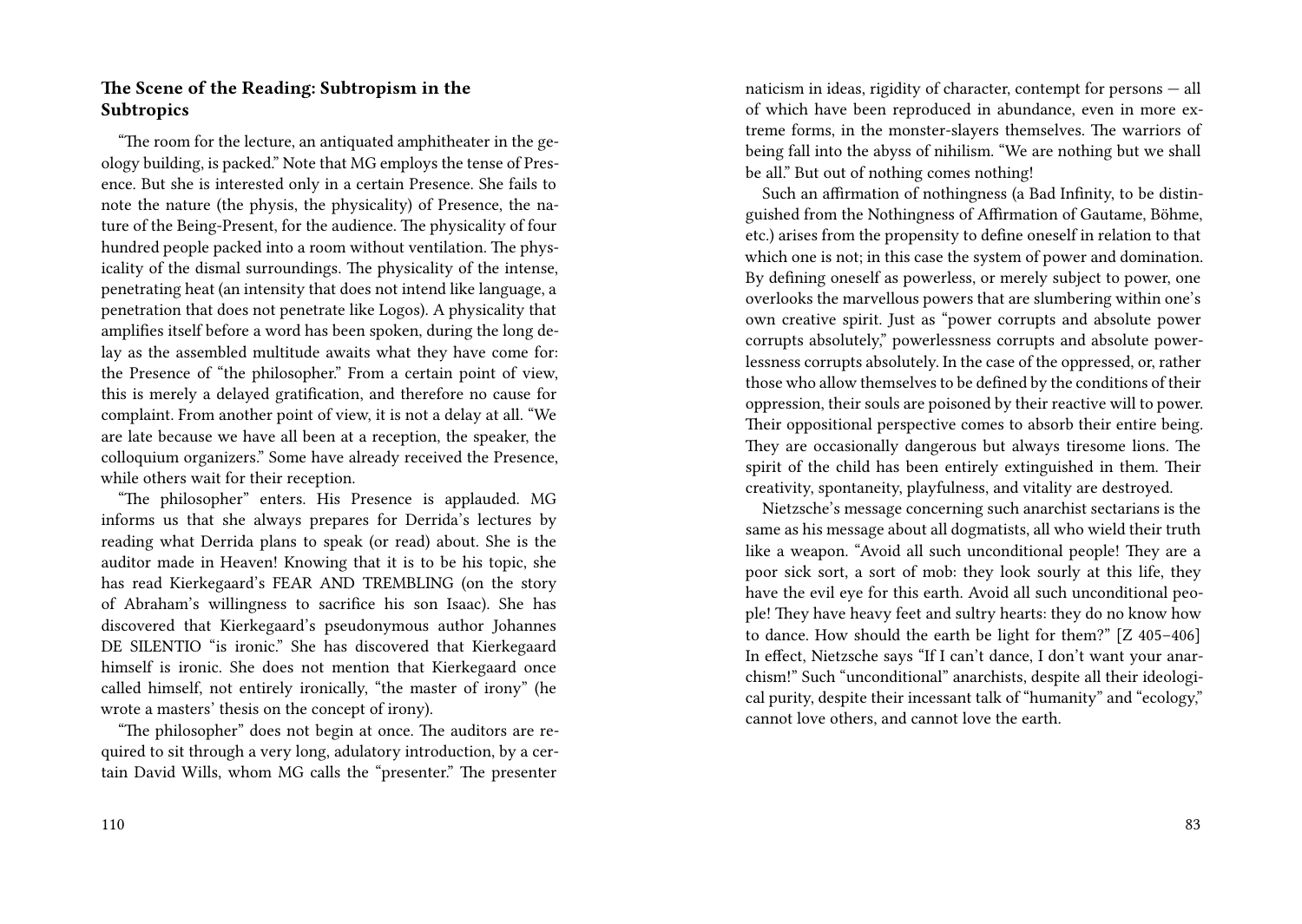#### **On Monsters Hot and Cold**

So Nietzsche proves himself to be anarchism's best friend and enemy. But his gift to anarchism goes far beyond his amicable hatred. For despite his scathing attacks on anarchists he shows himself to be not only a good friend and a good enemy of all anarchists but also to be a good anarchist.

One of the most distinctive characteristics of anarchism is its voluntarism — its opposition to the imposition of the will of one upon another through force and coercion. And no anarchist has stated the case against coercion more perceptively than has Nietzsche. Coercion is corruptive force, he says. But contrary to the conventional anarchic complaint, its most significant corrupting effect is on the victims, not the perpetrators. "Every power that forbids, that knows how to arouse fear in those to whom something is forbidden, creates a 'bad conscience' (that is, the desire for something combined with the consciousness of danger in satisfying it, with the necessity for secrecy, for underhandedness, for caution. Every prohibition worsens the character of those who do not submit to it willingly, but only because they are compelled." [WP 391] No wonder some anarchist rhetoricians become discouraged when their ringing condemnation of "all forms of domination" falls on deaf ears. They pay far too much attention to the injustices of the oppressors and to little to the ways in which power has transformed those who are coerced and dominated.

Nietzsche's imperious questioning of techne also betrays his deeply anarchistic spirit. His critique of technical rationality and technological domination is prophetic. Despite his well-known admiration for some varieties of "will to power," the will to dominate and manipulate nature is the object of his most scornful derision. "Our whole attitude toward nature, the way we violate her with the aid of machines and the heedless inventiveness of our technicians and engineers, is hubris." [BGE 549] He sees that our will to dominate nature inevitably produces a will to

84

the Thirties, which, like the Sixties, she missed. Finally, MG gets to her lamentable conclusion: "There is no way in which I can ask Derrida if he ever took LSD."

We must consider further MG's inability to ask things of Derrida. At this point, I want only to note how close she came to the forbidden topic of hallucinogenic writing. Of their three acceptable topics of conversation, one is, of all things, "Artaud." Why did it not occur to her to delicately remark "Jacques, something seems to have slipped my mind — what was it that Artaud used to do with the Tarahumaras down in Mexico?" They spoke of Artaud, the philosopher-poet who says he "did not renounce as a group those dangerous disassociations which Peyote seems to provoke and which I had pursued by other means." And who adds immediately that he wished to "bring back" that which "lay hidden," and "that it serve precisely by my crucifixion."<sup>1</sup> Can she speak of this to "the philosopher"? No way!

"Derrida arrives late," she reports. (It is still well before the Twenty-first Century, however.) "He greets me warmly, with our usual double bises." MG is slightly deceptive here. To an Anglo-Saxon audience this might appear to be a shocking profusion of bises. Actually, it is the minimum number of bises ever given by any French person in any century. "We use vous," she continues. This formality is, however, no reflection on the intensity of their friendship. No doubt for Derrida it merely indicates the multiplicity inherent in all subjects. But for MG, there is another rationale: "I have never dared go beyond that barrier."

MG does not dare. Derrida is a Presence to be reckoned with. There are questions not to be asked, requests not to be made, words not to be spoken. We are getting to her point. This is a story of "Fear and Trembling." Which is also, coincidentally, the topic of Derrida's lecture, which MG recounts briefly.

<sup>1</sup> ANTONIN ARTAUD: SELECTED WRITINGS, ed. Susan Sontag. (Berkeley: Univ. of California, 1976), p. 391.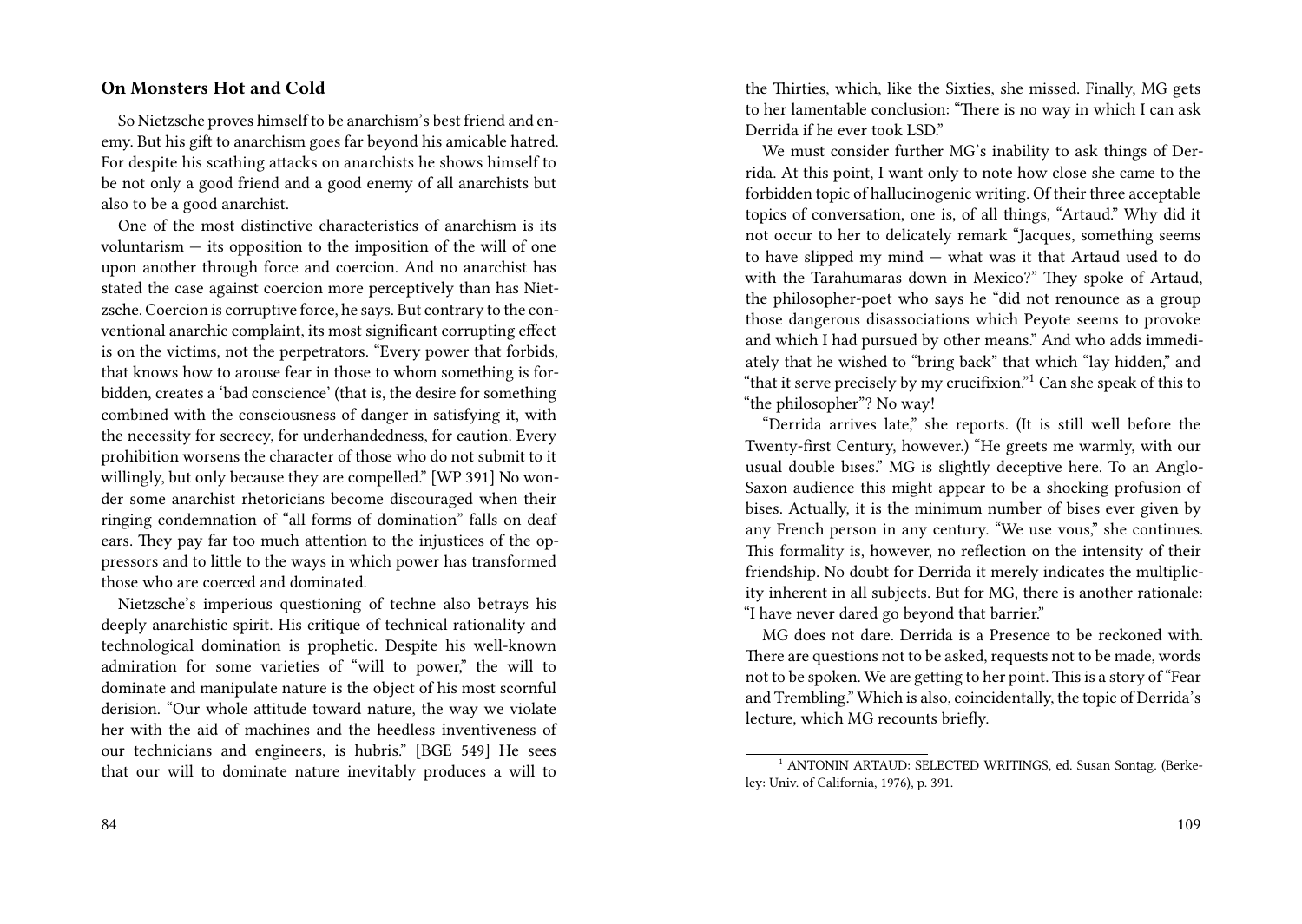Flayed Skins." (Exquisite Corpse, No. 37). The article is notable for the multitude of Absences contained within it.

First, MG informs us that her purpose was originally to interview Derrida and to ask him about the obvious influence of LSD on his work. We find instead the Absence of that interview.

Next, we discover that she proposes, in the Absence of the interview, a "summary of the lecture" that was given by Derrida. Fortunately, we are treated to no such summary, which is replaced a few sketchy remarks about the content of the lecture.

But finally, and most importantly, we discover the most significant Absence — let's call it the Dominant Absence — in the article. This is the Absence of Derrida's Secret Name. Ironically, the Dominant Absence depends on an abundant Presence. The Presence of "the philosopher," Jacques Derrida. Let's examine the way in which MG presents this Presence.

### **Maria Announces His Arrival**

MG prefaces her announcement with an apology for her failure to submit "the philosopher" to the acid test. She associates LSD with the Sixties, which are curiously Absent for her. And that which is associated with the Absent, must, according to the rules of strict logic, also be Absent. She reports: "I completely missed the Sixties myself, went straight from the Twenties to the Twenty-First Century." Someone capable of an oversight of this magnitude can be forgiven for overlooking most of Derrida's lecture, the topic of her absent summary. Moreover, we must concede that the lecture did take place during the missing period between the Twenties and the Twenty-First Century. (It seemed, in fact, to take up a large chunk of that considerable time span). Furthermore, MG continues, her conversations with Derrida are not about things like LSD. When she "speaks with the philosopher" they "speak of Artaud, or of the Thirties, but mostly we speak of what I've seen in his work." Perhaps as she discourses on his works, he fills her in on dominate human nature also. "[O]ur attitude toward ourselves is hubris, for we experiment with ourselves in a way we would never permit ourselves to experiment with animals and, carried away by curiosity, we cheerfully vivisect our souls …" [BGE 549] Certain impeccably anarchistic but nonetheless simplistic theories onesidedly trace the quest to dominate nature in the actual domination of "human by human," but dogmatically dismiss the roots of social domination in the urge to conquer nature. In reality the relationship between the two dominations is — as Nietzsche, that great anti-dialectical dialectician, grasped quite well — dialectical.

Nietzsche is not only one of the most devastating critics of the state, but also one of the most acurately perceptive analysts of that institution. Few before him were quite so indiscrete in divulging the origins of the state in force, violence and domination. The state, he says, "organized immorality — internally: as police, penal law, classes, commerce, family; externally: as will to power, to war, to conquest, to revenge." [WP 382] He grasps the ironic truth that "law and order" as carried out by the state is in fundamental contradiction with the nature of its subjects. The masses on whose subservience it depends are incapable of either the banal cruelties or the paroxysms of horror that define the monster. "How does it happen that the state will do a host of things that the individual would never countenance? — Through division of responsibility, of command, and of execution. Through the interposition of the virtues of obedience, duty, patriotism, and loyalty. Through upholding pride, severity, strength, hatred, revenge — in short, all typical characteristics that contradict the herd type." [WP 382–383] This is not for Nietzsche a reproach against the state, however, but merely a statement of the brutal truth that the mass of state-worshipers refuse to recognize. "None of you has the courage to kill a man, or even to whip him, or even to — but the tremendous machine of the state overpowers the individual, so he repudiates responsibility for what he does (obedience, oath, etc.) — Everything a man does in the service of the state is contrary to his nature." [WP 383] Here he does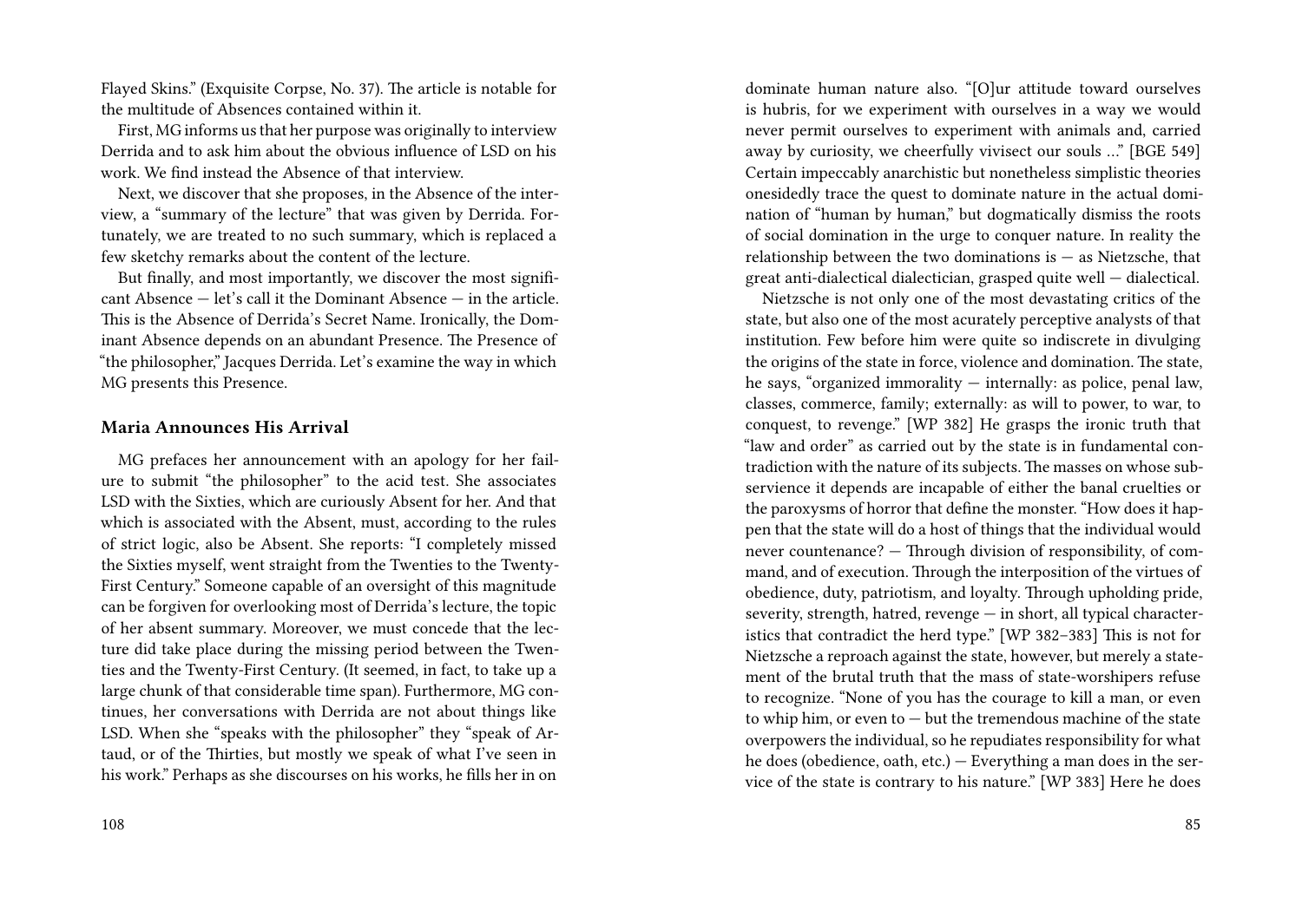no more than taunt the good citizen with the blatant self-deception and hypocrisy on which every state is founded.

There is perhaps no more powerful assault on the state in Western philosophical thought than Zarathustra's vilification of "The New Idol." There Nietzsche indicts the state for its artificial, coercive, technical-bureaucratic reality that contradicts and undermines what is most valuable in any culture. "State is the name of the coldest of all cold monsters. Coldly it tells lies too, and this lie crawls out of its mouth: 'I, the state, am the people.'" [Z 160] Not only is the state not "the people" it in fact devours the people and all that they have created. State versus people is one of the crucial chapters in the epochal story of the battle between mechanism and organism, between the machine and life. The Artificial Monster ("that great Leviathan … that mortal god,") consumes any organic culture:

"The state tells lies in all the tongues of good and evil; and whatever it says it lies — and whatever it has it has stolen. Everything about it is false; it bites with stolen teeth, and bites easily. Even its entrails are false. Confusion of tongues of good and evil: this sign I give you as the sign of the state." [Z 161]

All vitality is drained from the living social organism so that the Cold Creature might live. The Monster is a grotesque parasite, a strange Gargantuan vampire, and the people understand this. "Where there is still a people, it does not understand the state and hates it as the evil eye and the sin against customs and rights." [Z 161]

Nietzsche's diagnosis of the state was still prophetic in the 1880's, since the the triumphant Monster still had a century to fulfill its deadly destiny before beginning its precipitous decline and decay. His strident indictment sounds rather dated, however, in the era of the new Monster, the corporate Global Golem. "'On earth there

# **Derrida's Secret Name, or What Transpired in the Auditorium of Gaea & Logos**

# **Derrida's Secret Name, Or What Transpired in the Auditorium of Gaea & Logos**

I recently discovered that Columbia University had decided to remodel the Audubon Ballroom, where Malcolm X was assassinated. The University planned to make it into a Biotechnology Center. There were protests against gutting the interior and effacing the traces of history. Columbia went on with its plans, but agreed to preserve the bullet-hole from the bullet that killed Malcolm. I imagine some future guide pointing out into space. "Over there is the famous bullet-hole: when the wall was demolished the hole was left intact, as you can see, for posterity." Inspired by Columbia, I have decided to create a Museum of Absences, which will contain famous holes, voids, vacuities, spaces, and other notable specimens of Non-Being. Columbia has been asked to donate its renowned bullet-hole. Richard Nixon has been requested to send the celebrated gap in his presidential tapes. Various dictatorships ("friendly" and "unfriendly," without discrimination) have been asked to be so kind as to send the Disappeared.

The immediate purpose of this communication is to request permission from Exquisite Corpse to include in the Museum's "Literature of Absence" collection Maria Goodwin's recent article "Jacques Derrida in Baton Rouge: The Philosopher in the City of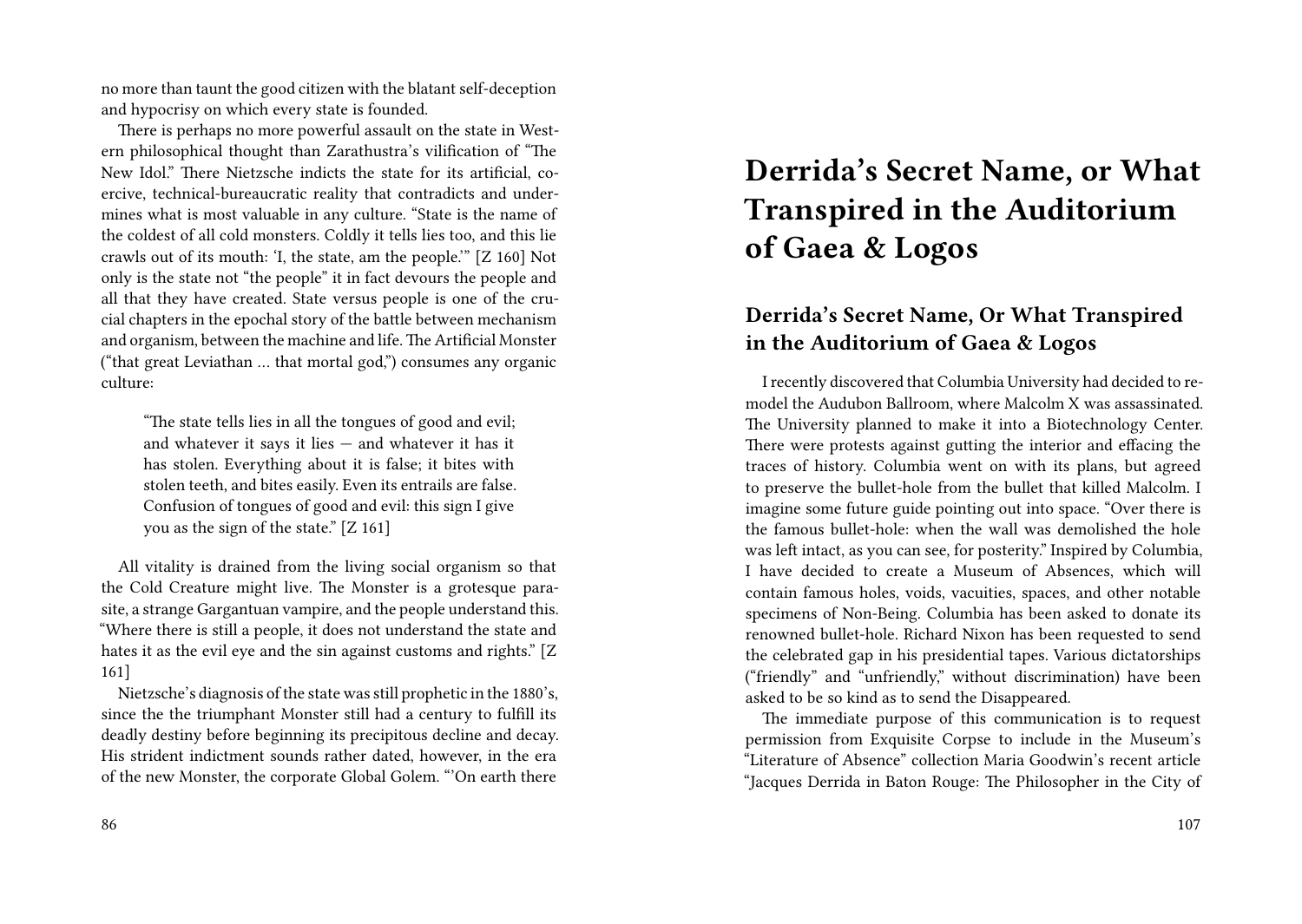reason of the little reason. For PAN, our embodiedness carries us not only beyond our little self toward a larger self, but beyond our little body toward a larger body. As Lao Tzu says, "He who loves the world as his body may be entrusted with the empire."<sup>31</sup>

It is this wisdom of the body that is at the heart of PAN's anarchic critique of the domineering ego and its herioc will. Domination has always rested on the hierarchical exaltation of the "world of man" — the human world — over the world of nature, and of the "world of man" — the masculine world — over all that is feminine or childlike. PAN is in accord with Lao Tzu's anti-hierarchichal prioritizing of the childlike and feminine aspects of the psyche. Zarathustra praises the child as "innocence and forgetting, a new beginning, a game, a self-propelled wheel, a first movement, a sacred 'Yes.'" [Z 139] Lao Tzu goes one step further, asserting that "he who possesses virtue in abundance may be compared to an infant."<sup>32</sup> Zarathustra surpasses even this, urging us to "to be the child who is newly born," and noting that to do this, "the creator must also want to be the mother who gives birth and the pangs of the birth-giver." [Z 199] An image that Lao Tzu also evokes when he asks, "can you play the role of the female in the opening and closing of the gates of Heaven?"Ibid., p. 144 This is the secret of Nietzschean Anarchy — the opening of oneself to these forces of spontaneity, creativity, generosity, affirmation.

Nietzschean Anarchy is PAN's Dionysian dance, it is child's play, it is beginner's mind.

<sup>31</sup> Ibid., p. 145

is nothing greater than I: the ordering finger of God am  $I'$  – thus roars the monster," [Z 161] according to Zarathustra. Today such a roar would be met with laughter, except possibly in some Third-World dictatorship in which the secret police might be watching. For as Nietzsche himself had quite presciently begun to realize, in mass society nothing really seems so "great," and cynicism reigns supreme. The state as "the ordering finger of God?" Ha! In this sad Post-Mortem world, God has given everything the finger.

So the state may be, as Nietzsche says, the Coldest Monster. But now there are cold, hot and even luke-warm Monsters at large. The late modern state, that Post-Mortem Monster, we are coming to discover, is no more than a Lukewarm Monster. Thus it lies only lukewarmly. It could not with a straight face say "I the State am the People." It can, however, half-heartedly tell us that it feels our pain.

The dominion of the great Monster Leviathan has been superceded not by that of the Lukewarm Monster, but by the ascendency of another Beast. One that is neither cold nor lukewarm. It has a rather dark, satanic, and hot interior, but a radiant, divine, and above all cool exterior. It is Moloch, the Monster that eats its young — the Consuming Monster.

Nietzsche in fact realized that mass society would have little place for the old authoritarian state. "Who still wants to rule? Who obey? Both require too much exertion." [Z 130] He is slightly less prophetic on the topic of work, observing that "One still works, for work is a form of entertainment." [Z 130] Under the reign of Moloch few would confuse the two. Today one still works not for amusement but because work is a means toward entertainment. On the other hand, in an ironic reversal of Nietzsche's aphorism, entertainment has increasingly become a form of work. Just as producers were once taught to feel shame if their work was not up to par, consumers now feel suitably guilty if they are not entertained in the correct manner.

<sup>32</sup> Ibid., p. 165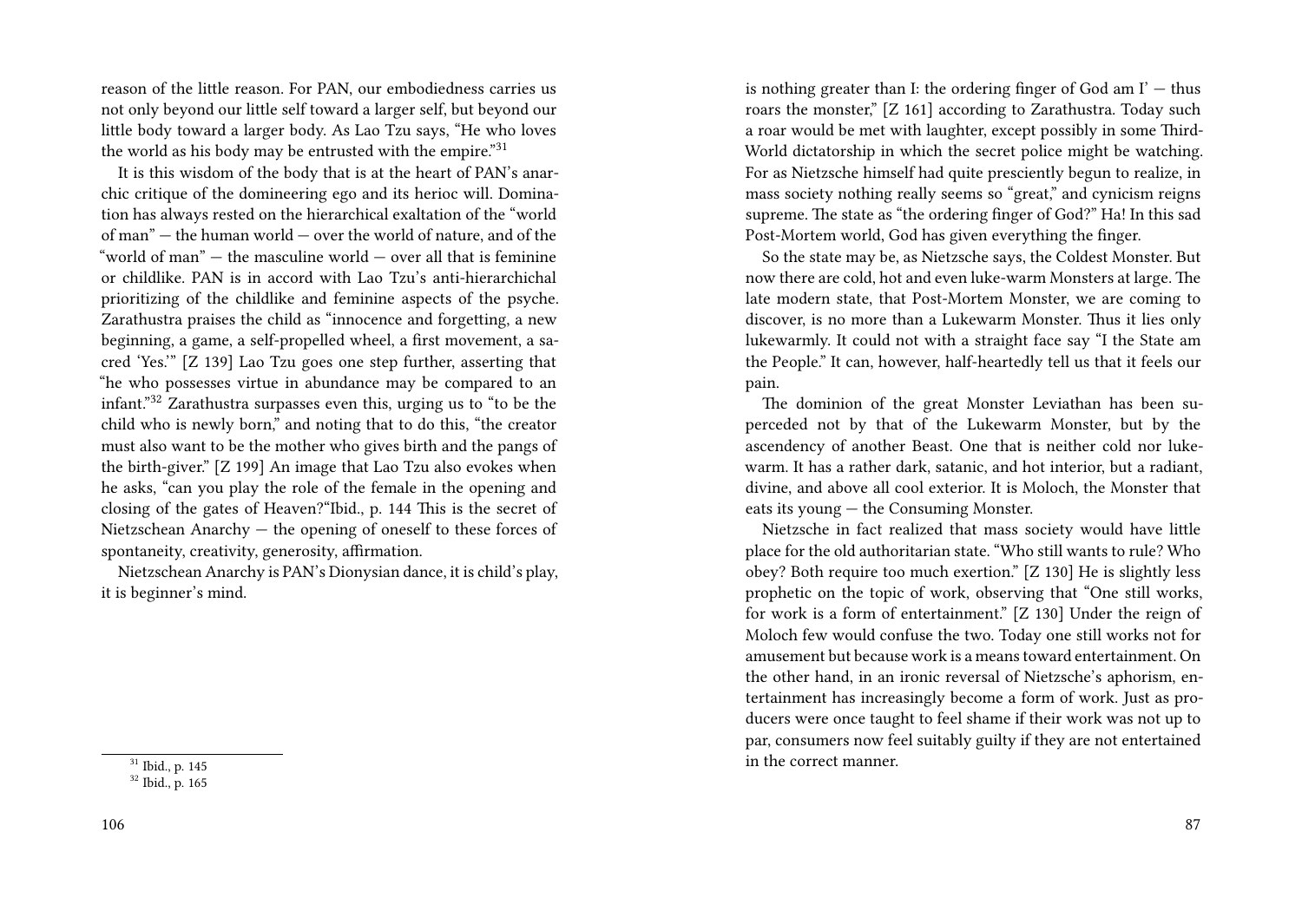Furthermore, Nietzsche's true object of attack in his assault on the state is not one particular historical institution but all the forces that are destructive of life. "State I call, it where all drink poison, the good and the wicked; state, where all lose themselves, the good and the wicked; state, where the slow suicide of all is called 'life.'" [Z 162] Nietzsche's primary target is often statist conformity — the dissolution of individuality into good citizenship, the homogenization of cultural diversity into official state Kultur, the merchanization of life in a techno-bureaucratic world. But he also had strong intimations of where the corporate state was going, that the accent was to fall more on the corporate, the economistic, and less on the state, the political.

What is the color of power today? "Behold the superfluous! They gather riches and become poorer with them. They want power and first the lever of power, much money — the impotent paupers!" says Zarathustra. [Z 162] As I read this passage late one night, I heard someone passing by outside my window, speaking these precise words (for I wrote them down immediately): "It's not about black and white anymore. It's about power and domination, and it has no color except …" At this point the voice faded out and I could not hear the final word. I rushed to the door but found no trace of the passer-by. I'll call the voice, "The Ghost of Nietzsche."

Zarathustra was already on to the message of this Ghost. The progression in his successive tirades against "The New Idol" and "The Flies In The Market Place" prefigures a real historical movement. After warning us about the dangers of the state, Nietzsche cautions us concerning the threat of the developing economistic society. "Where solitude ceases the market place begins; and where the market place begins the noise of the great actors and the buzzing of the poisonous flies begins too." [Z 163] Nietzsche foresees the coming of the society of the spectacle, a world of illusion in which "even the best things amount to nothing without someone to make a show of them." [Z 163] He heralds the coming of those swarms of poisonous flies that now overrun the earth, spreading poison evFor every sufferer instinctively seeks a cause for his suffering; more exactly, an agent; still more specifically, a guilty agent who is susceptible to suffering — in short, some living thing upon which he can, on some pretext or other, vent his affects, actually or in effigy: for the venting of his affects represents the greatest attempt on the part of the suffering to win relief, anaesthesia — the narcotic he cannot help desiring to deaden the pain of any kind.] [BGE 563]

PAN comes to much the same conclusion as does Gautama concerning this subject: our mental disturbances are rooted in suffering, a false view of causality, and the illusion of the separate ego. Our constructed ego cuts us off from the whole, we resist the flow of energies, we fight against the movement, we seek to step into the same river of selfhood again and again, we blame reality and time, we seek revenge through whatever convenient target presents itself.

PAN might have become an even more skilled physician of culture had he followed Gautama further in exploring the connection between ego, suffering, and compassion. He travels part of the way on this path as he reflects on eternal recurrence and amor fati. Just as he goes only part of the way down the path of that other great old Anarchic Doctor, Lao Tzu. PAN tears away ruthlessly at some of our most deeply-rooted illusions about ourselves. "Beyond your thoughts and feelings, my brother, there stands a mighty ruler, and unknown sage — whose name is self. In your body he dwells; he is your body." [Z 146] It is true that he here describes the body as the true self, the "great reason," that acts though the ego and the "little reason." But he shows also that he sometimes thinks beyond this body. Zarathustra slips and gives away PAN's more profound view when he says that "the mighty ruler" not only "is your body," but is also greater than the body and "dwells in your body." [Z 146] This is the self of the self of the ego-self, the great reason of the great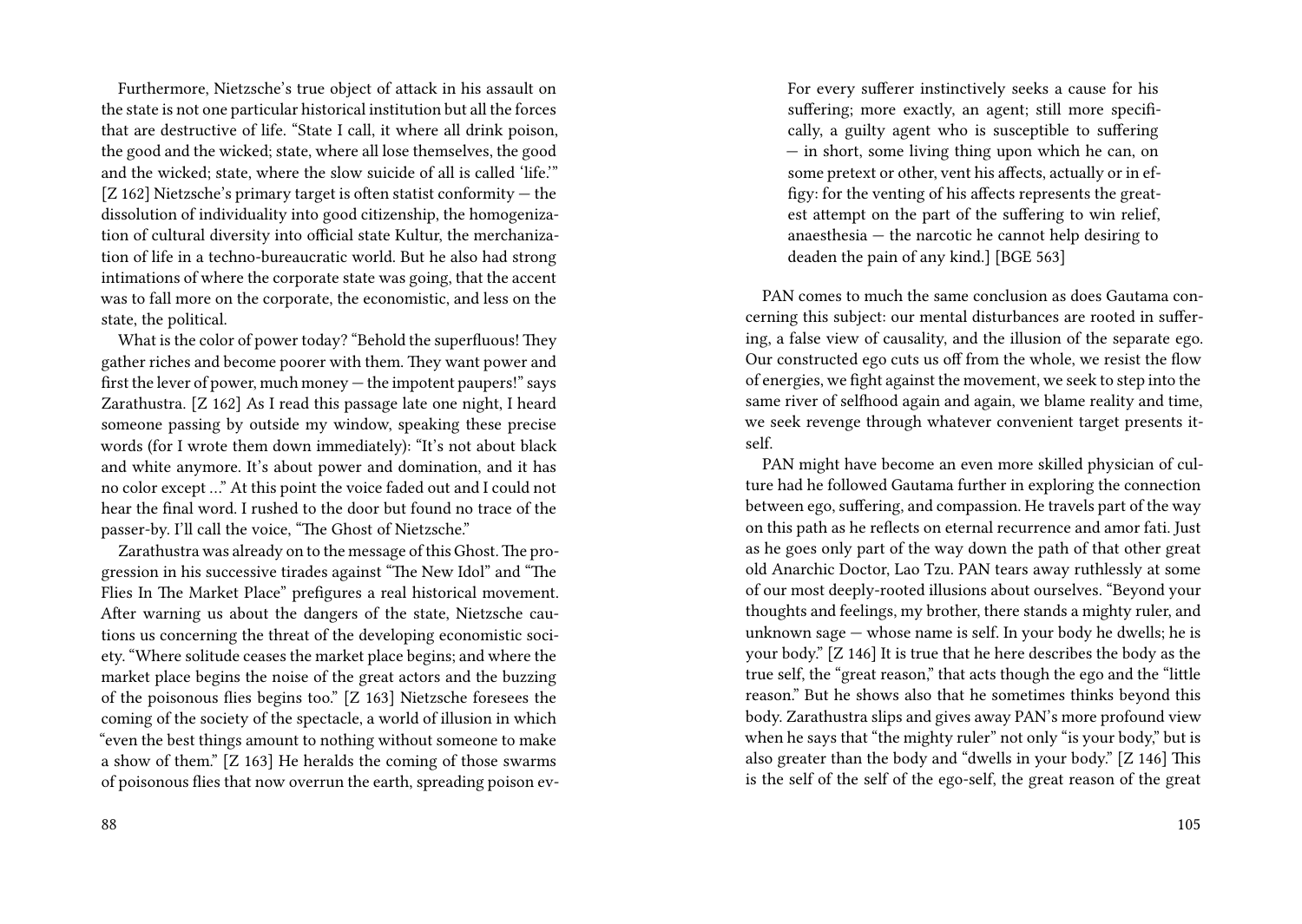etzschean Anarchy knows the anarchic power of laughter.<sup>29</sup> "Learn to laugh at yourselves as one must laugh!" says Zarathustra [Z 404] Elsewhere he explains that it is through laughter that we kill monsters. So as we learn to laugh we learn to kill the self. We slay the Dragon of the Ego. As I-Hsüan said, "if you seek after the Buddha, you will be taken over by the Devil of the Buddha, and if you seek after the Patriarch, you will be taken over by the Devil of the Patriarch." So:

Kill anything that you happen on. Kill the Buddha if you happen to meet him. Kill a Patriarch or an Arhat if you happen to meet him. Kill your parents or relatives if you happen to meet them. Only then can you be free, not bound by material things, and absolutely free and at ease… I have no trick to give people. I merely cure disease and set people free.<sup>30</sup>

When one laughs at the self one becomes other than the self that is laughed at. One finally gets the joke that is the ego.

Listen to PAN's diagnosis of the causes of the awful ego-sickness of ressentiment:

erywhere. They are poisonous indeed! Nietzsche sounds the tocsin for the rising flood of toxins that inundate the world. If we poison the spirit can the corruption of the body be far behind (or vice versa)? As Nietzsche predicted, the masses may have a long life of slow death to look forward to in this poisonous, Post-Mortem world. Perhaps God was lucky to die early and avoid the crowds. Or did he?

Nietzsche may have written the obituary for a certain ancient psychopath who sometimes goes under the alias "God."<sup>8</sup> Yet this same Nietzsche heralds the coming of a new Post-Mortem God. "Verily he [the actor] believes only in gods who make a big noise in the world." [Z 164] The culture of noise, the society of the image, gets the God it needs and deserves. Nietzsche had a prophetic insight into the coming domination of spirit and psyche by the what has with suitable irony been called "the culture industry" (presumably because it produces bacteria). Nietzsche understood with Blake "that All deities reside in the human breast." But he also forsaw the day in which the the gods of pandering and publicizing, the gods of spectacle and sensationalism would supplant the old psychic Pantheon, the divinities of creative energy and wild imaginings.

Nietzsche is quite explicit in his judgment of the market and the society of the image. "Far from the market place and far from fame happens all that is great …" [Z 164] The free market frees the masses from such burdens as creative imagination, spontaneity, depth of the spirit, solitude, playfulness, the joy of the present moment  $$ all that is "great" and good according to the Nietzschean valuation. Freed from these, one is free to pay for everything else.

 $^{29}$  This does not mean, however, that Nietzsche was funny, for unfortunately he was not. I once attended a lecture in which a philosophy professor spoke at great length on the topic of "Nietzsche and Humor." His thesis was that Nietzsche was a member of that rare species — the funny philosopher! The Professor assured the audience that Nietzsche's works were replete with humorous discussions, funny one-liners and hilarious episodes. Indeed, he revealed that when he reads Nietzsche he is often moved to smile, and even to laugh out loud! What he did not reveal was one single hilarious line from the entire collected works of Nietzsche, though this did not prevent many members of the audience from smiling broadly and even chuckling a bit. Apparently, the highly-developed sense of humor cultivated by certain professors of philosophy allows them to extract a certain quantum of hilarity from statements like "Nietzsche is funny." Or did they get the other joke?

<sup>&</sup>lt;sup>30</sup> "The Recorded Conversations of Zen Master I-Hsüan" in Chan, p. 447.

<sup>&</sup>lt;sup>8</sup> Though this still redoutable personnage, apparently thinking that rumors of his demise have been greatly exaggerated, lives on in certain circles in a state of indefinitely suspended senility. Some have accused the devotees of the patriarchal authoritarian God with worshiping a "white male God." But their God really is a white male. How do we know? As criminologists have pointed out, that's the exact profile for a serial killer.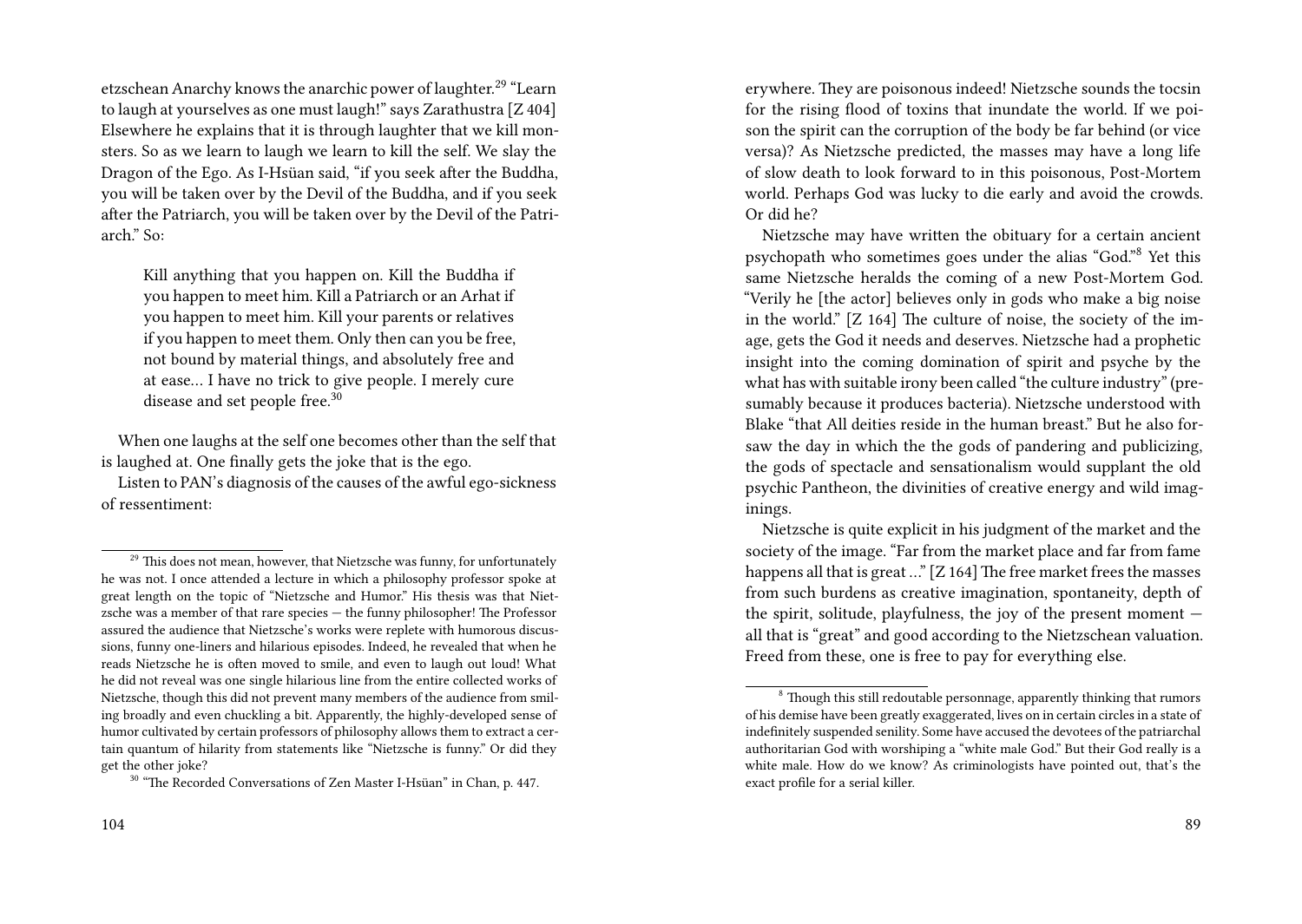According to Nietzsche, culture and the state are "antagonists." "One lives off the other, one thrives at the expense of the other. All great ages of culture are ages of political decline: what is great culturally has always been unpolitical, even anti-political." [TI 509] What Nietzsche means, what he perceived so acutely under the Reich, was that culture is the enemy of the "political" in a quite specific sense  $-$  it is the enemy of empire and all that is imperial. Greatness of culture is annihilated by empire, whether this empire be political or economic.

Nietzsche is thus once again more anarchistic than the anarchists. It is true that he sounds rather authoritarian in his suggestion that "Genuine philosophers … are commanders and legislators" who say "this shall it be!" [BGE 326] Yet what he intends is as anarchic as the dictum of the anarchist poet Shelley in his "Defense of Poetry" that poets are "the unacknowledged legislators of the world." For Nietzsche's philosophers also rule through their power of creativity. "Their 'knowing' is creating, their creating is a legislation …" [BGE 326] And he does not mean the philosophers of the academy, but rather the philosopher-poets of the spirit. The question for Niezschean Anarchy is who shall rule: either the masters of the state and of the market, with their heroic will to plunder and destroy, or the creators with their generous will to give birth, their gift-giving virtue.

We shall return to this anarchic Nietzschean question, but first another question concerning another Nietzschean Anarchy.

# **Nietzschean Anarchy and the Post-Mortem Condition: Post-Mortemist Nietzsche**

"What is Post-Mortemism?" Above all, the "Post-Mortem" is a nihilistic form of consciousness emerging from forces of decline, separation, disintegration, negation, and, in short, Thanatos. Post-Mortemism, can thus, as the expression of an absolute spirit of pared it for domination. The crucial step was the replacement of the multitude of spiritual centers with a centering of power in the ego.

Yet Nietzsche has been seen as a kind of philosophical egoist. One of the great Nietzschean ironies is that this critic of the heroic has so often been reduced to a rather adolescent sort of heroworshiper. His reflections on the will point in a quite different direction. According to Zarathustra, "all 'it was' is a fragment, a riddle, a dreadful accident — until the creative will says to it, 'But thus I willed it.' Until the creative will says to it, 'But thus I will it; thus shall I will it.'" [Z 253] One might ask who this self is that can be said to have willed all things, wills all things, and shall will all things. The small self with its small will seems to become a great self with a vast will. What is the meaning of this riddle that Zarathustra poses to us?

We find that this person with "creative will" is one who rejects another sort of will  $-$  the heroic will  $-$  and renounces the rebellion against nature. Such a person is, as that most anarchic of Pre-Ancientists, Chuang Tzu, calls her, the "man without desire," who "does not disturb his inner well-being with likes and dislikes," the "true man of old," who "accepted what he was given with delight, and when it was gone, … gave it no thought."<sup>27</sup> Whoever possesses a "creative will" accepts life, experience, and the flow of being, the appearance of phenomena, as a gift, and realizes that one can never have a proprietary claim on any gift.<sup>28</sup> While Heroic will is bound to the Spirit of Gravity and takes everything seriously, the creative will expresses the Spirit of Levity, and takes everything lightly. Ni-

<sup>27</sup> Chuang-Tzu, Inner Chapters (New York: Vintage Books, 1974), pp. 108, 114.

 $28$  As Nietzsche states it with unusual eloquence, "no one is free to be a crab." [TI 547] His point is that we must always go "forward" — even if "downward" into decadence. A crab (in Nietzsche's particular imaginary zoology) backs away from and rejects this gift of life, growth, change, transformation.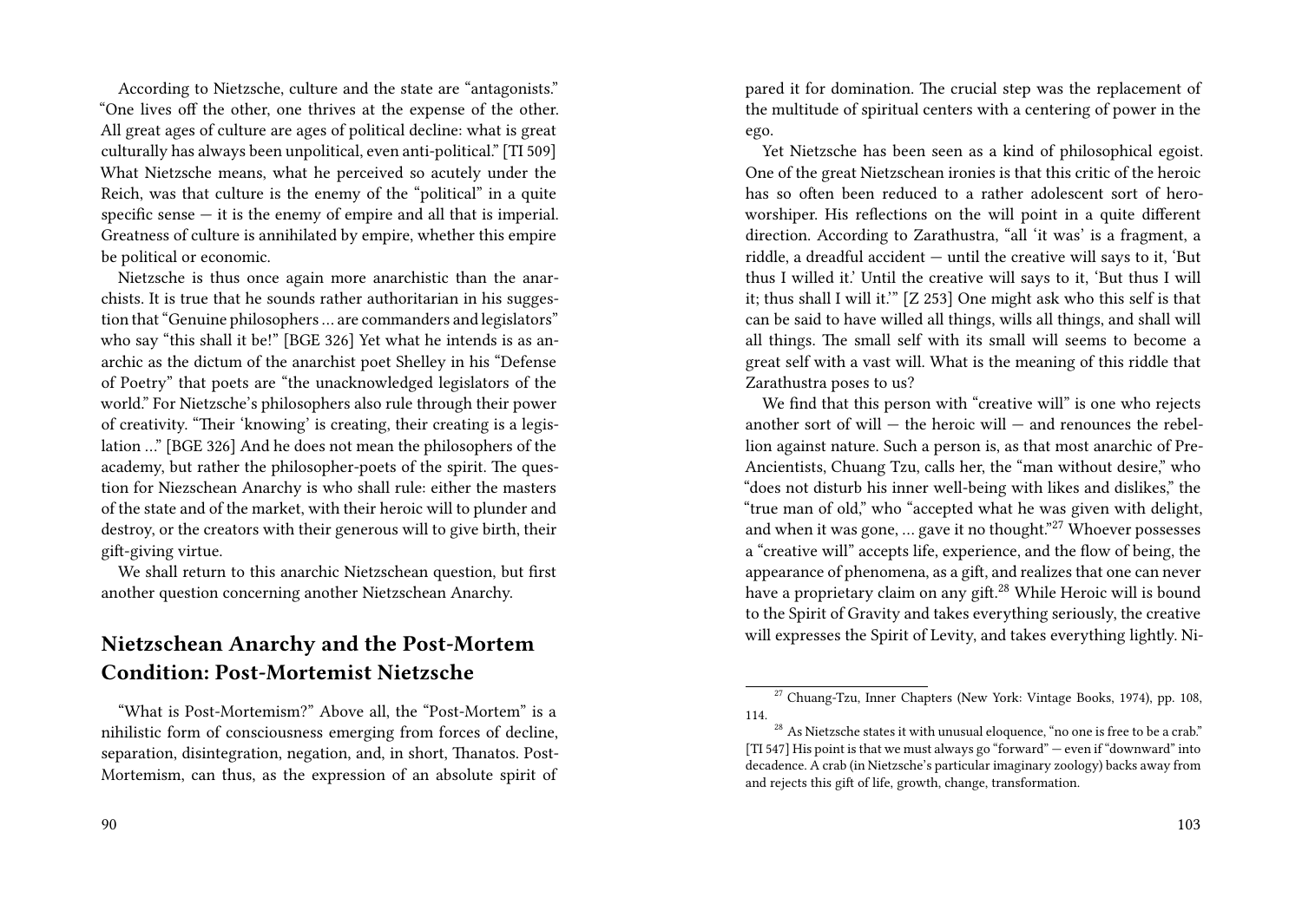nifies the infinite depth and richness of the present moment valued for its own being, not for any end beyond itself.<sup>25</sup>

Accordingly, PAN excludes only one philosopher from his general condemnation of the history of Western philosophy.

With the highest respect, I except the name of Heraclitus. When the rest of the philosophic folk rejected the testimony of the senses because they showed multiplicity and change, he rejected their testimony because they showed things as if they had permanence and unity. Heraclitus too did the senses an injustice. They lie neither in the way the Eleatics believed, nor as he believed — they do not lie at all … But Heraclitus will remain eternally right with his assertion that being is an empty fiction. The 'apparent' world is the only one: the 'true' world is merely added by a lie. [TI 480–481]

PAN gives his fellow Pre-Ancientist Heraclitus well-deserved recognition, but does the latter an injustice in regard to his view of the senses. For Heraclitus the senses do and do not lie. And if they lie it is only to reveal truth through their lies. Heraclitus did the senses complete justice when he said "he prefers things that can be seen, heard and perceived."

Pre-Ancientism is a critique of the illusions of centrism. And Nietzsche is one of the great critics of all centrisms, including anthropocentrism. "If we could communicate with the mosquito, then we would learn that it floats through the air with the same selfimportance, feeling within itself the flying center of the world." [TL 42] This is the message of Lao Tzu also: the universe does not revolve around us (unless we adopt a metaphysics worthy of a mosquito). "Heaven and Earth are not humane. They regard all things as straw dogs. The sage is not humane. He regards all people as straw dogs."<sup>26</sup> PAN directs us back to pre-Ancient times, before the blockheads carved nature up, geometricized the world and pre-

102

negation, validly present itself as the most radical form of theoretical Anarchy. But despite attempts by Post-Mortemists to claim Nietzsche as one of their prophets, Post-Mortemism itself falls victim to Nietzsche's anti-anarchist critique.

Nietzsche distinguishes between an "active nihilism" which is "a sign of increased power of the spirit" and a "passive nihilism" which is "decline and recession of the power of the spirit." [WP 17] While Nietzsche's most passionate anarchic dimension expresses his active nihilism, his destruction for the sake of creation, Post-Mortemist Nietzsche becomes the passionless prophet of passive nihilism.

Let us consider a favorite proof-text, much beloved by certain Nietzschean Post-Mortemists:

What then is truth? A mobile army of metaphors, metonyms, and anthropomorphisms — in short, a sum of human relations, which have been enhanced, transposed, and embellished poetically and rhetorically, and which after long use seem firm, canonical and obligatory to a people: truths are illusions about which one has forgotten that this is what they are; metaphors which are worn out and without sensuous power; coins which have lost their pictures and now matter only as metal, no longer as coins. [TL 46–47]

Post-Mortemists read Nietzsche as if this were all ever said about truth, as if he had no concern for the truth of the body and the truth of worldly experience.

And indeed, Nietzsche did recognize the inescapably perspectival nature of knowledge. Nietzschean perspectivism is the insight

 $25$  Though some humorists say that it means that everything occurs over and over and over and … We will call this the Twilight Zone interpretation

<sup>&</sup>lt;sup>26</sup> Tao te Ching [The Lao Tzu] in Wing-Tsit Chan, A Sourcebook in Chinese Philosophy (Princeton, NJ: Princeton Un. Press, 1963), p. 141.

According to such a view, "truths are illusions," for Nietzsche, mere perspectives on reality. There is no "transcendental signified," for we are bound by our chains of illusion, or perhaps, better, our chains of allusion, our chains of signification.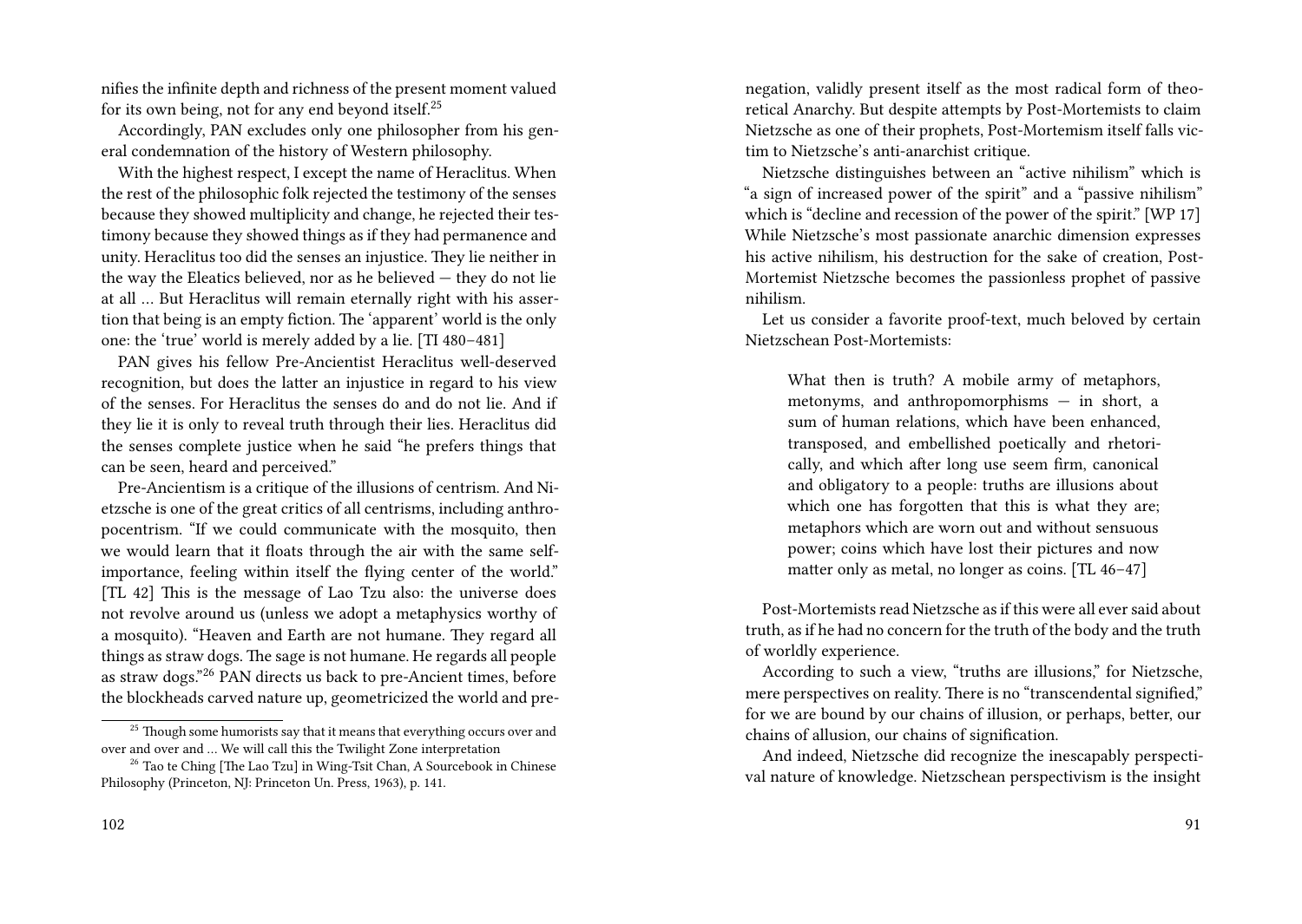that all perception, all knowing, all valuing come from somewhere. They are arise out of, and are rooted in, some perspective, some position, some place. But unlike Nietzschean perspectivism, the Post-Mortem variety is deracinated, à la dérive. It is the annihilation of place, the view from nowhere.

Nietzsche's view of truth cannot be reduced to a Post-Mortem nihilism, for it always retains a naturalistic core of pragmatic realism. Signification arises in the midst of a continuum of experience. "The feeling of strength, struggle, of resistance convinces us that there is something that is here being resisted." [WP 290] Nietzsche would dismiss our contemporary Post-Mortemist theoretical Anarchy as the the latest form of escape to the dream world of ideas, the terrorism of pure theory, in which comic revolutionaries fantasize heroic conquests of idea by idea, yet remain out of touch with a reality that resists their control.<sup>9</sup>

Post-Mortemist Nietzsche, we are told, is an enemy of the whole. And quite appropriately (and ironically) this Nietzsche emerges precisely through the dismembering of the Nietzschean corpus. A dissected Nietzsche-part does indeed tell us that "Nihilism as a psychological state is reached … when one has posited a totality, a systemization, indeed any organization in all events, and underneath all events," etc. [WP 12] Nietzsche attacks the "positing" of a fictitious Totality that can give value to one who feels valueless "when no infinitely valuable whole works through him." [WP 12] Yet Nietzsche also shows that when the creative, gift-giving whole (as opposed to any fictitious Totality) does indeed work through the person, there is no need for such a "positing."

Post-Mortemists ignore the Nietzsche who speaks of unity-indiversity and the dynamic whole. This is the Dionysian Nietzsche:

The word 'Dionysian' means: an urge to unity, a reaching out beyond personality, the everyday, society, reso to speak.

(though he may be the Post-Mortemist's best friend!). And we have begun to discover that he is, at least in his best moments, a Pre-Ancientist. Let us call this Nietzsche "Pre-Ancientist Nietzsche" or PAN. The allusion to the pagan god is appropriately Nietzschean. For Pan, "this dangerous presence dwelling just beyond the protected zone of the village boundary" is the Arcadian counterpart to the Thracian god Dionysius, Nietzsche's favorite deity.<sup>23</sup> And as Bulfinch points out of Pan, "the name of the god signifies all," and Pan "came to be considered a symbol of the universe and personification of Nature," and later to be regarded as "a representative of all the gods and of heathenism itself."<sup>24</sup> PAN is the Nietzsche of pagan celebration, the Niezsche of love of the Earth, the Nietzsche of life-affirmation, the Nietzsche of generosity and gift-giving.

As we have seen, Nietzsche is not much of a Post-Mortemist

PAN celebrates and endows with eternity that which appears. He "saves the phenomena" or "saves appearances" ("sauve les dehors")

A certain emperor always bore in mind the transitoriness of all things so as not to take them too seriously and to live at peace among them. To me, on the contrary, everything seems far too valuable to be so fleeting: I seek an eternity for everything: ought one to pour the most precious salves and wines into the sea? [WP 547–548] His vision reminds us of another great Pre-Ancientist and anarchist, William Blake, who famously "held infinity in the palm of his hand" and saw "Eternity in an hour." Exactly such an affirmation of being becoming in all its diversity and particularity is the core of PAN's enigmatic doctrine of the Eternal Recurrence. It sig-

<sup>9</sup> Despite all their anarchic pretentions, the failure of Post-Mortemists to join in this resistance constitutes a de facto collaborationism

<sup>&</sup>lt;sup>23</sup> Joseph Campbell, The Hero With A Thousand Faces (Princeton: Princeton University Press, 1968), p. 81.

<sup>&</sup>lt;sup>24</sup> Thomas Bulfinch, Bulfinch's Mythology (New York: Modern Library, N.D.), p. 136.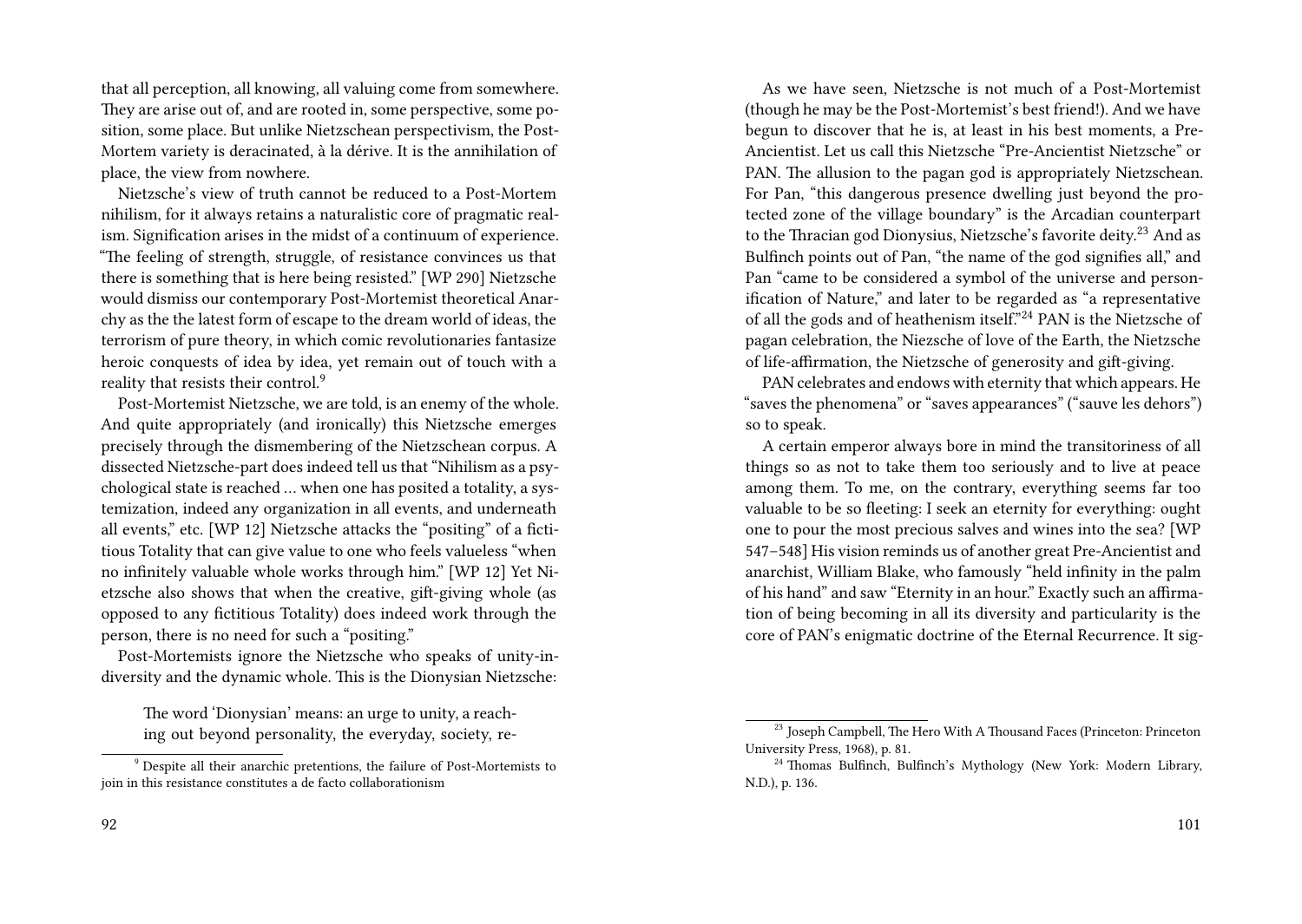matter how severe the weather may be), yet they are perfectly capable of giving him back these little bits of forgotten text.

Furthermore, in view of Derrida's case for undecidability, the nature of his (and his translator's) restoration of Nietzsche's text seems highly ironic. First, he helps restore Nietzsche's ego, for Nietzsche seemingly defied the laws of punctuation in order to mark his "ich," even though it begins the statement, with a humble lower case "i". However, Derrida bestows on Nietzsche a majescule "J" reversing this self-effacement. Secondly, by restoring the initial capitalization, Derrida helps anchor the case of the umbrella firmly in time. Our floating forgotten umbrella affair now has a point of origination or initiation. And finally, in restoring the "period" he "puts a point" to the whole affair, as if the forgetting were previously held in suspension, but the umbrella is now, once and for all, and quite decisively, "forgotten."

Perhaps Derrida is right and this passage is undecidable, that is, in so far as it is a forgotten text, and therefore perhaps not about a forgotten umbrella. But how can it be nothing more than a forgotten text? Only in so far as we make a Derridean decision, a decision not to decide.

Jacques, you need to decide!

So we decide that it is une parapluie. We decide that it isun parasol. We decide that it is a shield against the domineering light of the Sun, that image of hierarchical power and domination. We decide that it isune ombrelle. We decide that it isun nombril. We decide that it is le nombril du monde. We decide that it is the axis of imagination around which turns the wheel of fate. We decide it is the vast Nietzschean umbrella, which points to the heavens, to the heights, to the lightness of Dionysius, and which opens up to infinity.

We decide, on the other hand, that it is a sad little text signifying that poor Nietzsche forgot his umbrella. Nietzsche As Prophet Of Pre-Ancientism

ality, across the abyss of transitoriness: a passionatepainful overflowing into darker, fuller, more floating states; an ecstatic affirmation of the total character of life as that which remains the same, just as powerful, just as blissful, through all change; the great pantheistic sharing of joy and sorrow that sanctifies and calls good even the most terrible and questionable qualities of life; the eternal will to procreation, to fruitfulness, to recurrence; the feeling of the necessary unity of creation and destruction. [WP 539]

Nietzsche's attack on "decadence" as "the anarchy of atoms" is aimed at those forces that produce a the disintegration of the living whole. "The whole no longer lives at all: it is composite, calculated, artificial, and artifact." [CW 466] In other words, it is state, spectacle, and megamachine. In oposition to such a spirit, Nietzsche's Dionysian is based on an affirmation of one's place in the living whole:

Such a spirit who has become free stands amid the cosmos with a joyous and trusting fatalism, in the faith that only the particular is loathsome, and that all is redeemed and affirmed in the whole — he does not negate any more. Such a faith, however, is the highest of all possible faiths: I have baptized it with the name of Dionysus. [TI 554]

Nietzsche is quite prophetic concerning the developing spiritual illness of Post-Mortemism. In fact, he helps us grasp the fact that the "Post-Mortem" is in fact nothing but the "Late Modern."<sup>10</sup> Long before Post-Mortemism emerged as a seemingly revolutionary social transformation, Nietzsche saw the accelerating development

 $10$  PM=late.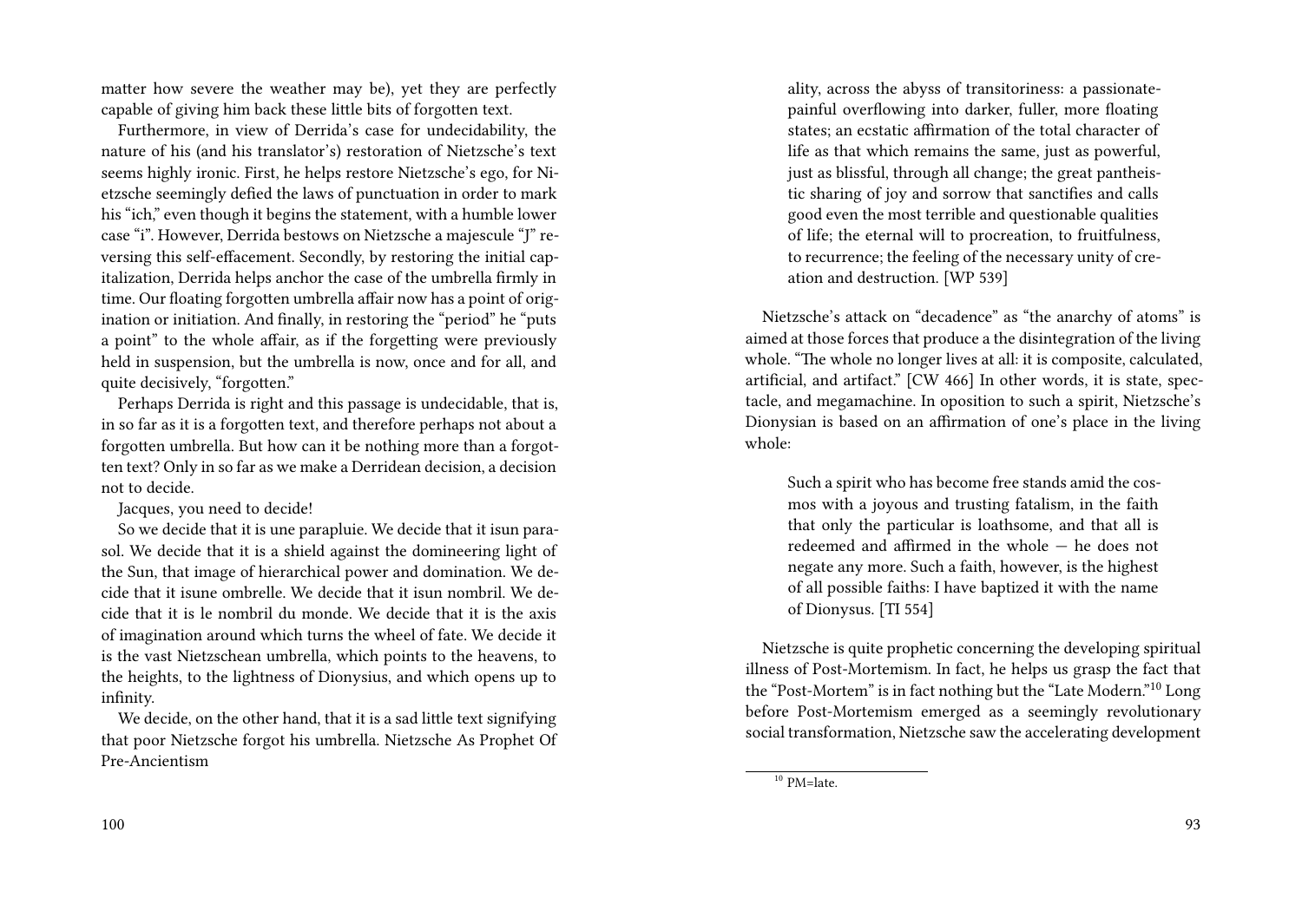of many of its salient themes. Eclecticism, diversification, style, discontinuity, artifice, speed, superficiality, coolness. An abundance of disparate impressions greater than ever: cosmopolitanism in foods, literatures, newspapers, forms, tastes, even landscapes. The tempo of this influx prestissimo; the impressions erase each other; one instinctively resists taking in anything; a weakening of the power to digest results from this. A kind of adaptation to this flood of impressions takes place: men unlearn spontaneous action, they merely react to stimuli from outside. [WP 47]

An apt diagnosis of the Post-Mortem Condition: in sum, an "artificial change of one's nature into a 'mirror'; interested but, as it were, merely epidermically interested …" [WP 47]

And what of the universal will to power? Does this not lend support to Anarcho-Cynicalism? Does not Nietzsche proclaim that: "Where I found the living, there I found will to power; and even in the will of those who serve I found the will to be master." [Z 226] Post-Mortemists often find in Nietzsche nothing but affirmation of the will and discovery of powerseeking everywhere. He is of course a "master of suspicion." But is not suspiciousness a mark of the slave mentality that he detests? Is not an obsession with power a mark of the inferior sensibility? The highest metamorphosis of the spirit is the child, and only the most neurotic child wastes much time on suspicion. Nietzsche exalts the will only to forget it. "He must still discard his heroic will; he shall be elevated, not merely sublime: the ether itself should elevate him, the will-less one." [Z 230] The will attains its greatest power through its own disappearance.

face to face with the Anarchy of undecidability. We peer into a anarchic abyss. We are perhaps about to be devoured by the Monster of Post-Mortemism.

It is striking that Derrida chooses as an example of undecidability a text that alludes to the forces of nature, and, indirectly, to protection from the forces of nature. For textualism is itself a metaphysical umbrella that protects one from those very forces. Such strange Anarchy has lost touch with the atmosphere. We are dealing here with l'oubli de l'atmosphère.<sup>16</sup>

According to Derrida's English translator, "I have forgotten my umbrella."<sup>17</sup> is "[f]ragment classified no. 12,175 in the French translation of Joyful Wisdom, p. 457."<sup>18</sup>

According to Derrida, "J'ai oublié mon parapluie."<sup>19</sup> is "[f]ragment classé avec la cote 12,175, tr. fr. du Gai savoir, p.  $457 \cdot 20$ 

According to the original<sup>21</sup> German: "ich habe meinen Regenschirm vergessen" is a note classified "Herbst 1881 12(62)" in Nietzsche's collected works.<sup>22</sup> On examining this "fragment," we find that Nietzsche not only "forgot his umbrella," he also forgot his punctuation. In this he is unlike Derrida and Derrida's English translator, both of whom not only remembered this punctuation, but decided to give it back to Nietzsche. Interestingly, they appear to be incompetent to give him back his forsaken umbrella (no

And what about "difference"? Nietzsche, living at the height of productionist industrial society, thought that the great threat to individuality and creativity was the imposition of sameness. "No shepherd and one herd! Everybody wants the same, everybody is the same: whoever feels different goes voluntarily into a madhouse." [Z 130] History's dialectic of absurdity has moved one step beyond Nietzsche, so that the rage for sameness now takes the form

<sup>16</sup> See Max Cafard, "Derrida's Secret Name: Or, What Transpired in the Auditorium of Gaea and Logos" in Exquisite Corpse 38 (1992): 2–3

<sup>&</sup>lt;sup>17</sup> Derrida, p. 123. Guillemets in the original.

 $18$  Ibid., p. 159. Reversed italics in the original

<sup>19</sup> Ibid., p. 123.

 $20$  Ibid., p. 159. Reversed italics in the original.

 $21$  N.B.: "the original," that is, as it is represented in a book, and herewith re-represented. We feel compelled to admit that the following is not actually Nietzsche's scap of paper

<sup>&</sup>lt;sup>22</sup> Friedrich Nietzsche, Sämtliche Werke, (München and Berlin: Deutscher Taschenbuch Verlag and Walter de Gruyter, 1980), Band 9, p. 587.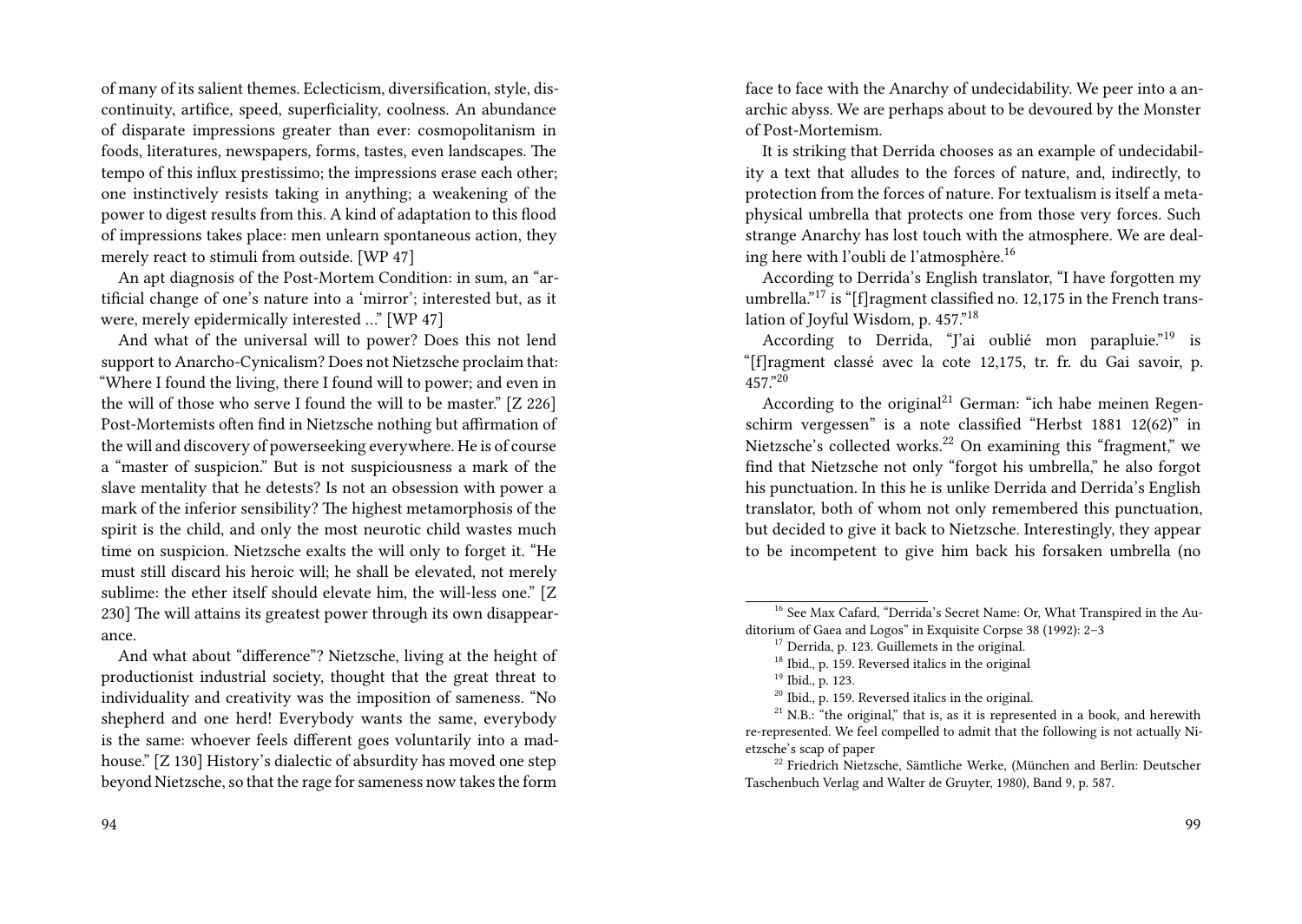Post-Mortemist Literary Anarchy is a rebellion against the absurd concept that texts are autonomous totalities, textual organisms in which subtexts are textual organs, textual cells, textual organelles. But in their haste to murder the textual organism in order to dissect it, the Post-Mortemist anarchists ignore the larger ecology of the text. Their urge to deconstruct is an ecocidal urge also.

Derrida exhibits this impulse, the urge to deconstuct totality transmuted into an impulse to murder the whole, to deconstruct that which defies construction. He directs this ecocidal impulse toward a "whole" that he calls "Nietzsche's text," quite appropriately invoking a Monster. Referring to a seemingly cryptic "fragment" found among Nietzsche's papers, Derrida proposes that:

To whatever lengths one might carry a conscientious interpretation, the hypothesis that the totality of Nietzsche's text, in some monstrous way, might well be of the type, 'I have forgotten my umbrella' cannot be denied. Which is tantalount to saying that there is no 'totality to Nietzsche's text,' not even a fragmentary or aphoristic one.<sup>13</sup> (Chicago: University of Chicago Press), pp. 133, 135]]

Is it possible that a crucial difference between Nietzsche and Derrida consists in the fact that the former, when he has forgotten his umbrella, knows that it is in fact an umbrella that he, chaos that he is, has forgotten. Derrida on the other hand, might think that "il s'agit d'un texte, d'un texte en restance, voire oublié, peut-être d'un parapluie. Qu'on ne tient plus dans la main."<sup>14</sup> Or as Derrida's English translator renders this idea, those who seek meaning in Nietzsche's aphorism "must have forgotten that it is a text that is in question, the remains of a text, indeed a forgotten text. An umbrella perhaps. That one no longer has in hand."<sup>15</sup> Here we come of an obsession with difference. The consumptionist mind reaches new levels of brilliance in its sensitivity to difference, which has little to do with excellence, as Nietzsche might once have assumed. The code of commodity consumption creates a minute sensitivity to differences of symbolic import, conotation, image and style. Though sameness is alive and well, huge profits are to be made from the growing quest to "feel different" by means of an infinite variety of modes of consumption. Even "going voluntarily into a madhouse" becomes a form of commodity consumption that can be marketed as a distinctive (and quite profitable) mode of being different. And in academia, that zoo for Nietzsche's "herd animals of the intellect," stupidity finds a refuge in difference. Mediocre intellects pursue their quest for tenure and then fulfill their publication quotas through mindlessly mouthing the slagans and mimicking the jargon of Post-Mortemism. And one is subjected to the tortuous spectacle of Anglo-Saxons, or even more depressingly, Saxons, engaging in an unintentional parody of Gallic wit. The result has all the brilliance of a joke translated by a computer program.

But as much as we might wish to bury Post-Mortemist Nietzsche, his Specter remains very much alive. It has terrified more than one ill-informed anarchist. Murray Bookchin, certainly the most authoritative voice in contemporary anarchology, once opposed the idea of a seminar on Nietzsche at his Institute for Social Ecology on the grounds that it might undermine his pupil's values. He was terrified that the philosopher might corrupt the youth of his little polis. In a recent work, Bookchin undertakes the theoretical demolition of Nietzsche's supposedly pernicious influence. It turns out that Bookchin's Nietzsche is no more than a parody of Post-Mortem Nietzsche. At the hands of Bookchin, this genealogist of culture becomes a zany literary type who sees all of history as

<sup>13</sup> Jacques Derrida, [[Spurs: Nietzsche's Styles

<sup>14</sup> Ibid., p. 130.

 $15$  Ibid., p. 131.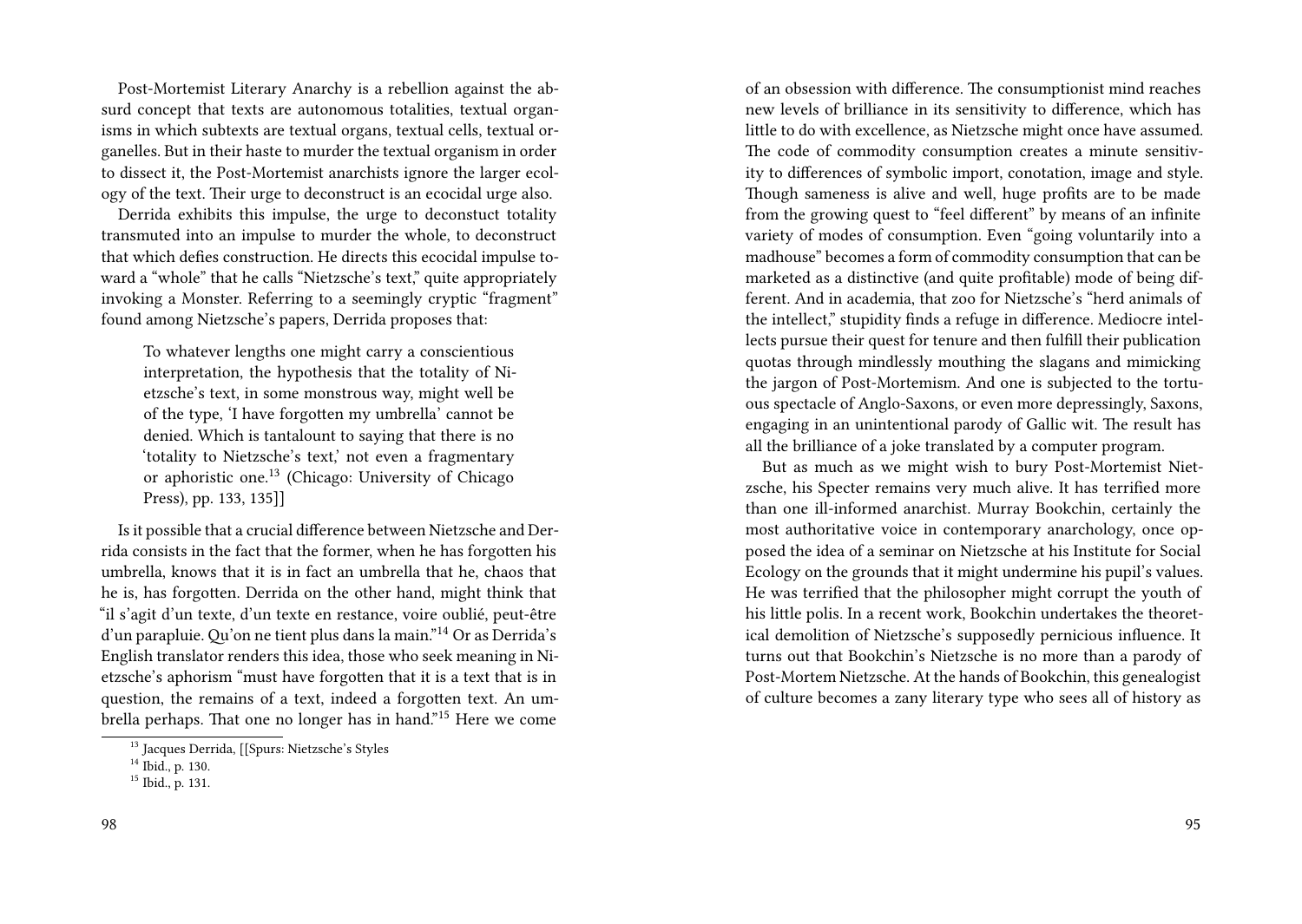merely "a disjointed, variable, and free-floating collection of narratives<sup>"11</sup>

Yet Nietzsche went to some lengths to show that realities like "narratives" are symptoms of realities that are far from "free-floating" — realities such as systems of power and cultural institutions that interact with fundamental biological drives and psychological impulses in shaping the self. Bookchin, in his frenzied attack on the evils of Post-Mortemism, discovers a Nietzsche that reflects his own aversion to Post-Mortem textualism more than it reveals anything particularly Nietzschean. Bookchin's Post-Mortemism is an incoherent jumble in which A: Derrida says that there's nothing outside the text, and B: Nietzsche influenced Post-Mortemism, ergo C: Nietzsche must have believed that history is nothing but textuality.

Anyone who is willing to take the plunge into the murky waters of Post-Mortemality will search vainly for a Nietzschean view of history in Derridean textualism. As Nietzsche states in the "preface" to The Genealogy of Morals, "our ideas, our values, our yeas and nays, our ifs and buts, grow out of us with the necessity with which a tree bears fruit — related and each with an affinity to each, and evidence of one will, one health, one soil, one sun."  $\lceil GM 452 \rceil^{12}$ Nietzsche would never say that "il n'y a pas de dehors du texte." He would say that there is no life that is without perspective. But every perspective is rooted deeply in life, in the body, in the earth, in the great "dehors."

We might apply Nietzsche's naturalistic-imaginistic mode of critique to Bookchin himself. Nietzsche would never dismiss Bookchin's creation of his own fictitious character "Nietzsche" as a mere "free floating narrative." Rather, he would situate the Bookchinite imaginary Nietzsche within Bookchin's own peculiar narrative will to power, his creation of an authoritative theoretical edifice on behalf of which he must do battle with, and attempt to annihilate all theoretical (and intensely emotion-charged) threats. He would also explore the foundations of this edifice in Bookchin's own seething ressentiment, and indeed the foundations of this ressentiment itself — the forces that shaped an imperious will, the underlying states of health and malaise, the qualities of the soil in which it developed, the nature of that sun that infused it with energy, or which perhaps hid its face at crucial moments. Finally, Nietzsche might reflect on why such a marvelous example of the reactive character structure should have found its place of refuge and its field for raging self-assertion in anarchism, that most convenient utopia of self-justifying ressentiment.

Literary Anarchy: Forgetting Nietzsche's Umbrella

"It is the habitual carriage of the umbrella that is the stamp of respectability." — Stevenson, Philosophy of Umbrellas.

"i forgot my umbrella" — Nietzsche

"Jacques' umbrella is alive and living in Paris."

There is an Anarchy of the Text. Yet Nietzsche would have no trouble diagnosing Post-Mortem textual Anarchy as a form of what he calls "literary decadence." For Nietzsche "the mark" of such decadence is that "life no longer resides in the whole." Though he would no doubt admire the brilliant sense of multiplicity that it sometimes achieves, he would certainly conclude that its focus on diversity comes "at the expense of the whole" so that "the whole is no longer a whole." Its Anarchy is not the Anarchy of life, of the organic, of the dynamic whole, but rather "the anarchy of atoms." [CW 626]

<sup>&</sup>lt;sup>11</sup> Murray Bookchin, Re-enchanting Humanity: A Defense of the Human Spirit Against Anti-Humanism, Misanthropy, Mysticism and Primitivism (London: Cassell, 1995), p. 179.

 $12$  Yes, Nietzsche did indeed say that "our buts grow out of us with the necessity with which a tree bears fruit" — another comment on the decadent life of the scholar, perhaps

<sup>&</sup>quot;Sometimes [an umbrella] is just [an umbrella]." — Freud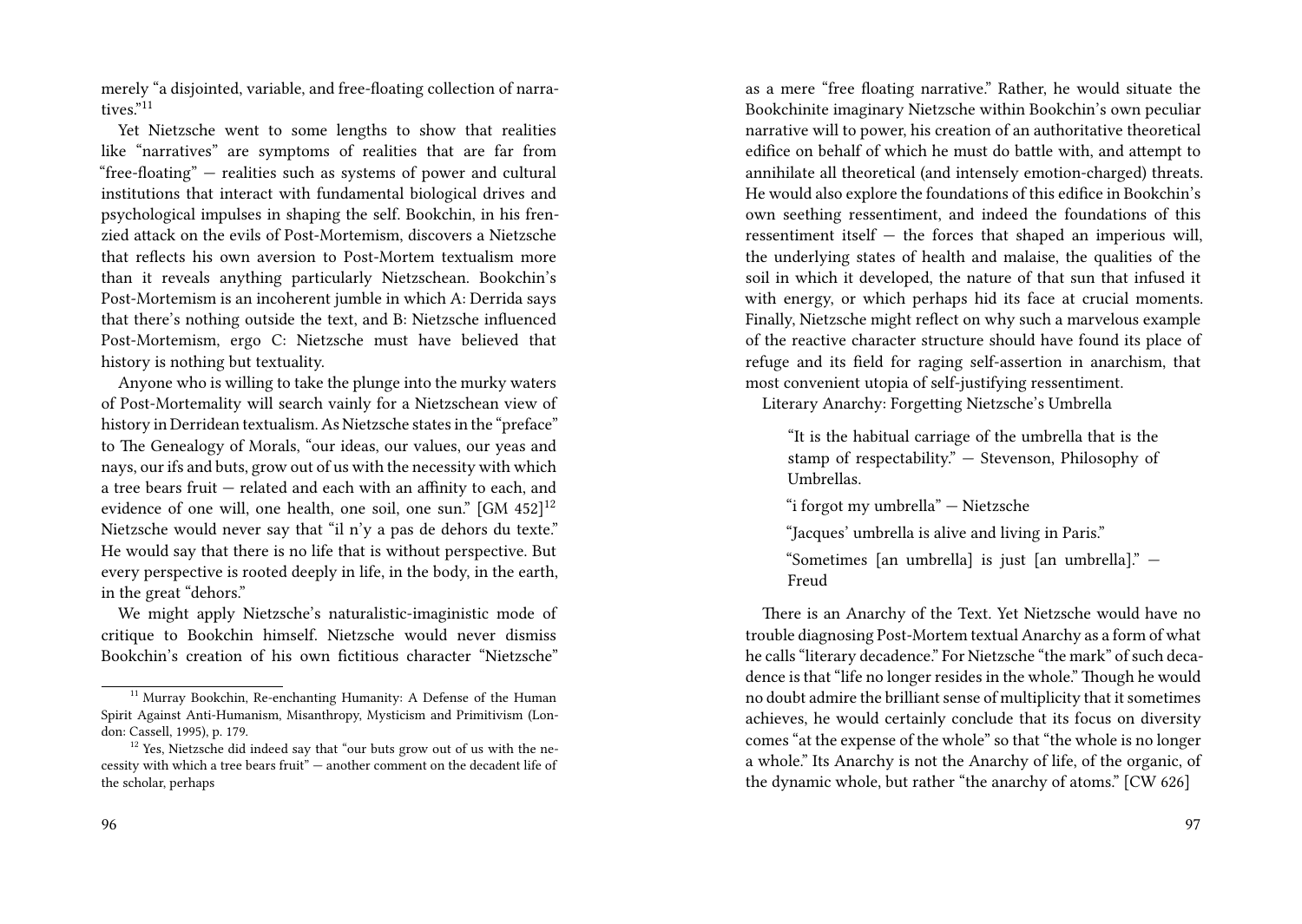The Anarchist Library Anti-Copyright



Max Cafard The Surre(gion)alist Manifesto and Other Writings 2003

dwardmac.pitzer.edu

**theanarchistlibrary.org**

words, the liberal utopia would carry to perfection all the nihilistic values of our economistic society.

However, Rorty's secularism — indeed his banishment of everything sacred  $-$  is lethal to all his patriotic pretensions. To begin with, it undercuts his fetishism of the State and national tradition. One reason why they retain their power is because most other forms of the sacred have been demystified by the society of consumption. When the sacred aura is taken away from these last mystical realities, their basis in illusion and imagination becomes apparent.

What's more, if Rorty had the courage and honesty to profess his secularism as openly as he professes his patriotic faith, it would kill any appeal he might have to those masses to which he panders. On the other hand, it would no doubt endear him even more to those liberals who can't manage to believe in anything but yearn to feel like more like those who can. I suspect that for the relativistic liberal the thrill of talking patriotic is much like the thrill for the fundamentalist of finding a prostitute and talking dirty.<sup>9</sup>

### **Rorty on Philosophers**

Ironically, the world's most interesting philosopher can't discuss one of the more interesting of philosophical topics, Nietzsche's Superman, without making it entirely boring. Nietzsche would say that Rorty is under the power of the Spirit of Gravity, though we might call it the Spirit of Irony, in the sense that his jeux d'esprit go over like an iron balloon.

According to our iron-ist, when Nietzsche "starts explaining how to be wonderful and different and unlike anything that has ever existed [N.B.: This is Rortian literary breathlessness] he talks about human selves as if they were reservoirs of something called 'will to power.' The superman has an immense reservoir of this stuff, and

<sup>&</sup>lt;sup>9</sup> See my analysis of the decline and fall of Jimmy Swaggart, in "Anti-Ecorotica: Sex Among the Televangelists," in Exquisite Corpse #54 (1995): 6–9.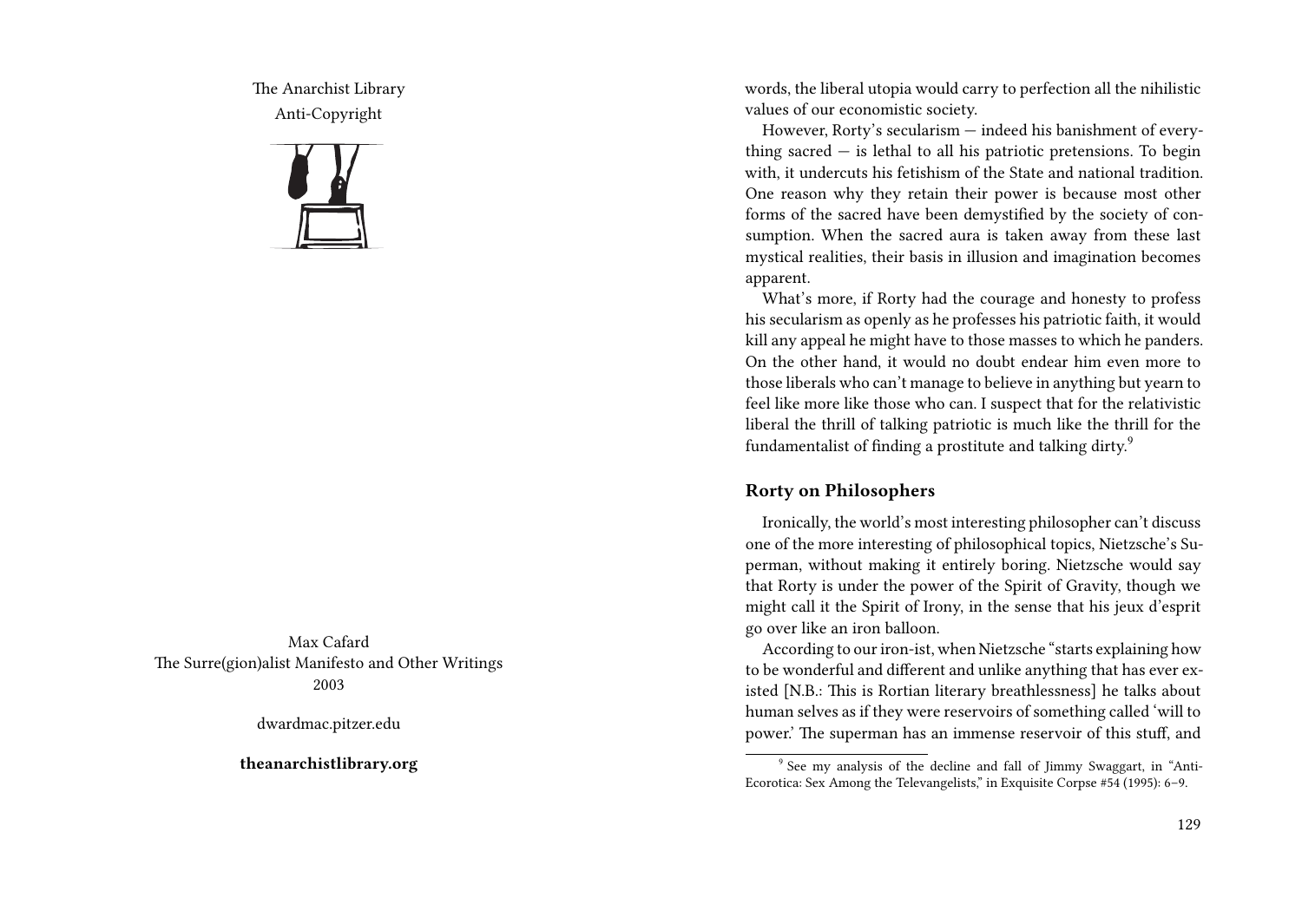Nietzsche's own is presumably pretty big." (p. 106) What can one say of a writer who can pen the phrase "The superman has an immense X, and Nietzsche's own is presumably pretty big," open up the abyss of irony and then fill it from his infinite reservoir of prosaism? Only that his is rather pathetically small (i.e., his reservoir of imagination, of course).

Rorty's comments on Michel Foucault are much more interesting, not because his writing is any better, but because what he says is so outrageously ludicrous. Rorty refers to "the desire to avoid cruelty and pain" as "a desire which Foucault shared." (p. 65) Well, we can forgive the academic philosopher for being oblivious to developments in the Soviet Union, South Africa and other places of mere theoretical concern, but ignorance of what was going on in Foucault's bedroom is a truly unpardonable sin!

The truth is that not only did Foucault have no "desire to avoid cruelty and pain," he loved it and reveled in it. He couldn't get enough of it!

Although Foucault treated the subject obliquely in his writings as early as 1962, he openly discussed sado-masochism in texts published beginning in the late 70's. His outlook in the late 60's and early 70's can be epitomized by the injunction "be cruel," a principle that by 1972 led him to endorse a bloody uprising on behalf of a "popular justice" in which the masses might revive the charming custom of presenting "the head of an enemy on a stake, for public viewing."<sup>10</sup> He was always haunted by the masochistic appeal of suicide, which he described in 1979 as "the simplest of pleasures."<sup>11</sup> In an interview published in 1982, he praised sado-masochism as "the real creation of new possibilities for pleasure."<sup>12</sup> Biographer James Miller, in describing the diverse practices in which Foucault participated, comments that "there are not enough words for the

## **Am I Guilty of Residual Bookchinism?**

Probably so. Some may suspect that in the spirit of the Master of Malice himself I have unjustly emphasized the negative aspects of his book, and neglected its strengths. I willingly concede that I would probably need a long stay in the Mystical Zone to be drained of all the spleen I no doubt absorbed by osmosis during the time I spent during my misguided youth on the fringes of the Bookchin cult. Yet, I don't think that I have been unfair in my assessment of this abysmally awful book. Although I have focused on a few of its more glaring flaws, they typify the spitefulness and mediocrity of thought that pervade the entire work. It simply has no significant strengths, other than the fact that it illustrates so well certain qualities of Bookchin's character and thinking.

As Hegel quips in the preface to THE PHENOMENOLOGY OF SPIRIT, "the true is the Bacchanalian revel in which all the participants are drunk; yet because each participant collapses as soon as he drops out, the revel is just as much transparent and simple repose."<sup>5</sup>

If the dialectic is indeed an orgy of drunken revelry, the old brawler Bookchin shows himself in this work to be a bit punchdrunk. He's obviously on the ropes, and should know when to drop out. Yet, in his own muscle-bound mind, he remains the heavyweight champion of the philosophical world, defending his crown against all takers. No repose for this slugger. Still in the ring, still fighting.

<sup>&</sup>lt;sup>10</sup> James Miller, THE PASSION OF MICHEL FOUCAULT. (New York: Simon and Schuster, 1993, p.205.

<sup>&</sup>lt;sup>11</sup> Ibid., p. 55.

 $12$  Ibid., p. 263.

<sup>5</sup> G.W.F. Hegel, THE PHENOMENOLOGY OF SPIRIT, trans. A.V. Miller. (Oxford: Oxford University Press, 1977), "Preface," section 37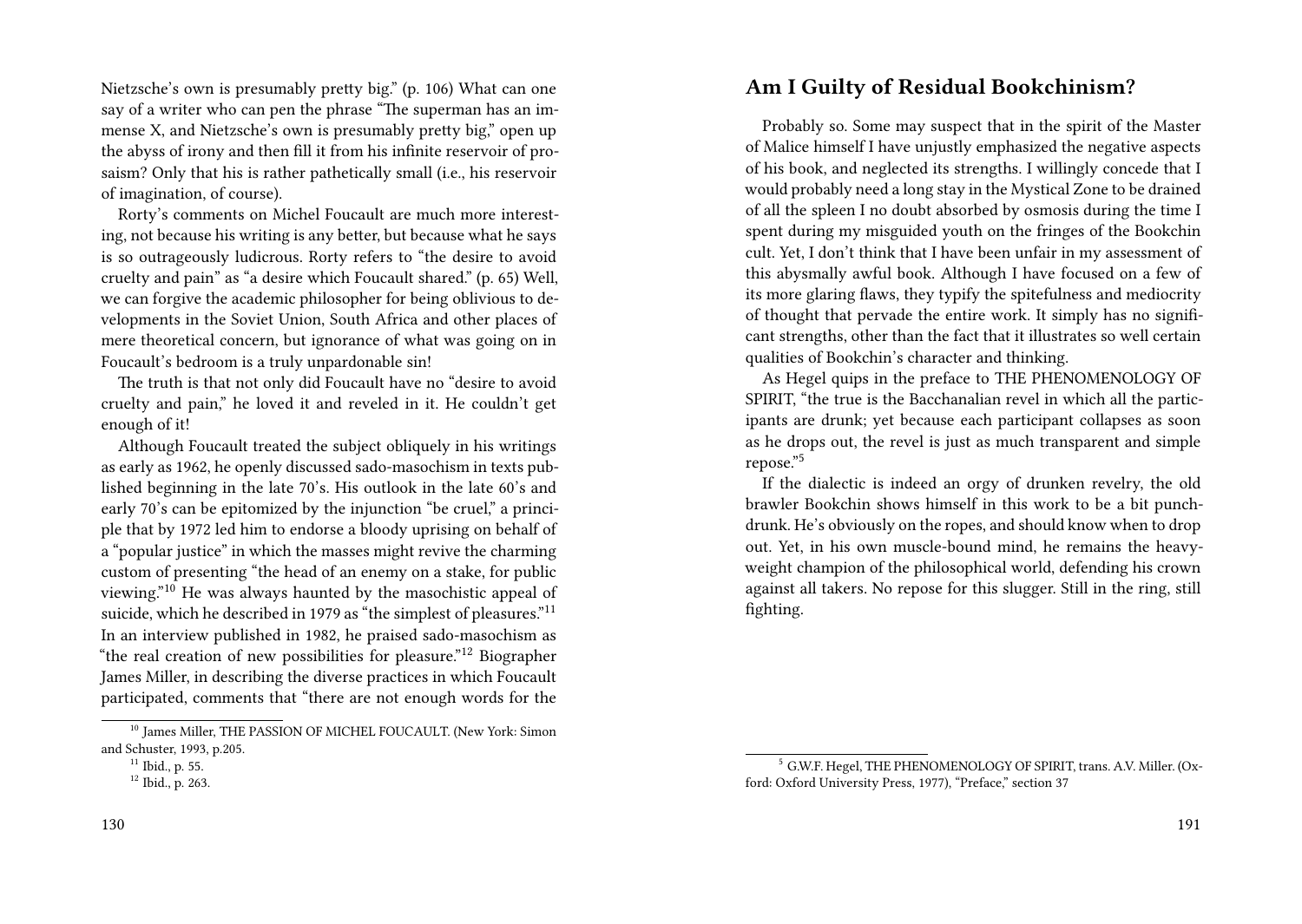Other of Bookchin's efforts at self-promotion are more amusing than annoying. He has always fantasized being at the center of a Great Revolution (of the authentic, First World type, rather than the second-rate, Third World variety, which interests him little). The best opportunity he's had was the 1968 events in Paris, and for many years he's told of hopping on a plane to make the revolutionary scene before Thermidor hit. If we read carefully, we now discover that his first-hand experience of May '68 came, unfortunately, in the month of July. He reveals that he made a "lengthy" visit to Paris "in mid-July [sic] 1968, when street-fighting occurred throughout the capital on the evening before Bastille Day." (p. 202) Bookchin is obviously trying to convey the impression that he was in the midst of things during the historic "events" of 1968. But as one history summarizes the events after the June 23 elections: "France closes down for the summer holidays while some students organize a 'long march' and 'summer universities' open to all. $4$  Apparently open to Bookchin, soixante-huitard manqué, who got a short course in insurrection during his "long visit" of mid-July. Most Parisians on the other hand, including the students, had already made their "long march" … à la plage. When I was in Paris shortly after Bookchin, I found "the capital" to be unusually quiet and scrubbed by the counterrevolutionaries to a positively un-Gallic degree of cleanliness. The only writing I saw on the usually graffiti-laden Parisian walls was the ubiquitous Défense d'Afficher. Perhaps the non-Francophone Bookchin thought that this was a revolutionary slogan. A Parisian friend who was there when Bookchin passed through tells me that our traveling revolutionary philosopher must have taken some raucous 14 Juillet parties for street fights.

4 "Vladimir Fisera, ed., WRITING ON THE WALL: MAY 1968: A DOCU-MENTARY ANTHOLOGY.(New York: St. Martin's Press, 1978), p. 40.

colors of pain."<sup>13</sup> Foucault reported dreams that "seethe with cruelty and destruction."<sup>14</sup> Late in his life, he told an interviewer of "one of his best memories" in which he experienced "very, very intense pleasure." What he fondly recalled was his experience of being hit by a car and having for a few seconds "the impression that he was dying."<sup>15</sup> If only he had lived to read CONTINGENCY, IRONY, AND SOLIDARITY!

This is not the only case in which Rorty sabotages philosophy in his heroic pursuit of the Platonic Form of the Obtuse. While a significant literature was building up on the connections between Heidegger's philosophy and his Fascist politics, Rorty could still dismiss the problem through an appeal to crude psychological dualism. He remarks that "on the general relation between Heidegger's thought and his Nazism, I am not persuaded that there is much to be said except that one of the century's most original thinkers happened to be a pretty nasty character. He was the sort of man who could betray his Jewish colleagues for the sake of his own ambition, and then manage to forget what he had done." (p. 111) Rorty notes that "if one holds [his own] view of the self as centerless," then "one will be prepared to find the relation between the intellectual and the moral virtues, and the relation between a writer's books and other parts of his life, contingent." (p. 111)

Rorty's comment is more than mildly ironic in view of the fact that the themes of forgetting and remembering are central to Heidegger's philosophy (and thus, we might deduce, for the benefit of Rortians, to his "books"). It seems rather strange, and also quite ironic, to conclude that the kind of forgetfulness into which this philosopher lapses is irrelevant to his thinking about forgetfulness, or to what he forgets to think about forgetfulness! More ironic still is that not only does he forget in "his life" (to use Rorty's absurd

 $\frac{13}{13}$  Ibid., p. 267.

<sup>14</sup> Ibid., p. 78.

 $15$  Ibid., p. 306.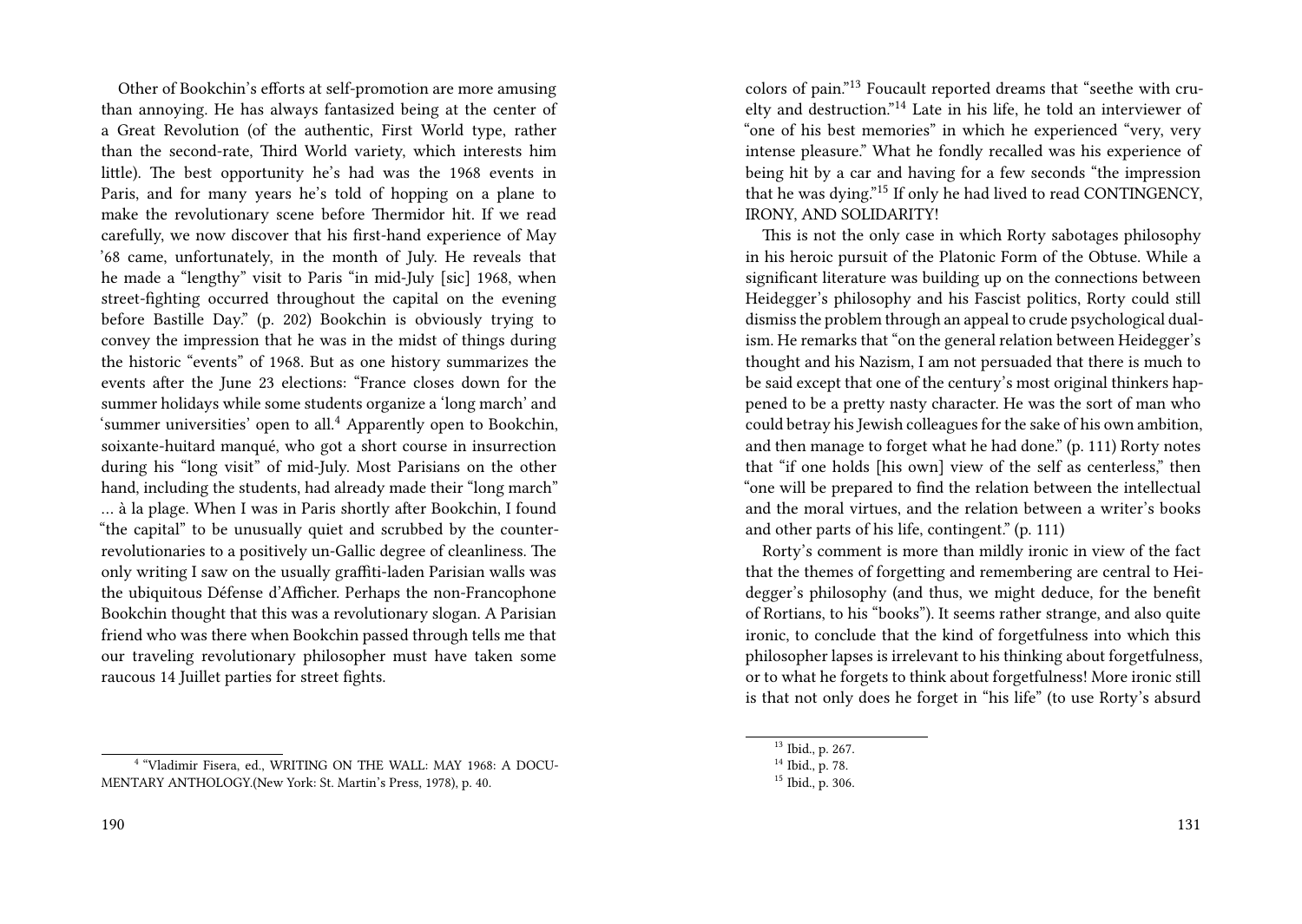term for that which one does when not writing books, or, perhaps, when one is not officially thinking) such minor details as his betrayal of colleagues, but he also systematically forgets in his books the annihilation of whole peoples by a regime and movement in which he participated and which he failed (forgot?) to renounce. And what is ultimately ironic is the fact that our nasty but original philosopher's only public mention of this mass slaughter is an ironic one!<sup>16</sup>

Why is our liberal ironist unable to mine any of this irony? In Heidegger, Rorty might have finally discovered the quite interesting connection between philosophy, blood, and irony! Instead, he finds nothing more than a convienient instance to which to apply a Rortian "view."

### **Rorty on Liberalism**

Rorty's liberalism is ironic to the core because it is founded on a monstrous absurdity and a process of resolutely overlooking this absurdity. Philosophy professors sometimes like to give their freshman classes the classic Zen exercise of trying not to think about a monkey. Rorty's liberalism is an exercise in trying not to think about a nine hundred pound gorilla.

For Rorty, "a liberal society is one whose ideals can be fulfilled by persuasion rather than force, by reform rather than revolution  $\ldots$ <sup>"</sup>

(p. 60) The liberal ironist, he thinks, makes a crucial distinction between "the use of force and the use of persuasion." (p. 84) Liberals are the most uncompromising foes of force, coercion, and domination, right?

#### 132

# **Bookchin Found Not Guilty of Anthropocentrism**

Because he's guilty of egocentrism, and everything can't be in the center.

One of the most "repellent" (to use one of his favorite words) aspects of Bookchin's diatribes is his tendency to exaggerate absurdly his own importance in developing certain concepts, and to ignore or even denigrate others who made important contributions in the same area. His claims of originality go to bizarre lengths. He has seriously maintained that he was the first person ever to come up with the rather obvious observation that "the American Dream has turned into a nightmare" — though he forgot to say it in print — and it would not be surprising if he eventually claims credit for "it's not the heat, it's the humidity."

In the present work, Bookchin attacks Arne Naess's ideas "on local autonomy, decentralization, and 'soft technologies'" as being "old hat" when Naess wrote about them in 1972. Bookchin points out that he himself mentioned some of these ideas as early as 1962. Why Naess should be criticized for supporting such ideas in 1972 is far from clear, since he made no claims of having invented them. Bookchin, on the other hand, claims for his own private property ideas that have a long history extending from ancient times to the work of some of his own recent libertarian predecessors such as Ralph Borsodi and Lewis Mumford. It is ironic that Bookchin refers to what he calls Arne Naess's "acolytes" no less than four times in the space of about a page, even though Naess has shown no interest in seeking followers, creating a rigid dogma, or founding a school. Bookchin, on the other hand, has always acted in a dogmatic and sectarian manner, treated his ideas as if they were copyrighted private property, and demanded of his followers the deferential attitude befitting an acolyte.

<sup>&</sup>lt;sup>16</sup> In a speech in Bremen in 1949, Heidegger, while discussing modern technology, quipped that "agriculture is now a motorized food industry, in essence the same as the manufacturing of corpses in the gas chambers and extermination camps … " Quoted in Victor Farias, HEIDEGGER AND NAZISM. (Philadelphia: Temple University Press, 1989), p. 287.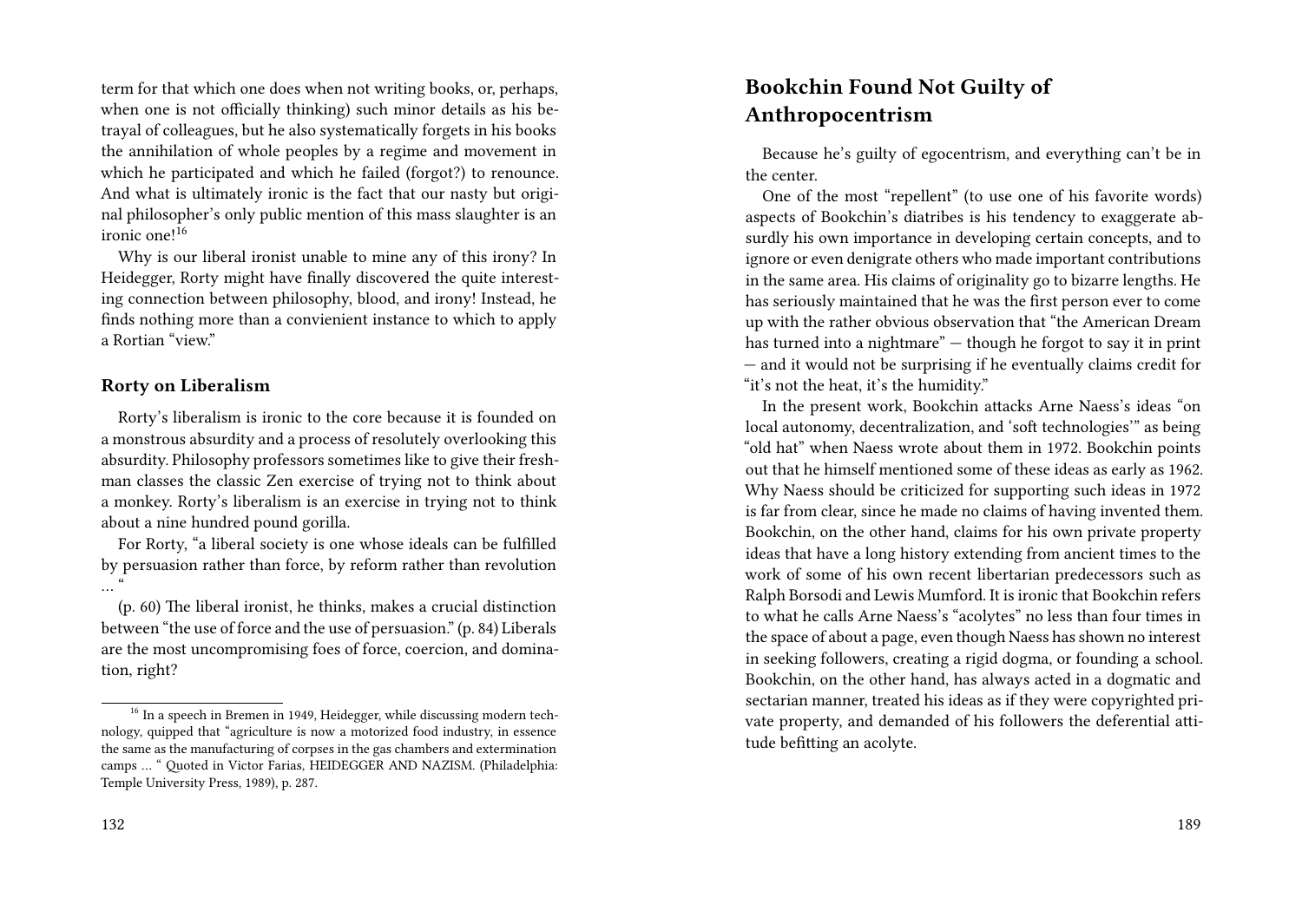but only in l'imaginaire Bookchinesque can one envision an academic cloister besieged by exploding mystical viruses.

As Bookchin's world has increasing contracted into the sphere of his own polemics, his language has become progressively more Pickwickian. For example, he finds it important to point out that "[t]he majority of animals, moreover, merely dwell in their environment." (p. 17) Why, one might ask, would he consider it important to think of the majority of animals — all those little zooplankton, beetles, etc.  $-$  as "dwelling"? The secret is that he is annoyed that some deep ecologists and Heideggerians like to talk about human beings "dwelling." He's convinced that there's something "unsavory" about this concept, but he's not very clear about what it is. The convenient solution is to make "dwelling" something that mere animals  $do - so$  that the deep ecologists are once again trying to reduce us all to a sub-human state! The fact that hardly anyone who learned English as a first language would talk about animals "dwelling," much less think that it's what they habitually spend their time doing, makes no difference in the tin-eared world of Bookchinism.

Bookchin has always had a very ambiguous relationship with WEBSTER'S DICTIONARY OF THE ENGLISH LANGUAGE. He quotes it with the alacrity of an energetic undergraduate when he thinks that it will buttress his argument, while he obliviously rewrites it when actual usage is an obstacle. For example, he asserts boldly that "hierarchy is in fact a social term — hierarchies are found nowhere in first nature." (p. 49) But in fact, the word "hierarchy" is used to refer not only to non-human organisms, but even to non-living entities that are arranged, as we native English-speakers say, in "hierarchical" order. While Bookchin intensely dislikes what he calls "mysticism," he often falls prey to what has aptly been described as word-mysticism, in which a term magically means just one thing.

In this case, that thing is whatever Swami Bookchin needs for it to mean for his polemical purposes.

Guess again. The liberal ironist somehow forgets to apply these exalted principles of non-violence to a rather conspicuous phenomenon: the nation-state. A deliciously ironic oversight, equivalent to Kierkegaard's paradigmatic example of obliviousness. Just as Kierkegaard's pious churchgoer fails to notice one thing  $-$  the Mysterium Tremendum, alias God  $-$  our gentle, non-violent liberal philosopher ironically overlooks the fact that the nation-state he presupposes is, in practice and by its very definition, a monstrous system of force and coercion. The State is not a debating club! And a propos of clubs, as Bakunin once said, "if I'm being beaten with a club, it doesn't hurt any less if the club is labelled 'the people's club.'" The nine hundred pound theoretical gorilla hangs tenaciously on the liberal's back.

Neither does Rorty waste much time reflecting on how the economic oligarchy protects its investments through the force and coercion of the State, not to mention through the force of circumstance — the enforced constraints of "everyday life." Certain kinds of force remain invisible to Rorty: they lurk in his imaginary blind spot. So don't expect him to have much solidarity with the victims. He certainly doesn't experience the force of economic necessity, and prison is definitely not part of the liberal academic lifestyle. His ideology conveniently and magically transforms all this force and coercion into the "suffering" that he laments with the coldest of intellectual sympathy.

Nor does he delve into the forces that dominate the mass media in which most of his vaunted liberal "free discussion" will take place. For Rorty, the true and the good are no more than "whatever is the outcome" of such "free discussion," defined in a typically liberal manner as "what goes on when the press, the judiciary, the elections and the universities are free, social mobility is frequent and rapid, literacy is universal, higher education is common, and peace and wealth have made possible the leisure to listen to lots of different people and think about what they say." (p. 84)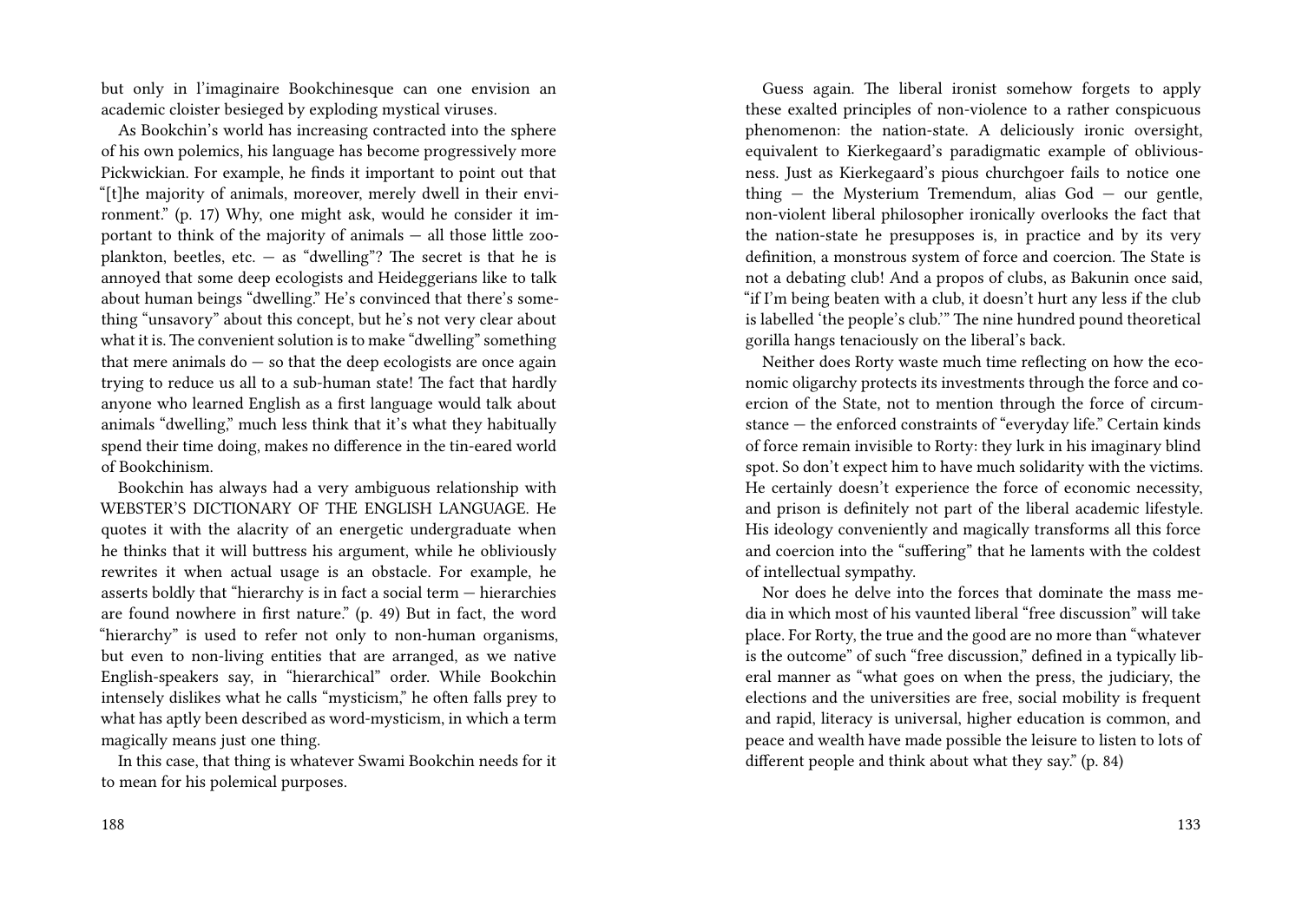Fear not! We are well along the way to such a utopia of free discussion: a kind of zombie-like state in which growing amounts of leisure-time are devoted to gleaning truths from the talk-shows and TV hyperreality. One can reflect on the pro's and (especially) con's of daughters who think their mothers dress like sluts, cops cleaning the bad boys out of the hood, the latest visits of ET's to Middle America, and the never-ending saga of O.J. And should any semi-serious politics somehow squeeze its way into the world of "free discussion," Rortian liberalism gives us no reason to question its ideological limits. We can just sit back and watch the right-wing bigot corner the shame-faced liberal, as the latter stands up for free enterprise, patriotism, and a small dose of compassion. We wait in vain for a "free discussion" of whether social oppression should exist, but we can tune in every day to stimulating debates about exactly how brutal it should be, and whether its victims fully deserve their fate, or whether they have earned our liberal sympathy.

Rorty's defense of liberal society might be stronger if he had made it into some kind of distant ideal, like communism and the withering away of the state were supposed to be. But what he defends is already here, embodied in some of the nation-states whose citizens need from Rorty's point of view to be more proudly patriotic. We get to compare actually existing liberalism to what Rorty says about it, and no liberal KGB shuts us up. No wonder liberals don't need a sense of humor to make liberalism sound like a joke.

Rorty writes of "the sort of social hope which characterizes modern liberal societies — the hope that life will eventually be freer, less cruel, more leisured, richer in goods and experiences, not just for our descendents but for everybody's descendents." (p. 86) Everybody's? Consider how these societies treat immigrants within and foreigners outside their borders. Of course, it's cheap to hope, but what evidence is there that there is even any interest in the welfare of these others, much less hope for them? And far from cherishing such hope for everybody's descendents, these societies are becoming increasingly cynical about such aspirations for any-

## **Bookchin Assaults The English Language**

An area in which one must certainly recognize Bookchin's revolutionary creativity is in his use of language. This self-professed anarchist boldly defies the oppressive laws of grammar and linguistic usage. For example, one can be confident that whenever Bookchin refers to anything as being "literally" any particular way, it is most assuredly that way in a metaphorical sense only. For example, he reports that "the counterculture's mysticism literally exploded in California," (p. 92) which might cause one to wonder why he is still concerned about it. On the other hand, he seems to be literally referring to himself when he comments that "[o]ne may literally get lost in this ecomystical shuffle." (p. 87)

He is also a creative genius with figures of speech. He informs us, for instance, that "[c]oercive measures here or harsh demographic policies there do not usually come in bits and pieces, like candy bars from a slot machine." (p. 64) Bookchin's British editors probably thought that this meant something intelligible in ordinary American English. They should be informed that American slot machines do not ordinarily pay off in mangled candy bars. In referring to Paul Ehrlich's THE POPULATION BOMB, Bookchin quips that it "found readers across political, social and cultural lines with the carelessness of an infant scrawling on a blank page." (p. 65) We can all agree that the book should certainly be more careful when it's out looking for readers.

Bookchin has long been a master of the mixed metaphor, and occasionally even manages a double mixed metaphor. In seeking to delineate deep ecologists Deval and Sessions' relationship to the previously mentioned mystical detonation, he remarks that "their academic cloister did not render them immune to the mystical viruses that were exploding." A moderately inept stylist might wonder at the fact that that their academic cloister didn't protect them from mystical vices, or perhaps that their academic bomb shelter didn't protect them from exploding missiles of mysticism,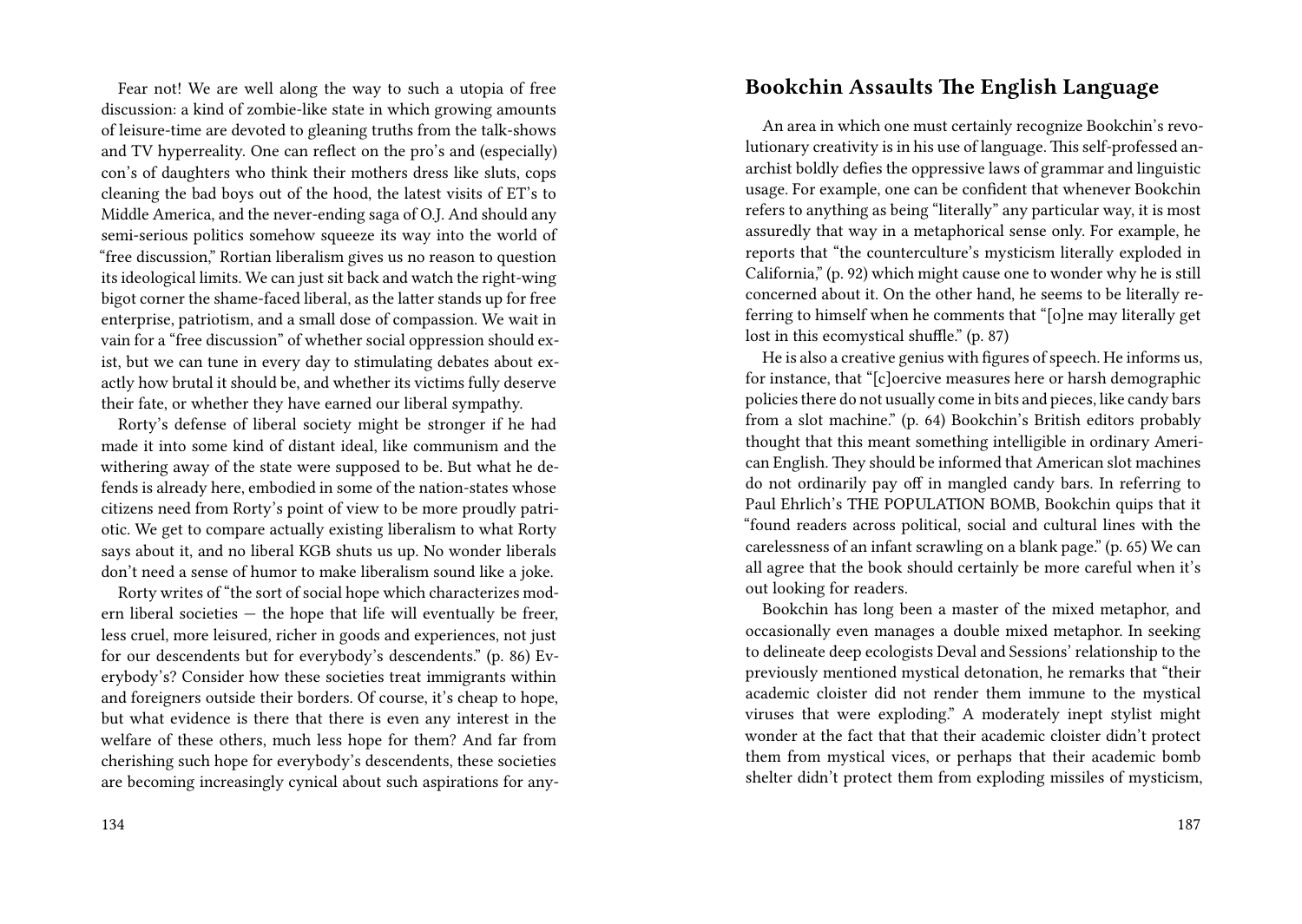assures us that "Nietzsche, Heidegger, Foucault, and Derrida speak to millions of people today through the impresarios of widely viewed television documentaries, such as Bill Moyers, David Suzuki, and Desmond Morris." (p. 232) One must be particularly curious about Desmond Morris's concept of the influence of onto-theo-logo-phallo-centrism on the naked ape and how that glib commentator surreptitiously conveyed it to viewers of his TV series.

Bookchin's obliviousness to the discourse in contemporary political thought becomes quite evident in his musings on the concept of justice at the end of the book. Arguing rather pointlessly for the superiority of his conception of freedom over other theorists' conception of justice, he contends that "[u]nlike justice, which works with the pretensions that all are equal in theory, despite their many differences in fact, freedom makes no pretense that all are equal but tries to compensate for the inequalities that occur with age, physical infirmity, and different abilities." (p. 260) Interestingly, after attacking the idea of equality, he describes his own goal as an "equality of unequals." Bookchin becomes so lost in verbiage that he is unaware of the fact that both he and the theorists he attacks share the same general position: that people are equal in some respects (in deserving respect, consideration, attention to their needs, etc.) and unequal in others (in having different personal qualities, positions in existing society, etc.). But what is most ludicrous about Bookchin's self-congratulatory discussion is that he seems completely oblivious to the debate in political theory over "justice" for the past twenty years. While he seems to think his concept of "compensation for inequalities" to be a bold new advance over "theories of justice," the most famous theory of justice in the history of modern political thought (that of Rawls) embraces precisely such a principle.

body's descendents. After all, what has the future ever done for you?

Near the end of the book, we finally get a concise statement of the foundations of Rortian political theory. I am aware that Rorty says that seeing them as "philosophical foundations" is the "wrong way" to read them. However, I am using the term "foundations" in the more basic department-store sense of "a supporting undergarment, such as a corset or girdle, especially one with an attached brassiere." It is what underlies the Rortian corpus when the outer garments are stripped off — what is employed to give it shape and form. Rorty states that the correct way to read his statements about solidarity and obligations to others is "as a contribution to the attempt to achieve what Rawls calls 'reflective equilibrium' between our instinctive reactions to contemporary problems and the general principles on which we have been reared." (p. 196) Rortian political philosophy thus reduces to philosophy at the service of gut reactions and conventional wisdom.

While the liberal ironist may struggle valiantly to reconcile conflicting feelings and beliefs, millions of blessed souls who can't stand liberals and think that irony was sent by the Devil or is some kind of Jewish Communist plot are born into "reflective equilibrium." "My daddy tol' me they was no good, and I can look at 'em an' tell they ain't no good!" Q.E.D.

### **Rorty on Cruelty**

Like many of his liberal predecessors, Rorty thinks that the infliction of pain and suffering are the greatest of social evils. He proposes that "liberals are the people who think that cruelty is the worst thing we do." (p. xv) What "unites" ironists like Rorty with others is "just susceptibility to pain and in particular to that special sort of pain which the brutes do not share with the humans — humiliation." (p. 92) Why it is just this [to echo Rorty's emphasis] is not clear, and in fact doesn't make much sense. Most of us probably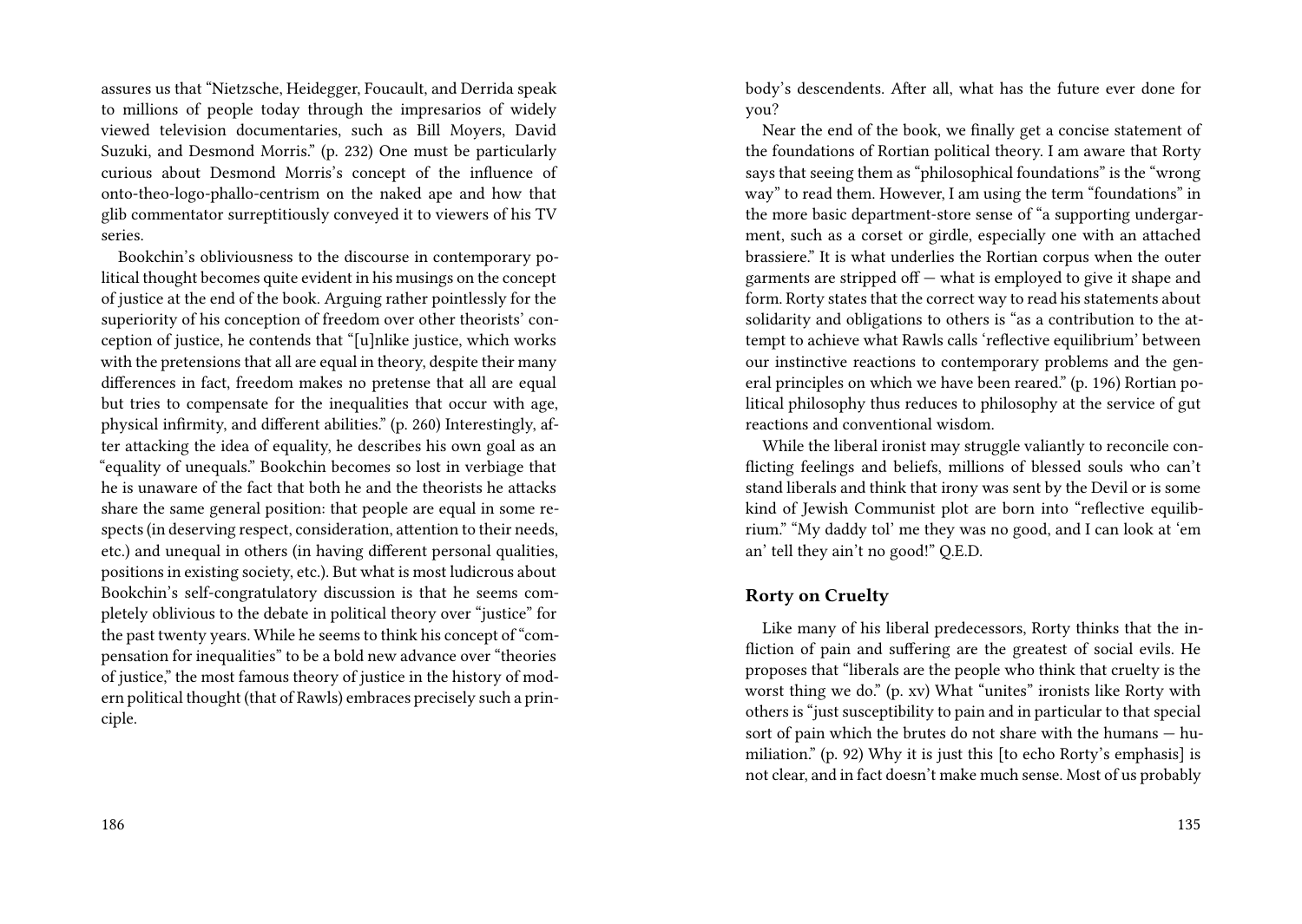think that a lot more positive things unite us with others. Presumably, from Rorty's point of view if we became Zenlike enough or perhaps even catatonic enough to detach ourselves from sources of humiliation we would disunite ourselves from the ironists and everybody else.

But while susceptibility to pain unites all of us, awareness of and concern about this susceptibility apparently doesn't. From Rorty's arrogant perspective, few people other than those Europeans and Americans who have had the benefit of his sort of liberal ideology have been able to develop the qualities required for such awareness and concern. "The ironist does not see her ability to envisage, and desire to prevent, the actual and possible humiliation of others" as an "essentially human" quality, but rather as "an ability and a desire" that is "associated primarily with Europe and America in the last three hundred years." (p. 93)

In reality, such abilities and desires have been central (if not "essential") to traditions that have spanned most of human history (though they have usually been more interested in preventing "actual" than "possible" humiliation). Twenty-five hundred years ago, Shakyamuni Buddha initiated a tradition that envisioned a "cure to suffering" through a compassion that aimed precisely at such a goal. Laozi's "Three Treasures" of "deep love, simplicity, and never putting oneself ahead" introduced a similar idea into the Daoist tradition at about the same time. Dorothy Lee describes numerous tribal cultures that have been based on a respect for the person and a careful avoidance of any act or expression that would judge a person comparatively, much less humiliate him or her. She writes of the Navaho workers who resisted giving orders to others and Hopi children who refused to keep score in games when the economic system and school system of modern, Western, liberal society imworld." (p. 42) Yet his own citations show that Dawkins, whom he is indicting for alleged anti-humanism, proposes precisely such a basis. This is not an isolated case of such incredibly sloppy argumentation. Only a few pages later, Bookchin attacks Lovelock's "cosmic antihumanism" for its "strong theistic features," after which he quotes Lovelock's statement that "for the present, my belief in God rests at the stage of a positive agnosticism." (p. 56)

It is instructive to examine one of Bookchin's rare ventures into the field of American popular culture. He attempts to assess the state of the contemporary American psyche based on a reading of The Simpsons. And what does he find noteworthy about this popular cartoon series? Certainly not the fact that this more than vaguely anti-authoritarian series mocks politicians, religious leaders, parental authorities, and the local police, that its most loathsome character is (of all things) a capitalist, that its favorite public menace is a nuclear power plant, and that its most heroic figure is a preadolescent, clear-thinking, compassionate, environmentalist, vegetarian feminist! Of course not! According to the sophisticated canons of Bookchinite cultural critique The Simpsons is nothing more than an expression of the infantile quality of American culture. "Like the new popularity of The Simpsons, a television cartoon series for adult audiences, the new infantilism seems to appeal to a still surviving sucking instinct in the psyche that is beyond the constraints of age and experience." (p. 114) One of the "constraints of age and experience" in Bookchin's case seems to be the complete obliteration of any sense of humor, irony or satire.

Bookchin's rantings about the noxious effects of poststructuralism on contemporary culture are reminiscent of Alan Bloom's ridiculous claim in THE CLOSING OF THE AMERICAN MIND that a major factor in the decline of American culture is "German philosophy." One major difference between Bloom and Bookchin (other than the latter's inclusion of dangerous French thinkers) is that Bookchin actually undertakes an explanation of the mechanism by which such an unlikely process takes place. He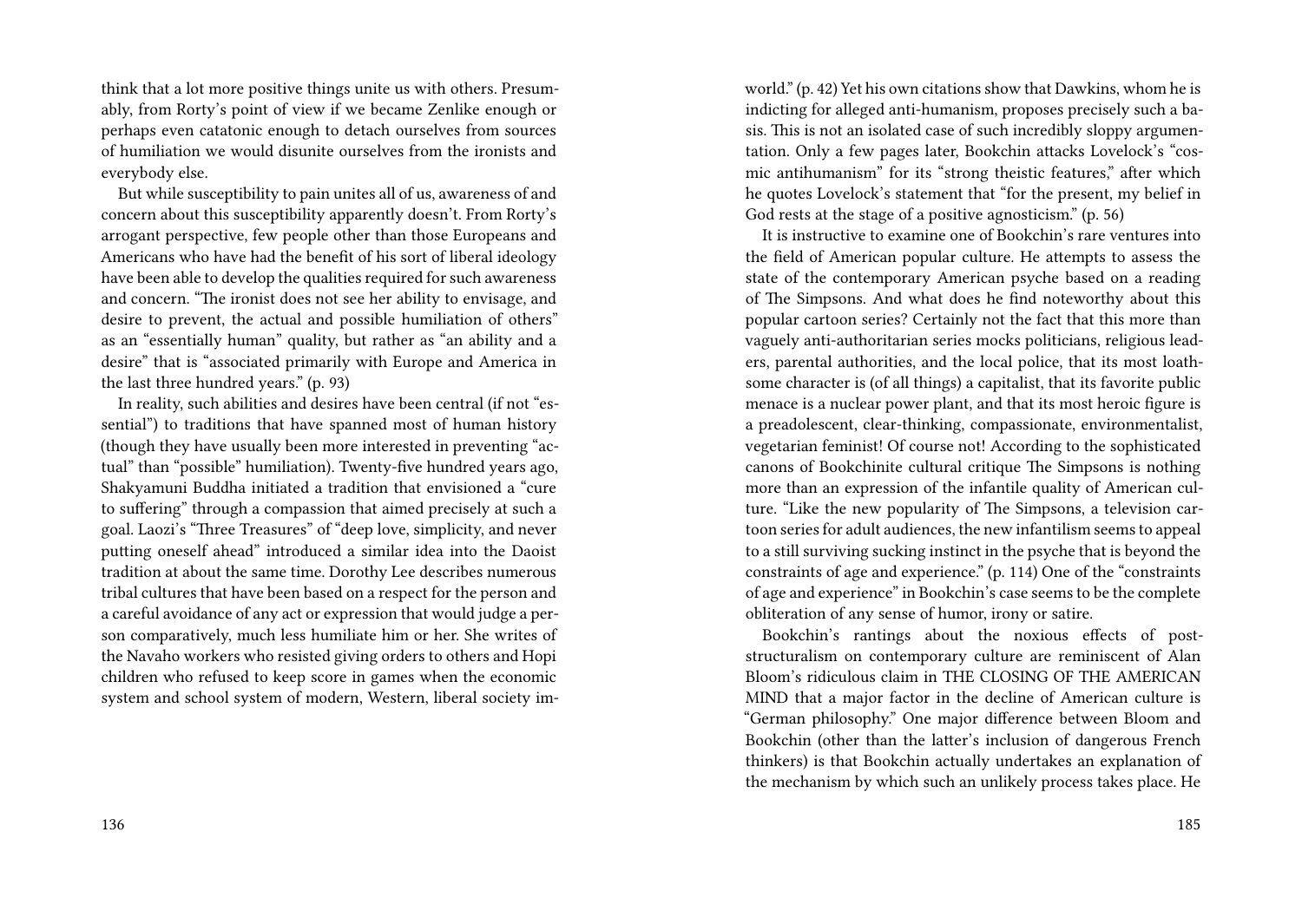Bookchin has always been confused on the relationship between nature and culture. His vague statements about "first" and "second nature," and about things "grading" into one another now increasingly give way to more obvious confusion and self-contradiction. For example, he states that "[a]n institutionalized community, composed of structured family groups, constitutes the initial biological basis of second nature." (p. 29) He seems to mean by "second nature" something like human culture, and institutions and social structures are certainly cultural, not merely biological. How, then, can an institutionalized community, a product of and constituent of culture, be the biological basis for culture?

Bookchin does introduce one new theoretically category into his discussion of this topic. While for twenty years he's been propounding the presumably illuminating theory that "first nature grades into second nature" we are now vouchsafed a new revelation: second nature "eases in a graded way out of first nature." (p. 30) Some may find the idea of sudden qualitative jumps and things emerging unsuspected out of other things highly disturbing. Fortunately, Bookchin has delivered us from such untoward dialectical movements. Things kind of just ease into one another. They sort of mosey into one another.

Often Bookchin refutes his own arguments by unwisely quoting too much of his intended victim's text. For example, he attacks Richard Dawkins for both incoherence and anti-humanism. While he fails in his sketchy analysis to give any evidence of Dawkins' incoherence, he quotes that writer to the effect that humans are capable of "pure, disinterested altruism," a quality "that has never existed before in the whole history of the world," and that "we, alone on earth, can rebel against the tyranny of the selfish replicators." (pp. 40–41) Whether this view is correct or not, it is enough, by Bookchin's own standards, to acquit Dawkins of the charge of antihumanism. On the page after the quote, Bookchin comments that "antihumanist protocol insists that there is no objective basis for elevating humanity over the most elevated of apes in the primate posed such practices on them.<sup>17</sup> None of these traditions seem to exist in World History According to Rorty.

His arrogant elitism sinks to its lowest when he reduces "the oppressed" to the status of passive victims. "As I said earlier, pain is non-linguistic: It is what we human beings have that ties us to the non-language-using beasts. So victims of cruelty, people who are suffering, do not have much in the way of language. That is why there is [sic] no such things as the 'voice of the oppressed' or the 'language of the victims.' The language the victims once used is not working anymore, and they are suffering too much to put new words together. So the job of putting their situation into language is going to have to be done for them by somebody else. The liberal novelist, poet, or journalist is good at that." (p. 94)

As I said earlier (remember?), this is arrogant elitism at its lowest! It is no accident that the diabolical Professor Rortyarty prefaces his comment on the oppressed with a reference to "beasts," for it is precisely beastlike qualities that he attributes to the victims of suffering. His liberalism requires that the oppressed be reduced to victims who can be conveniently represented by liberals. He seems unaware of the literature, poetry, journalism, film, art and other forms of self-expression of women, blacks, Hispanics, Native Americans, gays, poor rural whites, and many other oppressed groups. Since he doesn't believe in ideology, he can't understand how their voice might be eloquent, strong, and, to use a word he would disdain, truthful, yet often marginalized, distorted, and co-opted by the dominant system of power. Perhaps this situation is a bit too ironic for our ironist. For Rorty there is a simple, convenient and non-ironic explanation for their failure to get a fair hearing: the poor suffering wretches have been reduced to silence or incoherence. So let the literary liberals speak for them, and let the theoret-

<sup>&</sup>lt;sup>17</sup> See Dorothy Lee, FREEDOM AND CULTURE. (Englewood Cliffs, NJ: Prentice Hall, 1959), esp. pp. 5–26.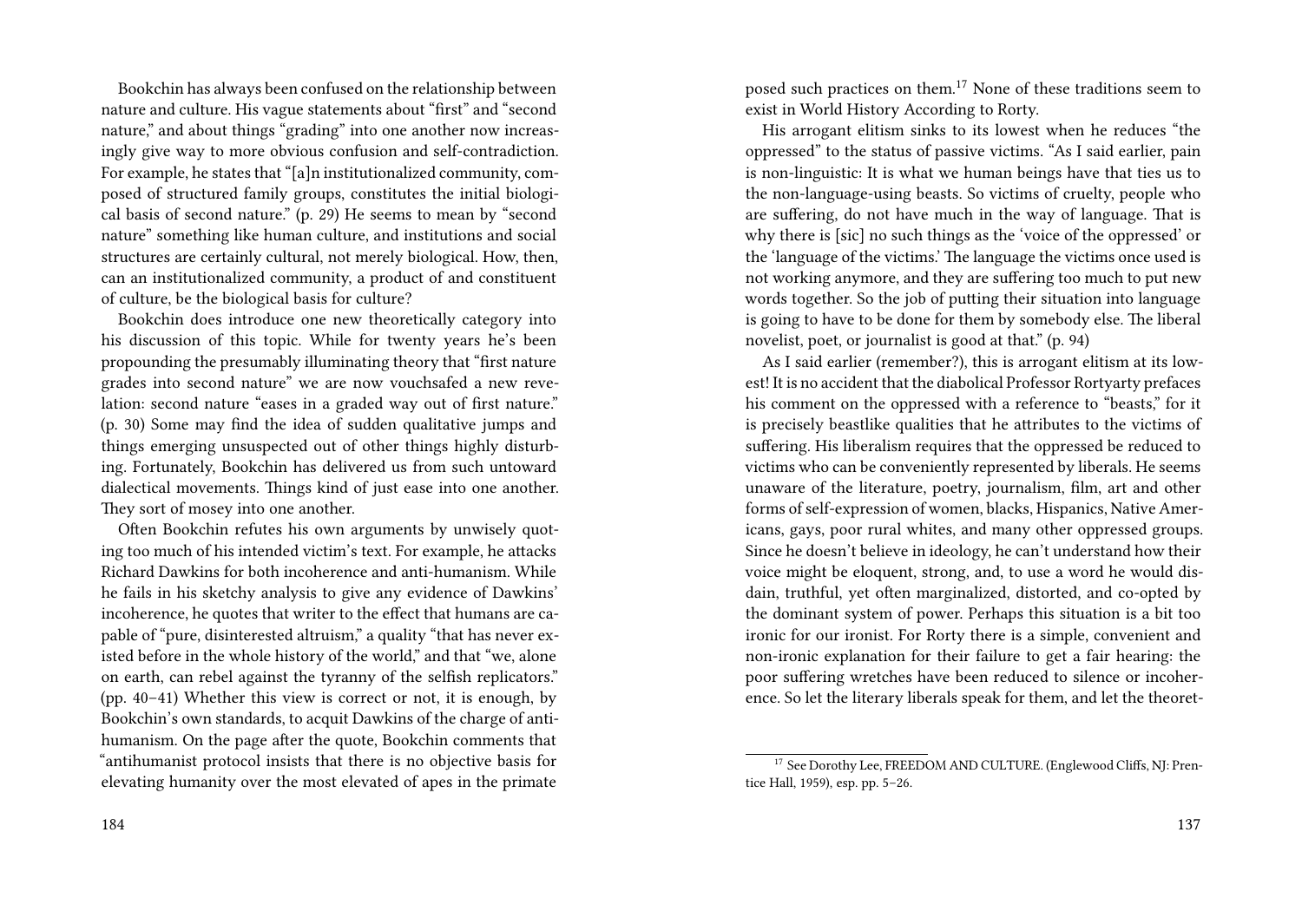ical liberals explain to them their good fortune in having liberals around, so they don't have to bother to learn how to talk.

Ironically, Rorty says elsewhere that we "should stay on the lookout for marginalized people — people whom we instinctively think of as 'they' rather than 'us.' We should try to notice our similarities with them." (p. 196) This must be rather difficult, since the differences are usually much more obvious. For example, that we have spare change and they don't. Rorty obviously lives in one of the better neighborhoods, where a notable difference about the marginals is that they are nowhere to be seen, so that he has to "stay on the lookout" for them. Strange that the big difference he notices when he finally scouts out a few is that they can't speak. Perhaps he has only encountered them as he passed them in his BMW, observed that they often carry signs, and hastily concluded that they are mute.

#### **Rorty on the Platform**

On March 26, 1982, Richard Rorty spoke in New Orleans. He treated his audience to an excruciatingly boring reading of a manuscript he called "Post-Philosophical Man." Despite the title, Rorty said rather little about the man in question, and he did not reveal whether she was a liberal or not. Perhaps Post-Philosophical Man needed the rest of the decade to discover her true identity. Rorty revealed himself to be only slightly more of an ironist in person than in print. He discussed, for example, "the fear that something will be lost if philosophy fades from the cultural scene," a something that, he added, is "not just the employment possibilities for philosophers." This statement was in fact more ironic than he thought, since Rorty actually said "fades from the cultural scene like theology." Theologians Hans Küng and Gustavo Gutierrez later both came to the intellectual backwater (and, indeed, the veritable swamp) that I call home and spoke to packed auditoriums of eight hundred, while Rorty could pull in lectively) have only a modest store of rationality. But let's talk reason.

### **Listen, Bookchin! Listen to reason**

First, if one contends that a human being and a river, for instance, are both part of a larger "self," this in no way implies that the river possesses any capacity for "empathy," any more than it implies that the human being thereby possesses the capacity to be a home for fish. Rather, it only implies that the larger whole of which they are both a part (called the "larger self" in this view) has both these capacities in some sense.

Secondly, the concept of "biocentric equality" has no implication of "equality of qualities" among those beings to whom (or to which) the equality is attributed. Indeed, this concept, like most concepts of moral equality, are significant precisely because they attribute such equality to beings that are in other important ways unequal. Deep ecologists and other ecophilosophers who employ concepts such as "equal intrinsic value" or "equal inherent worth" clearly mean that certain beings deserve equal consideration or equal treatment, not that they possess certain faculties or characteristics to an equal degree.

The fact that Bookchin takes as the only possible meaning for the concept of biocentric equality the one he can most easily attack betrays his habitual role of the amateur philosopher ineptly jousting with caricatures of his opponents' views.

## **Bookchin Defies The Laws Of Thought**

Unfortunately, even my extraordinarily indulgent editors will not allow me the space to summarize the collection of logical fallacies and faulty analyses this book has provided. I will therefore limit myself to a few of the most flagrant examples of Bad Analysis.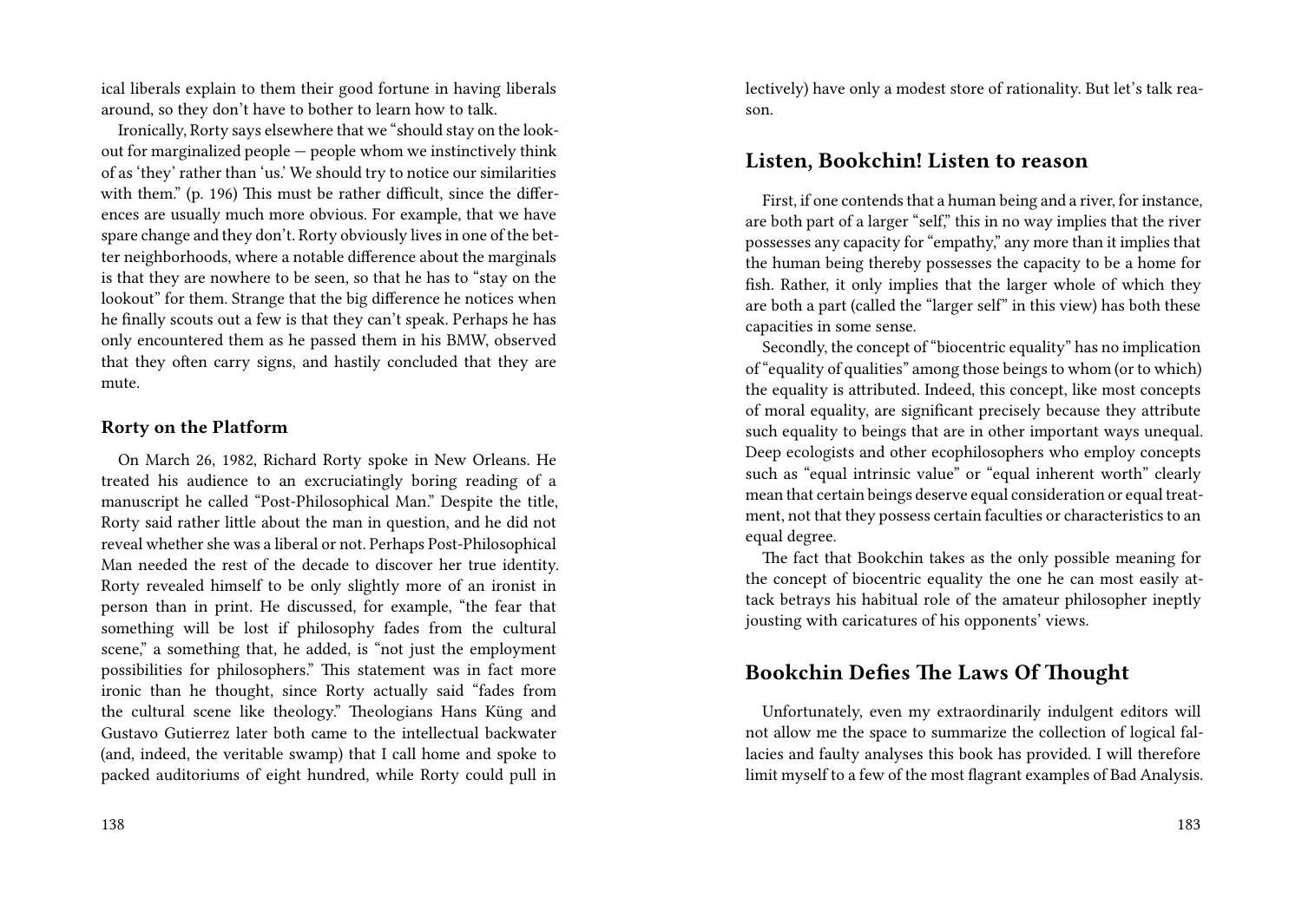only to be reassured by Tobias that the anthology contained many people [sic] who were not deep ecologists, including Garrett Hardin!" (p. 117)

Bookchin is transparently engaged in rewriting history (as pathetically petty as the scale of this history may be). The fact is that Mr. Tobias solicited essays for a book entitled DEEP ECOLOGY and Prof. Bookchin voluntarily chose to contribute an article appearing under that rubric. If Bookchin did not want to include his essay in a work with that title, he was certainly free to exercise the great anarchist right of voluntary (non-)association and have nothing to do with the whole business. Furthermore, if Tobias actually presented to Bookchin the ridiculous argument that the latter recounts, this should have given him even more reason to reject the project. But no! Instead, he voluntarily agreed to the publication of his own article under the rubric of "deep ecology" and then went on to condemn others for using the same term in even the most generic sense, accusing them of everything from hatred of humanity to crypto-fascism.

Let's look carefully at a bit of Bookchin's supposedly devastating critique of deep ecology. His arguments almost invariably reveal his ineptitude in philosophical analysis. This is illustrated well by his discussion of the concept of "biocentric equality" that is held by some (though not all) deep ecologists. In his view, "[i]f the self must merge — or dissolve, as I claim, into rain forests, ecosystems, mountains, rivers 'and so on,' these phenomena must share in the intellectuality, imagination, foresight, communicative abilities, and empathy that human beings possess, that is, if 'biocentric equality' is to have any meaning." (p. 100) In fact, "biocentric equality" is a rather confused concept that I have made good clean fun of elsewhere; however, one will not discover why by listening to Bookchin's superficial and unsupported "claims."

Bookchin once stated that "when a rational society is achieved, its citizens will at least be more rational than Max Cafard and his ilk." Admittedly, I (and perhaps even I and my entire ilk, taken colonly a small fraction of that number. What is the grammar of the word "fade," anyway? Near the end of an hour of Rorty's tedious, uninspired reading, a bell rang loudly. As usual, our philosopher's irony-meter was inoperative, since there was no evidence of a reaction as he droned on. (Fade-out).

#### **On Rorty**

And lest the reader begin to hear the ringing of imaginary bells, let us conclude these reflections on the world's most interesting philosopher. We must now ask how our patriotic academician rates as a budding State Philosopher, as the self-anointed prophet of blood and irony. Lamentably, he fails on two counts. His blood is thin, his irony weak. He suffers from a terminal case of irony deficiency anemia.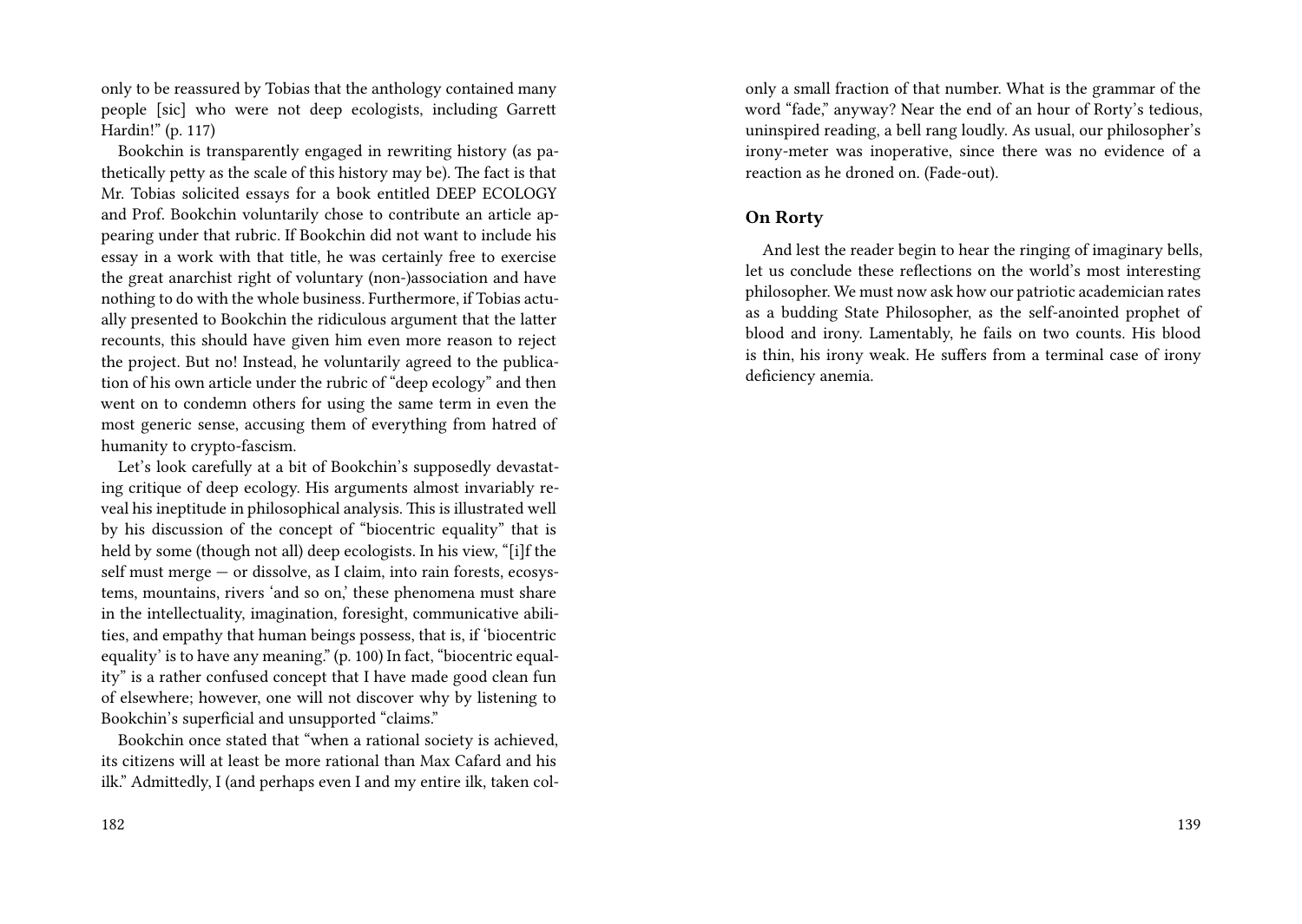# **The Dragon of Brno**

Hanging above the entranceway to the Town Hall of Brno, the capital of Moravia, is a Dragon. The notorious Dragon of Brno. The Monster, which stares down through glassy eyes upon all who enter this seat of political power, was brought back long ago from a strange and distant land. Some might call this awe-inspiring beast a mere "crocodile." But to the good citizens of Brno of an earlier age, it must have represented everything exotic and remote. In all probability, it was precisely such a creature that was called "Leviathan" in Biblical times. This specimen still hangs in the passageway as an enduring image of Otherness. In fact, at this late date it might be taken as the symbol of the conquest of the Other by Civilization. It is the once untamed nature, the archaic, the primitive, the anarchic — now safely embalmed and displayed for the amusement of the burghers and tourists.

Another less notorious Dragon was born in Brno on August 20, 1934. A Dragon who breathed fire against Leviathan. It might seem strange that I label Fredy Perlman a Dragon, since he was one of the great Ranters against Leviathan, an aspiring Dragon-slayer who announced the coming destruction of the Beast, and who was the avowed enemy of everything we think of as Dragon-like. But in fact he had much in common with another sort of Dragon. Not the life-destroying, monstrous Dragon of the West, but rather the more primordial, life-affirming one of the East. The Chinese, Daoist Dragon. The Dragon of dance, joy, celebration, and the affirmation of community and nature. The Dragon of Otherness, the very antithesis of the Western Dragon of Power and Domination. Fredy Perlman is the Anti-Dragon of Brno.

dinary success (which for him means that it has received considerably more attention than have his own ideas) because it "was an excellent analgesic for the intellectual headaches of a culture that felt more at home with Disneyland and Hollywood than with political radicalism." (p. 93) Bookchin must get all his news from Green Perspectives.<sup>3</sup> To the extent that the mainstream culture is even aware of deep ecology, it sees it more as a latter-day Communist plot rather than a cure for its headaches.

Let's be realistic. Had deep ecology never appeared, Bookchin's political ideas would have remained as socially insignificant as they are at present, and he would be attacking some other competing philosophy as the new opiate of the masses concocted by those sly counter-revolutionaries. The lack of appeal of Bookchinism is caused neither by deep ecology nor by "lifestyle anarchism," but rather by the fact that it is a narrow, culturally brain-dead dogmatism, enclosed within its own ideological universe and willfully out of touch with the messy realities of any world that might be vaguely familiar to actual people.

In a rather garbled statement, Bookchin notes that "not surprisingly, the phrase deep ecology first appeared as the title of a book which was in an anthology [sic] edited by Michael Tobias in 1984."(p. 96)

He doesn't bother to explain what might be either surprising or unsurprising about this obscure fact. However, what many might find not only surprising but indeed astounding, in view of Bookchin's later indictment of anyone using the term "deep ecology" in an even vaguely positive sense, is the fact that he himself contributed an essay to the volume in question. In a footnote, he attempts to defend his decision to participate by hypocritically claiming that "at the time, I protested the use of this title for an anthology containing my article, 'Toward a Philosophy of Nature,'

<sup>&</sup>lt;sup>3</sup> An obscure publication that publishes nothing but articles by Murray Bookchin and his faithful exegete Janet Biehl.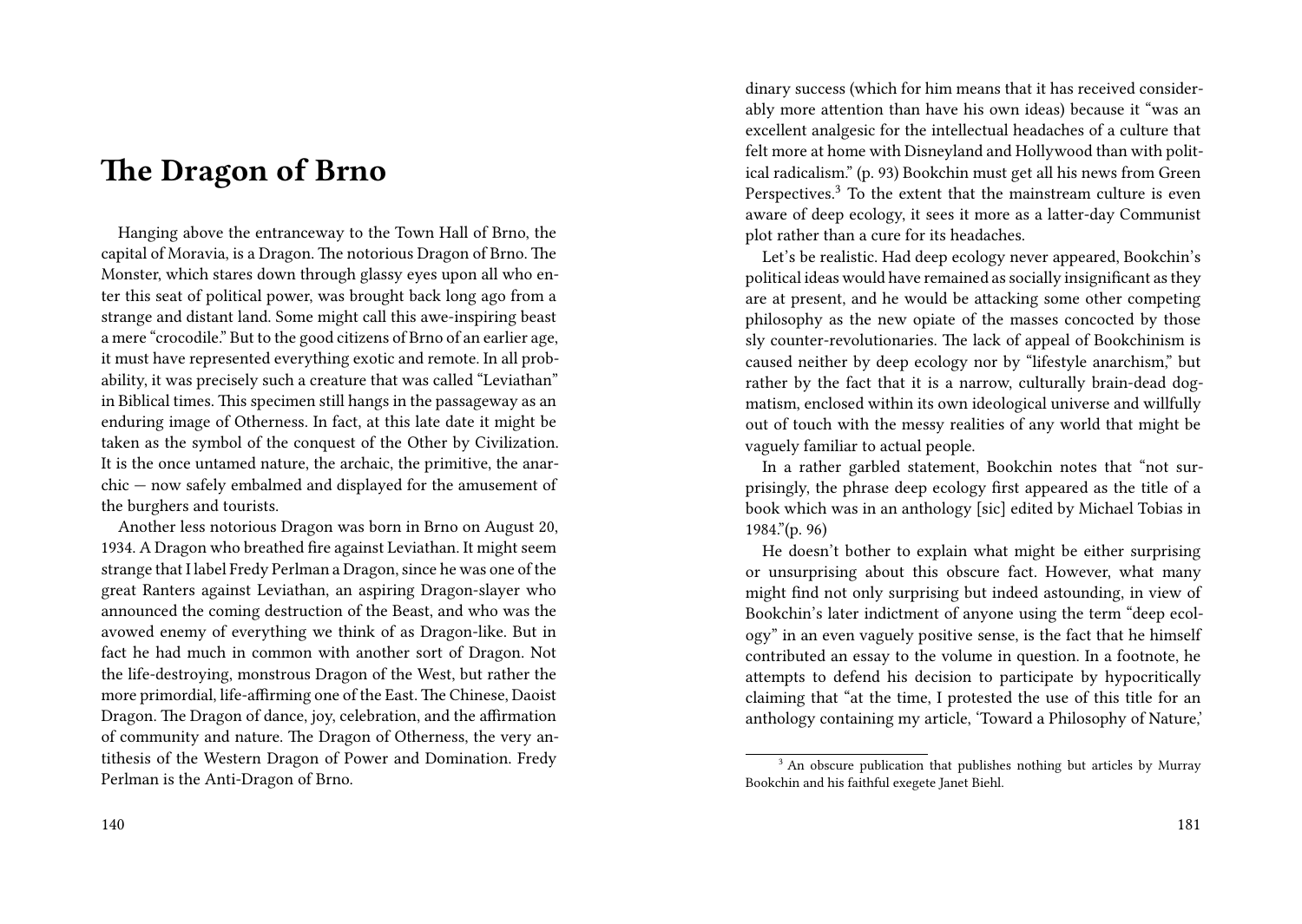by his discussion of the concept of "biocentric equality" that is held by some (though not all) deep ecologists. In his view, "[i]f the self must merge — or dissolve, as I claim, into rain forests, ecosystems, mountains, rivers 'and so on,' these phenomena must share in the intellectuality, imagination, foresight, communicative abilities, and empathy that human beings possess, that is, if 'biocentric equality' is to have any meaning." (p. 100) In fact, "biocentric equality" is a rather confused concept that I have made good clean fun of elsewhere; however, one will not discover why by listening to Bookchin's superficial and unsupported "claims."

Bookchin once stated that "when a rational society is achieved, its citizens will at least be more rational than Max Cafard and his ilk." Admittedly, I (and perhaps even I and my entire ilk, taken collectively) have only a modest store of rationality. But let's talk reason.

For ten years Bookchin has been obsessed with his vendetta against deep ecology. Despite his vague anti-corporate rhetoric, one will search Bookchin's work in vain for a detailed analysis of the social and ecological transgressions of a single transnational corporation. On the other hand, one will find excruciatingly detailed explanations of how various deep ecologists are a clear and present danger to planet earth. But don't bother to look. His valid points have been stated better by less rabid and more coherent critics, while the vast majority of his remarks have consisted of hasty generalizations, ad hominem fallacies, flimsy slippery slope arguments, and outright nonsense.

Bookchin's comments on the influence of deep ecology illustrate his usual obliviousness to contemporary culture. He labors under the bizarre illusion that were it not for deep ecology and certain other cultural trends (including "lifestyle anarchism") that he imagines to have deluded the masses, American society would long ago have embraced radical politics, and specifically his radical politics, which he devoutly believes to have all the compelling qualities of revealed truth. For Bookchin, deep ecology has achieved its extraor-

And yet a third Dragon has come out of Brno. One that is truly a monstrous Beast. For Brno is the birthplace of not only Fredy Perlman, but as he himself tells us, it is also the home of the nationstate, the modern incarnation of Leviathan. At the beginning of the modern epoch, the people of Moravia formed a defensive league and thereby inadvertently created a mutant Creature that was "a precursor of what we will call a 'nation state.'"  $(p. 165)^{1}$  The Dragon was called "Greater Moravia," but it's true importance was its identity as "the prototype of the Leviathanic form." (p. 165) It was to become, as Nietzsche put it "the coldest of all cruel monsters." It would also become Moloch, the awful Diety who requires the sacrifice of children by their parents. And it would become Behemoth, the gigantic and grotesque Creature inspiring horror and fear. And finally, it would become the most horrifying Dragon, the avaricious reptilian Beast that hoards all that it can conquer.

As his-story moves on, this Monster, this Dragon of Brno, takes on many aspects. To what degree the Monster is Capital, to what degree it is the State, and to what degree it is the technological Megamachine, is not always clear in this complex story. The Monster plays many roles in this tragedy called "the Slaughter-Bench of History." We may call it Leviathan, Moloch, Behemoth or Dragon without fear of error. It is important, though, that we understand Leviathan's greatest transformation, the one necessary before the Monster could finally turn upon itself. As Fredy Perlman pointed out, this was its world-historical transition from Worm-Leviathan to Octopus-Leviathan.

But Leviathan has a long his-story before its final metamorphosis. Fredy Perlman announces that "it is my aim to speak of the Beast's body. For it does have a body, a monstrous body, a body that has become more powerful than the Biosphere. It may be a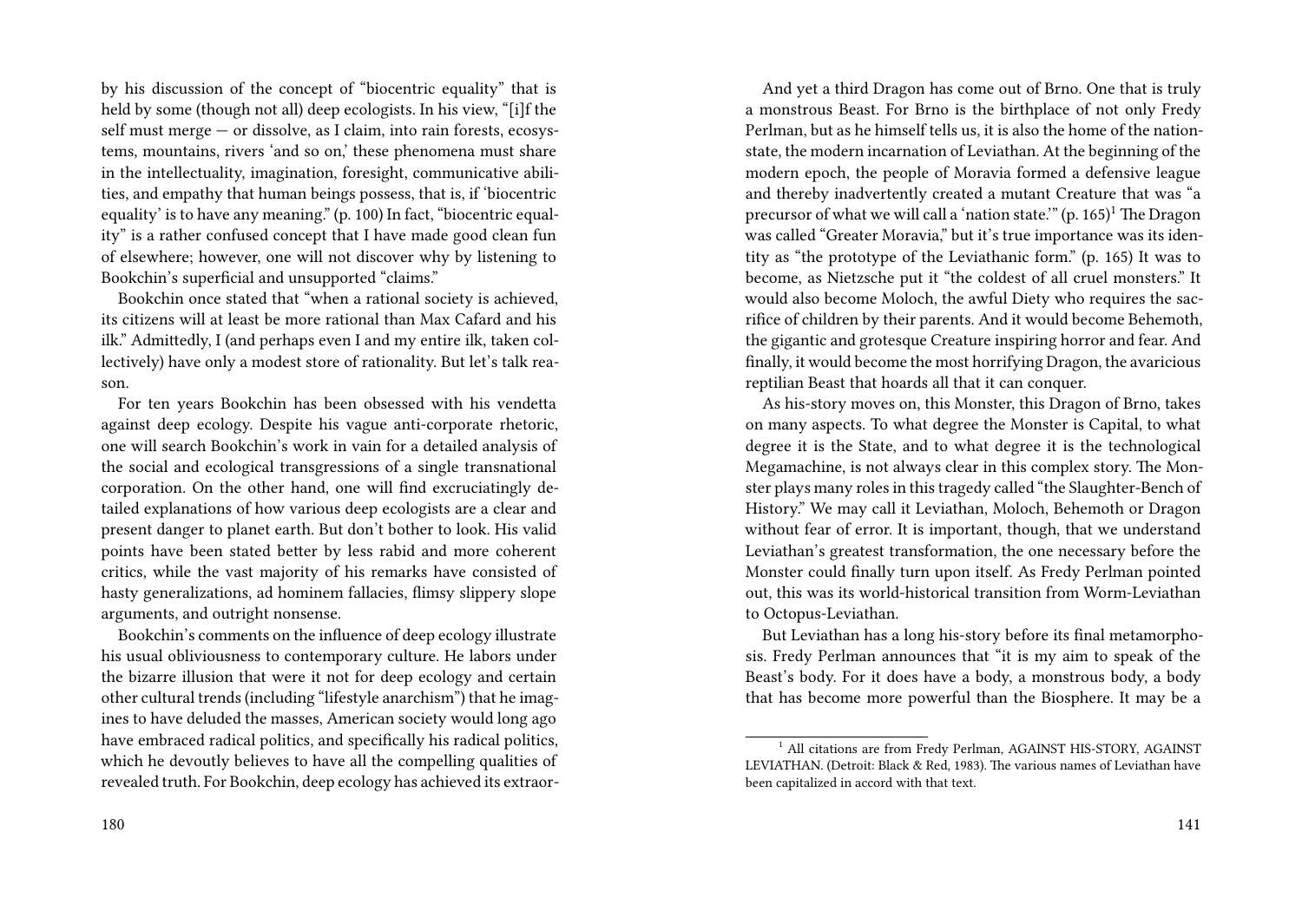body without any life of its own. It may be a dead thing, a huge cadaver. It may move its slow thighs only when living beings inhabit it. Nevertheless, its body is what does the wrecking." (p. 5) He recounts in his great epic the entire ugly and brutal story of this Creature and its destruction of the Earth.

He begins the narrative at the Cradle of Civilization, where he turns back the world-historical baby blankets to reveal a monstrous, Satanic infant Leviathan. As we find the Creature in ancient Sumer, its apparatus of hierarchy and domination is already fully developed in the brutal class system. The "Lugal," the paradigmatic Boss, and his staff of "Ensis" or underbosses, look to foreign captives to do their work. These captives are "the first zeks," who are "the workers, proletarians, full-time laborers." (p. 22) Quickly, though, the general populace is reduced to the same miserable status of zekhood, which is to be the ultimate fate of humanity in general.

The ideology of domination follows immediately. "The Lugal claims that his power comes to him from the violent spirit who lodges in the Ziggurat or artificial mountain. This sprawling man-made phallus shape is the real head of the Leviathan"(p. 27). The entire universe is reconceived as a Leviathan ruled by a psychotic, power-mad Boss. God the Father is born. Monistic metaphysics arises out of the monistic monopoly of power.

The business-man, the man who reduces all being, including his own, to economic value, also emerges in Sumer. This is "a human being whose living humanity has been thoroughly evacuated." As Fredy Perlman's story shows, the term "Belly of the Beast" is a far from pejorative term for such a being. It is rather the natural environment that breeds him and to which he is perfectly adapted. This business-being is indeed a kind of digestive bacterium for the Monster. He breaks down the living protoplasm of culture, soul and spirit into inorganic matter to be metabolized by the deathly body of the Beast. He is one "who thrives in, and on, the Leviathan's material entrails. People reduced to things are among the objects

142

In a rather garbled statement, Bookchin notes that "not surprisingly, the phrase deep ecology first appeared as the title of a book which was in an anthology [sic] edited by Michael Tobias in 1984."(p. 96)

He doesn't bother to explain what might be either surprising or unsurprising about this obscure fact. However, what many might find not only surprising but indeed astounding, in view of Bookchin's later indictment of anyone using the term "deep ecology" in an even vaguely positive sense, is the fact that he himself contributed an essay to the volume in question. In a footnote, he attempts to defend his decision to participate by hypocritically claiming that "at the time, I protested the use of this title for an anthology containing my article, 'Toward a Philosophy of Nature,' only to be reassured by Tobias that the anthology contained many people [sic] who were not deep ecologists, including Garrett Hardin!" (p. 117)

Bookchin is transparently engaged in rewriting history (as pathetically petty as the scale of this history may be). The fact is that Mr. Tobias solicited essays for a book entitled DEEP ECOLOGY and Prof. Bookchin voluntarily chose to contribute an article appearing under that rubric. If Bookchin did not want to include his essay in a work with that title, he was certainly free to exercise the great anarchist right of voluntary (non-)association and have nothing to do with the whole business. Furthermore, if Tobias actually presented to Bookchin the ridiculous argument that the latter recounts, this should have given him even more reason to reject the project. But no! Instead, he voluntarily agreed to the publication of his own article under the rubric of "deep ecology" and then went on to condemn others for using the same term in even the most generic sense, accusing them of everything from hatred of humanity to crypto-fascism.

Let's look carefully at a bit of Bookchin's supposedly devastating critique of deep ecology. His arguments almost invariably reveal his ineptitude in philosophical analysis. This is illustrated well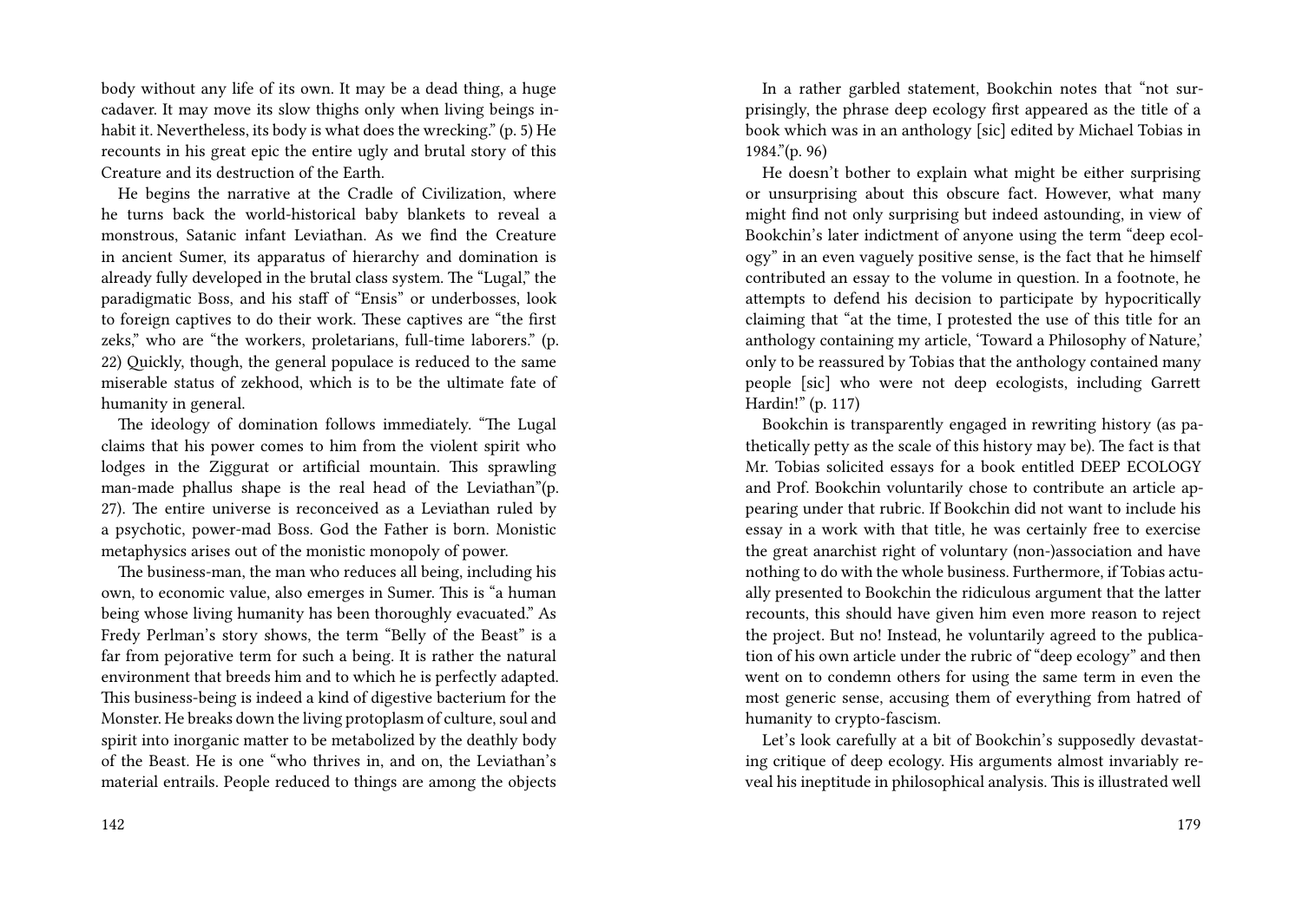points have been stated better by less rabid and more coherent critics, while the vast majority of his remarks have consisted of hasty generalizations, ad hominem fallacies, flimsy slippery slope arguments, and outright nonsense.

Bookchin's comments on the influence of deep ecology illustrate his usual obliviousness to contemporary culture. He labors under the bizarre illusion that were it not for deep ecology and certain other cultural trends (including "lifestyle anarchism") that he imagines to have deluded the masses, American society would long ago have embraced radical politics, and specifically his radical politics, which he devoutly believes to have all the compelling qualities of revealed truth. For Bookchin, deep ecology has achieved its extraordinary success (which for him means that it has received considerably more attention than have his own ideas) because it "was an excellent analgesic for the intellectual headaches of a culture that felt more at home with Disneyland and Hollywood than with political radicalism." (p. 93) Bookchin must get all his news from Green Perspectives.<sup>2</sup> To the extent that the mainstream culture is even aware of deep ecology, it sees it more as a latter-day Communist plot rather than a cure for its headaches.

Let's be realistic. Had deep ecology never appeared, Bookchin's political ideas would have remained as socially insignificant as they are at present, and he would be attacking some other competing philosophy as the new opiate of the masses concocted by those sly counter-revolutionaries. The lack of appeal of Bookchinism is caused neither by deep ecology nor by "lifestyle anarchism," but rather by the fact that it is a narrow, culturally brain-dead dogmatism, enclosed within its own ideological universe and willfully out of touch with the messy realities of any world that might be vaguely familiar to actual people.

in the beast's entrails and obviously fair game to this hunter for profits." (pp. 39–40)

The social and psychological cement that holds the entire Leviathanic edifice together is patriarchy. Leviathan is in a sense only the male ego and male aggressiveness expanded into a vast social or rather anti-social system. "When we speak of real History, of History proper, we mean His-story. It is an exclusively masculine affair. If women make their appearance in it, they do so wearing armor and wielding a phallus shape. Such women are masculine." (p. 41) It is only in our own time that we can clearly see what such a "States-Woman" could possibly be. The most highly developed specimen thus far was Mad Maggie Thatcher, the Iron Lady, a Phallic Mother if there ever was one. For a more perfect example we must wait for a Woman of Steel, the deadly Staliness of the future. Fredy Perman points out the many aggressive, masculine images that pervade the dominating imaginary over the ages. "The whole affair revolves around phallus shapes: the spear, the arrow, the Ziggurat, the Obelisk, the dagger, and of course later the bullet and the missile." (p. 40) This imagery is perhaps obvious, but worth remembering, as is the fact that these images are all phantom forms of the the phallic ego, the ultimate lethal, annihilating missile directed at everything in the world that still lives.

Fredy Perlman shows us that Leviathan's long his-story is the story of the denaturing, objectification and mechanizing of all of reality. "As the generations pass, the individuals within the cadaver's artificial entrails, the Ensi as well as the zek, the operators of the great Worm's segments, become increasingly like the springs and wheels they operate, so much so that sometime later they will appear as nothing but springs and wheels." (p. 37) The reduction of the universe to dead matter is not, as many believe, a product of the Enlightenment and the Newtonian world-view. The process is implicit in the history of Leviathan from the beginning. The Worm and the Octopus both eat away at the organic community and turn

 $2$  An obscure publication that publishes nothing but articles by Murray Bookchin and his faithful exegete Janet Biehl.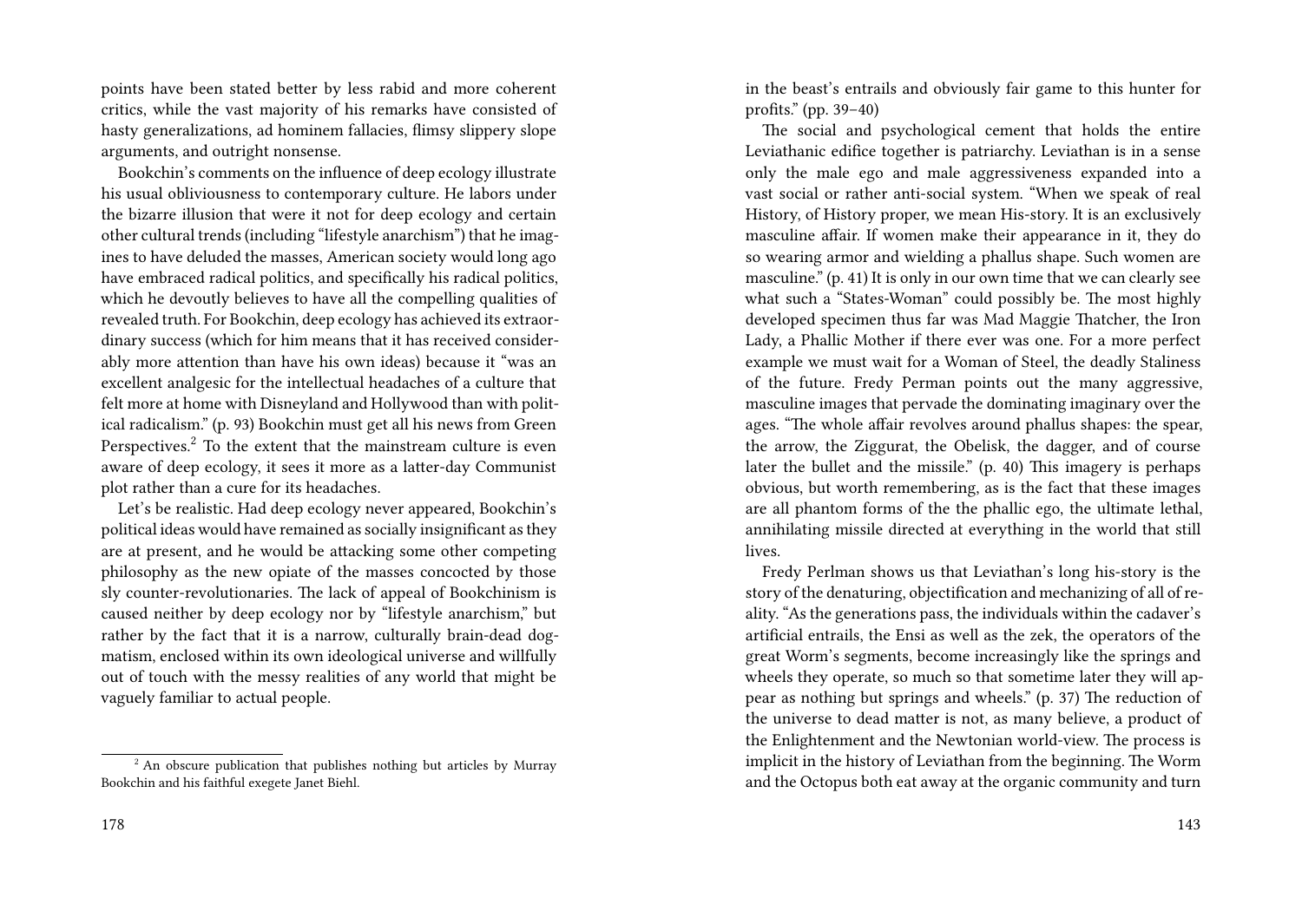all to dead matter. The living world is slowly disenchanted or murdered symbolically, and then, to an increasing degree, it is literally killed. At the same time, dead objects are fetishized, given power as if they were animate beings.

Fredy Perlman is among the few who have understood the role played in this process by the politics of monotheism. Akhenaten, he says "was the first revolutionary totalitarian," who established monotheism, but "did not have to invent what had been the common practice of his Ziggurat-raising neighbors for more than fifty generations." (p. 52) Monotheism is the mortal enemy of the Spirit. It is at the core not only of every imperialistic religion, but also of every dogmatism and sectarianism, including dogmatic sectarian anarchism. It is even at the core of dogmatic, imperious atheism (most brilliantly shown by Flannery O'Connor, through Hazel Motes, the fanatically monotheistic atheist anti-hero in WISE BLOOD). Ironically, the remnant of latter-day revolutionaries still fight the good monotheistic fight against the monotheism of the Monster. Yet the Octopus has already mutated monotheism into polymorphous idol-worship. And the authoritarians long ago perfected monotheism, so the world is not interested in a new improved leftist, revolutionary or quasi-anarchistic version. The only alternative is to break with both orhodox monotheism and reactive crypto-monotheism. To affirm polytheistic Nature, the Household of many spirits, the Dao of many Daos, the sacred (Dis)Unity of diverse modes of sacred being.

Fredy Perlman traces the spiritual conflict between these alternative paths. It begins when Moses proclaims "Leviathan's declaration of war against all life": that Man should "have dominion over the fish of the sea, and over the fowl of the air, and over every living thing that moveth upon the earth." (p. 59) Some want to find an idea of "stewardship" in this dominion, a concept that itself reflects delusions of human self-importance and control of nature more than it does human humility and forbearance. Rather, "dominion" expresses the imperialistic will of the Satanic God of Power who wars

sinks to a new level of ignorance and parochialism. Flippantly dismissing the charge that his view might appear "Eurocentric," he pronounces "the fatalistic religion of the East" not to be "on a level comparable to revolutionary Puritanism," and declares Daoism and Buddhism not to be "comparable to the Renaissance, the Enlightenment, and socialism in its various forms, let alone to such great social eruptions as the English, American, and French revolutions." (p. 257)

There is a great deal of nonsense in this statement, not the least of which is the idea that any single historical event, even an important revolution, could somehow be on a much higher "level" than Buddhism, the most significant cultural and philosophical force in Asia over a period of 2500 years. Nor is Bookchin qualified to make such authoritative pronouncements about where Daoism rates in his simplistic 1-to-10 scale of social phenomena. Although he has had this basic distinction patiently explained to him several times, he continually confuses ancient Daoist philosophy (the daojia) with the often superstitious and hierarchical Daoist religious sect (the daojiao). Their radically divergent principles are explained in any good introductory text in Chinese philosophy. Yet Mr. Rationality has continued, either deceptively or self-deceptively, to confound principles and practices when this is useful in his diatribes against Daoism and other spiritual traditions.

### **Shallow, and Frankly, Rather Anti-Social**

For ten years Bookchin has been obsessed with his vendetta against deep ecology. Despite his vague anti-corporate rhetoric, one will search Bookchin's work in vain for a detailed analysis of the social and ecological transgressions of a single transnational corporation. On the other hand, one will find excruciatingly detailed explanations of how various deep ecologists are a clear and present danger to planet earth. But don't bother to look. His valid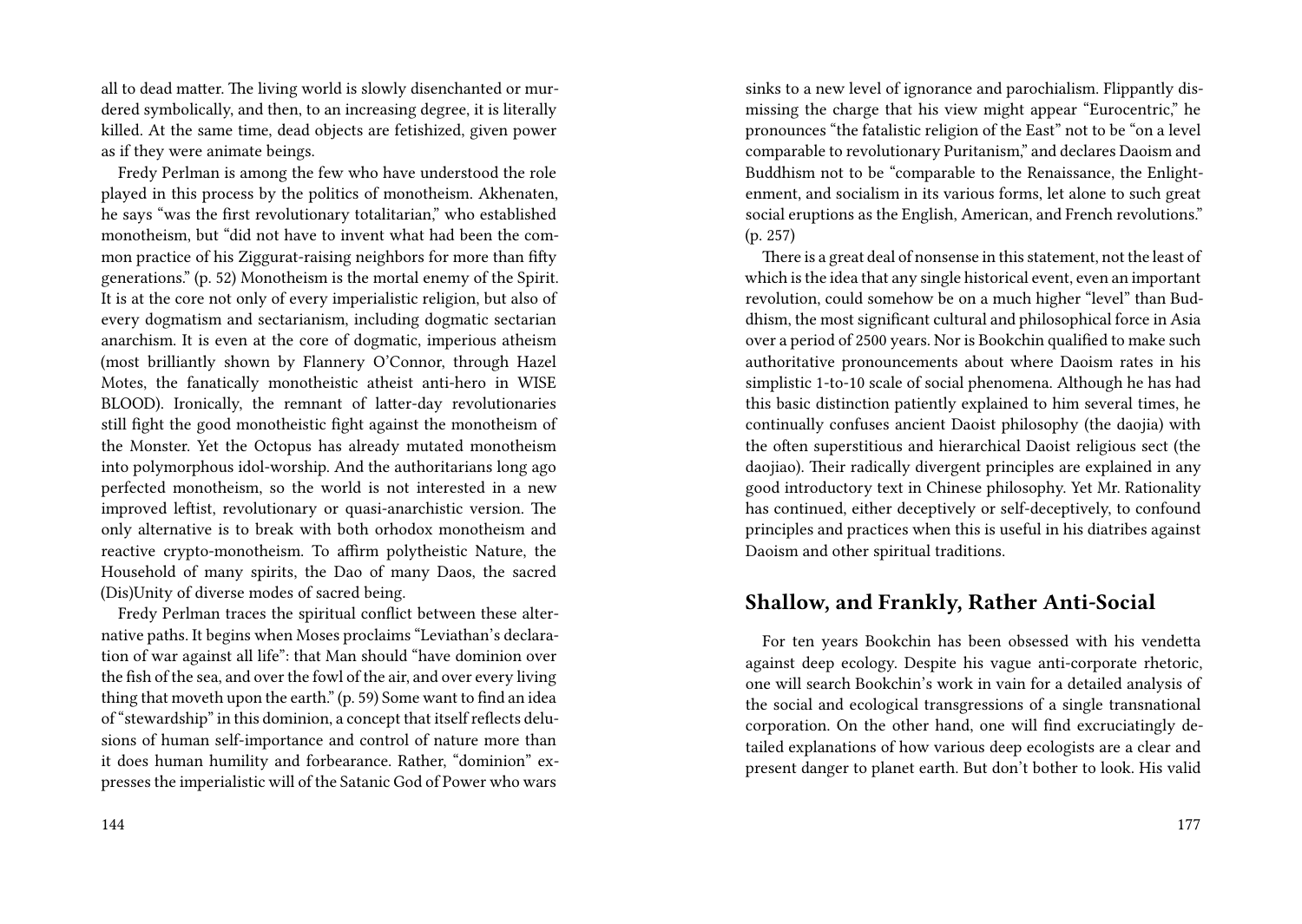By Bookchinesque standards of scholarship this is a more than adequate basis for the most sweeping generalizations on the subject. Mysticism, he tells us, "makes its strongest appeal to the authority of belief over thought." (p. 86) But this is complete nonsense. One reason why so many mystics have gotten into trouble over the ages is that their outlook so often clashes with systems of belief, including the most orthodox ones, and because it typically privileges direct experience over any sort of authority. Nor would most mystics recognize the mysticism of Bookchin's parody, in which its salient characteristics are that it is "warm, subjective, caring, and feminine." (p. 86) He seems to have confused his mysticism polemic with his standard diatribe against ecofeminism, another outlook that he considers irredeemably "passive-receptive" and lacking in that crucial "muscularity of thought."

Bookchin is concerned with policing the ecology movement for the possible growth of such mystical tendencies. He grudgingly concedes that despite the dangers of mystico-misanthropy, not "all ecomystics are necessarily misanthropes." (p. 87) No doubt some of his best friends are ecomystics. But this is hardly a generous concession, since misanthropy is rather difficult to find among mystics, "eco-" or otherwise. In fact, the best-known contemporary "ecomystic," Starhawk, has nothing but the most affirmative sentiments about humanity, as anyone who has read her books or heard her speak can testify. This has not deterred Bookchin from sarcastically labeling her "Starvulture" and dismissing her ideas with complete contempt.

What Bookchin seems to find particularly repellent is the tendency of mysticism and Eastern philosophy to produce "passivereceptive personalities." He has long propagated the view that Daoism has been historically nothing more than a means of keeping the peasants under control, and, when transplanted to North America, becomes a useful tool of capitalism. Such vulgar leftist platitudes continue in the present work. Indeed, they get worse. Returning to the topic of Eastern traditions near the end of the book, Bookchin with Divine Love and Divine Wisdom (which are sometimes called "Satanic") between the lines in the Bible and other ancient texts that record this battle for the human Spirit. Perlman, like Blake, is one of the few eye-witnesses reporters on that war, though we have all lived history on its front lines.

While Moses speaks for the Satanic God of Power, Hesiod, having a memory of primal justice, denounces the "Monster Divine." He laments a fateful decline of humanity that will continue until a "race of iron" prevails for whom "might shall be their right," so that in the end "one man will sack another's city" and "men will praise the evil doer and his violent dealing." (p. 70) Fredy Perlman sees in Hesiod's ideas the beginnings of the critique of domination. He also sees that the great spiritual teachers of two and a half millennia ago were engaged in an archaic, anarchic critique of destructive power that was far more powerful than today's superficial radical "agendas." Not only Laozi, but also Zarathustra and Shakyamuni Buddha taught a Way of peace, non-domination and compassion in opposition to the devastating path of Leviathan. Ideals of the "Golden Age," "Eden," and the "Reign of the Yellow Emperor" (that is, the Earth itself) all judged Leviathan harshly in contrast to the memory of Primitive Anarchy. Later, Fredy Perlman points out, the anarchic critique continued as a certain "Joshua" spread the radical message that "the Kingdom of God is within you," rather than in the will of the Monster. (p. 109) In each case, the liberating visions were turned into hierarchical religions by kings and priests, reduced to fundamentalisms by defenders of the rigid ego, and finally, ignorantly attacked by fanatical leftist sectarians as nothing more than their travestied versions.

The quest for liberation did not, of course, die out, and it often reached new heights. In a much later age, the Movement of the Free Spirit spread over Bohemia and Moravia itself. Western history saw one of those rare periods in which the Spirit was willing, and the Flesh was too. Moravia became for a moment the spiritual center of the universe. Jan of Brno then revealed that "private prop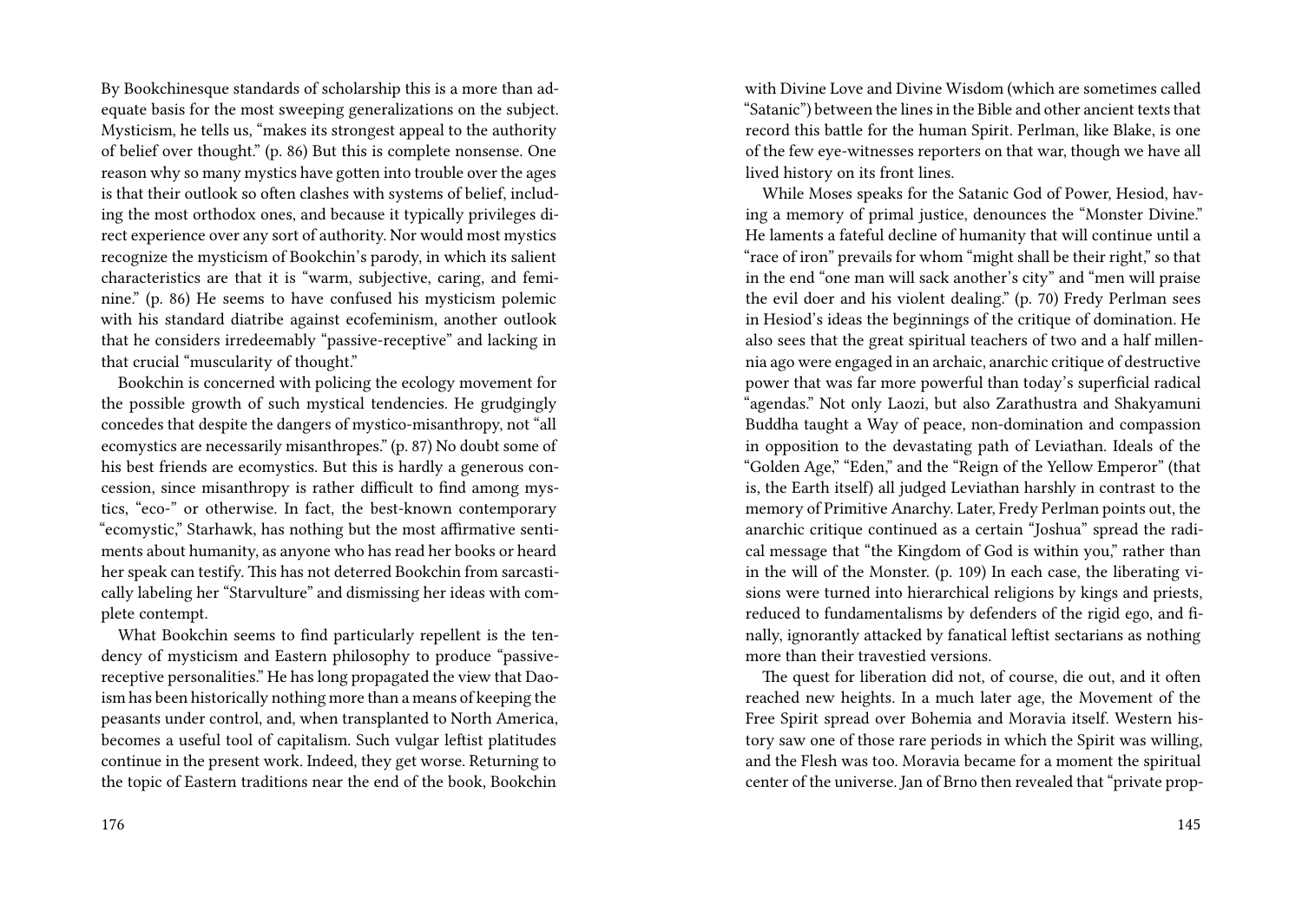erty is the original sin." (p. 215) Needless to say, the partisans of the Free Spirit were slaughtered in a brutal reaction, but a few survived, and quietly whispered their Secret to other enemies of Leviathan who were identified by the spark of life in their eyes. The Secret was transmitted from generation to generation in Brno, until Fredy Perlman would finally bring it to the New World. To Detroit, "the Strait," symbolizing the long and narrow channel through which the truth must pass between the great sea of the primordial community and the vast Ocean of the Spirit lying in the future.

This battle against Leviathan continues, though the Creature has transformed itself radically over the ages. The crucial mutation of the Beast began in ancient times, though its consequences are just now beginning to become evident. "The Phoenician Octopus and its later Greek, Venetian and other offspring will come to be seen as something altogether different from the Assyrian Worm." (p. 71) The Cold War thus began several thousand years ago in this separation of Leviathan into two incompatible forms. "There is no doubt that the two Leviathans differ. The artificial Worm's claws and fangs, its armies, are usually attached to the body, whereas the tentacles of the artificial Octopus detach themselves from the body and can be said to move about freely." (p. 71)

It is inevitable that mortal combat will eventually break out between the Worm, the heavy-handed and heavily-armed State, and the Octopus, the supple, stealthily-moving Capital. "Both live off the surplus product of zeks' labor. But the Worm uses most of its surplus to enlarge its head and body, its officials and armies, whereas the Octopus keeps most of its surplus continually circulating between sources and destinations." (p. 71) The State builds up a cumbersome vertical structure, a heavy, and finally unsupportable, external skeleton. Capital spreads out horizontally, like the tentacles of the Octopus, or a vast spider's web. Better yet, we might call it a rhizome. In traditional battles between the two Monsters, "the one tends to have greater wealth, the other greater power." (p. 72) But in the end, the triumphant Octopus has more wealth and also a

1920s, movements that took an exceptionally reactionary form between 1914 and 1945 and that fed directly into National Socialist ideology." (p. 57)

Lacking the scientific background to reply coherently to Wilson, Bookchin (the enraged autodidact with an axe to grind) produces his all-purpose ideological one.

It is not only intellectuals who incur his wrath for their "antihuman" activities and who find themselves implicated in fascism. Bookchin also targets Earth First! members and bioregionalists when he harshly attacks those dangerous individuals who engage in "childishly howling around campfires" (p. 23) or participate in "a juvenile 'Council of All Beings.'" (p. 23) What, one might wonder, is so objectionable about a bit of good-natured howling or pretending that one is a fish (if we may reasonably assume that participants in such councils do not get confused and actually think they are fish)? Bookchin complains that such "antics" can "easily become sinister when they are used to create atavistic movements, socially reactionary impulses, and dangerous fantasies that obstruct attempts to change an irrational society into a rational one." By the end of the paragraph the unfortunate campers and fish-impersonators are found to exhibit "disturbing parallels to earlier movements" that helped "make the twentieth century one of the bloodiest in history." (p. 23)

# **Ignorance of the Law of Karma Is No Excuse**

Topics on which Bookchin loves to make ex cathedra pronouncements based on the most patent ignorance are mysticism, "spiritual" phenomena, and Eastern philosophy and religion. In reality, he knows little if anything about the history, literature or phenomenology of mysticism. He has apparently met a few local mystics in Burlington, Vermont, heard about some in California (which he calls the "Mystical Zone"), and read a few popularized works.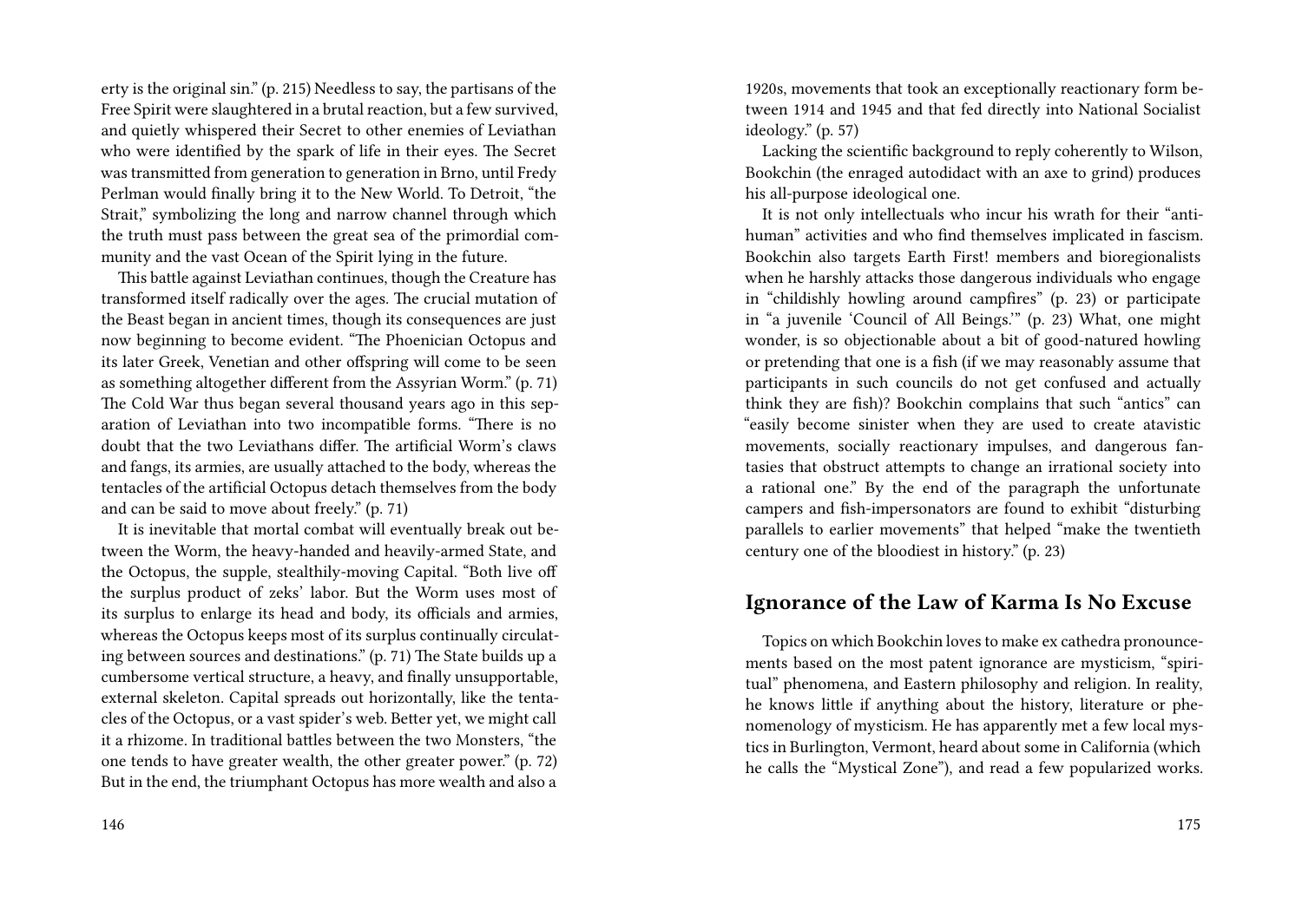do not demonize humanity but rather project an unrealistic and simplistic image of human self-transcendence. Bookchin's singleminded (and often simple-minded) goal is to discredit the theoretical competition by any means possible. And since most of the potential readers of these theorists' works are presumably human beings, demonstrating the latter's complete and utter hatred for anything human must seem like a quite promising approach.

Bookchin's crusade against "anti-humanism" also focuses on thinkers like E. O. Wilson and Richard Dawkins, who, despite their scientific training and semblance of intelligence, supposedly fail to recognize differences between homo sapiens and other species. Much of Bookchin's polemic takes on an inadvertently Swiftian quality as he launches into a heroic and bombastic defense of the proposition that there are indeed differences between man and beast. He wastes many pages marshaling empirical evidence and fulminating indignantly on behalf of the proposition that nothing from an amoeba up to the best-educated chimp could possibly write the collected works of Shakespeare. One can almost hear him remarking: "and frankly — call me anthropocentric if you will — they couldn't even come up with a good sonnet!" Lest the reader think that I unduly exaggerate, I must quote Bookchin himself, who hastens to assure us that "there is not a shred of evidence to support a belief that animals have faith in anything. Nor do we expect them to have faith, let alone act rationally, with respect to anything aside from their survival." (p. 19; my emphasis) Whoops! So the clever little critters sometimes do actually have faith and act rationally. At this point we and the animals both begin to lose whatever faith we may have had in Murray Bookchin's ability to write coherently, let alone think carefully.

As in so many of Bookchin's "analyses," he gives his opponent a less-than-gentle push down the slipperiest of slopes leading inevitably to fascism.

"Many of Wilson's notions were previously advanced by the quasi-romantic biologistic movements of central Europe during the much more subtle and effective form of power. Its tentacles extend ever further outward, first reaching each point in physical space and then invading every corner of the psychological and imaginary realms. The Octopus tames the Worms and transforms them one by one into additional tentacles. This is the New World Order.

Yet the Worm is not dead. The secret of nationalism is in the human tendency to revert to archaic mass-identifications. Out of the destruction of communal freedom came the authoritarian membership society, the breeding-ground of the Worm Leviathan. This grotesque social formation has been largely eroded by the Octopus Leviathan, but it remains a powerful atavistic psychological force. "Under the banner of the big lie, people whose free communities are repressed beyond retrieval nevertheless retrieve lost communities, lost kinship and lost freedom, but only during the instant when they slaughter imagined enemies of all they lost."(p. 174) Beneath the exterior capitalist rationality of post-modernity seethes the psychotic, fascistic rage for egoistic, sadomasochistic identification. The mass-man only feels good when he consumes, but haunted by Otherness, he only feels really good when he kills.

The final stage of his-tory is globalization by the Octopus Leviathan, as the Europeans "carry the Beast to the world's last places of refuge." (p. 267) The End of History is near. Not Mr. Fukuyama's triumph of sham democracy, but rather the victory of the Plutocracy, of the Octopus-ocracy, of the last Leviathan. The European brain, the mind of the Monster, is fully absorbed into the Machine. Europeans (and this increasingly means everyone, as the global monoculture develops) "are zeks, administrative zeks and menial zeks, children and grandchildren of zeks." But "the last Leviathan's zeks are not conscripts but volunteers." (p. 267) Those who do not go voluntarily into a madhouse go voluntarily into a workhouse. It's important to add, though, that they hate the work, even though they've forgotten how to play. The Machine knows how to amuse the inmates just enough to keep them and itself running.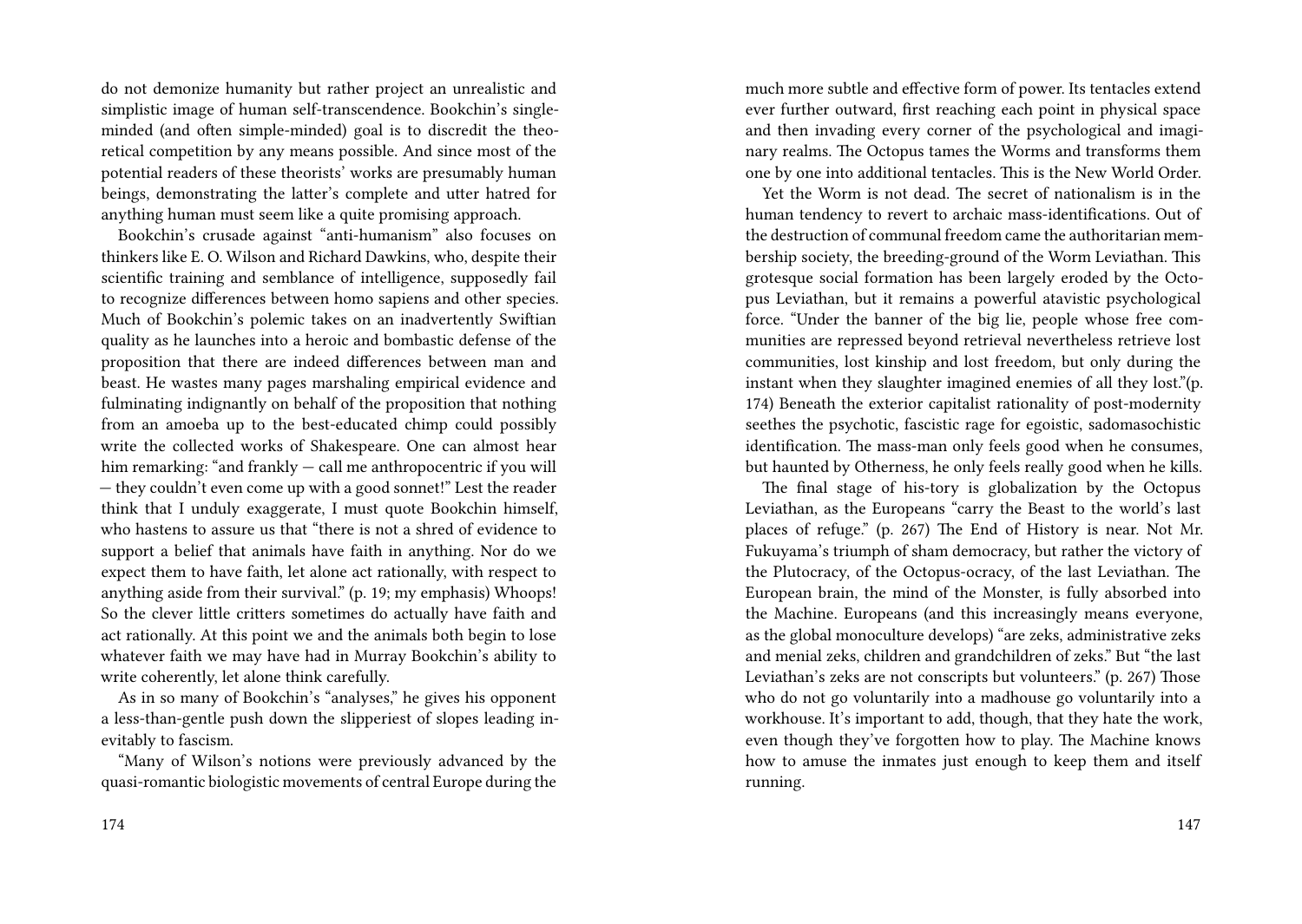Leviathan's process of universal conquest, its relentless globalization, is founded on its monistic view of reality. The Monster is driven toward the annihilation of the Other. "The monism is selfconfirming. Everything is artifice, and whatever is not will soon be artifice. There is nothing outside but raw materials ready and waiting to be processed and transformed into Leviathanic excrement, the substance of the universe. Some raw materials resist the transformation more than others, but none can withstand the inexorable March of Progress." (p. 291) What needs to be added is that the monism becomes more and more disguised in the pluralism of its manifestations. If the ecological worldview finds in free nature a non-dominating, self-realizing unity-in-diversity, the Leviathanic world of domination increasingly appears as an oppressive, destructive unity-in-diversity. The unity is in the Monster, the diversity in its infinite number of tentacles, which cover everything, intertwine, form the ultimate Gordian knot, and dominate our view of reality.

And where do we human beings, and what is left of our human community, fit into the End of History? Fredy Perlman's diagnosis for our own age sounds at first rather dismal. History seems to become a Night of the Living Dead, with the hapless humans cowering before the advancing lifeless Creatures. Progress, he notes, always works on behalf of destruction, for the segments of the Worm, the tentacles of the Octopus "being dead things, may corrode" but "they never die." On the other hand, as the monster destroys the social fabric, the "human communities, once dead, stay dead." In short, "death is always on the side of the machines." (p. 45)

Yet, we should not despair, for the segments do corrode, and the spirit that regenerates community does not die. The good news is that the entire Monster is beginning to destroy itself, and there is hope for a new beginning, for regeneration. Even the Octopus's own ideology, post-modernism, if read carefully, reveals a fatal judgment on itself. While some insecure but eminently flexible radical theorists rush to adapt themselves to the post-modern

### **Crimes Against Humanity**

One of Bookchin's major targets in this "defense" of humanity is what he considers "anti-humanist" viewpoints, which he hastens to equate with "anti-human" and "misanthropic" ones. While he has recklessly leveled the charge of "anti-humanism" at numerous competing ecological thinkers, he now selects some for a more scathing indictment. Those who have any familiarity with the works of such amiable figures as E. F. Schumacher, William Irwin Thompson, Thomas Berry and Matthew Fox will be surprised by Bookchin's startling revelation that they are one and all cardcarrying "anti-human misanthropes." But for Bookchin, slander has become, so to speak, "second nature."

While libelous charges should not be dignified with a lengthy rebuttal, a brief example of one of his most outrageous distortions will demonstrate the lengths to which our enchanted humanist is willing to go. In THE DREAM OF THE EARTH Thomas Berry describes humanity as "that being in whom the universe reflects on and celebrates itself." In a previous "analysis," Bookchin managed to dig up one carefully selected passage from the same work and quote it out of context to create the absolutely false impression that Berry sees humanity as nothing more than "a demonic presence" on this planet. Having perpetrated such a deception, Bookchin now feels justified in dismissing Berry as a "misanthrope" without even a pretense of documentation.

Referring to Schumacher et al., Bookchin comments that the views of these "presumably sophisticated anti-humanists are often the stuff from which the crassest of vulgarities are written for consumption by the New Agers of California and, in recent years, nearly all other points of the compass." (p.14) The result, he claims, is a "New Age mentality that demonizes human beings in whole or in part." (p. 3) It matters little to Bookchin that these thinkers have little in common with what is usually considered a "New Age" outlook. It matters little that actual New Age tendencies typically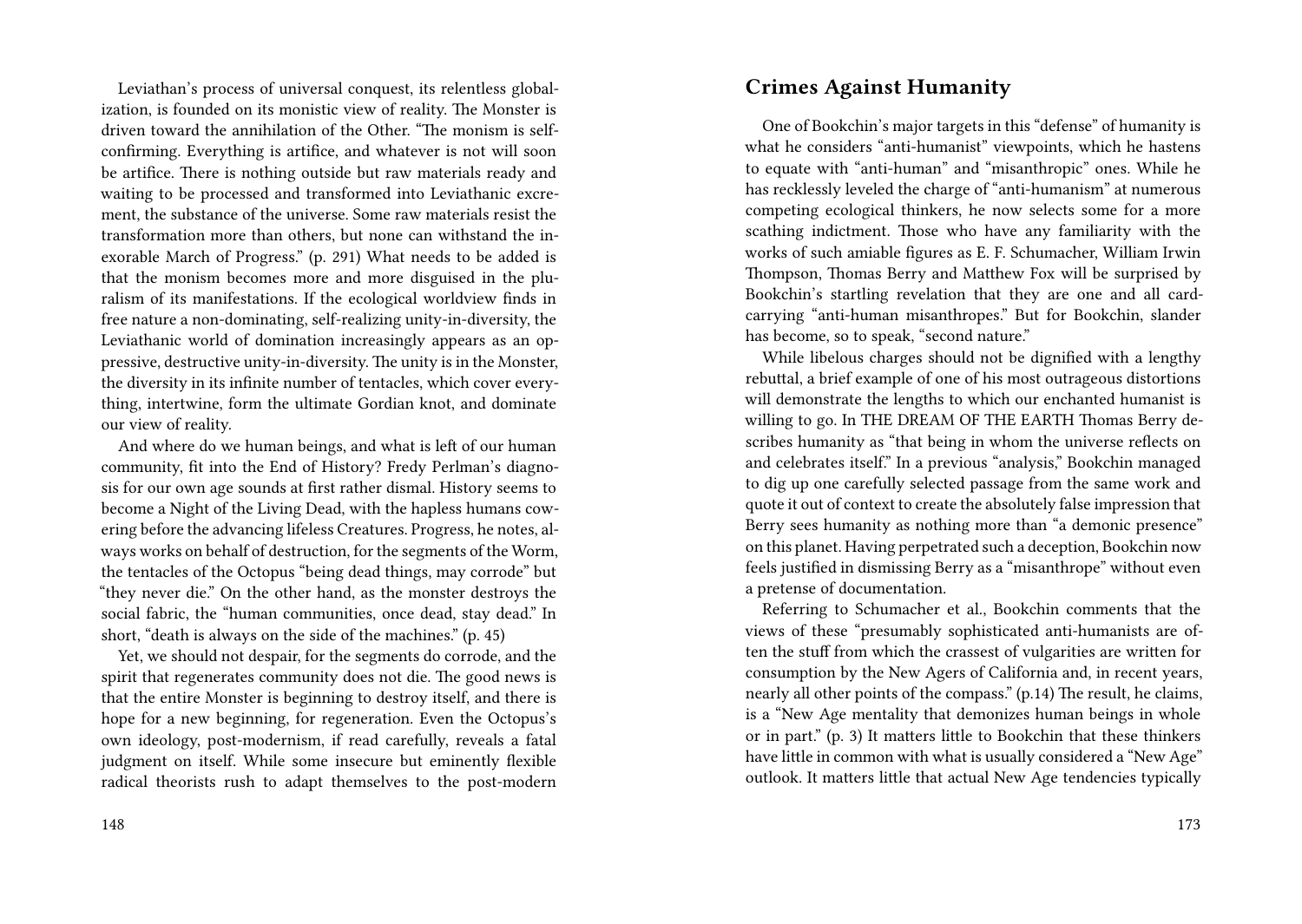Bookchin is convinced that the best defense of humanity or anything else is a good offense, and in this book we see him at his most aggressively offensive. Needless to say, such a muscle-bound thinker can "re-enchant humanity" only in the most ironic sense. And, indeed, his book is no breathless celebration of the wonders of humanity. Rather, it is a carping, acrimonious and often unscrupulous tirade against certain unfortunate humans who happen to disagree with Murray Bookchin's views about humanity. More appropriate titles for such a work might be The Re-enchantment of the Kvetch, The Phenomenology of Spite, or (aprè s Jabès)

### **The Book of Complaints.**

Please do not think that I underestimate the contributions of Murray Bookchin to the history of philosophy. With the "muscularity of thought" of which he is so proud he could certainly have made his mark as a lightweight, welterweight or even middleweight philosopher. He could even have made a career of beating up on featherweight and flyweight philosophers — a ploy that he has in fact used to his philosophico-puglistic advantage in recent years. In short, philosophically speaking, he coulda been a contenda.

But no! He was never satisfied with such modest success and aspired to the heavyweight championship. Tired of waiting for his shot at the title, he finally appointed himself referee and judge, and then declared himself undisputed champeen of the philosophical world by a yew-nanimous decision. He doesn't seem to realize that he's gotten way out of his class. At times he shadowboxes against real heavyweights and has serious trouble connecting. Or he spends his time stumbling around an imaginary ring, insulting the competition. Sometimes he comes across like a theoretical stumblebum. Which brings us to this book.

tidal wave of the future, and others who are even more insecure are driven by panic into sclerotic reactive modernism, the logic of disintegration points us toward neither modernism nor postmodernism, but rather in the direction of Pre-Ancientism. Fredy Perlman — like we surre(gion)alists — was a radical Pre-Ancientist imbued with the spirit of creative regeneration.

Let's begin again! The Earth does it every year! And History can do it occasionally too! The tradition of revolutionary Pre-Ancientism has always existed. At the beginning of Civilization and domination, people could still "remember that their own ancestors once lived in communities of free human beings," and that they "communed with animals, with Earth, with the spirit of the sky and the spirit of the apple tree." (p. 48) The memory has never been completely lost. The possibility for surviving the self-destruction of the Monster depends on our capacity to remain in touch with our roots in nature and in our human community, and on our ability to express that creative Spirit that pervades nature and ourselves. We have grounds for hope. Once the Human Spirit slumbered within a small band of pathetic, gerbil-like creatures, hiding in the bushes, guarding their treasure of slowly gestating soul, waiting for the age of Monsters to end. Now the human Spirit hides in remote corners of the psychogeographical map, waiting for the latter-day Monster to collapse under its own weight. Perhaps there is gestating within it a new emergent realm of being. Perhaps we can venture out and strategically place a cosmic evolutionary banana peel in the Monster's path.

Fredy Perlman has helped us understand that the final contradiction of the dominant world order is neither economic nor political. In a sense it is ecological, but more basically it is metaphysical. Leviathan is the dream of Infinite Power. Leviathan is the Bad Infinity made historical. The Infinite in history ultimately runs aground on the finite. As Fredy Perlman puts it, "Leviathan, the great artifice, single and world-embracing for the first time in His-story, is decomposing." The story of Leviathan is the story of conquest of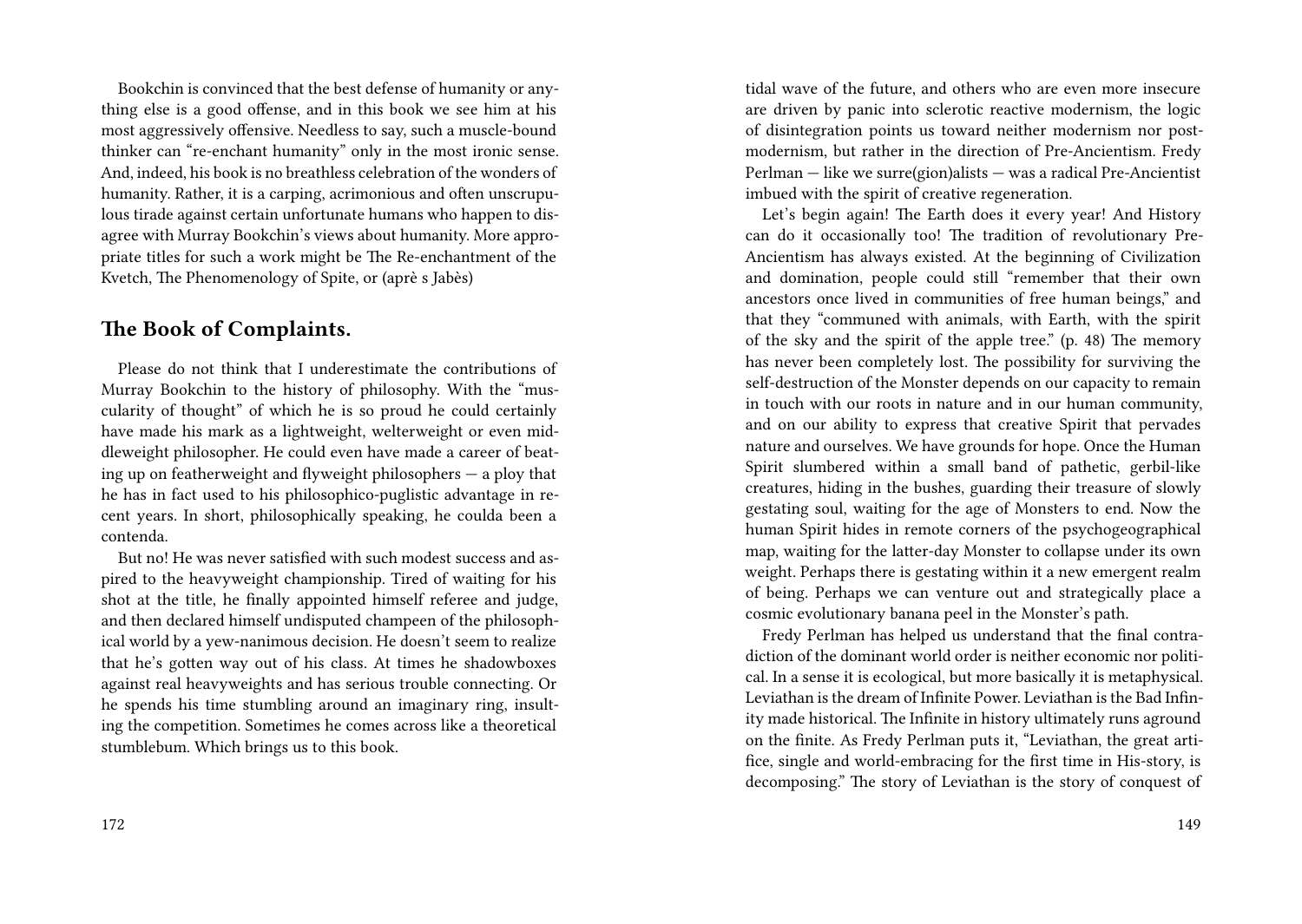the Other, and there is now no Other left to conquer. The Cold War was the last battle in the conflict between the Worm and the Octopus, and the outcome was certain before the battle began. There is only one barrier left in the way of the End of History, and that is regressive mass political psychosis (in the form of nationalist fanaticism or religious fundamentalism).

With this qualification, Fredy Perlman's verdict is accurate: "Having swallowed everyone and everything outside itself, the Beast becomes its own sole frame of reference. It entertains itself, exploits itself and wars on itself. It has reached the end of its Progress, for there is nothing left for it to progress against except itself." (p. 301) Just as history begins with the death of the ancient Uroboros, the Cosmic Serpent, the closed Circle of Nature, it ends with the Dragon of Anti-Nature swallowing its own tail, and devouring itself. Leviathan cannibalizes itself, and seeks to devour everything else with it. The only question that remains is whether humanity and the living Earth can survive this final Fall into nothingness.

If we do survive our encounter with the Beast, Fredy Perlman will have helped us find our Way around the Dragon and the Abyss.

# **Bookchin Agonistes**

### **Bookchin's Best Defense**

In his new book, $1$  Murray Bookchin is out to clobber the competition. He's been in training for this one for decades. In his previous works, he explained the crucial importance of developing a "muscularity of thought," and revealed that his "ecological project" is a "social gymnasium for shedding the sense of powerlessness." After much working out in that gym, he's developed some enormous intellectual muscles, and is a powerful guy indeed. He's often told us of his contempt for those sissified Eastern philosophers and their weak, "passive receptive" outlooks. This philosophical Marlboro Man is firmly in the Western tradition, which is, he explains, "sturdier in its thrust than the Eastern." There will be no questions about the "sturdiness" of Murray Bookchin's "thrust"! He has passed through the steeling school of politics, which, he tells us, is concerned with "forging a self." Once out of the forge, the safely armored self will always be on its guard. For "the guarded mind," he says, is the only guarantee that we will be "guided by the thin line of truth." This "guarded mind," rigidly following the correct "line" is, he concludes, nothing less than "a fortress." Eine feste Burg ist unser Geist. When Murray Bookchin writes a book defending "the spirit," it's the spirit that comes out swinging.

<sup>&</sup>lt;sup>1</sup> Murray Bookchin, RE-ENCHANTING HUMANITY: A DEFENSE OF THE HUMAN SPIRIT AGAINST ANTI- HUMANISM, MISANTHROPY, MYSTICISM AND PRIMITIVISM. (London: Cassell, 1995). xi + 273 pp. All references in the text are to this work.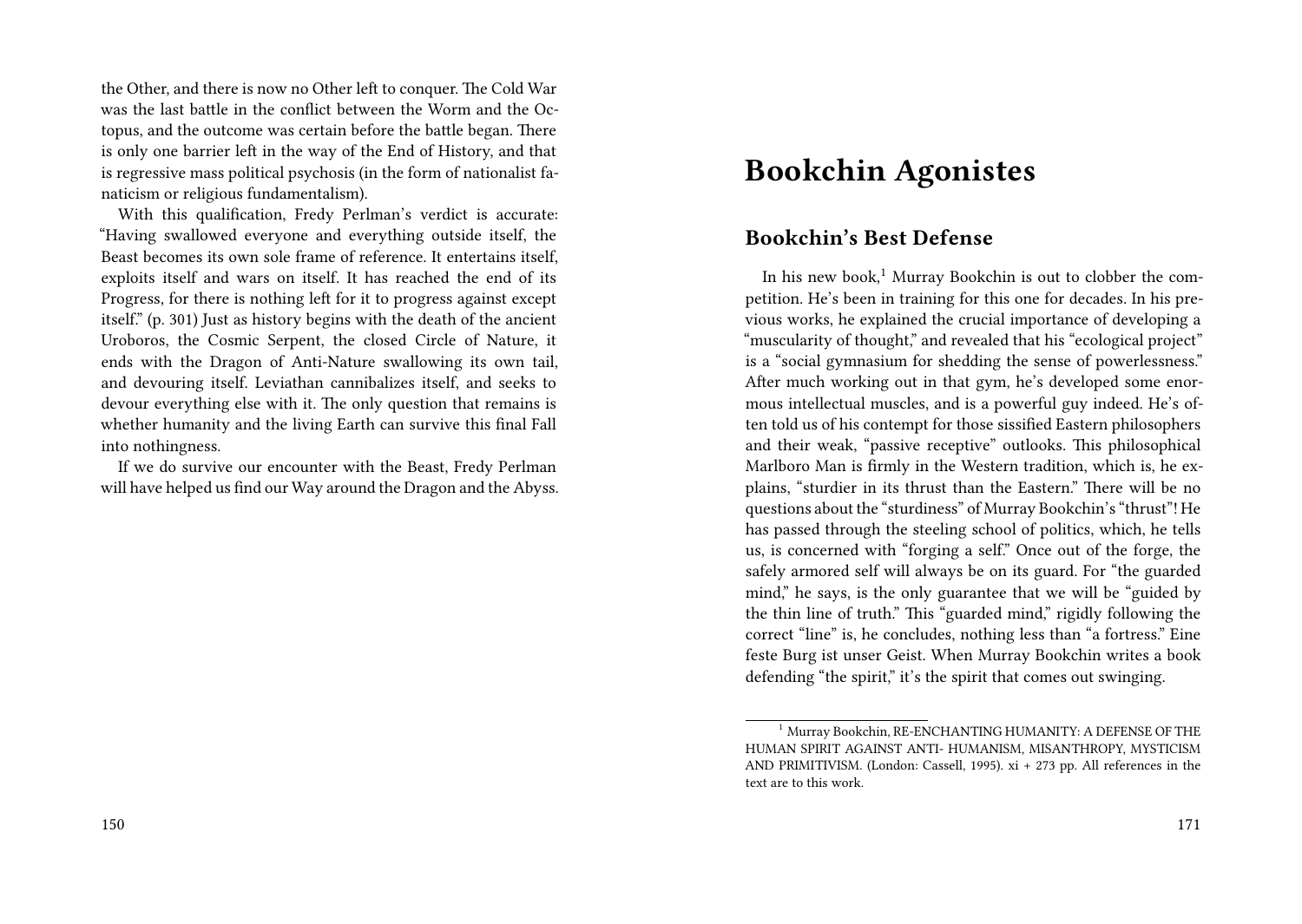meaning that I myself criminally invented to sap the revolutionary energies of the youth of this country! I renounce all metaphors, strange and bizarre images, impertinent witticisms, words with parentheses inside them, and, especially, unsavory attempts at "satire" (which is no more than a degraded form of Comrade Bookchin's own noble art of sarcasm), and I swear that I will remain on that sound and sober literal plane of meaning on which the final revolutionary struggle will ultimately be fought and won!

In sum, I confess all the crimes, conscious or unconscious, real or imaginary, that I have ever committed against Comrade Bookchin, the Social Ecologist Party, and the Principles of Dialectical Naturalism (DIANAT). I denounce every counterrevolutionary deviation into which I have strayed and every deformation of Comrade Bookchin's vision that I have perpetrated. I denounce all the agents of BLADE, in whose employ I have despicably served for eight years.

I know that I deserve to spend the rest of my life hauling maple syrup in some social ecological re-education camp in the desolate Northeast Kingdom of Vermont. But I humbly beg Comrade Bookchin to pardon my misdeeds and to accept me back into the ranks of the Radical Intelligentsia, the ranks of those who are truly "rounded" and "robust."

I swear that I will in the future be "ultimately submissive" to no one and nothing other than Comrade Bookchin and his immortal and immutable Principles of Dialectical Naturalism (DIANAT), which will henceforth be the "objective basis" for my life!

I LOVE BIG MURRAY!

# **Apocalypse and/or Metamorphosis**

# **Apocalypse and/or Metamorphosis: A Surregional View**

Norman O. Brown's new book<sup>1</sup> is about philosophy and madness. And just in time, since the world has been almost destroyed by information and sanity. In fact, it is a book about several madnesses, all of which deserve careful study. According to Brown, "Freud is the measure of our unholy madness, as Nietzsche is the prophet of the holy madness, of Dionysus, the mad truth." (p. 2) In the course of the essays included in this book, Brown at times sheds some light on all this madness, and at times leads us into the beautiful dark night that requires no illumination.

Brown has the rare courage to venture consciously into the politics of the imagination. To dream awake. "Very few are the Actaeons to whom destiny gives the power to contemplate Diana naked, and the power to become so enamored of the beautiful harmony of the body of nature that they are transformed into deer, inasmuch as they are no longer the hunters but the hunted." (p. 45) Beautiful harmony? Or fearful symmetry? Or beautiful disharmony? Or fearful discord? Or sublime cacaphony? Brown points us to one good myth — one of a multitude of equally and oppositely significant myths. He understands myth, and therefore he can play

<sup>1</sup> APOCALYPSE AND/OR METAMORPHOSIS. (Berkeley: Univ. of California Press, 1991), xi + 200 pp. References in the text are to this work.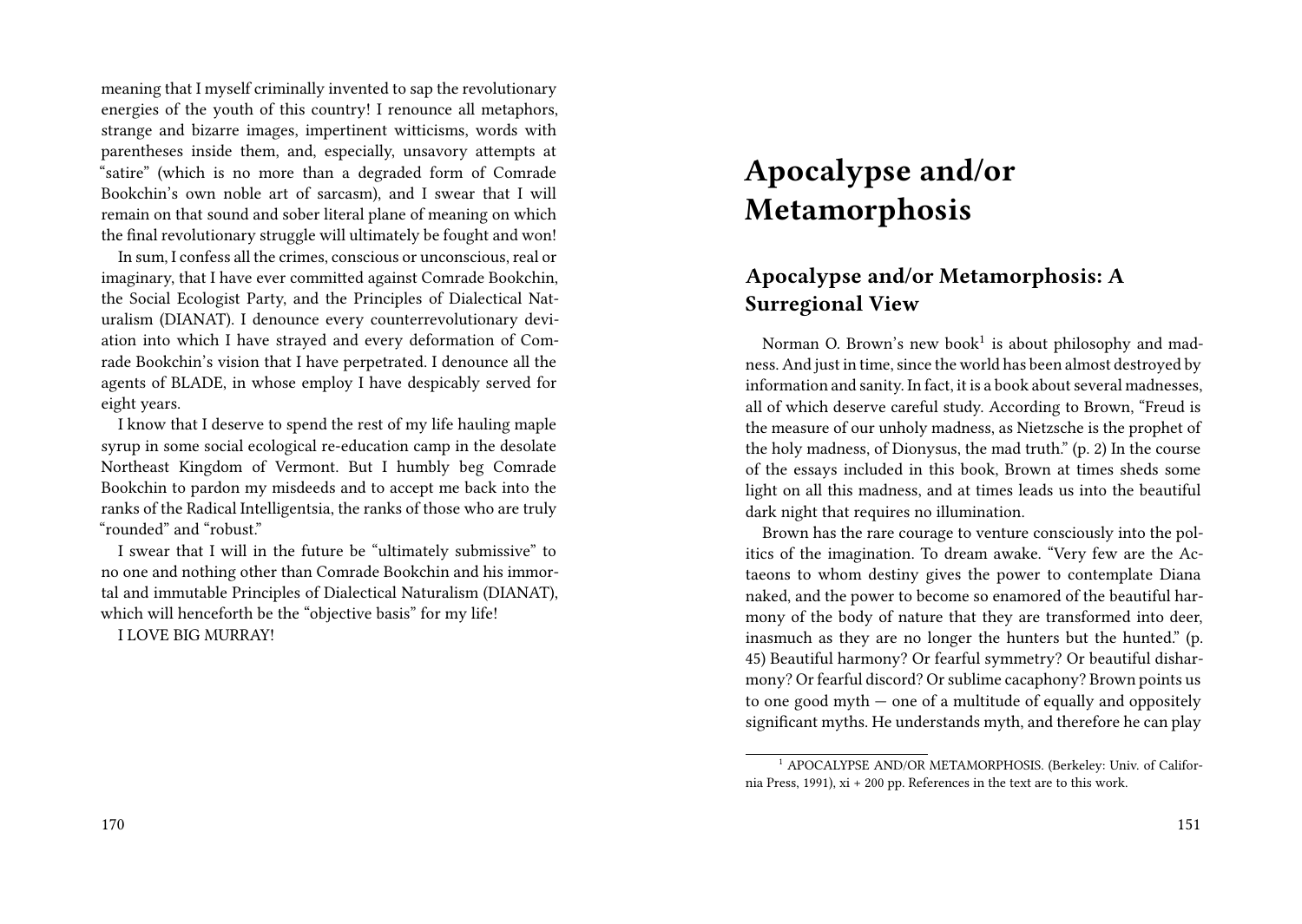with it. The Left that can clench its jaw at the sound of "myth," yet salivate at the tocsin sound of "revolution," neither understands nor plays. Brown directs us to myth as the negation of all monotheisms, from Ra-theism, its dawn, to A-theism, its final truth. Atheism, the monotheistic will to disbelieve in the One and Only True God.

Brown understands that as long as Psyche exists, there will be neither the Triumph of God nor the Death of God, but rather the battle of the swarming deities and spirits that inhabit our vast multitude of psychoregions. This spiritual realm is where Anarchy reigns, despite the desperate efforts of serious priests, theologians, and materialists. The Daemon of Freedom springs out in the strangest of places! As Brown shows, it even appears in one of its most striking forms as a kind of Islamic anarchy or anarchic Islam. In the KORAN itself  $-$  and in many traditions stemming from it — "there is a mysterious regression to a more primitive statum, archetypal, folkloristic, fabulous, apocryphal. Historical material is fragmented into its archetypal constituents and then subjected to displacement and condensation as in dreams." (p. 88) The KORAN merges with FINNEGAN'S WAKE, with a "systematic violation of the classic rules of unity, propriety, and harmony; bewildering changes of subject; abrupt juxtaposition of incongruities." (p. 89) This could have a revolutionary effect on Middle Eastern politics: from "The Party of God" to "The Dionysian Orgy of God."

Brown helps uncover the liberatory dimensions of the history of philosophy and religion. Don't abandon Islam to the Ayatollahs (Christianity to the Church, Hinduism to the Brahmins, Shamanism to the New Agers, Zen to the Psychotechnologists, etc.). The world of spirit always retains a subversive dimension. For Brown, much of Islam remains in touch with "the dream-life of the masses, the escatological imagination of the lowly and oppressed." (p. 92) His analysis contributes to the continuing archaeology of revolutionary spirituality.

Brown writes above all of prophecy, a topic of urgent historical (and transhistorical) importance. In the West, the Left had a past in

I confess that I have supported the institution of "programs directed at navel-gazing, psychotherapy and 'surregionalist manifestos'" that were to be located in "a vast network of ashrams." I made efforts to procure land (with promises of heavy subsidies from Deep Ecologists) on which such ashrams were to be built, and in which all these unsavory activities were simultaneously to take place.

I confess that I have invoked the great dialectician Hegel himself to viciously cast aspersions on Comrade Bookchin's correct interpretation of Social Ecology and the Principles of Dialectical Naturalism (DIANAT), and that I have spread such lies as the "passivereceptive" idea that a dialectical thinker should look for the truth in various contending viewpoints, instead of taking that properly "robust" and "combative" approach for which Comrade Bookchin is so perfect a model.

I confess that the enormity of my crimes is immeasurable, especially at this crucial turning point in History as Social Ecology moves into a new period of revolutionary struggle and the appeal of Comrade Bookchin's Dialectical Naturalism (DIANAT) spreads among the masses like some previously unknown strain of influenza.

No! I will not at this decisive historical moment leave our revered leader Comrade Bookchin and the faithful Explicator of his ideas Comrade Biehl without any remaining disciples among the intellectual workers!

I denounce bioregionalism! I admit that there are no bioregions, only municipalities and the stuff in between! I denounce Deep Ecology as a misanthropic, crypto-fascist, mystical form of ecobrutalism! I promise never to meditate, and to stay away from California and any places with large trees! I denounce lifestyle anarchism as a petty-bourgeois deviation! I promise to always eat meat, carry a gun and remain in air-conditioned places like Comrade Bookchin himself! Finally, I denounce Surre(gion)alism, that insidious form of nihilistic "wordplay" with absolutely no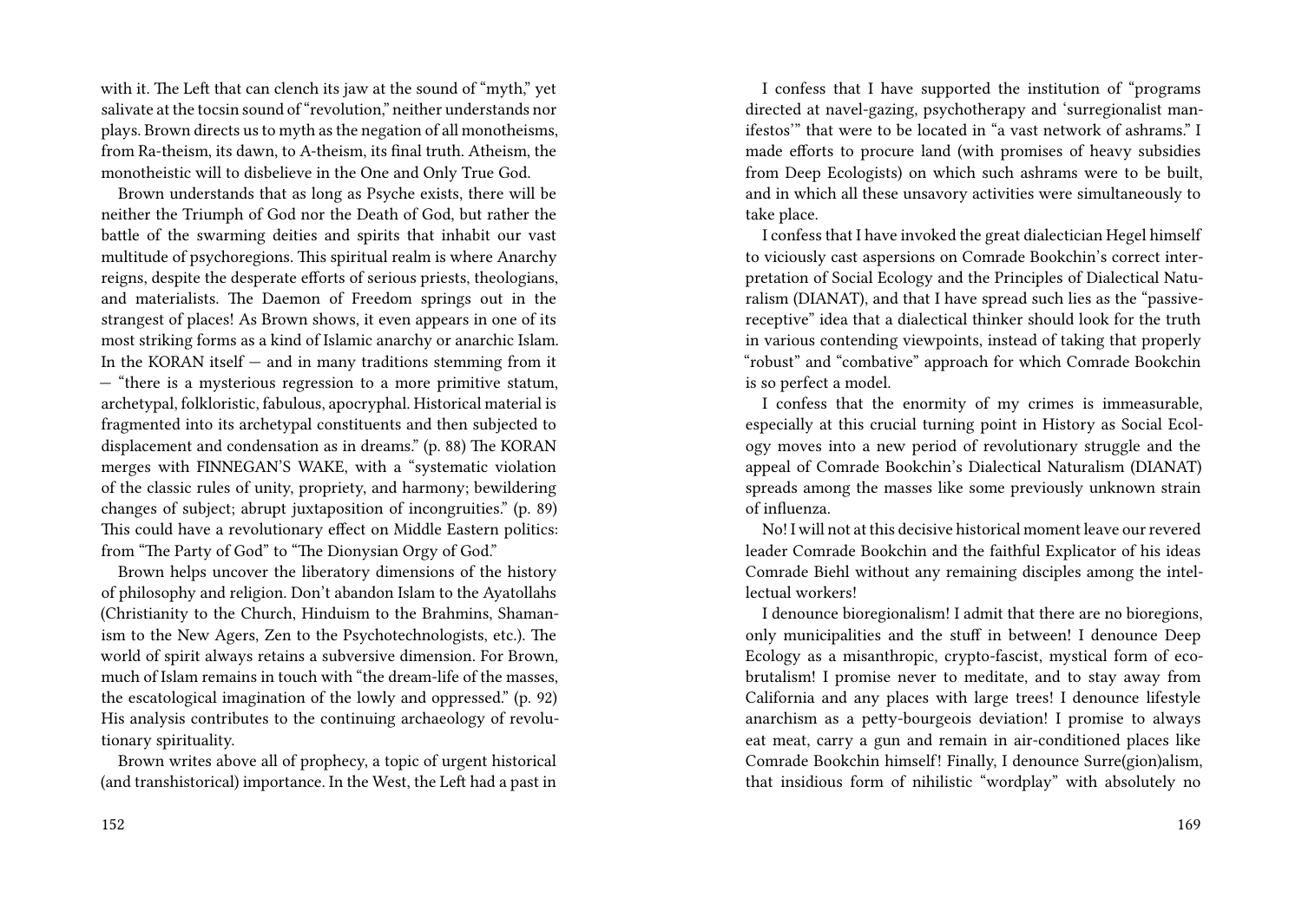fluence. Furthermore, I have viciously spread the disinformation that "The Marseillaise," "The Internationale," and "A Las Barricadas" are, respectively, a grossly heavy French sauce, a night club of questionable reputation, and a school of ravenous fish.

I confess that I have defended attempts by the renegade Howard Hawkins to "warp" the Left Green program, make "nonsense demands," and "denature" the pathetically little that remains of the American Left as a result of not following Comrade Bookchin's wise leadership. Furthermore, I have also remained a member of the miserable little counter-revolutionary sect called the "Left Green Network," in order to promote liberal reformism and thereby aid the renegade Hawkins in his efforts to "legitimate capitalism," as Comrade Bookchin so accurately labels the crime of that wretched traitor to the cause of Social Ecology.

I confess that in the world-historical battle (la lutte finale) between Social Ecology and Deep Ecology, the most important political and intellectual event of modern times, I "stood 'above' the fray" as Comrade Bookchin has so aptly put it. Not only did I exhibit complete "intellectual servility" in not justly condemning the enemies of the Revolution and indeed, of the entire human race, but I also lied to certain close co-conspirators, claiming that my true motive was to avoid joining Comrade Bookchin "at the intellectual gutter level," and even slanderously questioning whether this scholar of Hellenic civilization had, much like his beloved Parthenon, lost some of his Marbles.

I confess that as Comrade Bookchin, showing his acute memory for details, reminds me, I "perennially complained to [him] in the past of how poorly [my] own 'affinity group' meetings in New Orleans were attended." This complaining, with which I burdened Comrade Bookchin unfairly, was especially malicious and deceptive, since I was never a member of any affinity group for all the time that I was annoyingly bitching about it to the long-suffering Comrade Bookchin.

large part because it was a prophetic and visionary movement. Not because it had a blueprint for the future. Not because it had a good line. As prophetic and visionary, it was in touch with the immense but dormant powers within people and communities. Anyone can promise a great future, but only a prophetic and visionary movement can promise a great present. It also delivers (being the Midwife of Revolution), and thereby makes history. It transforms and makes sacred what is integral to life, what is most real to people — to take a pertinent example, the struggles and even the smallest victories of the oppressed. It creates things of infinite value in the midst of life. Prophecy is rooted in this reality and this creation.

Appropriately, therefore, much of Brown's most interesting analysis — one fourth of the book, in fact — deals with Spinoza. In his imaginative reading, the philosopher becomes "Spinoza The Communist, "the prophet of a democratic communism yet un-realized. In a pertinent text, Spinoza quotes Moses' words: "Would to God that all the Lord's people were prophets!" And he comments, "that is, would to God that the right of consulting God resulted in the power being in the hands of the people." (p. 111) For Brown, this means that democracy is the ultimate "theocracy," as the "will of God" is finally transmuted into "the natural light of reason." (p. 111) Of course, this "theocracy" would be the negation of both theos and kratia. The ultimate "theocracy" would become — perfecting and transcending democracy  $-$  "acracy" or "anarchy." This is no news, for as Brown elsewhere notes, it was the message of Joachim of Fiore's Third Stage of History, the era in which the Spirit moves within, and no external authority has validity. The Age of Spirit, the Age of Anarchy, the Age of Holy Communion/Holy Communism within/between Humanity and Nature.

For Brown, Spinoza is also a prophet and a "philosopher of the future" because he was the first to question the "notion of the individual self, soul or person as a substantial reality" that is fundamental to modern capitalism, state and bourgeois culture. (p. 123) He rejected the dualism that proposed "individualism, pluralism, and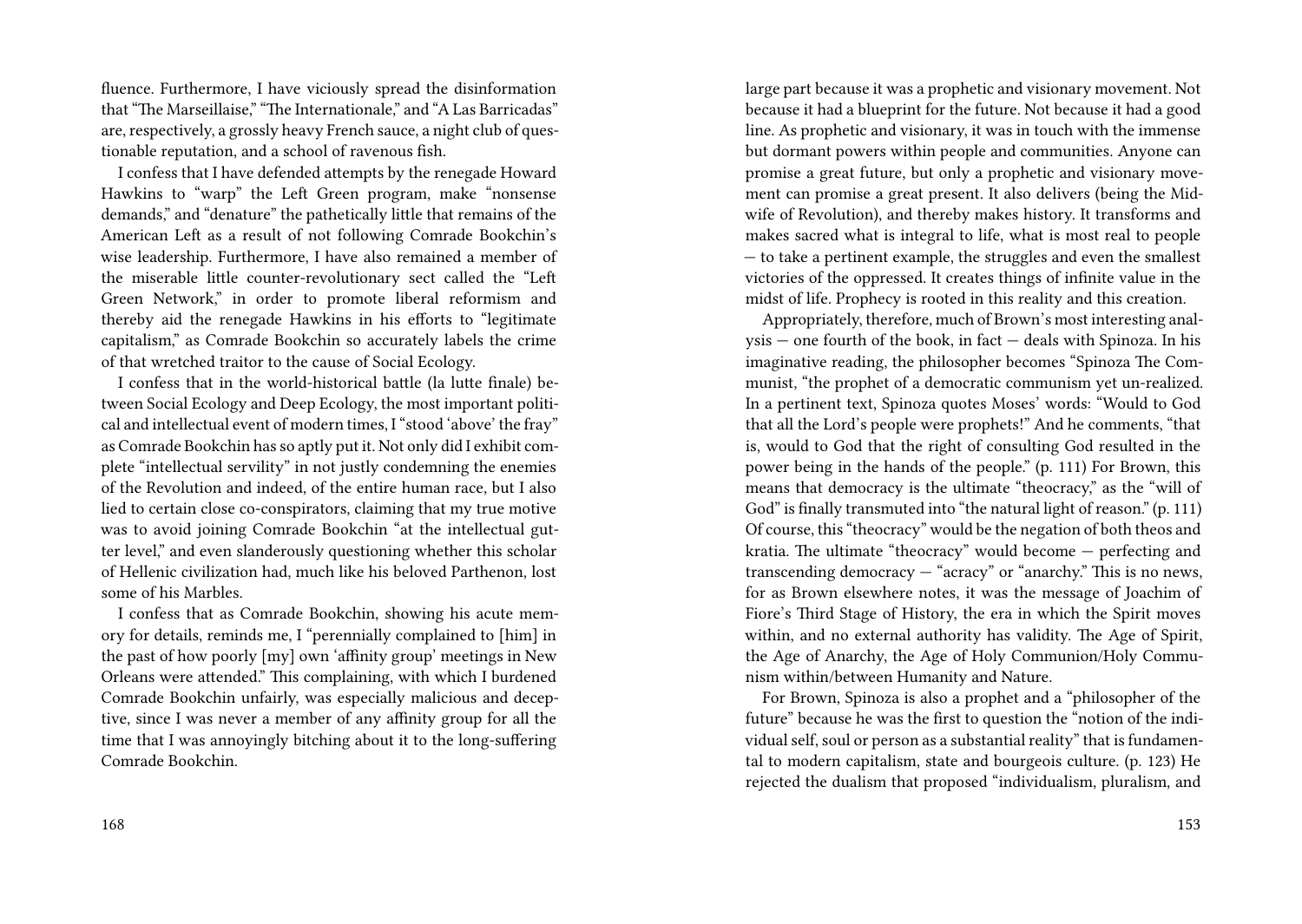lofty idealism on the subjective side" and "monism and materialism on the objective side." (p. 123) Spinoza inaugurates a great critical tradition extending through Marx, Nietzsche and Freud.

In fact, though for some reason Brown fails to mention it, Spinoza vaguely touched on surre(gion)alism in comprehending that there are no discrete realities, places or beings. Things are regions. Indeed, they are spaces and times in which many regions overlap and interpenetrate, giving the reality and illusion of fullness of being. Reason (as also passion and imagination!) leads us both inward toward these ontological sites and outward through the multitude of converging regions. Spinoza follows only a few of these paths and therefore makes a very limited contibution to surre(gion)alist thought. As a rationalistic lens grinder, he merely ground lenses for the Ground of Being. It was left (perhaps even ultra-left) for an Electrician of Being like Blake to unground the Ground of Being.

But what makes Spinoza a Communist? For Brown, it is his view that "men can desire … nothing more excellent for the preservation of their being than that all should so agree in all things that the minds and bodies of all should compose, as it were, one mind and one body."(p. 128) In a sense, it was his adherence to the idea that "the True is the Whole," and his ability to remain in some ways true to this truth.

Brown also praises Spinoza for his rejection of mind/body dualism, and his consequent ability to recognize the rationality of the body. "He who has a body with very many aptitudes, has a mind of which the great part is eternal." (p. 129) As social ecologists have pointed out, we should pay close attention to "the wisdom of the body," and, indeed, even that of the cell. Similarly, Spinoza notes that "the body itself, simply from the laws of its own nature, can do many things which its own mind is amazed at." (p. 134) But for Brown, Spinoza's "body" becomes a Deleuzean "body without organs," in which there is no "genital primacy." And it is true that he avoids that particular hierarchy within the self, but

I confess that I have conspired with liberals "to demand of all of us a demeanor that is passive-receptive, quietistic, and ultimately submissive." In pursuit of this end I have become entirely, as Comrade Bookchin puts it with such precision, "campus-bound." I have chosen to restrict all my activities to campuses because they have been bastions of absolute quietism ever since Comrade Bookchin retired from his two Professorships and finished lecturing (as he has so often pointed out with justifiable pride) "at every major university in the United States." While I have thus cloistered myself within campus walls, agents of BLADE and other counter-revolutionary elements have been authorized to spread false rumors of my participation in political demonstrations, movements and meetings in order to mislead the public.

I confess that even as I worked secretly for quietism, I publicly and ostentatiously supported movements for local control and municipalization of utilities, and duplicitously propagandized for democratization of local government. I also instructed agents of BLADE to spread false stories that I have for years been heavily involved in a fight against one of the world's largest and most exploitative mining companies, while in reality I continued to help prop up capitalism against the ferocious onslaughts of Comrade Bookchin. At the same time, I made false and malicious statements about Comrade Bookchin himself, such as that the most concrete action he ever took against corporate capitalism was to complain about Ben & Jerry's Ice Cream.

I confess that as part of my quietistic campaign I have secretly initiated a movement to  $-$  as Comrade Bookchin has brilliantly described my crime — "dispense with great, fervent revolutionary hymns like 'The Marseillaise,' 'The Internationale,' and 'A Las Barricadas' and replace them with the insipid saccharine fare of Mary Poppins." Indeed, I have pressured my own organization, the Delta Greens, to begin and end every meeting by singing tunes from that pernicious musical, in order to undermine whatever truly revolutionary impulses may still have survived, despite my quietistic in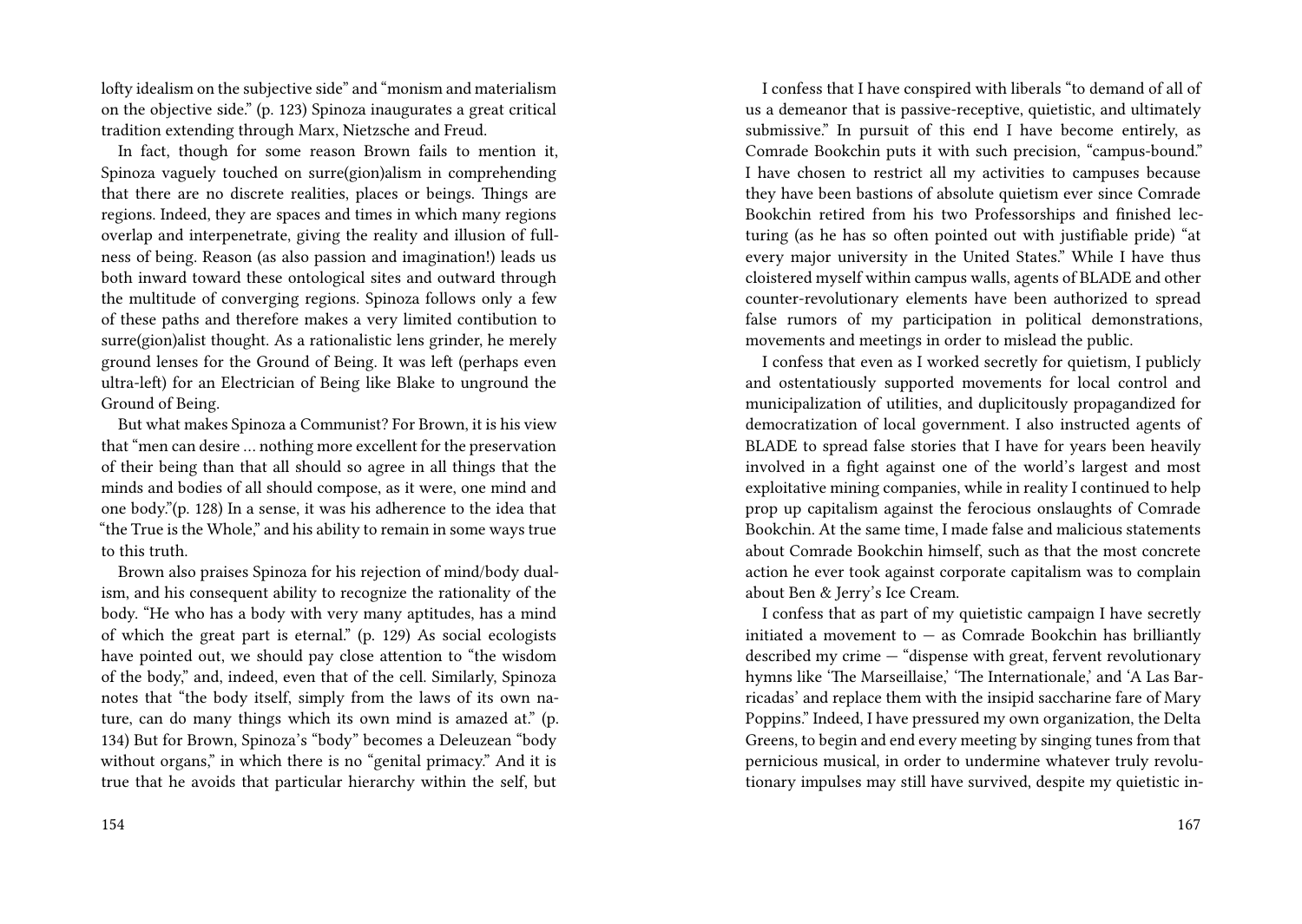insidious plot was foiled when a copy fortuituously (and entirely against my will) fell into the hands of a comrade loyal to Comrade

### **Bookchin and the true Principles of Dialectical Naturalism (DIANAT).**

I confess to making "pedestrian criticisms" of Comrade Bookchin and with being "a middle-class philistine," despite my many trips to Comrade Bookchin's Institute for Social Ecology in idyllic, rural Vermont, where he so patiently but futilely instructed me in the fine art of class consciousness. I wholeheartedly endorse his wise failure to reply directly to my feeble criticisms, which are so idiotically "pedestrian" that it would be demeaning to a true philosopher like Comrade Bookchin to lower himself to the point of an actual response.

I confess that my views are, as Comrade Bookchin so penetratingly reveals, "essentially mystical," a fact that I craftily attempt to disguise by creating the illusion of using careful philosophical analysis and precise logical reasoning, processes in which I actually have no faith at all and see only as tools of mysticism and irrationality. My true goal has always been to merge "second nature" into "first nature," and to reduce humanity to a vegetative state, thereby rendering it a literal "slime of history." Furthermore, as Comrade Bookchin has charged, I often expressed my ideas with qualifiers "such as 'if,' 'maybe,' 'possibly,' and 'probably,'" and it is clear that I do not have "any concrete views of my own." (Or at least I think that maybe I don't.)

I confess that I tried to portray Comrade Bookchin as "a fickle thinker," implying that he held ideas at one time that are in actual conflict with his present ideas. In fact, I have always known that he has never changed his views on any topic, and that the truths so brilliantly expressed in his earlier works have had a latent potentiality, a directionality and a nisus that leads precisely to the more developed verities of his more mature writings.

166

there seems nonetheless to be a certain degree of "intellectual primacy," even if rationality is seen to be as much bodily as mental. Spinoza's philosophical psychology points much more toward CIV-ILIZATION AND ITS DISCONTENTS and the rational self than toward Anti-Oedipus and the schizo's stroll.

Strangely, Brown wishes to attribute to Spinoza both "a philosophy of organism," and the view that "the human body is not an (Aristotelian) natural growth but a machinelike construction or energy system, a 'high energy construct.'" (p. 136) But what a terrible metaphor that is! Brown seems to be suggesting some kind of "desiring machine" concept. Uh-oh! Perhaps it is true that "as in Blake, the opposition of Body and Soul is overwhelmed in the concept of energy." (p. 136) But for Blake this energy is "eternal delight," the kind that usually smashes machines and breaks out of systems. Brown has slipped into a Bad Mythoregion here!

You've no doubt caught on to Brown's problem. He's temporarily wandered into the murky realm of post-Modernism. Sorry, wrong derangement! Let's stick to the more creative delirium of pre-Ancientism!

A philosophoregion at which he soon arrives. Brown's Spinoza is an often questionable but always stimulating one. He makes a good case for looking to Spinoza for a profound critique of many of the shortcomings  $-$  dualism, individualism, etc.  $-$  of modern philosophy. Yet he concludes that in the end Spinoza will not do. So in his path back from Freud and Marx, Brown trips over Spinoza and goes flying all the way back to  $-$  O blessed Fall!  $-$  Heraclitus. As he correctly concludes, Spinoza, for all his insights, lacks "movement," "a philosophy of energy" that is one "of struggle," "violence" and "death." (p. 174) The history of philosophy  $-$  that chronicle of oblivion — forgot that "Nature is Heraclitean fire." (p. 174)

And what does this fire burn? In calling his perspective "Dionysian," Brown refers to "the god of madness," a madness that "is also death." The Dionysian, he says, signifies the recognition of realities like madness and death that have been so systematically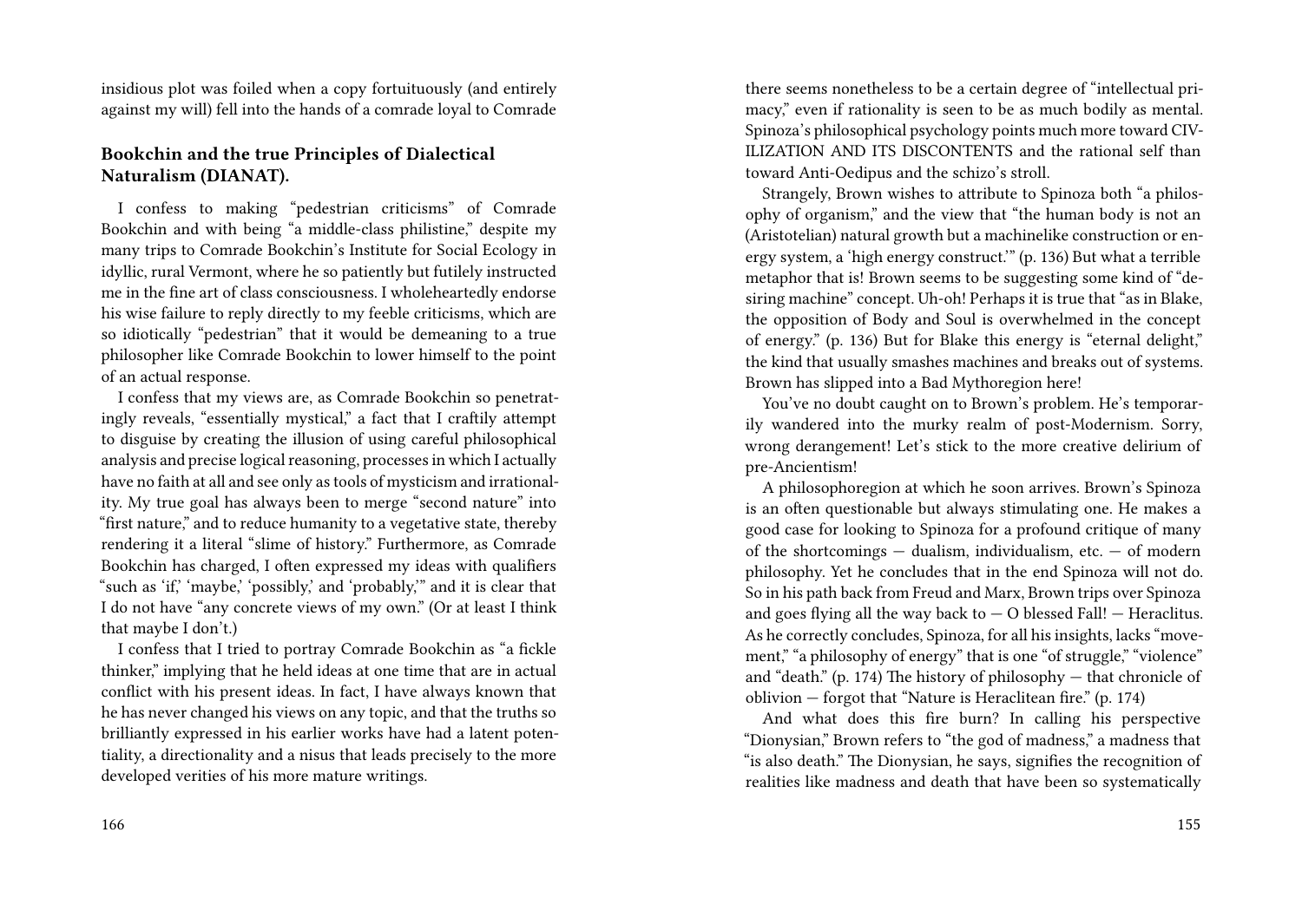repudiated by philosophy and civilization. He credits Bataille with helping him overcome dualistic thinking and thereby come to terms with this terrifying Otherness. Bataille revealed to him the "Dionysian or Heraclitean principle of the unity of opposites." (p. 182) A principle, one might add, that is also fundamental to other traditions, from classical Daoist philosophy, through the entire tradition of dialectical thought to surrealism and social ecology.

Once we renounce the battle for victory over the Other, we are free for life, growth and creative self-expression. Though he does not mention it, Brown is reverting to the ancient idea of nature and being as self-manifestation, outpouring, effusion. He exhorts us to recognize ourselves as a part of these processes. We can thereby come to accept the universal drive toward excess and exuberance that has been hidden beneath all the institutional structure and character-armor of history. Brown is implicitly attacking the myth of scarcity that has been so indispensable to all systems of domination. As Bataille pointed out, the basic problem for all societies has been how to expend the excess, the surplus. In fact, it is the problem of every human being also. Despite this, every historical society up to the most over-productive ones of today have indoctrinated the populace with the absurd idea that the issue is "survival." Most historical societies have been so scandalized by the idea of excess that they have redefined it as necessity. But to recognize the reality of excess means recognition of freedom, creativity, abundance, death, wild nature, spontaneity, anarchy. Brown has caught on to a great deal in this area.

He points out a disquieting truth that defies much of what is called "ecological" and "environmental" and perhaps even "Green" today. What hope is there for "conservation" and "limits to growth" in a world in which Dionysian passions have been unleashed as never before? Well, "pseudo-Dionysian," let's say. Perhaps the pseudo-Dionysian can only be vanquished by an authentically Dionysian philosophy and mythology of humanity and nature. This hypothesis also defies much of what has been myself from criticism by abjuring people from explicitly quoting from [my] essay." I confess that this tactic was "grossly dishonorable," and that it, as Comrade Bookchin so lucidly phrases it, "exhibits an immorality that beggars some of the worst hypocrisies [Comrade Bookchin] has encountered in decades of political life." As Comrade Bookchin instantaneously grasped, I did not in fact want any comments on my so-called "rough draft". Actually it was not a draft at all, but rather the sole version I ever planned to produce. In reality, I hoped to distribute hundreds of thousands of what Comrade Bookchin has aptly called this "single-spaced propaganda tract," thereby slandering Comrade Bookchin while preventing his legitimate response to my calumnies. The costs of this underhanded plot were to be underwritten by a consortium of Deep Ecologists, lifestyle anarchists, and the Prince of Wales (figures whose interconnection few other than the astute Comrade Bookchin have been able to fathom  $-$  for this, see his brilliant disquisition entitled "Theses on Social Ecology in a Period of Reaction"). I intended to continue to distribute this pernicious document as widely as possible in order to discredit Comrade Bookchin and the Principles of Dialectical Naturalism (DIANAT) and thereby to retard the march of revolution and save capitalism from destruction. My ridiculous claim that "comments" were to be used to "revise" my slanderous pamphlet for inclusion in a book called SO-CIAL ECOLOGY AFTER BOOKCHIN, edited by a Prof. "Andrew Light," is a complete lie. No such book is planned. "Andrew Light" does not exist. I made up the name in a beer-induced stupor.

I confess that I deviously distributed four copies of my libelous document at the International Social Ecology Gathering, with the express intention of assuring that copies would eventually appear everywhere in the world. I cunningly contrived to distribute these copies only to carefully chosen pawns who would accept every criticism I made of Comrade Bookchin and the Principles of Dialectical Naturalism (DIANAT) and who spend inordinate amounts of time at Kinko's. Happily for the future course of world history, my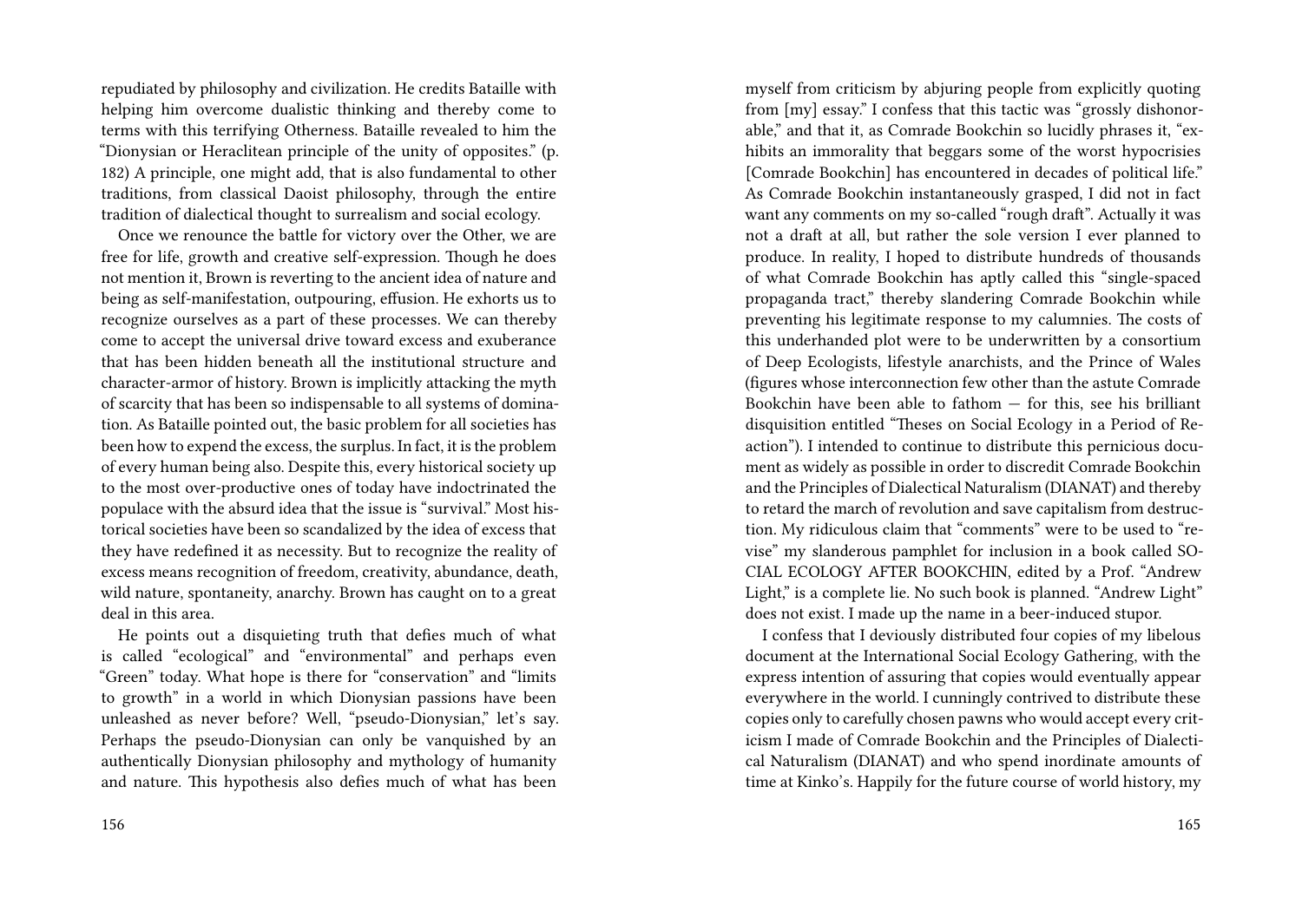I confess that I am guilty, as Comrade Bookchin points out with admirable specificity, of advocating not only such pernicious and counter-revolutionary doctrines as bioregionalism, lifestyle anarchism, and deep ecologism, but also liberalism, social democratism, right-wing libertarianism, surre(gion)alism, mysticism, Daoism, spiritualism, anti-Prometheanism, reformism, quietism, primitivism, anti-civilizationalism, naive nature romanticism, neo-paganism, irrationalism, Heideggerianism, Castoriadianism, elitism, personalism, nihilism, anti-rationalism, post-modernism, Derridianism and eclecticism.

I confess that I have, as Comrade Bookchin so poetically puts it, "been in the process of shedding" Social Ecology for years. Indeed, I have shamefully treated Comrade Bookchin's profound and exalted doctrine as if it were some sort of contemptible reptilian skin. I have also, in the apt phrasing of Comrade Bookchin "assiduously flogged libertarian municipalism," shamelessly treating it as if it were some kind of dead horse, instead of objective scientific truth, as the Principles of Dialectical Naturalism (DIANAT) have shown it to be. For all these eight years I have secretly been a Deep Social Ecologist, a monstrous hybrid between a clear-thinking, humanistic social ecologist and a mystical, misanthropic eco-brutalist. I have gone to great lengths to hide this disgraceful political miscegenation against which Comrade Bookchin has so vigilantly warned us in his attempts to save us from ideological impurity. Moreover, I have attempted to deceive the gullible by never in a single instance calling myself a "Deep Social Ecologist," which, as only experts such Comrade Bookchin and his worthy predecessors in the noble art of high-minded inquisition could divine, proves that I am precisely that kind of miscreant.

I confess that I distributed a malicious tract called "the Politics of Social Ecology" which included, as Comrade Bookchin pointedly typifies it, the "scandalous caveat": "Note: This is a draft. Please do not copy or quote it. Comments are welcome." I employed this ruse precisely as Comrade Bookchin so shrewdly grasps, "to immunize called "Left." As Brown rightly points out, "capitalism has proven itself more dynamic — i.e, Dionysian — than socialism. Its essential nature is to be out of control: exuberant energy, exploiting every opportunity, to extract a surplus."(p. 189). The Left has to be even more dynamic: more anarchic, energetic, creating unheard of and unimagined surpluses. Advanced capitalism gave up worldly asceticism long ago, but much of the Left has perpetuated a monasticism of militantism and sectarianism. If the Left is to have a future, it must begin thinking again about the almost taboo concept of freedom, and about the wonders of power. (Strange that in the Four Noble Pillars and Ten Key Mandments of the Green Movement, "Freedom" is never mentioned!)

Marx, for all his economism and political centralism, at least remembered that the question for humanity is the liberation of those "essential powers" slumbering within — and among — us. And we surre(gion)alists add: swarming all around and through us, in spirit and in nature. For Brown, the vision of exuberance requires "an identification with the exuberant life of the whole," an achievement that Spinoza called "the intellectual love of God." (p. 198) We might well ponder this challenge: That the hope for regeneration of humanity and nature lies with such a quest for a rational eroticism and/or an erotic rationality.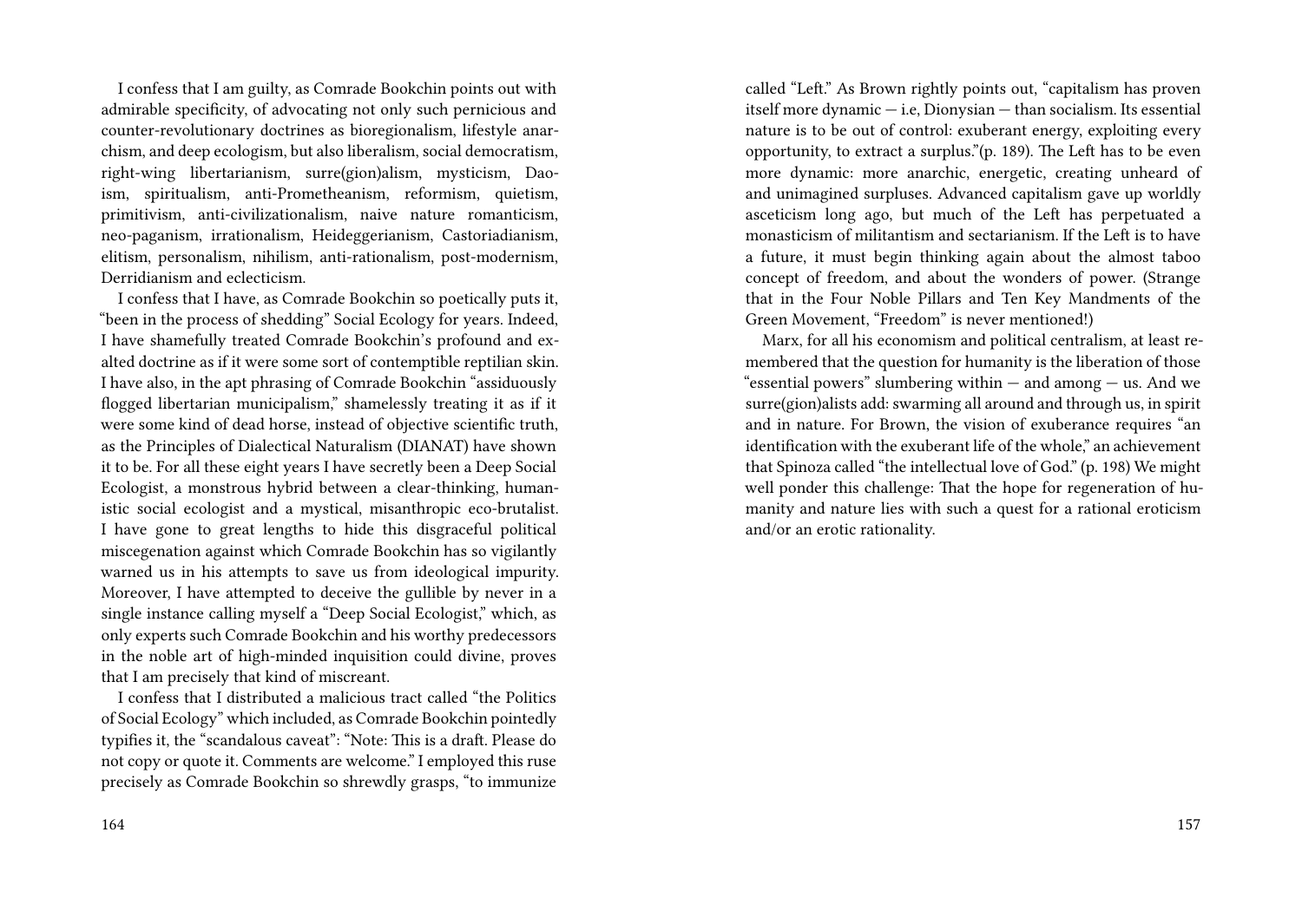# **Description of a Struggle**

# **The Castle**

They came to the Castle for many reasons. Some sought the Truth, others yearned for Community, and still others dreamt of Power.

In August of 1995 a small band of anarchists and ecologists gathered at Castle Toward near Dunoon, Scotland for an "International Social Ecology Gathering." The Castle's cryptic name is quite appropriate. Its dark stone walls seemed to cry out: "Toward What?" A good question, for few of those who gathered realized the true historic meaning of the events in which they had participated. And few were aware of the storm that had gathered and then raged above the turrets of Castle Toward.

Those who gathered were told that the Gathering's theme was "democracy and ecology" and its purpose "to strengthen the ties between political activists and thinkers interested in radical ecological politics, anarchism, socialism, and politics." It is likely that most who were there saw the Gathering, and still look back at it, as no more than a pleasant Anarchist's Holiday where they met like-minded people, socialized and exchanged ideas and addresses.

What they did not know was that the fate of the Gathering was being guided by an Invisible Hand. The Hand of Murray Bookchin, Patriarch of Social Ecology, prophet of "hidden tendencies" and "educer" of the "directionality" of all things. They did not know that the true purpose of the Gathering at Castle Toward was to defend Bookchin's theoretical fortress, the "Castle of Social Ecology,"

158

**Confession to Comrade Murray Bookchin, Chairman and General Secretary of the Social Ecologist Party and Founder of Dialectical Naturalism (DIANAT) by "C"**

## **Confession…**

I have reviewed the charges leveled against me by Comrade Bookchin in his lengthy account of my heinous crimes, treasonous activities, and egregious errors in thought and action. I recognize the overwhelming weight of evidence he presents of my guilt. Consequently, I have no alternative but to make a full confession of all my crimes against Comrade Bookchin, the Social Ecologist Party, and the Principles of Dialectical Naturalism (DIANAT).

I confess that I have consorted with a counter-revolutionary conspiracy of (as Comrade Bookchin so clearly identifies them) "Bioregionalists, Lifestyle Anarchists, and Deep Ecologists" (BLADE) to undermine and discredit Comrade Murray Bookchin himself, to destroy the Social Ecologist Party, and to render incoherent the Principles of Dialectical Naturalism (DIANAT). I have been under the complete control of and in the pay of agents of BLADE for the past eight years.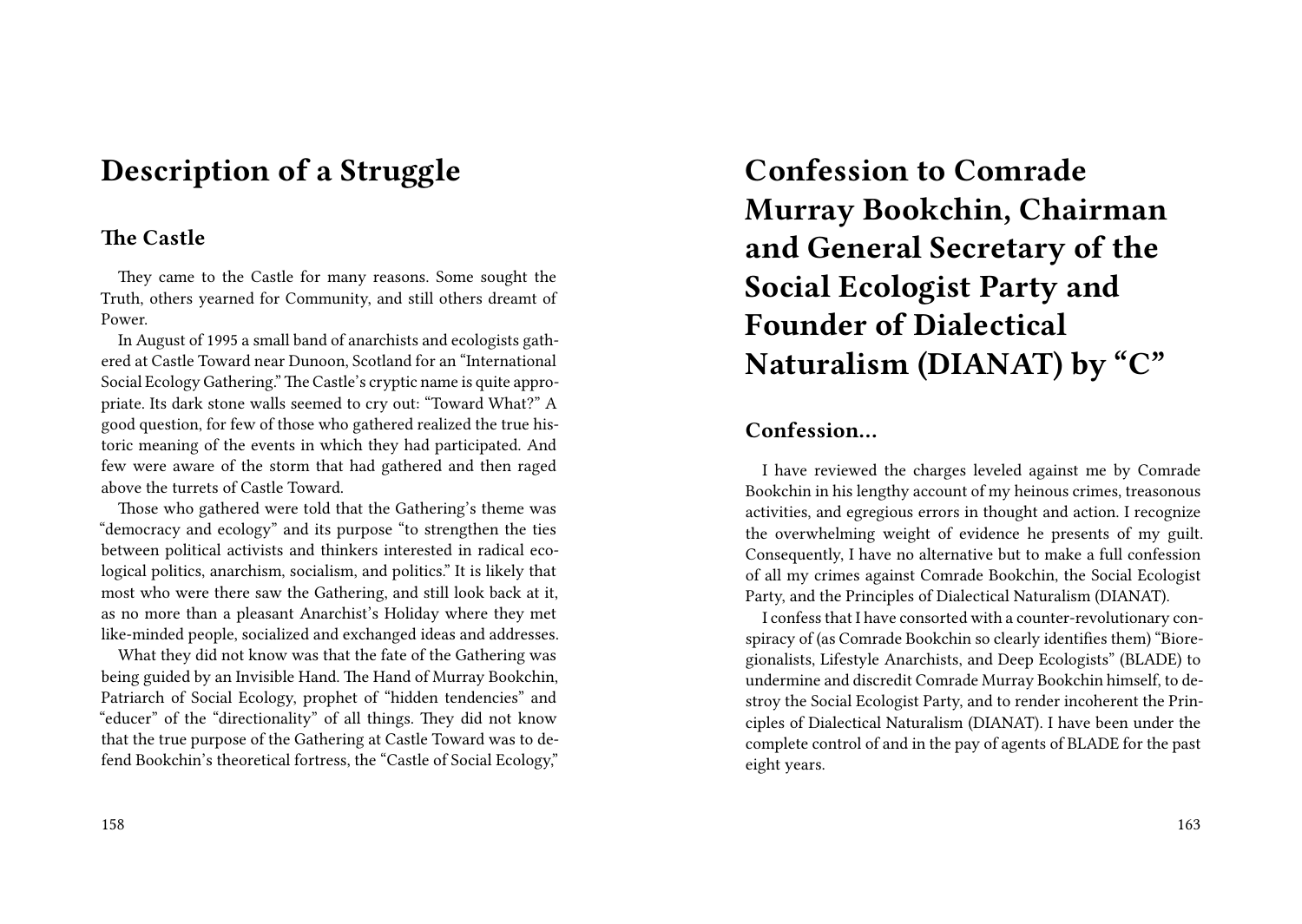Meanwhile, we offer you "C"'s "Confession," which we take the liberty of retitling "Memoirs of an Ex-Worm." Furthermore, we compliment "C" on finally realizing his evolutionary potential and present him with the "Max Cafard Slow Learner's Award."

### **A Postscript on the Castle**

After several days at the Castle, the word began to spread among those who had gathered. Castle Toward was not in fact an authentic Castle but rather a latter-day imitation of one. It was a false Castle, and indeed a bit of a travesty of one. The Chateau Fort was in reality a Chateau … Faux.

However, it was also discovered that a true Castle existed — out of sight from the false one, but only a short distance away. Those who made the "steep and rugged ascent" to that Castle found, however, that it lay in ruins. The true Castle had been destroyed centuries ago in one of those perennial internecine slaughters in which certain latent tendencies of History are rendered so appallingly real.

and to serve the true "Movement Toward" of History, its authentic meaning and "directionality."

When the official version of the Gathering was recounted in the Bookchinite Social Ecology Network International, the hidden significance of the event was finally revealed. It was disclosed that the Castle had been the scene of a devious attempt to destroy Social Ecology itself, and that the true Champions of Social Ecology had rallied to its defense.

### **The Metamorphosis**

The cause of the uproar among the devout was the fact that a certain "C," who has been for over twenty years one of the most energetic Defenders of the Social Ecological Faith, had the unmitigated gall to raise questions about some of the Patriarch's ideas.

One is tempted to feel some sympathy for "C," in view of the deplorable treatment he subsequently received from Bookchin and his allies for the unspeakable crime of critical thought. But to be honest, "C" fully deserves his fate. He is only paying the price for his long-term indulgence in the vice of sectarianism, a moral failing long endemic to the anarchist movement. For years, our poor tragicomic hero was fully aware of the fact that the Patriarch was far from an ideal Philosopher King and the walls of the Castle of Social Ecology were in serious disrepair. Indeed the King often carried on scandalously, more in the style of a theoretical Court Jester. Yet the wretched "C" continued to patch together new theoretical garb for our often unclothed Philosophical Emperor, all in defense of his crumbling Fortress of Ideas.

The hapless "C" finally discovered to his dismay that such wishful thinking must founder on the shoals of sectarian reality. In a political cult like that of the Patriarch, there comes a time when one must either supress one's critical faculties in an act of wormlike submission or face expulsion. "C" had for some time been en